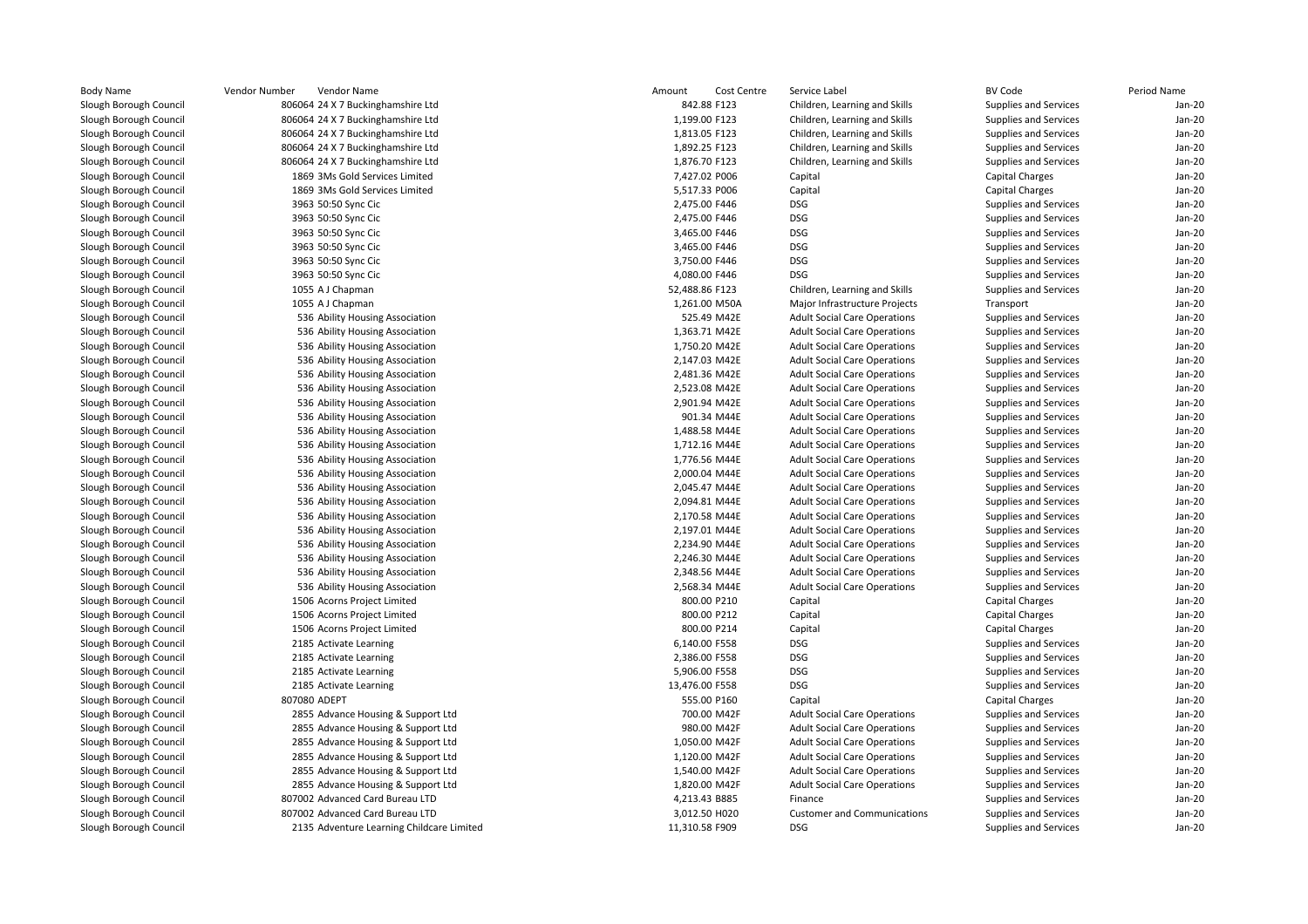3895 Affinity Trust 805178 AFM Transport Limited 805178 AFM Transport Limited 805178 AFM Transport Limited 805178 AFM Transport Limited 805178 AFM Transport Limited 805178 AFM Transport Limited 805178 AFM Transport Limited 805178 AFM Transport Limited 805178 AFM Transport Limited 805178 AFM Transport Limited 805178 AFM Transport Limited 805178 AFM Transport Limited 805178 AFM Transport Limited 805178 AFM Transport Limited 805178 AFM Transport Limited 805178 AFM Transport Limited 805178 AFM Transport Limited 2486 Agriculture And Estate Services Limited 805318 AH Planning Ltd 2470 Ahs Ltd 2470 Ahs Ltd 807060 Airey Consultancy Services Ltd1 **222 Altwood Church Of England School** 6,000.00 F551 **DSG**  2197 Altwood Housing Ltd 2197 Altwood Housing Ltd 2197 Altwood Housing Ltd 2197 Altwood Housing Ltd 2197 Altwood Housing Ltd 2197 Altwood Housing Ltd 2197 Altwood Housing Ltd 2197 Altwood Housing Ltd 2197 Altwood Housing Ltd 2197 Altwood Housing Ltd 2197 Altwood Housing Ltd 2197 Altwood Housing Ltd 2197 Altwood Housing Ltd 2197 Altwood Housing Ltd 2197 Altwood Housing Ltd 2197 Altwood Housing Ltd 2197 Altwood Housing Ltd 2197 Altwood Housing Ltd 2197 Altwood Housing Ltd 2197 Altwood Housing Ltd 8686 Altwood Properties Ltd 803290 Amethyst Horticulture Ltd. 806416 ANA Treatment Centres Ltd 806792 Anchor Hanover Group 806792 Anchor Hanover Group 806613 ANS Group Global Ltd 3137 Applegarth Care Home Ltd 3137 Applegarth Care Home Ltd3137 Applegarth Care Home Ltd

| 5 Affinity Trust                          | 4,807.26 M44E  | <b>Adult Social Care Operations</b>    | <b>Supplies and Services</b> | Jan-20   |
|-------------------------------------------|----------------|----------------------------------------|------------------------------|----------|
| 8 AFM Transport Limited                   | 1,847.30 D750  | Direct Service Organisation (DSO)      | Supplies and Services        | Jan-20   |
| 8 AFM Transport Limited                   | 1,976.70 D750  | Direct Service Organisation (DSO)      | Supplies and Services        | Jan-20   |
| 8 AFM Transport Limited                   | 4,841.10 D750  | Direct Service Organisation (DSO)      | Supplies and Services        | Jan-20   |
| 8 AFM Transport Limited                   | 3,999.12 D750  | Direct Service Organisation (DSO)      | <b>Supplies and Services</b> | Jan-20   |
| 8 AFM Transport Limited                   | 2,471.70 D750  | Direct Service Organisation (DSO)      | Supplies and Services        | Jan-20   |
| 8 AFM Transport Limited                   | 727.98 D760    | Direct Service Organisation (DSO)      | Supplies and Services        | Jan-20   |
| 8 AFM Transport Limited                   | 2,903.15 D760  | Direct Service Organisation (DSO)      | Supplies and Services        | Jan-20   |
| 8 AFM Transport Limited                   | 10,042.64 D880 | Direct Service Organisation (DSO)      | Supplies and Services        | Jan-20   |
| 8 AFM Transport Limited                   | 818.32 D880    | Direct Service Organisation (DSO)      | Supplies and Services        | $Jan-2C$ |
| 8 AFM Transport Limited                   | 1,203.63 D880  | Direct Service Organisation (DSO)      | Supplies and Services        | Jan-20   |
| 8 AFM Transport Limited                   | 2,874.55 D880  | Direct Service Organisation (DSO)      | Supplies and Services        | Jan-20   |
| 8 AFM Transport Limited                   | 3,299.95 D880  | Direct Service Organisation (DSO)      | Supplies and Services        | $Jan-2C$ |
| 8 AFM Transport Limited                   | 707.99 D880    | Direct Service Organisation (DSO)      | Supplies and Services        | Jan-20   |
| 8 AFM Transport Limited                   | 2,355.81 D880  | Direct Service Organisation (DSO)      | Supplies and Services        | Jan-20   |
| 8 AFM Transport Limited                   | 738.00 D880    | Direct Service Organisation (DSO)      | Supplies and Services        | Jan-20   |
| 8 AFM Transport Limited                   | 1,270.41 D880  | Direct Service Organisation (DSO)      | Supplies and Services        | Jan-20   |
| 8 AFM Transport Limited                   | 4,301.21 D880  | Direct Service Organisation (DSO)      | Supplies and Services        | $Jan-2C$ |
| 6 Agriculture And Estate Services Limited | 4,955.00 C019  | Communities and Lesiure                | Premises                     | Jan-20   |
| 8 AH Planning Ltd                         | 10,030.00 D012 | Major Infrastructure Projects          | Supplies and Services        | Jan-20   |
| 0 Ahs Ltd                                 | 1,790.63 D750  | Direct Service Organisation (DSO)      | <b>Supplies and Services</b> | Jan-20   |
| 0 Ahs Ltd                                 | 1,792.07 D750  | Direct Service Organisation (DSO)      | <b>Supplies and Services</b> | Jan-20   |
| 0 Airey Consultancy Services Ltd          | 650.00 B007    | Finance                                | Indirect Employee Expenses   | $Jan-2C$ |
| 2 Altwood Church Of England School        | 6,000.00 F551  | <b>DSG</b>                             | Supplies and Services        | Jan-20   |
| 7 Altwood Housing Ltd                     | 600.00 H205    | <b>Strategic Housing Services</b>      | <b>Supplies and Services</b> | Jan-20   |
| 7 Altwood Housing Ltd                     | 605.00 H205    | <b>Strategic Housing Services</b>      | Supplies and Services        | Jan-20   |
| 7 Altwood Housing Ltd                     | 696.00 H205    | <b>Strategic Housing Services</b>      | Supplies and Services        | Jan-20   |
| 7 Altwood Housing Ltd                     | 930.00 H205    | <b>Strategic Housing Services</b>      | Supplies and Services        | $Jan-2C$ |
| 7 Altwood Housing Ltd                     | 930.00 H205    | <b>Strategic Housing Services</b>      | Supplies and Services        | $Jan-2C$ |
| 7 Altwood Housing Ltd                     | 930.00 H205    | <b>Strategic Housing Services</b>      | <b>Supplies and Services</b> | Jan-20   |
| 7 Altwood Housing Ltd                     | 930.00 H205    | <b>Strategic Housing Services</b>      | Supplies and Services        | Jan-20   |
| 7 Altwood Housing Ltd                     | 930.00 H205    | <b>Strategic Housing Services</b>      | Supplies and Services        | Jan-20   |
| 7 Altwood Housing Ltd                     | 930.00 H205    | <b>Strategic Housing Services</b>      | Supplies and Services        | Jan-20   |
| 7 Altwood Housing Ltd                     | 930.00 H205    | <b>Strategic Housing Services</b>      | <b>Supplies and Services</b> | $Jan-2C$ |
| 7 Altwood Housing Ltd                     | 930.00 H205    |                                        |                              | $Jan-2C$ |
| 7 Altwood Housing Ltd                     | 930.00 H205    | <b>Strategic Housing Services</b>      | Supplies and Services        | Jan-20   |
|                                           |                | <b>Strategic Housing Services</b>      | <b>Supplies and Services</b> |          |
| 7 Altwood Housing Ltd                     | 1,395.00 H205  | <b>Strategic Housing Services</b>      | Supplies and Services        | Jan-20   |
| 7 Altwood Housing Ltd                     | 870.00 H205    | <b>Strategic Housing Services</b>      | Supplies and Services        | Jan-20   |
| 7 Altwood Housing Ltd                     | 744.00 H205    | <b>Strategic Housing Services</b>      | Supplies and Services        | $Jan-2C$ |
| 7 Altwood Housing Ltd                     | 1,705.00 H205  | <b>Strategic Housing Services</b>      | <b>Supplies and Services</b> | $Jan-2C$ |
| 7 Altwood Housing Ltd                     | 1,860.00 H205  | <b>Strategic Housing Services</b>      | <b>Supplies and Services</b> | Jan-20   |
| 7 Altwood Housing Ltd                     | 930.00 H205    | <b>Strategic Housing Services</b>      | Supplies and Services        | Jan-20   |
| 7 Altwood Housing Ltd                     | 744.00 A01P    | <b>Public Health</b>                   | <b>Supplies and Services</b> | Jan-20   |
| 7 Altwood Housing Ltd                     | 630.00 H216    | <b>Strategic Housing Services</b>      | <b>Government Grants</b>     | Jan-20   |
| 6 Altwood Properties Ltd                  | 59,048.62 H205 | <b>Strategic Housing Services</b>      | Premises                     | $Jan-2C$ |
| 0 Amethyst Horticulture Ltd.              | 521.00 C001    | Communities and Lesiure                | Premises                     | Jan-20   |
| 6 ANA Treatment Centres Ltd               | 10,304.29 A04C | <b>Adult Social Care Commissioning</b> | Supplies and Services        | Jan-20   |
| 2 Anchor Hanover Group                    | 971.12 A05F    | <b>Adult Social Care Operations</b>    | <b>Supplies and Services</b> | $Jan-2C$ |
| 2 Anchor Hanover Group                    | 641.72 A05F    | <b>Adult Social Care Operations</b>    | Supplies and Services        | Jan-20   |
| 3 ANS Group Global Ltd                    | 775.00 P193    | Capital                                | Capital Charges              | $Jan-2C$ |
| 7 Applegarth Care Home Ltd                | 2,800.00 M25C  | <b>Adult Social Care Operations</b>    | Supplies and Services        | Jan-20   |
| 7 Applegarth Care Home Ltd                | 3,400.00 M25C  | <b>Adult Social Care Operations</b>    | <b>Supplies and Services</b> | Jan-20   |
| 7 Applegarth Care Home Ltd                | 2,800.00 M25C  | <b>Adult Social Care Operations</b>    | Supplies and Services        | $Jan-2C$ |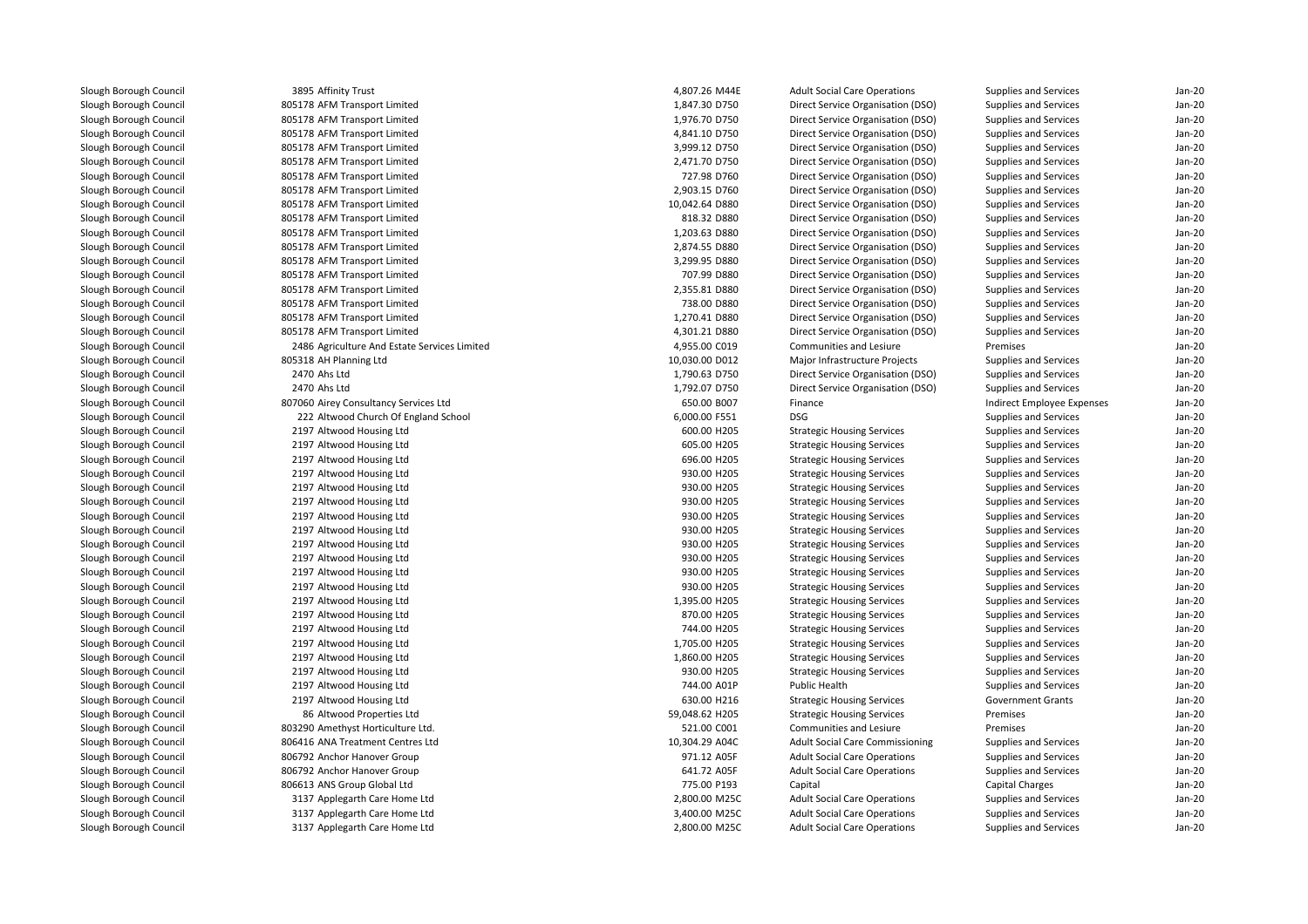| 3137 Applegarth Care Home Ltd                | 3,200.00 M25C   | <b>Adult Social Care Operations</b> | Supplies and Services    | Jan-20   |
|----------------------------------------------|-----------------|-------------------------------------|--------------------------|----------|
| 3137 Applegarth Care Home Ltd                | 3,400.00 M25C   | <b>Adult Social Care Operations</b> | Supplies and Services    | $Jan-2C$ |
| 3137 Applegarth Care Home Ltd                | 2,860.00 M27C   | <b>Adult Social Care Operations</b> | Supplies and Services    | Jan-20   |
| 3137 Applegarth Care Home Ltd                | 3,000.00 M27C   | <b>Adult Social Care Operations</b> | Supplies and Services    | Jan-20   |
| 3137 Applegarth Care Home Ltd                | 2,860.00 M27C   | <b>Adult Social Care Operations</b> | Supplies and Services    | Jan-20   |
| 3137 Applegarth Care Home Ltd                | 3,000.00 M27C   | <b>Adult Social Care Operations</b> | Supplies and Services    | Jan-20   |
| 511 Aguaneed Limited                         | 18,791.34 P006  | Capital                             | Capital Charges          | Jan-20   |
| 3350 Arbour Vale School                      | 356,140.49 E509 | <b>DSG</b>                          | Supplies and Services    | Jan-20   |
| 806299 ARC Group London Limited              | 60,550.93 P577  | Capital                             | Capital Charges          | Jan-20   |
| 806299 ARC Group London Limited              | 50,726.53 P577  | Capital                             | Capital Charges          | Jan-20   |
| 2073 Arc Preschool                           | 9,786.10 F909   | <b>DSG</b>                          | Supplies and Services    | $Jan-2C$ |
| 818 Arco Ltd                                 | 805.60 D104     | Communities and Lesiure             | Supplies and Services    | Jan-20   |
| 818 Arco Ltd                                 | -778.57 D104    | Communities and Lesiure             | Supplies and Services    | Jan-20   |
| 831 Argos Business Solutions Ltd             | 501.76 D305     | <b>Customer and Communications</b>  | Supplies and Services    | Jan-20   |
| 1826 Arvato Public Sector Services Ltd       | 15,497.00 P084  | Capital                             | Capital Charges          | Jan-20   |
| 420 Ashburn Estate Agents                    | 129,945.00 H205 | <b>Strategic Housing Services</b>   | Premises                 | Jan-20   |
| 803552 Askews and Holts Library Services Ltd | 2,694.92 C104   | Communities and Lesiure             | Supplies and Services    | Jan-20   |
| 803552 Askews and Holts Library Services Ltd | 3,323.02 C104   | Communities and Lesiure             | Supplies and Services    | $Jan-2C$ |
| 803552 Askews and Holts Library Services Ltd | 1,608.71 C104   | <b>Communities and Lesiure</b>      | Supplies and Services    | Jan-20   |
| 3666 Assisted Living South West              | 3,130.28 M26E   | <b>Adult Social Care Operations</b> | Supplies and Services    | Jan-20   |
| 804324 Astoria Healthcare                    | 4,207.01 M27F   | <b>Adult Social Care Operations</b> | Supplies and Services    | Jan-20   |
| 807055 Athena Angels Gymnastics Club         | 1,250.00 C037   | Communities and Lesiure             | Supplies and Services    | Jan-20   |
| 570 Atkins Limited                           | 19,594.98 P053  | Capital                             | Capital Charges          | Jan-20   |
| 570 Atkins Limited                           | 1,250.00 P209   | Capital                             | Capital Charges          | Jan-20   |
| 570 Atkins Limited                           | 9,500.00 P210   | Capital                             | Capital Charges          | $Jan-2C$ |
| 570 Atkins Limited                           | 26,750.00 P212  | Capital                             | <b>Capital Charges</b>   | Jan-20   |
| 570 Atkins Limited                           | 11,500.00 P214  | Capital                             | Capital Charges          | Jan-20   |
| 807066 Atlas English Ltd.                    | 870.00 C104     | Communities and Lesiure             | Supplies and Services    | Jan-20   |
| 807018 Aurety Limited                        | 25,000.00 B199  | <b>Regulatory Services</b>          | Supplies and Services    | Jan-20   |
| 827 B & M Care                               | 3,321.43 M25C   | <b>Adult Social Care Operations</b> | Supplies and Services    | Jan-20   |
| 3100 Balfour Beatty Group Limited            | 203,999.96 P149 | Capital                             | Capital Charges          | $Jan-2C$ |
| 1286 Barnardos                               | 29,268.00 F462  | <b>DSG</b>                          | Supplies and Services    | $Jan-2C$ |
| 1339 Basil And Crew                          | 920.00 C043     | <b>Customer and Communications</b>  | Supplies and Services    | Jan-20   |
| 803408 Basingstoke and Deane Borough Council | 14,190.54 B079  | <b>Regeneration Development</b>     | <b>External Receipts</b> | Jan-20   |
| 1973 Bates Office Services Limited           | 11,958.95 P185  | Capital                             | Capital Charges          | Jan-20   |
| 1973 Bates Office Services Limited           | 1,548.90 P193   | Capital                             | Capital Charges          | Jan-20   |
| 1973 Bates Office Services Limited           | 21,310.00 P193  | Capital                             | Capital Charges          | Jan-20   |
| 1973 Bates Office Services Limited           | 25,724.67 P193  | Capital                             | Capital Charges          | Jan-20   |
| 1973 Bates Office Services Limited           | 13,349.39 P193  | Capital                             | <b>Capital Charges</b>   | $Jan-2C$ |
| 1973 Bates Office Services Limited           | 279,184.73 P193 | Capital                             | Capital Charges          | $Jan-2C$ |
| 3370 Baylis Court School                     | 2,723.29 E709   | <b>DSG</b>                          | Supplies and Services    | Jan-20   |
| 319 Baylis House Ltd                         | 2,750.00 B228   | Governance                          | Supplies and Services    | Jan-20   |
| 1681 Bcg                                     | 531.00 B246     | Governance                          | Supplies and Services    | Jan-20   |
| 1681 Bcq                                     | 935.00 B246     | Governance                          | Supplies and Services    | Jan-20   |
| 1681 Bcq                                     | 628.00 D320     | <b>Regulatory Services</b>          | Supplies and Services    | Jan-20   |
| 1681 Bcg                                     | 940.00 J100     | Housing Revenue Account             | Supplies and Services    | Jan-20   |
| 1681 Bcg                                     | 1,526.00 B246   | Governance                          | Supplies and Services    | Jan-20   |
| 1681 Bcg                                     | 721.00 B246     | Governance                          | Supplies and Services    | Jan-20   |
| 1681 Bcq                                     | 1,040.00 C010   | Communities and Lesiure             | Supplies and Services    | Jan-20   |
| 1681 Bcq                                     | 1,782.00 H015   | <b>Customer and Communications</b>  | Supplies and Services    | $Jan-2C$ |
| 1818 Bear Buses                              | 916.59 D512     | Major Infrastructure Projects       | Supplies and Services    | $Jan-2C$ |
| 805539 Beech Haven Ltd                       | 6,448.57 M27C   | <b>Adult Social Care Operations</b> | Supplies and Services    | $Jan-2C$ |
| 804471 Beech Lodge School Ltd                | 10,450.00 F462  | <b>DSG</b>                          | Supplies and Services    | Jan-20   |
|                                              |                 |                                     |                          |          |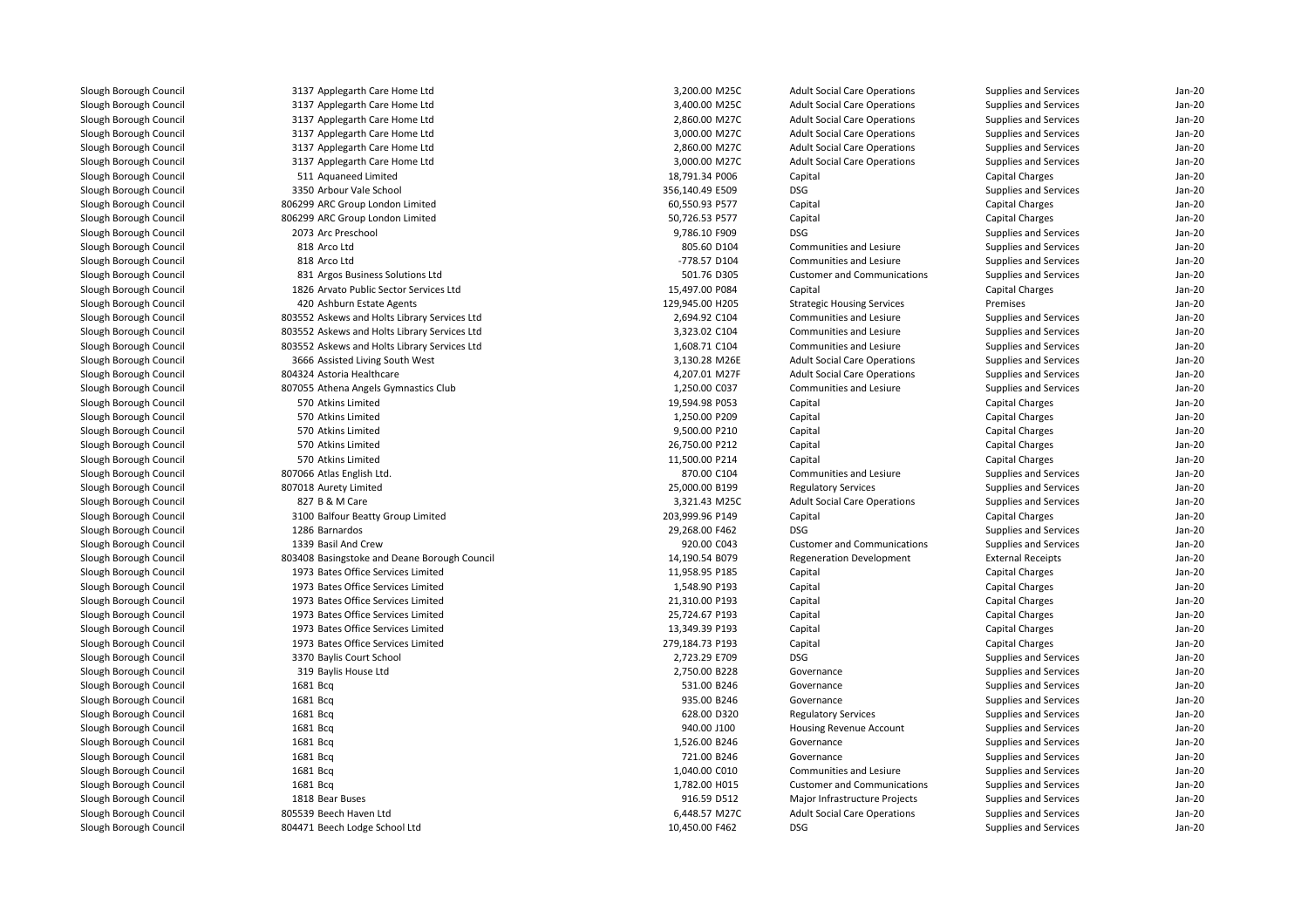| Slough Borough Council | 804471 Beech Lodge School Ltd                                  | 7,750.00 F462   | <b>DSG</b>                          | Supplies and Services      | $Jan-20$ |
|------------------------|----------------------------------------------------------------|-----------------|-------------------------------------|----------------------------|----------|
| Slough Borough Council | 804471 Beech Lodge School Ltd                                  | 18,869.00 F558  | <b>DSG</b>                          | Supplies and Services      | Jan-20   |
| Slough Borough Council | 609 Beechwood Secondary School                                 | 3,250.00 F253   | Children, Learning and Skills       | Premises                   | Jan-20   |
| Slough Borough Council | 609 Beechwood Secondary School                                 | 5,991.44 E519   | <b>DSG</b>                          | Supplies and Services      | $Jan-20$ |
| Slough Borough Council | 612 Berkshire Healthcare Nhs Foundation Trust                  | 3,986.53 A01D   | <b>Adult Social Care Operations</b> | <b>Agency Staff</b>        | Jan-20   |
| Slough Borough Council | 612 Berkshire Healthcare Nhs Foundation Trust                  | 2,500.00 A07M   | <b>Adult Social Care Operations</b> | <b>Agency Staff</b>        | Jan-20   |
| Slough Borough Council | 612 Berkshire Healthcare Nhs Foundation Trust                  | 4,045.96 A07M   | <b>Adult Social Care Operations</b> | <b>Agency Staff</b>        | $Jan-20$ |
| Slough Borough Council | 612 Berkshire Healthcare Nhs Foundation Trust                  | 8,833.33 A07M   | <b>Adult Social Care Operations</b> | <b>Agency Staff</b>        | Jan-20   |
| Slough Borough Council | 612 Berkshire Healthcare Nhs Foundation Trust                  | 4,277.33 A07M   | <b>Adult Social Care Operations</b> | <b>Agency Staff</b>        | $Jan-20$ |
| Slough Borough Council | 612 Berkshire Healthcare Nhs Foundation Trust                  | 1,643.66 A07M   | <b>Adult Social Care Operations</b> | <b>Agency Staff</b>        | $Jan-20$ |
| Slough Borough Council | 612 Berkshire Healthcare Nhs Foundation Trust                  | 2,565.74 A07M   | <b>Adult Social Care Operations</b> | <b>Agency Staff</b>        | Jan-20   |
| Slough Borough Council | 612 Berkshire Healthcare Nhs Foundation Trust                  | 4,069.72 A07M   | <b>Adult Social Care Operations</b> | <b>Agency Staff</b>        | $Jan-20$ |
| Slough Borough Council | 612 Berkshire Healthcare Nhs Foundation Trust                  | 6,582.00 A07R   | <b>Adult Social Care Operations</b> | Supplies and Services      | $Jan-20$ |
| Slough Borough Council | 612 Berkshire Healthcare Nhs Foundation Trust                  | 21,000.00 F417  | <b>DSG</b>                          | Supplies and Services      | $Jan-20$ |
| Slough Borough Council | 612 Berkshire Healthcare Nhs Foundation Trust                  | 21,000.00 F417  | <b>DSG</b>                          | Supplies and Services      | $Jan-20$ |
| Slough Borough Council | 2308 Bespoke Supportive Tenancies Ltd                          | 3,054.33 A04L   | <b>Adult Social Care Operations</b> | Supplies and Services      | Jan-20   |
| Slough Borough Council | 806987 Better Life Care Ltd                                    | 8,930.00 M44E   | <b>Adult Social Care Operations</b> | Supplies and Services      | $Jan-20$ |
| Slough Borough Council | 1736 Bevan Brittan Llp                                         | 583.50 M01A     | Children, Learning and Skills       | Supplies and Services      | $Jan-20$ |
| Slough Borough Council | 1736 Bevan Brittan Llp                                         | 779.10 M01A     | Children, Learning and Skills       | Supplies and Services      | $Jan-20$ |
| Slough Borough Council | 1736 Bevan Brittan Llp                                         | 1,369.50 M01A   | Children, Learning and Skills       | Supplies and Services      | $Jan-20$ |
| Slough Borough Council | 1736 Bevan Brittan Llp                                         | 4,593.00 P128   | Capital                             | <b>Capital Charges</b>     | Jan-20   |
| Slough Borough Council | 1736 Bevan Brittan Llp                                         | 1,871.50 P172   | Capital                             | <b>Capital Charges</b>     | $Jan-20$ |
| Slough Borough Council | 803449 Bibliotheca Limited                                     | 5,540.04 C104   | Communities and Lesiure             | Supplies and Services      | $Jan-20$ |
| Slough Borough Council | 3611 Birch Assist Ltd T/A Bluebird Care (South Bucks & Slough) | 1,354.50 M44C   | <b>Adult Social Care Operations</b> | Supplies and Services      | $Jan-20$ |
| Slough Borough Council | 3611 Birch Assist Ltd T/A Bluebird Care (South Bucks & Slough) | 2,252.25 M44D   | <b>Adult Social Care Operations</b> | Supplies and Services      | $Jan-20$ |
| Slough Borough Council | 803828 Blue Willow Day Nursery Ltd                             | 11,544.20 F909  | <b>DSG</b>                          | Supplies and Services      | $Jan-20$ |
| Slough Borough Council | 278 Bond Solon Training Ltd                                    | 560.00 H219     | Neighbourhood Services              | Indirect Employee Expenses | Jan-20   |
| Slough Borough Council | 803561 Books Asia                                              | 714.46 C104     | Communities and Lesiure             | Supplies and Services      | $Jan-20$ |
| Slough Borough Council | 1815 Botanica Nurseries Ltd                                    | 38,064.50 P193  | Capital                             | <b>Capital Charges</b>     | $Jan-20$ |
| Slough Borough Council | 806917 Boulters Lock                                           | 4,871.43 M27F   | <b>Adult Social Care Operations</b> | Supplies and Services      | $Jan-20$ |
| Slough Borough Council | 805160 Bouygues E&S FM UK Limited                              | 34,269.52 K522  | <b>Building Management</b>          | Premises                   | $Jan-20$ |
| Slough Borough Council | 805160 Bouygues E&S FM UK Limited                              | 107,647.63 K521 | <b>Building Management</b>          | Premises                   | $Jan-20$ |
| Slough Borough Council | 805160 Bouygues E&S FM UK Limited                              | 40,186.33 K523  | <b>Building Management</b>          | Premises                   | Jan-20   |
| Slough Borough Council | 805160 Bouygues E&S FM UK Limited                              | 1,252.12 K525   | <b>Building Management</b>          | Premises                   | $Jan-20$ |
| Slough Borough Council | 805160 Bouygues E&S FM UK Limited                              | 6,207.62 K522   | <b>Building Management</b>          | Supplies and Services      | $Jan-20$ |
| Slough Borough Council | 805160 Bouygues E&S FM UK Limited                              | 16,002.78 B060  | <b>Building Management</b>          | Transport                  | $Jan-20$ |
| Slough Borough Council | 805160 Bouygues E&S FM UK Limited                              | 5,366.49 B060   | <b>Building Management</b>          | Transport                  | $Jan-20$ |
| Slough Borough Council | 805060 BPS Dorking Ltd t/a BPS Chartered Surveyors             | 4,840.00 D224   | <b>Planning and Transport</b>       | Supplies and Services      | Jan-20   |
| Slough Borough Council | 805060 BPS Dorking Ltd t/a BPS Chartered Surveyors             | 8,250.00 D224   | Planning and Transport              | Supplies and Services      | $Jan-20$ |
| Slough Borough Council | 513 Bracknell Forest Borough Council                           | 16,891.60 H207  | <b>Strategic Housing Services</b>   | Supplies and Services      | Jan-20   |
| Slough Borough Council | 2856 Brain Injury Rehabilitation Trust                         | 5,323.14 M26E   | <b>Adult Social Care Operations</b> | Supplies and Services      | $Jan-20$ |
| Slough Borough Council | 2856 Brain Injury Rehabilitation Trust                         | 7,121.14 M27C   | <b>Adult Social Care Operations</b> | Supplies and Services      | $Jan-20$ |
| Slough Borough Council | 805179 Braywood Tree Surgery Ltd                               | 600.12 D760     | Direct Service Organisation (DSO)   | Supplies and Services      | Jan-20   |
| Slough Borough Council | 805179 Braywood Tree Surgery Ltd                               | 1,667.28 D760   | Direct Service Organisation (DSO)   | Supplies and Services      | Jan-20   |
| Slough Borough Council | 805179 Braywood Tree Surgery Ltd                               | 2,441.88 D760   | Direct Service Organisation (DSO)   | Supplies and Services      | $Jan-20$ |
| Slough Borough Council | 805179 Braywood Tree Surgery Ltd                               | 9,700.00 D880   | Direct Service Organisation (DSO)   | Supplies and Services      | $Jan-20$ |
| Slough Borough Council |                                                                | 16,392.73 P417  |                                     |                            | $Jan-20$ |
|                        | 486 Breyer Group Plc                                           |                 | Capital<br><b>DSG</b>               | <b>Capital Charges</b>     |          |
| Slough Borough Council | 805817 Bright World Nurseries                                  | 16,948.93 F909  |                                     | Supplies and Services      | $Jan-20$ |
| Slough Borough Council | 615 British Red Cross                                          | 647.00 D900     | Direct Service Organisation (DSO)   | Indirect Employee Expenses | Jan-20   |
| Slough Borough Council | 615 British Red Cross                                          | 647.00 D900     | Direct Service Organisation (DSO)   | Indirect Employee Expenses | Jan-20   |
| Slough Borough Council | 615 British Red Cross                                          | 647.00 D900     | Direct Service Organisation (DSO)   | Indirect Employee Expenses | $Jan-20$ |
| Slough Borough Council | 617 British Telecommunications                                 | 509.72 P149     | Capital                             | <b>Capital Charges</b>     | $Jan-20$ |
| Slough Borough Council | 504 Britwell Baptist Pre School                                | 5,166.19 F909   | <b>DSG</b>                          | Supplies and Services      | Jan-20   |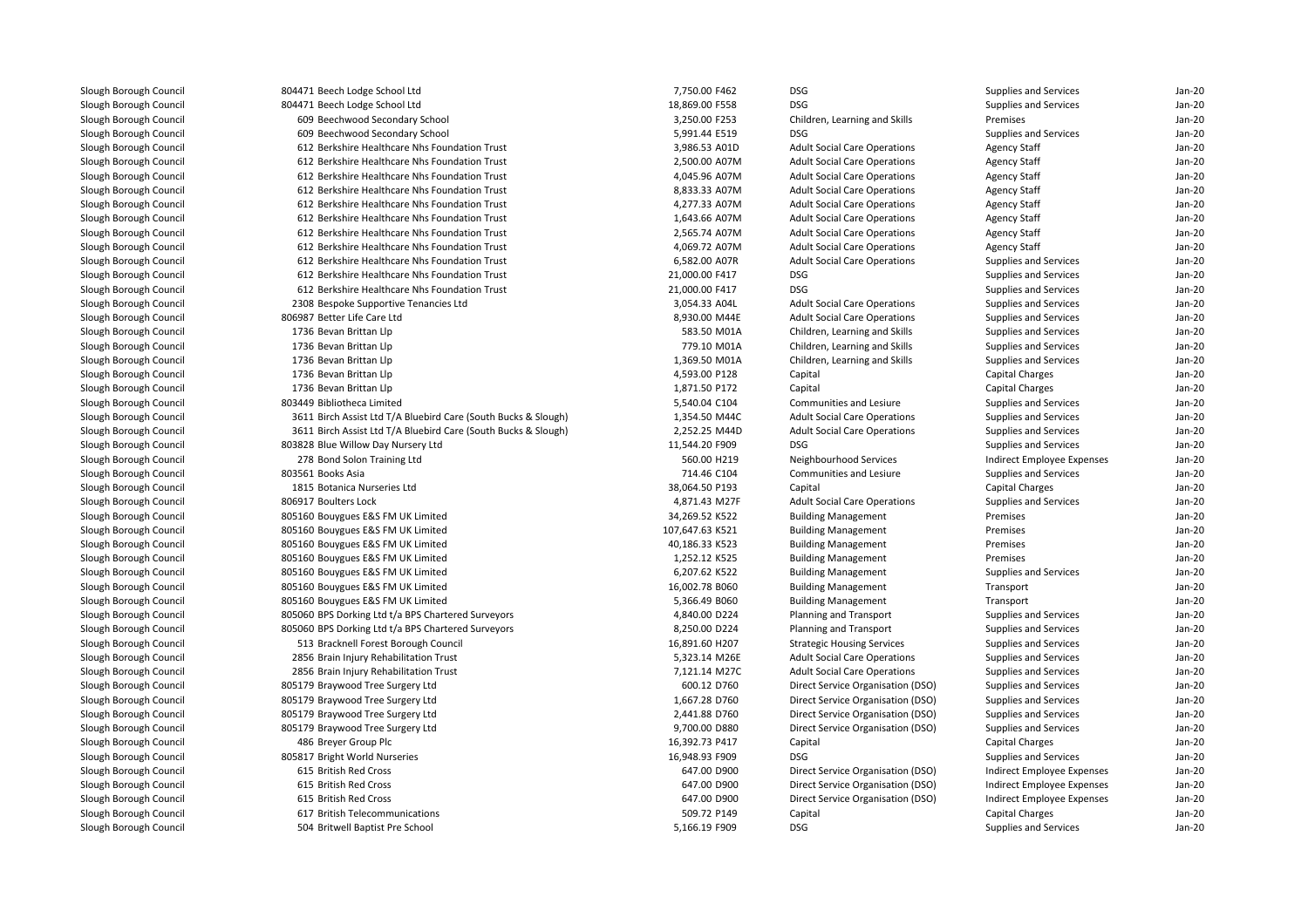| 620 Buckinghamshire County Council           | 1,759.85 D512   | Major Infrastructure Projects       | Supplies and Services      | Jan-20             |
|----------------------------------------------|-----------------|-------------------------------------|----------------------------|--------------------|
| 620 Buckinghamshire County Council           | 1,782.23 D512   | Major Infrastructure Projects       | Supplies and Services      | Jan-20             |
| 803873 Buckinghamshire County Council        | 2,407.60 D512   | Major Infrastructure Projects       | Supplies and Services      | $Jan-2C$           |
| 741 Bunnies Pre-School                       | 4,114.38 F909   | <b>DSG</b>                          | Supplies and Services      | Jan-20             |
| 803553 BUPA CARE HOME (CFH CARE)             | 2,867.86 M25D   | <b>Adult Social Care Operations</b> | Supplies and Services      | $Jan-2C$           |
| 804448 Bupa Care Homes (ANS) Ltd             | 5,473.71 M15D   | <b>Adult Social Care Operations</b> | Supplies and Services      | $Jan-2C$           |
| 804448 Bupa Care Homes (ANS) Ltd             | 5,473.71 M15D   | <b>Adult Social Care Operations</b> | Supplies and Services      | $Jan-20$           |
| 804448 Bupa Care Homes (ANS) Ltd             | 5,978.57 M18C   | <b>Adult Social Care Operations</b> | Supplies and Services      | Jan-20             |
| 806806 Bymead House                          | 3,800.00 M18C   | <b>Adult Social Care Operations</b> | Supplies and Services      | Jan-20             |
| 2177 C F Roberts (Electrical Contractors)Plc | 1,156.20 C025   | Communities and Lesiure             | Supplies and Services      | Jan-20             |
| 2177 C F Roberts (Electrical Contractors)Plc | 2,023.35 C025   | Communities and Lesiure             | Supplies and Services      | $Jan-2C$           |
| 2177 C F Roberts (Electrical Contractors)Plc | 113,727.50 P180 | Capital                             | Capital Charges            | Jan-20             |
| 2177 C F Roberts (Electrical Contractors)Plc | 3,863.95 P180   | Capital                             | <b>Capital Charges</b>     | Jan-20             |
| 2177 C F Roberts (Electrical Contractors)Plc | 23,506.12 P180  | Capital                             | <b>Capital Charges</b>     | Jan-20             |
| 2177 C F Roberts (Electrical Contractors)Plc | 871.67 P198     | Capital                             | Capital Charges            | Jan-20             |
| 629 C.H.O.I.C.E Limited                      | 9,300.00 M26E   | <b>Adult Social Care Operations</b> | Supplies and Services      | $Jan-2C$           |
| 629 C.H.O.I.C.E Limited                      | 9,798.30 M26E   | <b>Adult Social Care Operations</b> | Supplies and Services      | Jan-20             |
| 629 C.H.O.I.C.E Limited                      | 10,427.25 M26E  | <b>Adult Social Care Operations</b> | Supplies and Services      | $Jan-2C$           |
| 629 C.H.O.I.C.E Limited                      | 10,756.82 M26E  | <b>Adult Social Care Operations</b> | Supplies and Services      | Jan-20             |
| 629 C.H.O.I.C.E Limited                      | 10,756.82 M26E  | <b>Adult Social Care Operations</b> | Supplies and Services      | Jan-20             |
| 629 C.H.O.I.C.E Limited                      | 11,447.41 M26E  | <b>Adult Social Care Operations</b> | Supplies and Services      | Jan-20             |
| 629 C.H.O.I.C.E Limited                      | 8,150.38 M26E   | <b>Adult Social Care Operations</b> | Supplies and Services      | Jan-20             |
| 629 C.H.O.I.C.E Limited                      | 10,997.65 M26E  |                                     |                            | $Jan-2C$           |
|                                              |                 | <b>Adult Social Care Operations</b> | Supplies and Services      |                    |
| 629 C.H.O.I.C.E Limited                      | 8,738.50 M42E   | <b>Adult Social Care Operations</b> | Supplies and Services      | $Jan-2C$<br>Jan-20 |
| 629 C.H.O.I.C.E Limited                      | 5,657.10 M42E   | <b>Adult Social Care Operations</b> | Supplies and Services      |                    |
| 629 C.H.O.I.C.E Limited                      | 6,100.18 M42E   | <b>Adult Social Care Operations</b> | Supplies and Services      | Jan-20             |
| 629 C.H.O.I.C.E Limited                      | 6,145.35 M42E   | <b>Adult Social Care Operations</b> | Supplies and Services      | Jan-20             |
| 629 C.H.O.I.C.E Limited                      | 1,107.14 M42E   | <b>Adult Social Care Operations</b> | Supplies and Services      | Jan-20             |
| 629 C.H.O.I.C.E Limited                      | 5,657.11 M42E   | <b>Adult Social Care Operations</b> | Supplies and Services      | $Jan-2C$           |
| 629 C.H.O.I.C.E Limited                      | 6,100.18 M42E   | <b>Adult Social Care Operations</b> | Supplies and Services      | $Jan-2C$           |
| 629 C.H.O.I.C.E Limited                      | 6,145.36 M42E   | <b>Adult Social Care Operations</b> | Supplies and Services      | $Jan-2C$           |
| 629 C.H.O.I.C.E Limited                      | 6,235.03 M42E   | <b>Adult Social Care Operations</b> | Supplies and Services      | Jan-20             |
| 629 C.H.O.I.C.E Limited                      | 4,431.49 M44D   | <b>Adult Social Care Operations</b> | Supplies and Services      | Jan-20             |
| 629 C.H.O.I.C.E Limited                      | 2,581.91 M44F   | <b>Adult Social Care Operations</b> | Supplies and Services      | Jan-20             |
| 629 C.H.O.I.C.E Limited                      | 2,581.91 M44F   | <b>Adult Social Care Operations</b> | Supplies and Services      | $Jan-2C$           |
| 629 C.H.O.I.C.E Limited                      | 2,581.91 M44F   | <b>Adult Social Care Operations</b> | Supplies and Services      | $Jan-2C$           |
| 805625 Cadent Gas Ltd                        | 6,464.46 P149   | Capital                             | <b>Capital Charges</b>     | $Jan-2C$           |
| 805883 Camelot Care Homes Ltd                | 3,100.00 M17C   | <b>Adult Social Care Operations</b> | Supplies and Services      | Jan-20             |
| 805997 Campbell Tickell Limited              | 11,694.38 H228  | <b>Strategic Housing Services</b>   | Supplies and Services      | Jan-20             |
| 623 Canon (Uk) Ltd                           | 647.79 K059     | <b>Customer and Communications</b>  | Supplies and Services      | $Jan-2C$           |
| 623 Canon (Uk) Ltd                           | 7,160.98 K059   | <b>Customer and Communications</b>  | Supplies and Services      | Jan-20             |
| 623 Canon (Uk) Ltd                           | 1,963.01 K059   | <b>Customer and Communications</b>  | Supplies and Services      | $Jan-2C$           |
| 623 Canon (Uk) Ltd                           | 1,188.00 P193   | Capital                             | <b>Capital Charges</b>     | $Jan-2C$           |
| 807068 Capita                                | 3,792.00 D224   | Planning and Transport              | Supplies and Services      | $Jan-20$           |
| 737 Capita Business Services Ltd             | 500.00 B210     | Governance                          | Supplies and Services      | Jan-20             |
| 737 Capita Business Services Ltd             | 4,808.79 F144   | Children, Learning and Skills       | Indirect Employee Expenses | Jan-20             |
| 804861 Care Management Group Ltd             | 13,678.17 M26E  | <b>Adult Social Care Operations</b> | Supplies and Services      | Jan-20             |
| 804861 Care Management Group Ltd             | 14,314.56 M26E  | <b>Adult Social Care Operations</b> | Supplies and Services      | $Jan-2C$           |
| 804861 Care Management Group Ltd             | 13,678.17 M26E  | <b>Adult Social Care Operations</b> | Supplies and Services      | $Jan-2C$           |
| 804861 Care Management Group Ltd             | 14,314.56 M26E  | <b>Adult Social Care Operations</b> | Supplies and Services      | Jan-20             |
| 804861 Care Management Group Ltd             | 2,213.44 M44F   | <b>Adult Social Care Operations</b> | Supplies and Services      | Jan-20             |
| 805621 Care Staff Services                   | 1,008.30 M44C   | <b>Adult Social Care Operations</b> | Supplies and Services      | $Jan-2C$           |
| 805621 Care Staff Services                   | 1,008.00 M44C   | <b>Adult Social Care Operations</b> | Supplies and Services      | $Jan-2C$           |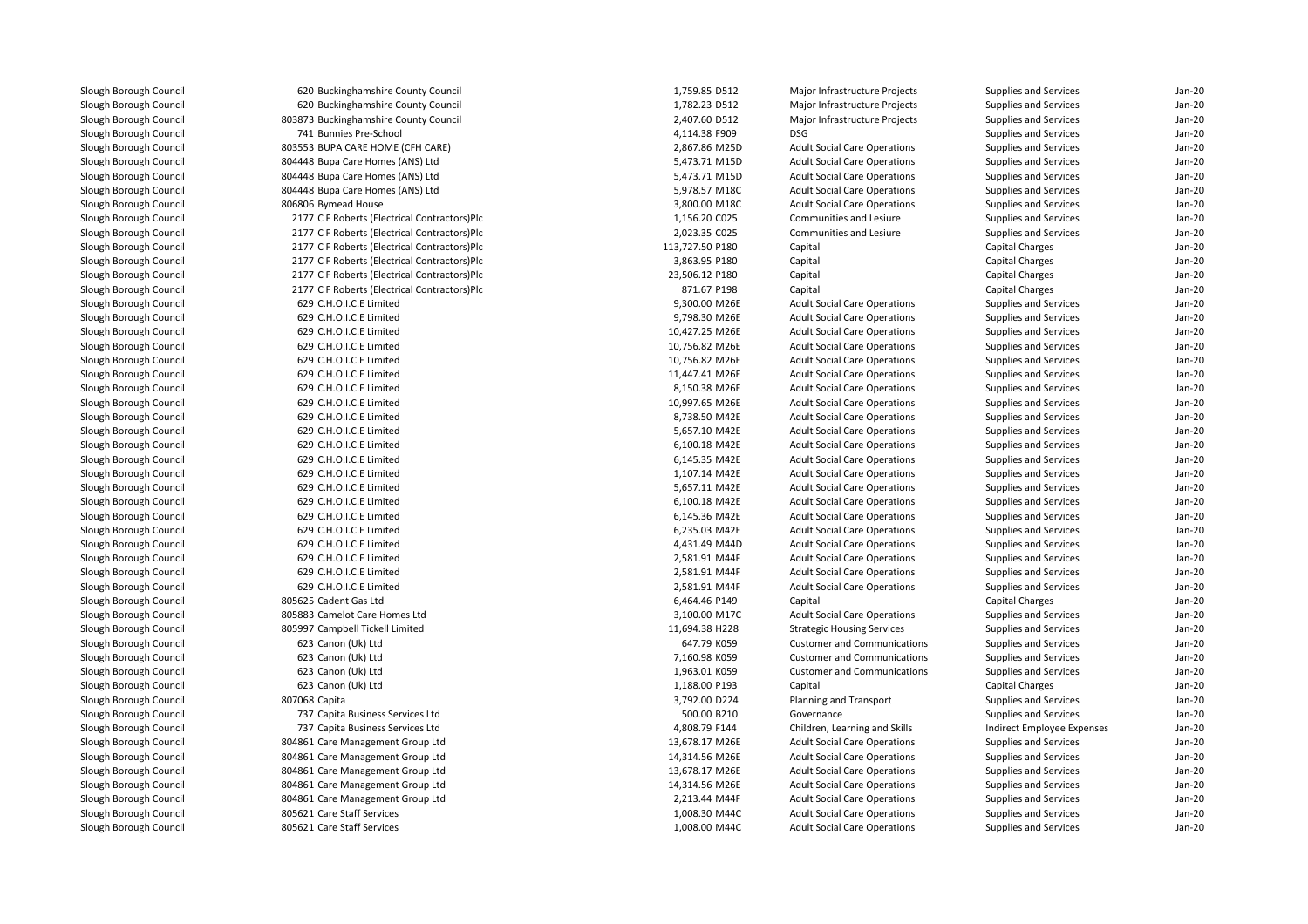**1** 805621 Care Staff Services **605.20 M44C** 505.20 M44C 805621 Care Staff Services 526.50 M44C 805621 Care Staff Services 535.50 M44C 805621 Care Staff Services 576.00 M44C 805621 Care Staff Services 653.40 M44C 805621 Care Staff Services 700.80 M44C 805621 Care Staff Services 729.60 M44C 805621 Care Staff Services 733.80 M44C 805621 Care Staff Services 820.80 M44C 805621 Care Staff Services 873.60 M44C 805621 Care Staff Services 962.10 M44C 805621 Care Staff Services 1,008.00 M44C 805621 Care Staff Services 1,134.30 M44C 805621 Care Staff Services 1,251.60 M44C 805621 Care Staff Services 1,260.30 M44C 805621 Care Staff Services 1,422.90 M44C 805621 Care Staff Services 1,468.20 M44C 805621 Care Staff Services 1,764.00 M44C 805621 Care Staff Services 1,148.10 M44C 805621 Care Staff Services 1,260.00 M44C 805621 Care Staff Services 1,506.30 M44C 805621 Care Staff Services 2,248.50 M44C 805621 Care Staff Services 2,520.90 M44C 805621 Care Staff Services 891.90 M44C 805621 Care Staff Services 1,205.70 M44C 805621 Care Staff Services 1,764.00 M44C 805621 Care Staff Services 882.00 M44D 805621 Care Staff Services 2,034.30 M44D 805621 Care Staff Services 738.00 M44D805621 Care Staff Services 805621 Care Staff Services 805621 Care Staff Services 805621 Care Staff Services 805621 Care Staff Services 1162 Care Uk Community Partnership Ltd 1162 Care Uk Community Partnership Ltd 1162 Care Uk Community Partnership Ltd 1162 Care Uk Community Partnership Ltd 1162 Care Uk Community Partnership Ltd 1162 Care Uk Community Partnership Ltd 1162 Care Uk Community Partnership Ltd 1162 Care Uk Community Partnership Ltd 1162 Care Uk Community Partnership Ltd 1162 Care Uk Community Partnership Ltd 1162 Care Uk Community Partnership Ltd 1162 Care Uk Community Partnership Ltd 1162 Care Uk Community Partnership Ltd 1162 Care Uk Community Partnership Ltd 1162 Care Uk Community Partnership Ltd 1162 Care Uk Community Partnership Ltd 1162 Care Uk Community Partnership Ltd 1162 Care Uk Community Partnership Ltd1162 Care Uk Community Partnership Ltd

| 1 Care Staff Services                          | 505.20 M44C                    | <b>Adult Social Care Operations</b>                                        | Supplies and Services                          | $Jan-2C$           |
|------------------------------------------------|--------------------------------|----------------------------------------------------------------------------|------------------------------------------------|--------------------|
| 1 Care Staff Services                          | 526.50 M44C                    | <b>Adult Social Care Operations</b>                                        | <b>Supplies and Services</b>                   | $Jan-2C$           |
| 1 Care Staff Services                          | 535.50 M44C                    | <b>Adult Social Care Operations</b>                                        | Supplies and Services                          | Jan-20             |
| 1 Care Staff Services                          | 576.00 M44C                    | <b>Adult Social Care Operations</b>                                        | <b>Supplies and Services</b>                   | Jan-20             |
| 1 Care Staff Services                          | 653.40 M44C                    | <b>Adult Social Care Operations</b>                                        | Supplies and Services                          | $Jan-2C$           |
| 1 Care Staff Services                          | 700.80 M44C                    | <b>Adult Social Care Operations</b>                                        | <b>Supplies and Services</b>                   | $Jan-2C$           |
| 1 Care Staff Services                          | 729.60 M44C                    | <b>Adult Social Care Operations</b>                                        | <b>Supplies and Services</b>                   | Jan-20             |
| 1 Care Staff Services                          | 733.80 M44C                    | <b>Adult Social Care Operations</b>                                        | Supplies and Services                          | Jan-20             |
| 1 Care Staff Services                          | 820.80 M44C                    | <b>Adult Social Care Operations</b>                                        | <b>Supplies and Services</b>                   | Jan-20             |
| 1 Care Staff Services                          | 873.60 M44C                    | <b>Adult Social Care Operations</b>                                        | Supplies and Services                          | $Jan-2C$           |
| 1 Care Staff Services                          | 962.10 M44C                    | <b>Adult Social Care Operations</b>                                        | Supplies and Services                          | Jan-20             |
| 1 Care Staff Services                          | 1,008.00 M44C                  | <b>Adult Social Care Operations</b>                                        | Supplies and Services                          | Jan-20             |
| 1 Care Staff Services                          | 1,134.30 M44C                  | <b>Adult Social Care Operations</b>                                        | Supplies and Services                          | $Jan-2C$           |
| 1 Care Staff Services                          | 1,251.60 M44C                  | <b>Adult Social Care Operations</b>                                        | <b>Supplies and Services</b>                   | Jan-20             |
| 1 Care Staff Services                          | 1,260.30 M44C                  | <b>Adult Social Care Operations</b>                                        | Supplies and Services                          | Jan-20             |
| 1 Care Staff Services                          | 1,422.90 M44C                  | <b>Adult Social Care Operations</b>                                        | Supplies and Services                          | $Jan-2C$           |
|                                                |                                |                                                                            |                                                | Jan-20             |
| 1 Care Staff Services<br>1 Care Staff Services | 1,468.20 M44C<br>1,764.00 M44C | <b>Adult Social Care Operations</b><br><b>Adult Social Care Operations</b> | Supplies and Services<br>Supplies and Services | Jan-20             |
| 1 Care Staff Services                          | 1,148.10 M44C                  | <b>Adult Social Care Operations</b>                                        | Supplies and Services                          | Jan-20             |
| 1 Care Staff Services                          |                                |                                                                            |                                                | Jan-20             |
| 1 Care Staff Services                          | 1,260.00 M44C                  | <b>Adult Social Care Operations</b>                                        | Supplies and Services                          | $Jan-2C$           |
| 1 Care Staff Services                          | 1,506.30 M44C<br>2,248.50 M44C | <b>Adult Social Care Operations</b><br><b>Adult Social Care Operations</b> | Supplies and Services<br>Supplies and Services | Jan-20             |
|                                                |                                |                                                                            |                                                |                    |
| 1 Care Staff Services                          | 2,520.90 M44C                  | <b>Adult Social Care Operations</b>                                        | Supplies and Services                          | Jan-20             |
| 1 Care Staff Services<br>1 Care Staff Services | 891.90 M44C<br>1,205.70 M44C   | <b>Adult Social Care Operations</b>                                        | Supplies and Services                          | $Jan-2C$<br>Jan-20 |
| 1 Care Staff Services                          | 1,764.00 M44C                  | <b>Adult Social Care Operations</b><br><b>Adult Social Care Operations</b> | <b>Supplies and Services</b>                   | Jan-20             |
| 1 Care Staff Services                          | 882.00 M44D                    | <b>Adult Social Care Operations</b>                                        | Supplies and Services<br>Supplies and Services | Jan-20             |
| 1 Care Staff Services                          | 2,034.30 M44D                  | <b>Adult Social Care Operations</b>                                        | <b>Supplies and Services</b>                   | $Jan-2C$           |
| 1 Care Staff Services                          | 738.00 M44D                    | <b>Adult Social Care Operations</b>                                        | <b>Supplies and Services</b>                   | Jan-20             |
| 1 Care Staff Services                          | 936.00 M44E                    | <b>Adult Social Care Operations</b>                                        | Supplies and Services                          | Jan-20             |
| 1 Care Staff Services                          | 608.10 M44F                    | <b>Adult Social Care Operations</b>                                        | <b>Supplies and Services</b>                   | Jan-20             |
| 1 Care Staff Services                          | 648.30 M44F                    | <b>Adult Social Care Operations</b>                                        | Supplies and Services                          | Jan-20             |
| 1 Care Staff Services                          | 864.30 M44F                    | <b>Adult Social Care Operations</b>                                        | Supplies and Services                          | Jan-20             |
| 1 Care Staff Services                          | 864.60 M44F                    | <b>Adult Social Care Operations</b>                                        | Supplies and Services                          | Jan-20             |
| 2 Care Uk Community Partnership Ltd            | 2,827.20 M15D                  | <b>Adult Social Care Operations</b>                                        | Supplies and Services                          | Jan-20             |
| 2 Care Uk Community Partnership Ltd            | 3,465.40 M15D                  | <b>Adult Social Care Operations</b>                                        | <b>Supplies and Services</b>                   | $Jan-2C$           |
| 2 Care Uk Community Partnership Ltd            | 3,465.40 M15D                  | <b>Adult Social Care Operations</b>                                        | Supplies and Services                          | Jan-20             |
| 2 Care Uk Community Partnership Ltd            | 3,465.40 M15D                  | <b>Adult Social Care Operations</b>                                        | <b>Supplies and Services</b>                   | Jan-20             |
| 2 Care Uk Community Partnership Ltd            | 3,465.40 M15D                  | <b>Adult Social Care Operations</b>                                        | Supplies and Services                          | $Jan-2C$           |
| 2 Care Uk Community Partnership Ltd            | 3,465.40 M15D                  | <b>Adult Social Care Operations</b>                                        | <b>Supplies and Services</b>                   | Jan-20             |
| 2 Care Uk Community Partnership Ltd            | 3,465.40 M15D                  | <b>Adult Social Care Operations</b>                                        | <b>Supplies and Services</b>                   | Jan-20             |
| 2 Care Uk Community Partnership Ltd            | 3,465.40 M17C                  | <b>Adult Social Care Operations</b>                                        | Supplies and Services                          | $Jan-2C$           |
| 2 Care Uk Community Partnership Ltd            | 3,465.40 M17C                  | <b>Adult Social Care Operations</b>                                        | <b>Supplies and Services</b>                   | Jan-20             |
| 2 Care Uk Community Partnership Ltd            | 3,465.40 M17C                  | <b>Adult Social Care Operations</b>                                        | Supplies and Services                          | Jan-20             |
| 2 Care Uk Community Partnership Ltd            | 3,617.28 M17C                  | <b>Adult Social Care Operations</b>                                        | Supplies and Services                          | Jan-20             |
| 2 Care Uk Community Partnership Ltd            | 3,617.28 M17C                  | <b>Adult Social Care Operations</b>                                        | Supplies and Services                          | Jan-20             |
| 2 Care Uk Community Partnership Ltd            | 3,617.28 M17C                  | <b>Adult Social Care Operations</b>                                        | Supplies and Services                          | $Jan-2C$           |
| 2 Care Uk Community Partnership Ltd            | 3,617.28 M17C                  | <b>Adult Social Care Operations</b>                                        | Supplies and Services                          | Jan-20             |
| 2 Care Uk Community Partnership Ltd            | 3,617.28 M17C                  | <b>Adult Social Care Operations</b>                                        | Supplies and Services                          | Jan-20             |
| 2 Care Uk Community Partnership Ltd            | 3,617.28 M17C                  | <b>Adult Social Care Operations</b>                                        | Supplies and Services                          | $Jan-2C$           |
| 2 Care Uk Community Partnership Ltd            | 6,820.00 M17C                  | <b>Adult Social Care Operations</b>                                        | <b>Supplies and Services</b>                   | $Jan-2C$           |
| 2 Care Uk Community Partnership Ltd            | 16,277.76 M17C                 | <b>Adult Social Care Operations</b>                                        | <b>Supplies and Services</b>                   | Jan-20             |
| 2 Care Uk Community Partnership Ltd            | 3,465.40 M17C                  | <b>Adult Social Care Operations</b>                                        | Supplies and Services                          | $Jan-2C$           |
|                                                |                                |                                                                            |                                                |                    |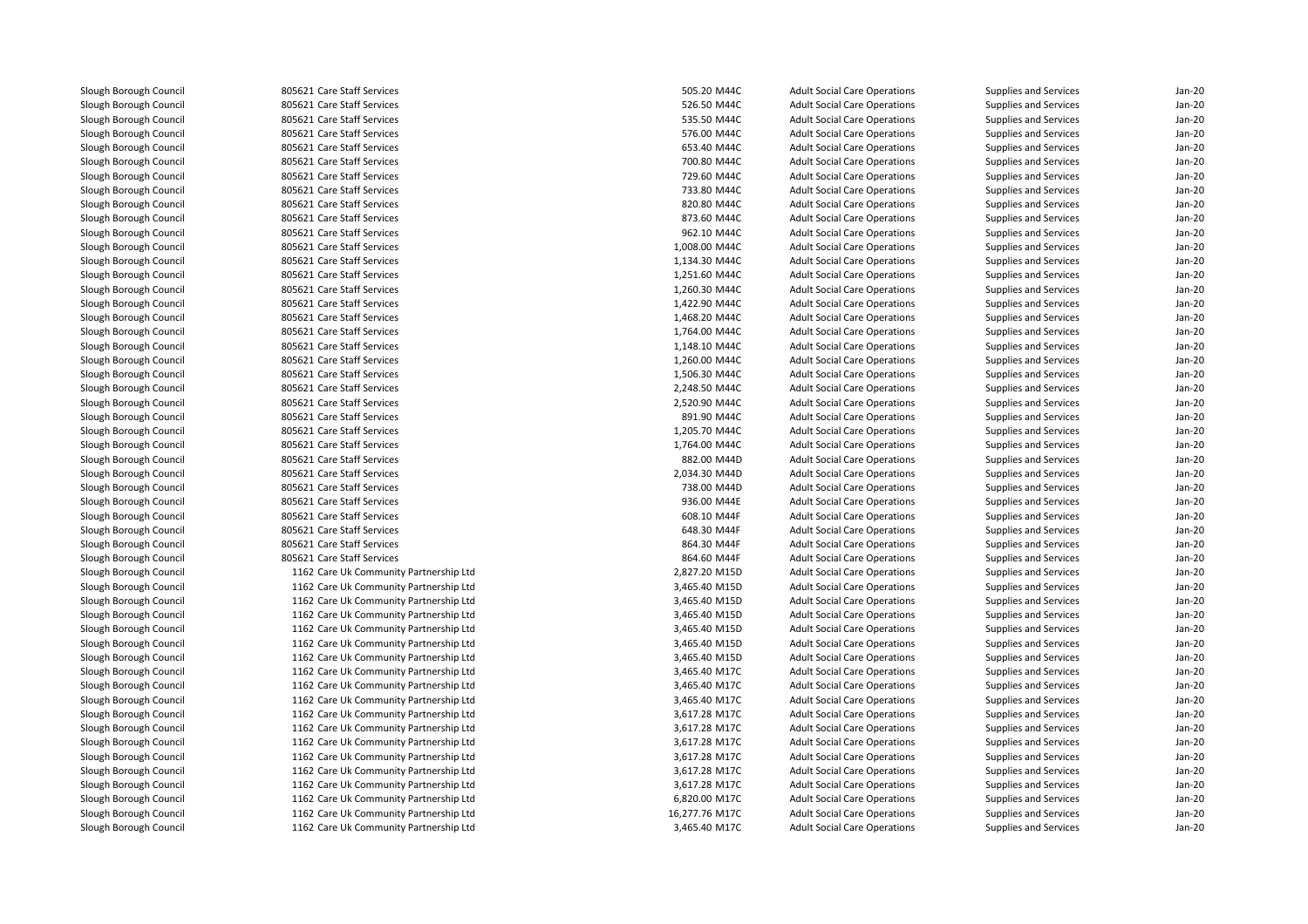1162 Care Uk Community Partnership Ltd 1162 Care Uk Community Partnership Ltd 1162 Care Uk Community Partnership Ltd 1162 Care Uk Community Partnership Ltd 1162 Care Uk Community Partnership Ltd 1162 Care Uk Community Partnership Ltd 1162 Care Uk Community Partnership Ltd 1162 Care Uk Community Partnership Ltd 1162 Care Uk Community Partnership Ltd 1162 Care Uk Community Partnership Ltd 1162 Care Uk Community Partnership Ltd 1162 Care Uk Community Partnership Ltd 1162 Care Uk Community Partnership Ltd 1162 Care Uk Community Partnership Ltd 1162 Care Uk Community Partnership Ltd 1162 Care Uk Community Partnership Ltd 1162 Care Uk Community Partnership Ltd 1162 Care Uk Community Partnership Ltd 1162 Care Uk Community Partnership Ltd 1162 Care Uk Community Partnership Ltd 1162 Care Uk Community Partnership Ltd 1162 Care Uk Community Partnership Ltd 1162 Care Uk Community Partnership Ltd 1162 Care Uk Community Partnership Ltd 1162 Care Uk Community Partnership Ltd 1162 Care Uk Community Partnership Ltd 1162 Care Uk Community Partnership Ltd 1162 Care Uk Community Partnership Ltd 1162 Care Uk Community Partnership Ltd 1162 Care Uk Community Partnership Ltd 1162 Care Uk Community Partnership Ltd 1162 Care Uk Community Partnership Ltd 1162 Care Uk Community Partnership Ltd 1162 Care Uk Community Partnership Ltd 1162 Care Uk Community Partnership Ltd 1162 Care Uk Community Partnership Ltd 1162 Care Uk Community Partnership Ltd 1162 Care Uk Community Partnership Ltd 1162 Care Uk Community Partnership Ltd 1162 Care Uk Community Partnership Ltd 1162 Care Uk Community Partnership Ltd 1162 Care Uk Community Partnership Ltd 1162 Care Uk Community Partnership Ltd 1162 Care Uk Community Partnership Ltd 1162 Care Uk Community Partnership Ltd 1162 Care Uk Community Partnership Ltd 1162 Care Uk Community Partnership Ltd 1162 Care Uk Community Partnership Ltd 1162 Care Uk Community Partnership Ltd 1162 Care Uk Community Partnership Ltd 1162 Care Uk Community Partnership Ltd 1162 Care Uk Community Partnership Ltd1162 Care Uk Community Partnership Ltd

| d | 3,465.40 M17C  | <b>Adult Social Care Operations</b> | Supplies and Services        | $Jan-20$ |
|---|----------------|-------------------------------------|------------------------------|----------|
| d | 3,465.40 M17C  | <b>Adult Social Care Operations</b> | Supplies and Services        | Jan-20   |
| d | 3,617.28 M17C  | <b>Adult Social Care Operations</b> | Supplies and Services        | $Jan-20$ |
| d | 3,617.28 M17C  | <b>Adult Social Care Operations</b> | Supplies and Services        | $Jan-20$ |
| d | 3,617.28 M17C  | <b>Adult Social Care Operations</b> | Supplies and Services        | $Jan-20$ |
| d | 3,617.28 M17C  | <b>Adult Social Care Operations</b> | Supplies and Services        | $Jan-20$ |
| d | 3,617.28 M17C  | <b>Adult Social Care Operations</b> | Supplies and Services        | $Jan-20$ |
| d | 3,617.28 M17C  | <b>Adult Social Care Operations</b> | Supplies and Services        | $Jan-20$ |
| d | 19,895.04 M17C | <b>Adult Social Care Operations</b> | Supplies and Services        | $Jan-20$ |
| d | -4,826.56 M18C | <b>Adult Social Care Operations</b> | Supplies and Services        | $Jan-20$ |
| d | 3,465.40 M18C  | <b>Adult Social Care Operations</b> | Supplies and Services        | $Jan-20$ |
| d | 3,465.40 M18C  | <b>Adult Social Care Operations</b> | Supplies and Services        | $Jan-20$ |
| d | 3,465.40 M18C  | <b>Adult Social Care Operations</b> | Supplies and Services        | $Jan-20$ |
| d | 3,465.40 M18C  | <b>Adult Social Care Operations</b> | Supplies and Services        | $Jan-20$ |
| d | 3,465.40 M18C  | <b>Adult Social Care Operations</b> | Supplies and Services        | $Jan-20$ |
| d | 3,465.40 M18C  | <b>Adult Social Care Operations</b> | Supplies and Services        | $Jan-20$ |
| d | 3,465.40 M18C  | <b>Adult Social Care Operations</b> | Supplies and Services        | $Jan-20$ |
| d | 3,465.40 M18C  | <b>Adult Social Care Operations</b> | Supplies and Services        | $Jan-20$ |
| d | 3,465.40 M18C  | <b>Adult Social Care Operations</b> | Supplies and Services        | $Jan-20$ |
| d | 3,465.40 M18C  | <b>Adult Social Care Operations</b> | Supplies and Services        | Jan-20   |
| d | 3,465.40 M18C  | <b>Adult Social Care Operations</b> | <b>Supplies and Services</b> | $Jan-20$ |
| d | 3,465.40 M18C  | <b>Adult Social Care Operations</b> | Supplies and Services        | $Jan-20$ |
| d | 3,465.40 M18C  | <b>Adult Social Care Operations</b> | Supplies and Services        | $Jan-20$ |
| d | 3,465.40 M18C  | <b>Adult Social Care Operations</b> | <b>Supplies and Services</b> | $Jan-20$ |
| d | 3,465.40 M18C  | <b>Adult Social Care Operations</b> | Supplies and Services        | $Jan-20$ |
| d | 3,617.28 M18C  | <b>Adult Social Care Operations</b> | Supplies and Services        | Jan-20   |
| d | 3,617.28 M18C  | <b>Adult Social Care Operations</b> | Supplies and Services        | $Jan-20$ |
| d | 3,617.28 M18C  | <b>Adult Social Care Operations</b> | Supplies and Services        | $Jan-20$ |
| d | 3,617.28 M18C  | <b>Adult Social Care Operations</b> | Supplies and Services        | $Jan-20$ |
| d | 23,860.40 M18C | <b>Adult Social Care Operations</b> | Supplies and Services        | $Jan-20$ |
| d | -3,582.76 M18C | <b>Adult Social Care Operations</b> | Supplies and Services        | $Jan-20$ |
| d | 2,722.81 M18C  | <b>Adult Social Care Operations</b> | Supplies and Services        | $Jan-20$ |
| d | 3,465.40 M18C  | <b>Adult Social Care Operations</b> | Supplies and Services        | $Jan-20$ |
| d | 3,465.40 M18C  | <b>Adult Social Care Operations</b> | Supplies and Services        | $Jan-20$ |
| d | 3,465.40 M18C  | <b>Adult Social Care Operations</b> | <b>Supplies and Services</b> | $Jan-20$ |
| d | 3,465.40 M18C  | <b>Adult Social Care Operations</b> | Supplies and Services        | $Jan-20$ |
| d | 3,465.40 M18C  | <b>Adult Social Care Operations</b> | <b>Supplies and Services</b> | $Jan-20$ |
| d | 3,465.40 M18C  | <b>Adult Social Care Operations</b> | Supplies and Services        | $Jan-20$ |
| d | 3,465.40 M18C  | <b>Adult Social Care Operations</b> | Supplies and Services        | Jan-20   |
| d | 3,465.40 M18C  | <b>Adult Social Care Operations</b> | Supplies and Services        | $Jan-20$ |
| d | 3,465.40 M18C  | <b>Adult Social Care Operations</b> | Supplies and Services        | $Jan-20$ |
| d | 3,465.40 M18C  | <b>Adult Social Care Operations</b> | Supplies and Services        | $Jan-20$ |
| d | 3,465.40 M18C  | <b>Adult Social Care Operations</b> | Supplies and Services        | $Jan-20$ |
| d | 3,465.40 M18C  | <b>Adult Social Care Operations</b> | Supplies and Services        | $Jan-20$ |
| d | 3,465.40 M18C  | <b>Adult Social Care Operations</b> | Supplies and Services        | $Jan-20$ |
| d | 3,465.40 M18C  | <b>Adult Social Care Operations</b> | Supplies and Services        | $Jan-20$ |
| d | 3,465.40 M18C  | <b>Adult Social Care Operations</b> | Supplies and Services        | $Jan-20$ |
| d | 3,617.28 M18C  | <b>Adult Social Care Operations</b> | Supplies and Services        | $Jan-20$ |
| d | 3,617.28 M18C  | <b>Adult Social Care Operations</b> | Supplies and Services        | $Jan-20$ |
| d | 3,617.28 M18C  | <b>Adult Social Care Operations</b> | Supplies and Services        | $Jan-20$ |
| d | 34,654.00 M18C | <b>Adult Social Care Operations</b> | Supplies and Services        | $Jan-20$ |
| d | 2,898.96 M25C  | <b>Adult Social Care Operations</b> | Supplies and Services        | $Jan-20$ |
| d | 3.175.20 M25C  | <b>Adult Social Care Operations</b> | Supplies and Services        | $Jan-20$ |
|   |                |                                     |                              |          |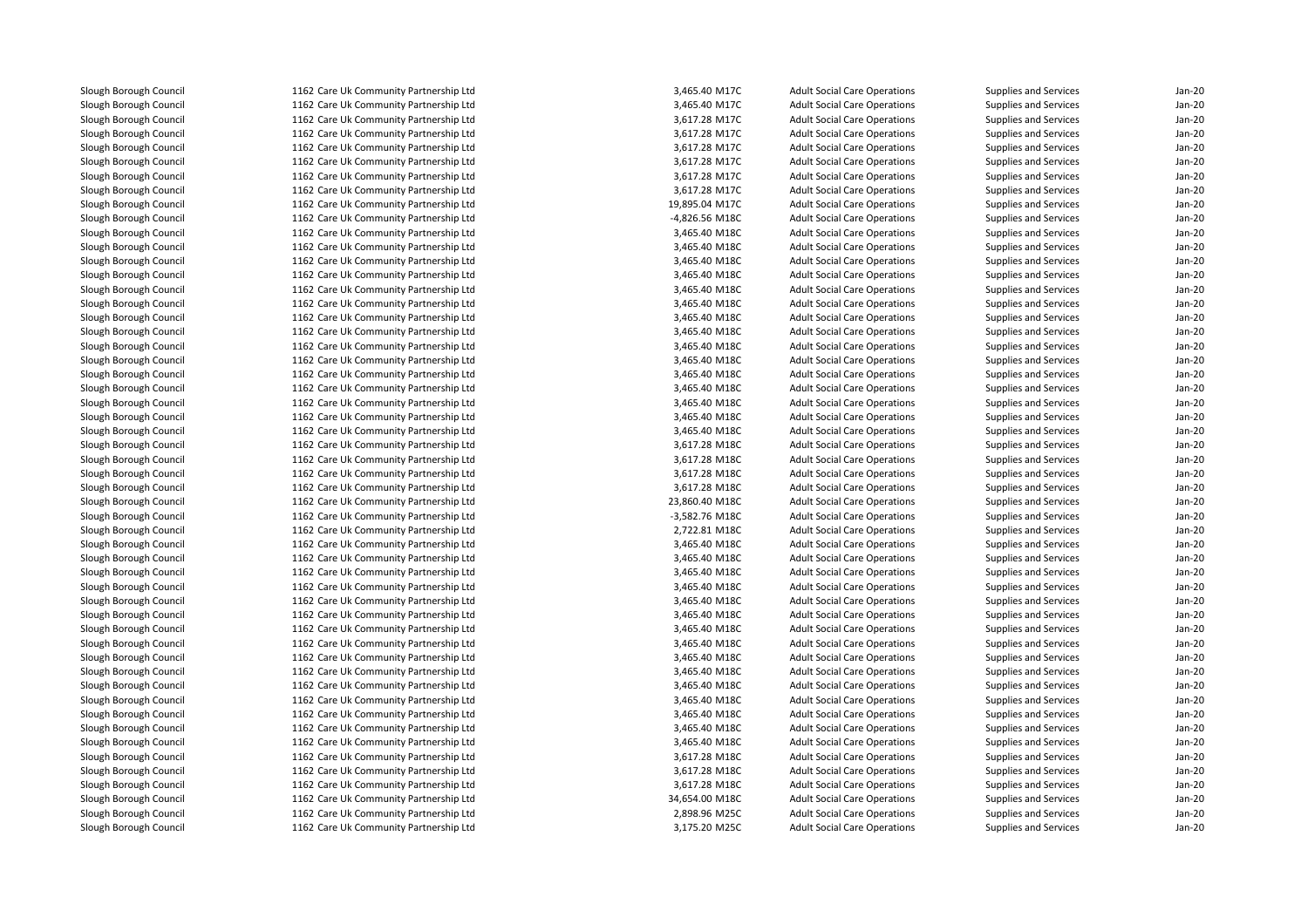1162 Care Uk Community Partnership Ltd 1162 Care Uk Community Partnership Ltd 1162 Care Uk Community Partnership Ltd 1162 Care Uk Community Partnership Ltd 1162 Care Uk Community Partnership Ltd 1162 Care Uk Community Partnership Ltd 1162 Care Uk Community Partnership Ltd 1162 Care Uk Community Partnership Ltd 1162 Care Uk Community Partnership Ltd 1162 Care Uk Community Partnership Ltd 1162 Care Uk Community Partnership Ltd 1162 Care Uk Community Partnership Ltd 1162 Care Uk Community Partnership Ltd 1162 Care Uk Community Partnership Ltd 1162 Care Uk Community Partnership Ltd 1162 Care Uk Community Partnership Ltd 1162 Care Uk Community Partnership Ltd 1162 Care Uk Community Partnership Ltd 1162 Care Uk Community Partnership Ltd 1162 Care Uk Community Partnership Ltd 1162 Care Uk Community Partnership Ltd 1162 Care Uk Community Partnership Ltd 1162 Care Uk Community Partnership Ltd 1162 Care Uk Community Partnership Ltd 1162 Care Uk Community Partnership Ltd 1162 Care Uk Community Partnership Ltd 1162 Care Uk Community Partnership Ltd 1162 Care Uk Community Partnership Ltd 1162 Care Uk Community Partnership Ltd 1162 Care Uk Community Partnership Ltd 1162 Care Uk Community Partnership Ltd 1162 Care Uk Community Partnership Ltd 1162 Care Uk Community Partnership Ltd 1162 Care Uk Community Partnership Ltd 1162 Care Uk Community Partnership Ltd 1162 Care Uk Community Partnership Ltd 1162 Care Uk Community Partnership Ltd 1162 Care Uk Community Partnership Ltd 1162 Care Uk Community Partnership Ltd 1162 Care Uk Community Partnership Ltd 1162 Care Uk Community Partnership Ltd 1162 Care Uk Community Partnership Ltd 1162 Care Uk Community Partnership Ltd 1162 Care Uk Community Partnership Ltd 1162 Care Uk Community Partnership Ltd 1162 Care Uk Community Partnership Ltd 1162 Care Uk Community Partnership Ltd 1162 Care Uk Community Partnership Ltd 1162 Care Uk Community Partnership Ltd 1162 Care Uk Community Partnership Ltd 1162 Care Uk Community Partnership Ltd 1162 Care Uk Community Partnership Ltd1162 Care Uk Community Partnership Ltd

| d      | 3,175.20 M25C   | <b>Adult Social Care Operations</b> | <b>Supplies and Services</b> | $Jan-20$ |
|--------|-----------------|-------------------------------------|------------------------------|----------|
| d      | 3,175.20 M25C   | <b>Adult Social Care Operations</b> | Supplies and Services        | Jan-20   |
| d      | 3,175.20 M25C   | <b>Adult Social Care Operations</b> | Supplies and Services        | $Jan-20$ |
| d      | 53,978.40 M25C  | <b>Adult Social Care Operations</b> | Supplies and Services        | $Jan-20$ |
| d      | 3,175.20 M25C   | <b>Adult Social Care Operations</b> | Supplies and Services        | $Jan-20$ |
| d      | 3,175.20 M25C   | <b>Adult Social Care Operations</b> | Supplies and Services        | $Jan-20$ |
| d      | 3,175.20 M25C   | <b>Adult Social Care Operations</b> | <b>Supplies and Services</b> | $Jan-20$ |
| d      | 3,175.20 M25C   | <b>Adult Social Care Operations</b> | Supplies and Services        | Jan-20   |
| d      | 3,175.20 M25C   | <b>Adult Social Care Operations</b> | Supplies and Services        | $Jan-20$ |
| d      | 3,175.20 M25C   | <b>Adult Social Care Operations</b> | Supplies and Services        | $Jan-20$ |
| d      | 44,452.80 M25C  | <b>Adult Social Care Operations</b> | Supplies and Services        | $Jan-20$ |
| d      | 2,898.96 M25D   | <b>Adult Social Care Operations</b> | Supplies and Services        | $Jan-20$ |
| d      | 2,898.96 M25D   | <b>Adult Social Care Operations</b> | Supplies and Services        | $Jan-20$ |
| d      | 3,465.40 M26E   | <b>Adult Social Care Operations</b> | Supplies and Services        | $Jan-20$ |
| d      | 3,175.20 M26E   | <b>Adult Social Care Operations</b> | Supplies and Services        | $Jan-20$ |
| d      | 3,465.40 M26E   | <b>Adult Social Care Operations</b> | Supplies and Services        | $Jan-20$ |
| d      | 2,898.96 M27C   | <b>Adult Social Care Operations</b> | Supplies and Services        | $Jan-20$ |
| d      | 2,898.96 M27C   | <b>Adult Social Care Operations</b> | <b>Supplies and Services</b> | $Jan-20$ |
| d      | 2,898.96 M27C   | <b>Adult Social Care Operations</b> | Supplies and Services        | $Jan-20$ |
| d      | 2,898.96 M27C   | <b>Adult Social Care Operations</b> | Supplies and Services        | Jan-20   |
| d      | 2,898.96 M27C   | <b>Adult Social Care Operations</b> | Supplies and Services        | $Jan-20$ |
| d      | 2,898.96 M27C   | <b>Adult Social Care Operations</b> | Supplies and Services        | $Jan-20$ |
| d      | 3,175.20 M27C   | <b>Adult Social Care Operations</b> | Supplies and Services        | $Jan-20$ |
| d      | 3,175.20 M27C   | <b>Adult Social Care Operations</b> | Supplies and Services        | $Jan-20$ |
| d      | 3,175.20 M27C   | <b>Adult Social Care Operations</b> | Supplies and Services        | $Jan-20$ |
| d      | 3,175.20 M27C   | <b>Adult Social Care Operations</b> | Supplies and Services        | Jan-20   |
| d      | 3,175.20 M27C   | <b>Adult Social Care Operations</b> | Supplies and Services        | $Jan-20$ |
| d      | 3,175.20 M27C   | <b>Adult Social Care Operations</b> | Supplies and Services        | $Jan-20$ |
| d      | 3,175.20 M27C   | <b>Adult Social Care Operations</b> | Supplies and Services        | $Jan-20$ |
| d      | 3,175.20 M27C   | <b>Adult Social Care Operations</b> | Supplies and Services        | $Jan-20$ |
| d      | 3,175.20 M27C   | <b>Adult Social Care Operations</b> | Supplies and Services        | $Jan-20$ |
| d      | 3,175.20 M27C   | <b>Adult Social Care Operations</b> | Supplies and Services        | Jan-20   |
| d      | 3,175.20 M27C   | <b>Adult Social Care Operations</b> | Supplies and Services        | $Jan-20$ |
| d      | 3,323.20 M27C   | <b>Adult Social Care Operations</b> | Supplies and Services        | $Jan-20$ |
| d      | 24,021.72 M27C  | <b>Adult Social Care Operations</b> | Supplies and Services        | $Jan-20$ |
| d      | -15,460.93 M27C | <b>Adult Social Care Operations</b> | Supplies and Services        | $Jan-20$ |
| d      | 2,898.96 M27C   | <b>Adult Social Care Operations</b> | Supplies and Services        | $Jan-20$ |
| d      | 2,898.96 M27C   | <b>Adult Social Care Operations</b> | Supplies and Services        | Jan-20   |
| d      | 2,898.96 M27C   | <b>Adult Social Care Operations</b> | Supplies and Services        | $Jan-20$ |
| d      | 2,898.96 M27C   | <b>Adult Social Care Operations</b> | Supplies and Services        | $Jan-20$ |
|        |                 |                                     |                              | Jan-20   |
| d<br>d | 2,898.96 M27C   | <b>Adult Social Care Operations</b> | Supplies and Services        | $Jan-20$ |
|        | 2,898.96 M27C   | <b>Adult Social Care Operations</b> | Supplies and Services        | $Jan-20$ |
| d      | 3,175.20 M27C   | <b>Adult Social Care Operations</b> | Supplies and Services        |          |
| d      | 3,175.20 M27C   | <b>Adult Social Care Operations</b> | Supplies and Services        | Jan-20   |
| d      | 3,175.20 M27C   | <b>Adult Social Care Operations</b> | Supplies and Services        | $Jan-20$ |
| d      | 3,175.20 M27C   | <b>Adult Social Care Operations</b> | Supplies and Services        | $Jan-20$ |
| d      | 3,175.20 M27C   | <b>Adult Social Care Operations</b> | Supplies and Services        | Jan-20   |
| d      | 3,175.20 M27C   | <b>Adult Social Care Operations</b> | Supplies and Services        | $Jan-20$ |
| d      | 3,175.20 M27C   | <b>Adult Social Care Operations</b> | Supplies and Services        | $Jan-20$ |
| d      | 3,175.20 M27C   | <b>Adult Social Care Operations</b> | Supplies and Services        | Jan-20   |
| d      | 3,175.20 M27C   | <b>Adult Social Care Operations</b> | Supplies and Services        | Jan-20   |
| d      | 3,175.20 M27C   | <b>Adult Social Care Operations</b> | Supplies and Services        | Jan-20   |
| d      | 28.989.60 M27C  | <b>Adult Social Care Operations</b> | Supplies and Services        | $Jan-20$ |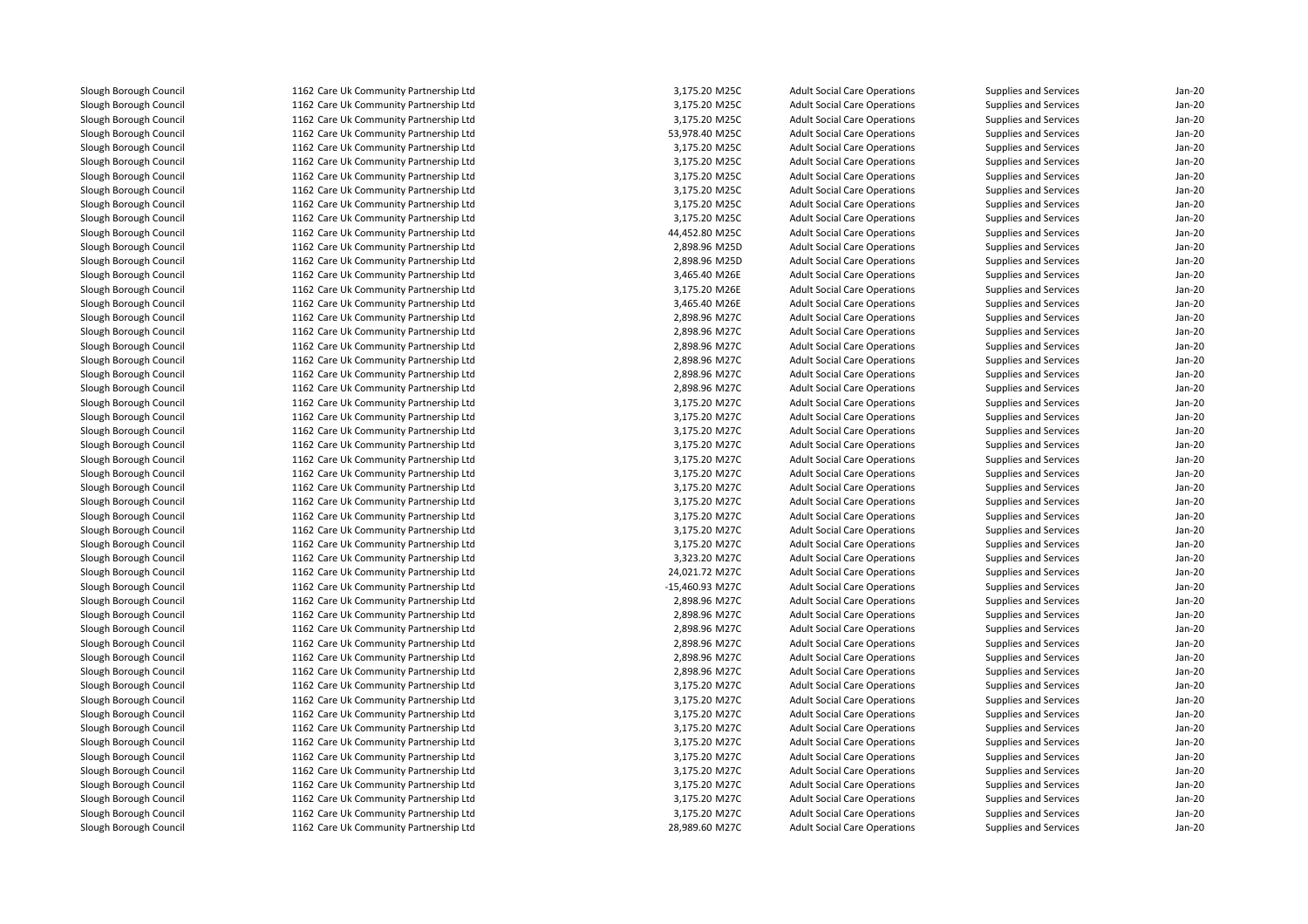| 1162 Care Uk Community Partnership Ltd                     | 3,465.40 M28C  | <b>Adult Social Care Operations</b> | Supplies and Services | $Jan-2C$ |
|------------------------------------------------------------|----------------|-------------------------------------|-----------------------|----------|
| 1162 Care Uk Community Partnership Ltd                     | 3,720.00 M29C  | <b>Adult Social Care Operations</b> | Supplies and Services | Jan-20   |
| 1621 Carlisle Security Services Limited                    | 16,467.36 P405 | Capital                             | Capital Charges       | $Jan-2C$ |
| 1621 Carlisle Security Services Limited                    | 18,738.72 P405 | Capital                             | Capital Charges       | Jan-20   |
| 1910 Carousel Buses Ltd                                    | 1,824.17 D512  | Major Infrastructure Projects       | Supplies and Services | $Jan-2C$ |
| 34 Castle Gate Legal And Commercial Ltd                    | 4,361.96 F868  | Children, Learning and Skills       | Supplies and Services | $Jan-2C$ |
| 804413 Castle Water                                        | 1,316.93 B068  | <b>Building Management</b>          | Premises              | Jan-20   |
| 804413 Castle Water                                        | 568.38 B149    | <b>Building Management</b>          | Premises              | Jan-20   |
| 804413 Castle Water                                        | 1,064.54 C019  | Communities and Lesiure             | Premises              | Jan-20   |
| 804413 Castle Water                                        | 847.28 H111    | Neighbourhood Services              | Premises              | Jan-20   |
| 418 Castleview School                                      | 38,858.27 E239 | <b>DSG</b>                          | Supplies and Services | $Jan-2C$ |
| 803208 CBRE LTD                                            | 4,985.39 A107  | <b>Building Management</b>          | Premises              | $Jan-2C$ |
| 803208 CBRE LTD                                            | 4,699.52 A107  | <b>Building Management</b>          | Premises              | $Jan-2C$ |
| 803560 Centennial Property Limited T/A Rent Connect        | 14,601.00 H205 | <b>Strategic Housing Services</b>   | Premises              | $Jan-2C$ |
| 805619 Centennial Property Limited T/A The Housing Network | 27,990.00 H205 | <b>Strategic Housing Services</b>   | Premises              | Jan-20   |
| 3609 Centurion Healthcare Ltd                              | 6,031.67 M26E  | <b>Adult Social Care Operations</b> | Supplies and Services | $Jan-2C$ |
| 805174 Certas Energy                                       | 10,535.05 D910 | Direct Service Organisation (DSO)   | Supplies and Services | Jan-20   |
| 805174 Certas Energy                                       | 14,690.17 D910 | Direct Service Organisation (DSO)   | Supplies and Services | $Jan-2C$ |
| 805174 Certas Energy                                       | 1,156.20 D910  | Direct Service Organisation (DSO)   | Supplies and Services | $Jan-2C$ |
| 806920 Cetus Solutions Limited                             | 17,640.00 B342 | Digital and Strategic IT            | Supplies and Services | Jan-20   |
| 2892 Chalfont Lodge                                        | 3,321.43 M15D  | <b>Adult Social Care Operations</b> | Supplies and Services | $Jan-2C$ |
| 2892 Chalfont Lodge                                        | 5,978.57 M15D  | <b>Adult Social Care Operations</b> | Supplies and Services | Jan-20   |
| 2892 Chalfont Lodge                                        | 8,857.14 M15F  | <b>Adult Social Care Operations</b> | Supplies and Services | Jan-20   |
| 2892 Chalfont Lodge                                        | 5,978.57 M26E  | <b>Adult Social Care Operations</b> | Supplies and Services | Jan-20   |
| 2608 Chandos Lodge Nursing Home                            | 3,200.00 M17C  | <b>Adult Social Care Operations</b> | Supplies and Services | Jan-20   |
| 2608 Chandos Lodge Nursing Home                            | 3,000.00 M18C  | <b>Adult Social Care Operations</b> | Supplies and Services | $Jan-2C$ |
| 2608 Chandos Lodge Nursing Home                            | 3,600.00 M18C  | <b>Adult Social Care Operations</b> | Supplies and Services | Jan-20   |
| 805286 Chartered Trading Standards Institute               | 1,085.60 D303  | <b>Regulatory Services</b>          | Supplies and Services | $Jan-2C$ |
| 807017 Chelmsford Safety Supplies Ltd                      | 929.34 D610    | Direct Service Organisation (DSO)   | Supplies and Services | $Jan-2C$ |
| 1877 Chelsie Innes                                         | 880.00 C322    | Communities and Lesiure             | Supplies and Services | $Jan-2C$ |
| 3114 Cherry Trees Day Nursery                              | 29,974.33 F909 | <b>DSG</b>                          | Supplies and Services | Jan-20   |
| 2871 Cherry Trees Residential Care                         | 3,764.29 M27F  | <b>Adult Social Care Operations</b> | Supplies and Services | Jan-20   |
| 2871 Cherry Trees Residential Care                         | 1,660.71 M42F  | <b>Adult Social Care Operations</b> | Supplies and Services | Jan-20   |
| 803495 Christchurch Court Ltd                              | 8,601.88 M15D  | <b>Adult Social Care Operations</b> | Supplies and Services | $Jan-2C$ |
| 2561 Christies Care Ltd                                    | 4,404.00 M44D  | <b>Adult Social Care Operations</b> | Supplies and Services | Jan-20   |
| 3752 Chrome Tree Ltd                                       | 882.79 M44C    | <b>Adult Social Care Operations</b> | Supplies and Services | $Jan-2C$ |
| 3752 Chrome Tree Ltd                                       | 1,720.17 M44C  | <b>Adult Social Care Operations</b> | Supplies and Services | Jan-20   |
| 3752 Chrome Tree Ltd                                       | 2.522.76 M44C  | <b>Adult Social Care Operations</b> | Supplies and Services | Jan-20   |
| 3752 Chrome Tree Ltd                                       | 519.46 M44C    | <b>Adult Social Care Operations</b> | Supplies and Services | Jan-20   |
| 3752 Chrome Tree Ltd                                       | 542.67 M44C    | <b>Adult Social Care Operations</b> | Supplies and Services | Jan-20   |
| 3752 Chrome Tree Ltd                                       | 546.65 M44C    | <b>Adult Social Care Operations</b> | Supplies and Services | Jan-20   |
| 3752 Chrome Tree Ltd                                       | 674.95 M44C    | <b>Adult Social Care Operations</b> | Supplies and Services | $Jan-2C$ |
| 3752 Chrome Tree Ltd                                       | 700.13 M44C    | <b>Adult Social Care Operations</b> | Supplies and Services | $Jan-2C$ |
| 3752 Chrome Tree Ltd                                       | 721.36 M44C    | <b>Adult Social Care Operations</b> | Supplies and Services | $Jan-2C$ |
| 3752 Chrome Tree Ltd                                       | 827.43 M44C    | <b>Adult Social Care Operations</b> | Supplies and Services | $Jan-2C$ |
| 3752 Chrome Tree Ltd                                       | 923.25 M44C    | <b>Adult Social Care Operations</b> | Supplies and Services | Jan-20   |
| 3752 Chrome Tree Ltd                                       | 924.90 M44C    | <b>Adult Social Care Operations</b> | Supplies and Services | Jan-20   |
| 3752 Chrome Tree Ltd                                       | 932.19 M44C    | <b>Adult Social Care Operations</b> | Supplies and Services | Jan-20   |
| 3752 Chrome Tree Ltd                                       | 1,228.23 M44C  | <b>Adult Social Care Operations</b> | Supplies and Services | $Jan-2C$ |
| 3752 Chrome Tree Ltd                                       | 1,235.86 M44C  | <b>Adult Social Care Operations</b> | Supplies and Services | $Jan-2C$ |
| 3752 Chrome Tree Ltd                                       | 1,236.18 M44C  | <b>Adult Social Care Operations</b> | Supplies and Services | $Jan-2C$ |
| 3752 Chrome Tree Ltd                                       | 1,253.07 M44C  | <b>Adult Social Care Operations</b> | Supplies and Services | $Jan-2C$ |
| 3752 Chrome Tree Ltd                                       | 1,428.79 M44C  | <b>Adult Social Care Operations</b> | Supplies and Services | Jan-20   |
|                                                            |                |                                     |                       |          |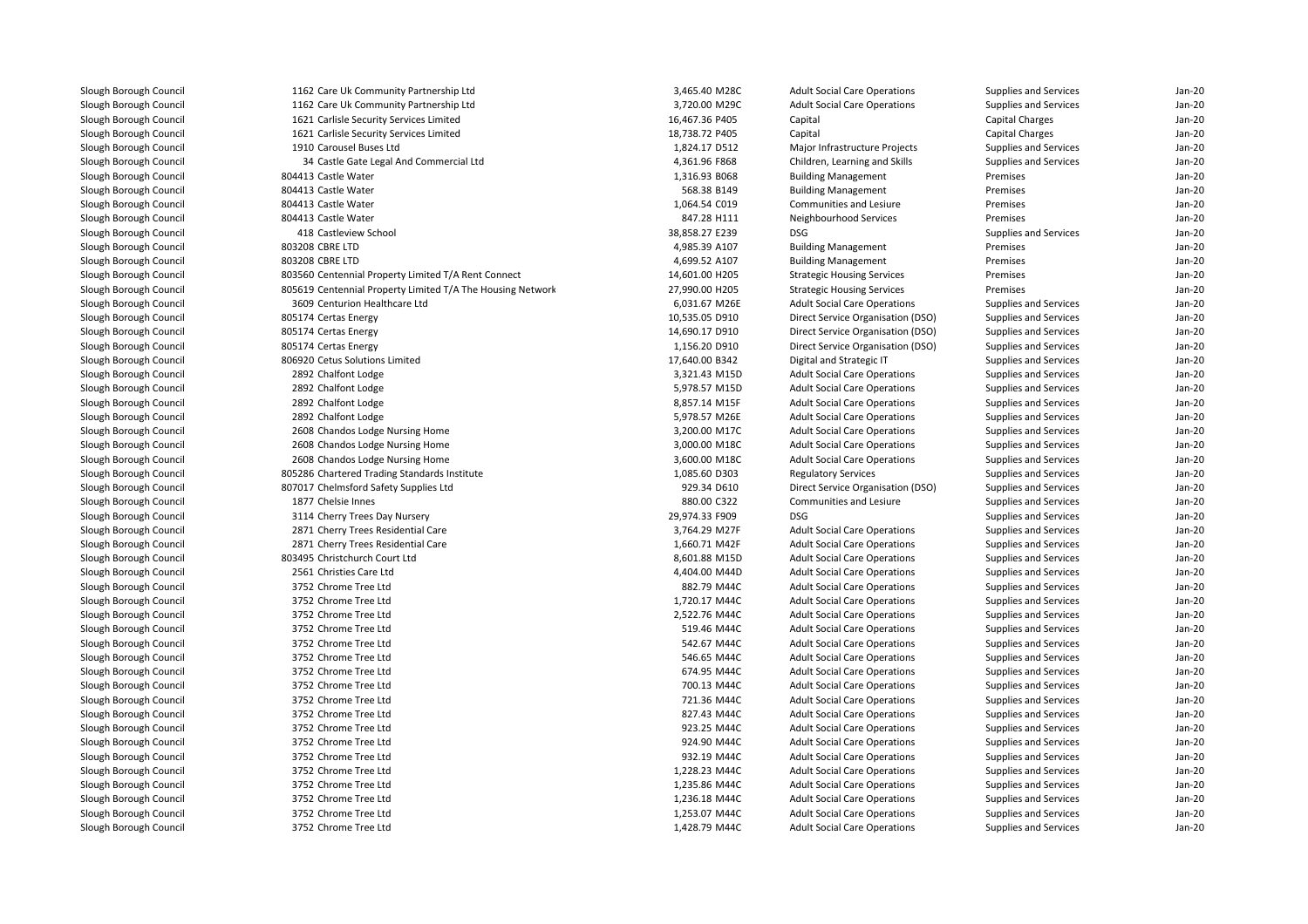3752 Chrome Tree Ltd 3752 Chrome Tree Ltd 3752 Chrome Tree Ltd 3752 Chrome Tree Ltd 3752 Chrome Tree Ltd 3752 Chrome Tree Ltd 3752 Chrome Tree Ltd 3752 Chrome Tree Ltd 3752 Chrome Tree Ltd 3752 Chrome Tree Ltd 3752 Chrome Tree Ltd 3752 Chrome Tree Ltd 3752 Chrome Tree Ltd 3752 Chrome Tree Ltd 3752 Chrome Tree Ltd 3752 Chrome Tree Ltd 3752 Chrome Tree Ltd 3752 Chrome Tree Ltd 3752 Chrome Tree Ltd 3752 Chrome Tree Ltd 3752 Chrome Tree Ltd 3752 Chrome Tree Ltd 3752 Chrome Tree Ltd 3752 Chrome Tree Ltd 3752 Chrome Tree Ltd 3752 Chrome Tree Ltd 3752 Chrome Tree Ltd 3752 Chrome Tree Ltd 3752 Chrome Tree Ltd 3752 Chrome Tree Ltd 3752 Chrome Tree Ltd 3752 Chrome Tree Ltd 3752 Chrome Tree Ltd 3752 Chrome Tree Ltd 3752 Chrome Tree Ltd 3752 Chrome Tree Ltd 3752 Chrome Tree Ltd 3752 Chrome Tree Ltd 3752 Chrome Tree Ltd 3752 Chrome Tree Ltd 3752 Chrome Tree Ltd 3752 Chrome Tree Ltd 3752 Chrome Tree Ltd 3752 Chrome Tree Ltd 3752 Chrome Tree Ltd 3752 Chrome Tree Ltd 3752 Chrome Tree Ltd 3752 Chrome Tree Ltd 3752 Chrome Tree Ltd 3752 Chrome Tree Ltd 3752 Chrome Tree Ltd 3752 Chrome Tree Ltd3752 Chrome Tree Ltd

| d | 1,875.66 M44C | <b>Adult Social Care Operations</b> | <b>Supplies and Services</b> | $Jan-2C$ |
|---|---------------|-------------------------------------|------------------------------|----------|
| d | 2,227.68 M44C | <b>Adult Social Care Operations</b> | Supplies and Services        | $Jan-2C$ |
| d | 2,227.68 M44C | <b>Adult Social Care Operations</b> | Supplies and Services        | Jan-20   |
| d | 2,227.68 M44C | <b>Adult Social Care Operations</b> | Supplies and Services        | Jan-20   |
| d | 3,323.65 M44C | <b>Adult Social Care Operations</b> | Supplies and Services        | Jan-20   |
| d | 696.50 M44C   | <b>Adult Social Care Operations</b> | Supplies and Services        | Jan-20   |
| d | 940.81 M44C   | <b>Adult Social Care Operations</b> | Supplies and Services        | Jan-20   |
| d | 945.12 M44C   | <b>Adult Social Care Operations</b> | Supplies and Services        | Jan-20   |
| d | 1,059.82 M44C | <b>Adult Social Care Operations</b> | Supplies and Services        | Jan-20   |
| d | 1,244.14 M44C | <b>Adult Social Care Operations</b> | Supplies and Services        | $Jan-2C$ |
| d | 1,397.95 M44C | <b>Adult Social Care Operations</b> | Supplies and Services        | Jan-20   |
| d | 2,506.51 M44C | <b>Adult Social Care Operations</b> | Supplies and Services        | Jan-20   |
| d | 985.57 M44C   | <b>Adult Social Care Operations</b> | Supplies and Services        | Jan-20   |
| d | 563.56 M44C   | <b>Adult Social Care Operations</b> | Supplies and Services        | Jan-20   |
| d | 568.53 M44C   | <b>Adult Social Care Operations</b> | Supplies and Services        | Jan-20   |
| d | 698.49 M44C   | <b>Adult Social Care Operations</b> | Supplies and Services        | Jan-20   |
| d | 837.71 M44C   | <b>Adult Social Care Operations</b> | Supplies and Services        | Jan-20   |
| d | 838.04 M44C   | <b>Adult Social Care Operations</b> | Supplies and Services        | Jan-20   |
| d | 842.35 M44C   | <b>Adult Social Care Operations</b> | Supplies and Services        | Jan-20   |
| d | 921.91 M44C   | <b>Adult Social Care Operations</b> | Supplies and Services        | $Jan-2C$ |
| d | 1,056.51 M44C | <b>Adult Social Care Operations</b> | Supplies and Services        | Jan-20   |
| d | 1,117.49 M44C | <b>Adult Social Care Operations</b> | Supplies and Services        | Jan-20   |
| d | 1,272.98 M44C | <b>Adult Social Care Operations</b> | Supplies and Services        | $Jan-2C$ |
| d | 1,395.63 M44C | <b>Adult Social Care Operations</b> | Supplies and Services        | Jan-20   |
| d | 1,962.18 M44C | <b>Adult Social Care Operations</b> | Supplies and Services        | Jan-20   |
| d | 1,964.50 M44C | <b>Adult Social Care Operations</b> | Supplies and Services        | Jan-20   |
| d | 2,260.53 M44C | <b>Adult Social Care Operations</b> | Supplies and Services        | Jan-20   |
| d | 2,512.47 M44C | <b>Adult Social Care Operations</b> | Supplies and Services        | $Jan-2C$ |
| d | 2,830.70 M44C | <b>Adult Social Care Operations</b> | Supplies and Services        | Jan-20   |
| d | 747.22 M44C   | <b>Adult Social Care Operations</b> | Supplies and Services        | $Jan-2C$ |
| d | 825.11 M44C   | <b>Adult Social Care Operations</b> | Supplies and Services        | Jan-20   |
| d | 828.10 M44C   | <b>Adult Social Care Operations</b> | Supplies and Services        | $Jan-2C$ |
| d | 1,261.38 M44C | <b>Adult Social Care Operations</b> | Supplies and Services        | Jan-20   |
| d | 1,367.13 M44C | <b>Adult Social Care Operations</b> | Supplies and Services        | Jan-20   |
| d | 1,456.97 M44C | <b>Adult Social Care Operations</b> | Supplies and Services        | $Jan-2C$ |
| d | 1,518.63 M44C | <b>Adult Social Care Operations</b> | Supplies and Services        | Jan-20   |
| d | 2,013.88 M44C | <b>Adult Social Care Operations</b> | Supplies and Services        | $Jan-2C$ |
| d | 2,156.11 M44C | <b>Adult Social Care Operations</b> | Supplies and Services        | Jan-20   |
| d | 836.71 M44C   | <b>Adult Social Care Operations</b> | Supplies and Services        | $Jan-2C$ |
| d | 899.37 M44C   | <b>Adult Social Care Operations</b> | Supplies and Services        | $Jan-2C$ |
| d | 1,117.82 M44C | <b>Adult Social Care Operations</b> | Supplies and Services        | Jan-20   |
| d | 3,086.64 M44C | <b>Adult Social Care Operations</b> | Supplies and Services        | Jan-20   |
| d | 985.56 M44D   | <b>Adult Social Care Operations</b> | Supplies and Services        | Jan-20   |
| d | 1,226.57 M44D | <b>Adult Social Care Operations</b> | Supplies and Services        | Jan-20   |
| d | 568.19 M44F   | <b>Adult Social Care Operations</b> |                              | $Jan-2C$ |
| d | 594.05 M44F   |                                     | Supplies and Services        | Jan-20   |
| d | 2,850.25 M44F | <b>Adult Social Care Operations</b> | Supplies and Services        | Jan-20   |
| d | 680.61 M44F   | <b>Adult Social Care Operations</b> | Supplies and Services        |          |
|   |               | <b>Adult Social Care Operations</b> | Supplies and Services        | Jan-20   |
| d | 565.88 M45C   | <b>Adult Social Care Operations</b> | Supplies and Services        | Jan-20   |
| d | 914.62 M48C   | <b>Adult Social Care Operations</b> | Supplies and Services        | $Jan-2C$ |
| d | 1,263.70 M48C | <b>Adult Social Care Operations</b> | Supplies and Services        | Jan-20   |
| d | 1,338.95 M48C | <b>Adult Social Care Operations</b> | Supplies and Services        | Jan-20   |
| d | 1,344.92 M48C | <b>Adult Social Care Operations</b> | <b>Supplies and Services</b> | $Jan-2C$ |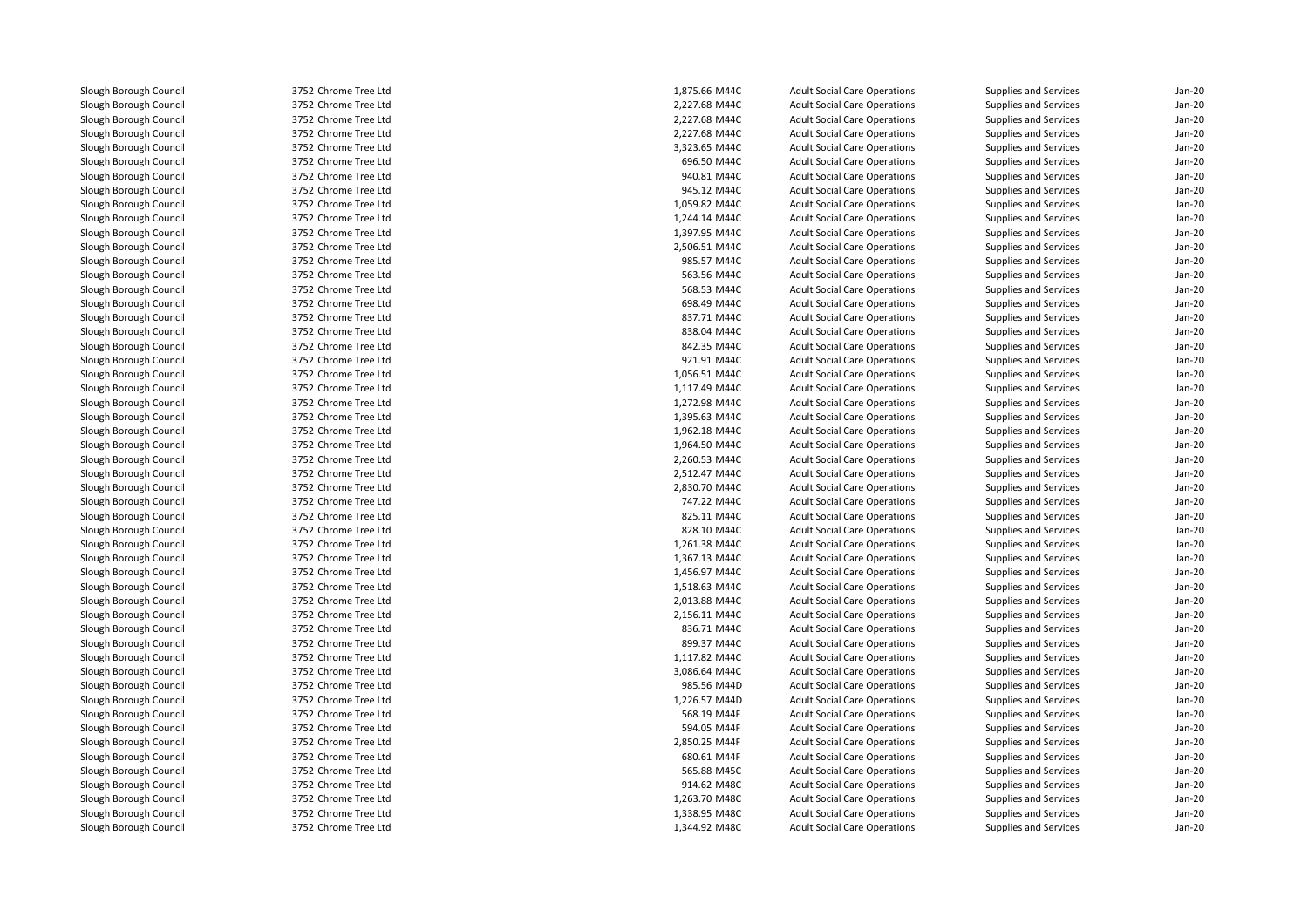| 3752 Chrome Tree Ltd                   | 1,385.69 M48C   | <b>Adult Social Care Operations</b> | Supplies and Services      | Jan-20   |
|----------------------------------------|-----------------|-------------------------------------|----------------------------|----------|
| 3752 Chrome Tree Ltd                   | 1,909.44 M48C   | <b>Adult Social Care Operations</b> | Supplies and Services      | $Jan-20$ |
| 3752 Chrome Tree Ltd                   | 2,170.99 M48C   | <b>Adult Social Care Operations</b> | Supplies and Services      | $Jan-20$ |
| 3752 Chrome Tree Ltd                   | 1,251.11 M48C   | <b>Adult Social Care Operations</b> | Supplies and Services      | Jan-20   |
| 3752 Chrome Tree Ltd                   | 841.36 M48C     | <b>Adult Social Care Operations</b> | Supplies and Services      | $Jan-20$ |
| 2031 Chubb Fire & Security Ltd         | 582.89 A107     | <b>Building Management</b>          | Premises                   | Jan-20   |
| 2674 Cippenham Baptist Pre-School      | 8,157.57 F909   | DSG                                 | Supplies and Services      | $Jan-20$ |
| 767 Cippenham Infants School           | 7,083.33 E249   | <b>DSG</b>                          | Supplies and Services      | $Jan-20$ |
| 768 Cippenham Nursery School           | 4,036.00 B192   | <b>Building Management</b>          | Premises                   | Jan-20   |
| 631 Cippenham Primary School           | 2,458.33 E729   | <b>DSG</b>                          | Supplies and Services      | $Jan-20$ |
| 806550 City Homecare Ltd               | 2,214.80 M44C   | <b>Adult Social Care Operations</b> | Supplies and Services      | $Jan-20$ |
| 806550 City Homecare Ltd               | 2,214.80 M44C   | <b>Adult Social Care Operations</b> | Supplies and Services      | $Jan-20$ |
| 806550 City Homecare Ltd               | 581.38 M44C     | <b>Adult Social Care Operations</b> | Supplies and Services      | $Jan-20$ |
| 806550 City Homecare Ltd               | 830.55 M44C     | <b>Adult Social Care Operations</b> | Supplies and Services      | $Jan-20$ |
| 806550 City Homecare Ltd               | 553.70 M44C     | <b>Adult Social Care Operations</b> | Supplies and Services      | $Jan-20$ |
| 806550 City Homecare Ltd               | 569.52 M44C     | <b>Adult Social Care Operations</b> | Supplies and Services      | Jan-20   |
| 806550 City Homecare Ltd               | 664.44 M44C     | <b>Adult Social Care Operations</b> | Supplies and Services      | Jan-20   |
| 806550 City Homecare Ltd               | 885.92 M44C     | <b>Adult Social Care Operations</b> | Supplies and Services      | $Jan-20$ |
| 806550 City Homecare Ltd               | 1,107.40 M44C   | <b>Adult Social Care Operations</b> | Supplies and Services      | Jan-20   |
| 806550 City Homecare Ltd               | 1,107.40 M44C   | <b>Adult Social Care Operations</b> | Supplies and Services      | $Jan-20$ |
| 806550 City Homecare Ltd               | 2,214.80 M44C   | <b>Adult Social Care Operations</b> | Supplies and Services      | $Jan-20$ |
| 806550 City Homecare Ltd               | 549.79 M44C     | <b>Adult Social Care Operations</b> | Supplies and Services      | Jan-20   |
| 806550 City Homecare Ltd               | 664.44 M44C     | <b>Adult Social Care Operations</b> | Supplies and Services      | $Jan-20$ |
| 806550 City Homecare Ltd               | 778.34 M44C     | <b>Adult Social Care Operations</b> | Supplies and Services      | $Jan-20$ |
| 806550 City Homecare Ltd               | 1,091.58 M44C   | <b>Adult Social Care Operations</b> | Supplies and Services      | Jan-20   |
| 806550 City Homecare Ltd               | 2,214.80 M44C   | <b>Adult Social Care Operations</b> | Supplies and Services      | $Jan-20$ |
|                                        | 743.54 M44D     |                                     |                            | $Jan-20$ |
| 806550 City Homecare Ltd               |                 | <b>Adult Social Care Operations</b> | Supplies and Services      | Jan-20   |
| 806550 City Homecare Ltd               | 775.18 M44D     | <b>Adult Social Care Operations</b> | Supplies and Services      |          |
| 806550 City Homecare Ltd               | 1,771.84 M44D   | <b>Adult Social Care Operations</b> | Supplies and Services      | $Jan-20$ |
| 806550 City Homecare Ltd               | 791.00 M44D     | <b>Adult Social Care Operations</b> | Supplies and Services      | $Jan-20$ |
| 806550 City Homecare Ltd               | 664.44 M48C     | <b>Adult Social Care Operations</b> | Supplies and Services      | $Jan-20$ |
| 1083 Civica Uk Limited                 | 8,985.70 B039   | <b>Customer and Communications</b>  | Supplies and Services      | $Jan-20$ |
| 455 Cj Associates                      | 1,400.00 F146   | Children, Learning and Skills       | Indirect Employee Expenses | $Jan-20$ |
| 806840 Claires Court Schools Ltd       | 4,526.33 F552   | DSG                                 | Supplies and Services      | $Jan-20$ |
| 1151 Claycots Primary School           | 692,438.32 E209 | <b>DSG</b>                          | Supplies and Services      | $Jan-20$ |
| 2461 Cobalt Telephone Technologies Ltd | 2,625.29 D123   | Planning and Transport              | Supplies and Services      | Jan-20   |
| 3685 Coghlan Lodges Limited            | 2,586.80 M42E   | <b>Adult Social Care Operations</b> | Supplies and Services      | $Jan-20$ |
| 3685 Coghlan Lodges Limited            | 1,788.00 M42F   | <b>Adult Social Care Operations</b> | Supplies and Services      | Jan-20   |
| 3685 Coghlan Lodges Limited            | 2,058.00 M42F   | <b>Adult Social Care Operations</b> | Supplies and Services      | $Jan-20$ |
| 3685 Coghlan Lodges Limited            | 2,258.00 M42F   | <b>Adult Social Care Operations</b> | Supplies and Services      | $Jan-20$ |
| 3685 Coghlan Lodges Limited            | 2,316.72 M42F   | <b>Adult Social Care Operations</b> | Supplies and Services      | $Jan-20$ |
| 3685 Coghlan Lodges Limited            | 2,316.80 M42F   | <b>Adult Social Care Operations</b> | Supplies and Services      | $Jan-20$ |
| 3685 Coghlan Lodges Limited            | 2,116.04 M44D   | <b>Adult Social Care Operations</b> | Supplies and Services      | $Jan-20$ |
| 805823 Collaborative Care Solutions    | 8,857.14 M42E   | <b>Adult Social Care Operations</b> | Supplies and Services      | Jan-20   |
| 805823 Collaborative Care Solutions    | 9,477.14 M42E   | <b>Adult Social Care Operations</b> | Supplies and Services      | $Jan-20$ |
| 805823 Collaborative Care Solutions    | 11,071.42 M42E  | <b>Adult Social Care Operations</b> | Supplies and Services      | $Jan-20$ |
| 805823 Collaborative Care Solutions    | 2,657.14 M42F   | <b>Adult Social Care Operations</b> | Supplies and Services      | $Jan-20$ |
| 805823 Collaborative Care Solutions    | 2,971.57 M42F   | <b>Adult Social Care Operations</b> | Supplies and Services      | $Jan-20$ |
| 805823 Collaborative Care Solutions    | 3,321.42 M42F   | <b>Adult Social Care Operations</b> | Supplies and Services      | Jan-20   |
| 805823 Collaborative Care Solutions    | 9,145.00 M44C   | <b>Adult Social Care Operations</b> | Supplies and Services      | $Jan-20$ |
| 806524 Colliers International          | 3,666.67 J006   | Housing Revenue Account             | Supplies and Services      | $Jan-20$ |
| 286 Colnbrook C Of E Primary School    | 14,491.67 E219  | <b>DSG</b>                          | Supplies and Services      | Jan-20   |
| 2535 Comfort Care Services             | 1,743.75 M26E   | <b>Adult Social Care Operations</b> | Supplies and Services      | $Jan-20$ |
|                                        |                 |                                     |                            |          |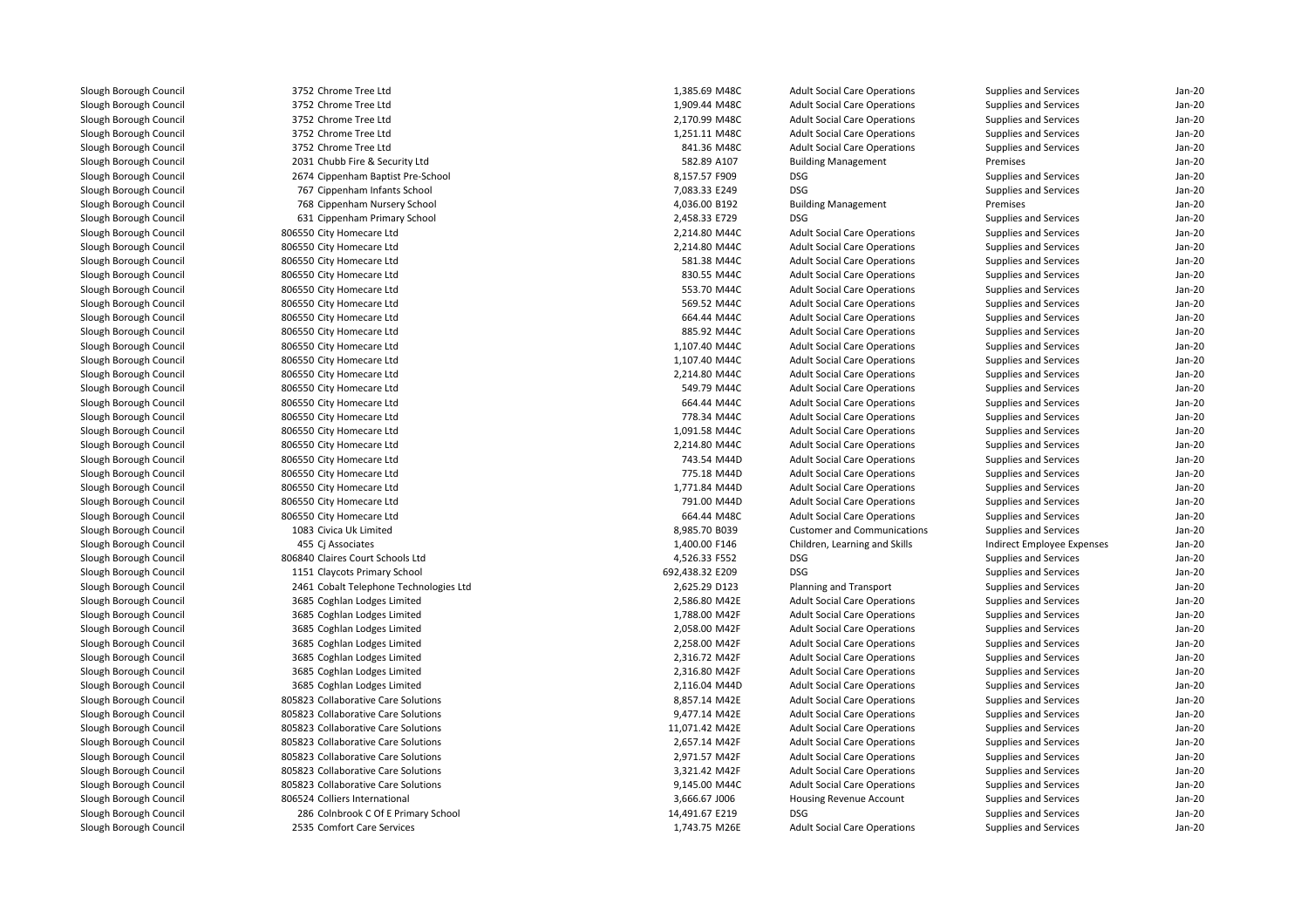2535 Comfort Care Services 2535 Comfort Care Services 2535 Comfort Care Services 2535 Comfort Care Services 775.00 M28C 2535 Comfort Care Services 775.00 M28C2535 Comfort Care Services 2535 Comfort Care Services 2535 Comfort Care Services 2535 Comfort Care Services 2535 Comfort Care Services 2535 Comfort Care Services 2535 Comfort Care Services 2535 Comfort Care Services 2535 Comfort Care Services 2535 Comfort Care Services 2535 Comfort Care Services 2535 Comfort Care Services 2535 Comfort Care Services 2535 Comfort Care Services 2535 Comfort Care Services 2535 Comfort Care Services 2535 Comfort Care Services 2535 Comfort Care Services 2535 Comfort Care Services 2535 Comfort Care Services 2535 Comfort Care Services 2535 Comfort Care Services 2535 Comfort Care Services 2535 Comfort Care Services 2535 Comfort Care Services 2535 Comfort Care Services 2535 Comfort Care Services 2535 Comfort Care Services 2535 Comfort Care Services 2535 Comfort Care Services 2535 Comfort Care Services 2535 Comfort Care Services 2535 Comfort Care Services 2535 Comfort Care Services 2535 Comfort Care Services 2535 Comfort Care Services 2535 Comfort Care Services 2535 Comfort Care Services 2535 Comfort Care Services 2535 Comfort Care Services 2535 Comfort Care Services 2535 Comfort Care Services 2535 Comfort Care Services 2535 Comfort Care Services 2535 Comfort Care Services 2535 Comfort Care Services 2535 Comfort Care Services 2535 Comfort Care Services

| 5 Comfort Care Services                            | 1.743.75 M26E | <b>Adult Social Care Operations</b> | <b>Supplies and Services</b> | Jan-20   |
|----------------------------------------------------|---------------|-------------------------------------|------------------------------|----------|
| 5 Comfort Care Services                            | 2,635.00 M27F | <b>Adult Social Care Operations</b> | Supplies and Services        | Jan-20   |
| 5 Comfort Care Services                            | 2,635.00 M27F | <b>Adult Social Care Operations</b> | Supplies and Services        | Jan-20   |
| 5 Comfort Care Services                            | 775.00 M28C   | <b>Adult Social Care Operations</b> | Supplies and Services        | Jan-20   |
| 5 Comfort Care Services                            | 775.00 M28C   | <b>Adult Social Care Operations</b> | Supplies and Services        | $Jan-2C$ |
| 5 Comfort Care Services                            | 697.50 M42E   | <b>Adult Social Care Operations</b> | Supplies and Services        | Jan-20   |
| 5 Comfort Care Services                            | 775.00 M42E   | <b>Adult Social Care Operations</b> | <b>Supplies and Services</b> | Jan-20   |
| 5 Comfort Care Services                            | 775.00 M42E   | <b>Adult Social Care Operations</b> | Supplies and Services        | Jan-20   |
| 5 Comfort Care Services                            | 1,558.86 M42E | <b>Adult Social Care Operations</b> | Supplies and Services        | Jan-20   |
| 5 Comfort Care Services                            | 3,192.03 M42E | <b>Adult Social Care Operations</b> | Supplies and Services        | $Jan-2C$ |
| 5 Comfort Care Services                            | 2,325.00 M42E | <b>Adult Social Care Operations</b> | <b>Supplies and Services</b> | $Jan-2C$ |
| 5 Comfort Care Services                            | 697.50 M42E   | <b>Adult Social Care Operations</b> | Supplies and Services        | Jan-20   |
| 5 Comfort Care Services                            | 775.00 M42E   | <b>Adult Social Care Operations</b> | Supplies and Services        | Jan-20   |
| 5 Comfort Care Services                            | 775.00 M42E   | <b>Adult Social Care Operations</b> | Supplies and Services        | Jan-20   |
| 5 Comfort Care Services                            | 1,558.86 M42E | <b>Adult Social Care Operations</b> | Supplies and Services        | $Jan-2C$ |
| 5 Comfort Care Services                            | 2,247.50 M42E | <b>Adult Social Care Operations</b> | <b>Supplies and Services</b> | $Jan-2C$ |
| 5 Comfort Care Services                            | 2,325.00 M42E | <b>Adult Social Care Operations</b> | Supplies and Services        | Jan-20   |
| 5 Comfort Care Services                            | 3,192.03 M42E | <b>Adult Social Care Operations</b> | Supplies and Services        | Jan-20   |
| 5 Comfort Care Services                            | 2,247.50 M42E | <b>Adult Social Care Operations</b> | Supplies and Services        | Jan-20   |
| 5 Comfort Care Services                            | 839.21 M42F   | <b>Adult Social Care Operations</b> | Supplies and Services        | Jan-20   |
| 5 Comfort Care Services                            | 839.21 M42F   | <b>Adult Social Care Operations</b> | Supplies and Services        | $Jan-2C$ |
| 5 Comfort Care Services                            | 1,007.06 M42F | <b>Adult Social Care Operations</b> | Supplies and Services        | $Jan-2C$ |
| 5 Comfort Care Services                            | 1,300.80 M42F | <b>Adult Social Care Operations</b> | Supplies and Services        | Jan-20   |
| 5 Comfort Care Services                            | 1,477.99 M42F | <b>Adult Social Care Operations</b> | Supplies and Services        | Jan-20   |
| 5 Comfort Care Services                            | 1,749.29 M42F | <b>Adult Social Care Operations</b> | Supplies and Services        | Jan-20   |
| 5 Comfort Care Services                            | 2,635.00 M42F | <b>Adult Social Care Operations</b> | Supplies and Services        | Jan-20   |
| 5 Comfort Care Services                            | 2,635.00 M42F | <b>Adult Social Care Operations</b> | <b>Supplies and Services</b> | Jan-20   |
| 5 Comfort Care Services                            | 2,635.00 M42F | <b>Adult Social Care Operations</b> | <b>Supplies and Services</b> | Jan-20   |
| 5 Comfort Care Services                            | 3,893.82 M42F | <b>Adult Social Care Operations</b> | Supplies and Services        | Jan-20   |
| 5 Comfort Care Services                            | 839.21 M42F   | <b>Adult Social Care Operations</b> | Supplies and Services        | Jan-20   |
| 5 Comfort Care Services                            | 839.21 M42F   | <b>Adult Social Care Operations</b> | Supplies and Services        | Jan-20   |
| 5 Comfort Care Services                            | 839.21 M42F   | <b>Adult Social Care Operations</b> | Supplies and Services        | $Jan-2C$ |
| 5 Comfort Care Services                            | 1,300.80 M42F | <b>Adult Social Care Operations</b> | <b>Supplies and Services</b> | $Jan-2C$ |
| 5 Comfort Care Services                            | 1,300.80 M42F | <b>Adult Social Care Operations</b> | Supplies and Services        | Jan-20   |
| 5 Comfort Care Services                            | 1,300.80 M42F | <b>Adult Social Care Operations</b> | Supplies and Services        | Jan-20   |
| 5 Comfort Care Services                            | 1,317.50 M42F | <b>Adult Social Care Operations</b> | Supplies and Services        | Jan-20   |
| 5 Comfort Care Services                            | 1,317.50 M42F | <b>Adult Social Care Operations</b> | Supplies and Services        | Jan-20   |
| 5 Comfort Care Services                            | 1,468.60 M42F | <b>Adult Social Care Operations</b> | Supplies and Services        | Jan-20   |
| 5 Comfort Care Services                            | 2,075.80 M42F | <b>Adult Social Care Operations</b> | Supplies and Services        | Jan-20   |
| 5 Comfort Care Services                            | 2,601.56 M42F | <b>Adult Social Care Operations</b> | Supplies and Services        | Jan-20   |
| 5 Comfort Care Services                            | 2,635.00 M42F | <b>Adult Social Care Operations</b> | Supplies and Services        | Jan-20   |
| 5 Comfort Care Services                            | 2,635.00 M42F |                                     |                              | $Jan-2C$ |
| 5 Comfort Care Services                            | 2,778.71 M42F | <b>Adult Social Care Operations</b> | Supplies and Services        | Jan-20   |
|                                                    | 2,778.71 M42F | <b>Adult Social Care Operations</b> | <b>Supplies and Services</b> | Jan-20   |
| 5 Comfort Care Services<br>5 Comfort Care Services | 839.21 M42F   | <b>Adult Social Care Operations</b> | Supplies and Services        | Jan-20   |
|                                                    |               | <b>Adult Social Care Operations</b> | Supplies and Services        |          |
| 5 Comfort Care Services                            | 839.21 M42F   | <b>Adult Social Care Operations</b> | Supplies and Services        | Jan-20   |
| 5 Comfort Care Services                            | 839.21 M42F   | <b>Adult Social Care Operations</b> | Supplies and Services        | Jan-20   |
| 5 Comfort Care Services                            | 839.21 M42F   | <b>Adult Social Care Operations</b> | Supplies and Services        | $Jan-2C$ |
| 5 Comfort Care Services                            | 839.21 M42F   | <b>Adult Social Care Operations</b> | Supplies and Services        | Jan-20   |
| 5 Comfort Care Services                            | 1,007.06 M42F | <b>Adult Social Care Operations</b> | Supplies and Services        | $Jan-2C$ |
| 5 Comfort Care Services                            | 1,300.80 M42F | <b>Adult Social Care Operations</b> | Supplies and Services        | Jan-20   |
| 5 Comfort Care Services                            | 1,300.80 M42F | <b>Adult Social Care Operations</b> | Supplies and Services        | Jan-20   |
| 5 Comfort Care Services                            | 1,300.80 M42F | <b>Adult Social Care Operations</b> | Supplies and Services        | $Jan-2C$ |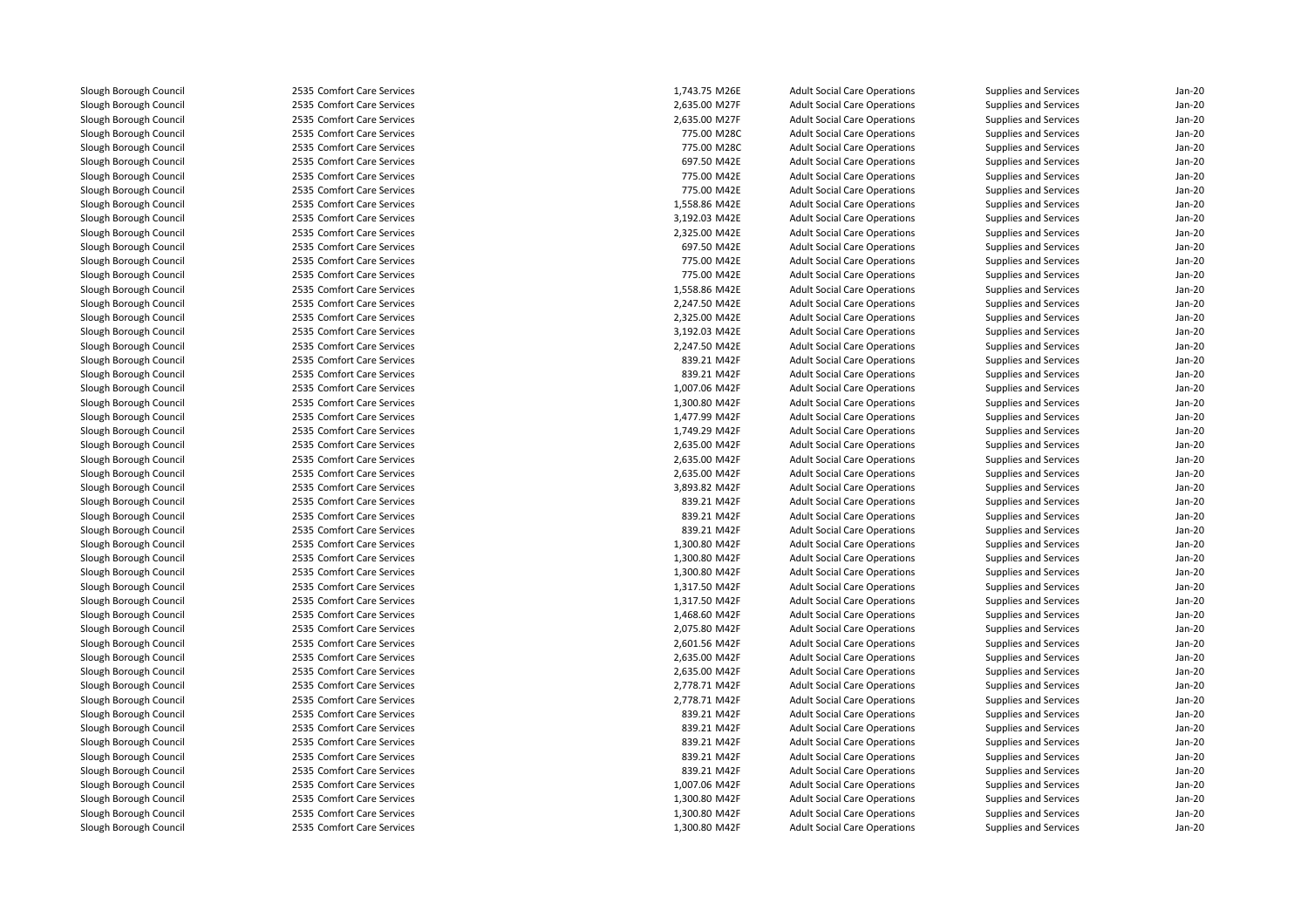| 2535 Comfort Care Services                              | 1,317.50 M42F  | <b>Adult Social Care Operations</b> | Supplies and Services | $Jan-2C$         |
|---------------------------------------------------------|----------------|-------------------------------------|-----------------------|------------------|
| 2535 Comfort Care Services                              | 1,317.50 M42F  | <b>Adult Social Care Operations</b> | Supplies and Services | Jan-20           |
| 2535 Comfort Care Services                              | 1,468.60 M42F  | <b>Adult Social Care Operations</b> | Supplies and Services | $Jan-2C$         |
| 2535 Comfort Care Services                              | 1,477.99 M42F  | <b>Adult Social Care Operations</b> | Supplies and Services | Jan-20           |
| 2535 Comfort Care Services                              | 1,749.29 M42F  | <b>Adult Social Care Operations</b> | Supplies and Services | Jan-20           |
| 2535 Comfort Care Services                              | 2,075.80 M42F  | <b>Adult Social Care Operations</b> | Supplies and Services | $Jan-2C$         |
| 2535 Comfort Care Services                              | 2,635.00 M42F  | <b>Adult Social Care Operations</b> | Supplies and Services | $Jan-2C$         |
| 2535 Comfort Care Services                              | 2,635.00 M42F  | <b>Adult Social Care Operations</b> | Supplies and Services | Jan-20           |
| 2535 Comfort Care Services                              | 2,635.00 M42F  | <b>Adult Social Care Operations</b> | Supplies and Services | $Jan-2C$         |
| 2535 Comfort Care Services                              | 2,635.00 M42F  | <b>Adult Social Care Operations</b> | Supplies and Services | Jan-20           |
| 2535 Comfort Care Services                              | 2,635.00 M42F  | <b>Adult Social Care Operations</b> | Supplies and Services | Jan-20           |
| 2535 Comfort Care Services                              | 2,635.00 M42F  | <b>Adult Social Care Operations</b> | Supplies and Services | $Jan-2C$         |
| 2535 Comfort Care Services                              | 2,635.00 M42F  | <b>Adult Social Care Operations</b> | Supplies and Services | Jan-20           |
| 2535 Comfort Care Services                              | 2,778.71 M42F  | <b>Adult Social Care Operations</b> | Supplies and Services | $Jan-2C$         |
| 2535 Comfort Care Services                              | 2,778.71 M42F  | <b>Adult Social Care Operations</b> | Supplies and Services | $Jan-2C$         |
| 2535 Comfort Care Services                              | 3,893.82 M42F  | <b>Adult Social Care Operations</b> | Supplies and Services | Jan-20           |
| 2535 Comfort Care Services                              | 1,300.80 M42F  | <b>Adult Social Care Operations</b> | Supplies and Services | Jan-20           |
| 2535 Comfort Care Services                              | 1,762.35 M44C  | <b>Adult Social Care Operations</b> | Supplies and Services | Jan-20           |
| 2535 Comfort Care Services                              | 1,306.43 M44C  | <b>Adult Social Care Operations</b> | Supplies and Services | $Jan-2C$         |
| 2535 Comfort Care Services                              | 1,762.35 M44C  | <b>Adult Social Care Operations</b> | Supplies and Services | $Jan-2C$         |
| 2535 Comfort Care Services                              | 1,306.43 M44C  | <b>Adult Social Care Operations</b> | Supplies and Services | $Jan-2C$         |
| 2535 Comfort Care Services                              | 564.20 M44E    | <b>Adult Social Care Operations</b> | Supplies and Services | Jan-20           |
| 2535 Comfort Care Services                              | 2,131.25 M44E  | <b>Adult Social Care Operations</b> | Supplies and Services | Jan-20           |
| 2535 Comfort Care Services                              | 2,635.00 M44E  | <b>Adult Social Care Operations</b> | Supplies and Services | Jan-20           |
| 2535 Comfort Care Services                              | 4,461.56 M44E  | <b>Adult Social Care Operations</b> | Supplies and Services | $Jan-2C$         |
| 2535 Comfort Care Services                              | 2,804.53 M44E  | <b>Adult Social Care Operations</b> | Supplies and Services | Jan-20           |
| 2535 Comfort Care Services                              | 564.20 M44E    | <b>Adult Social Care Operations</b> | Supplies and Services | $Jan-2C$         |
| 2535 Comfort Care Services                              | 2,131.25 M44E  | <b>Adult Social Care Operations</b> | Supplies and Services | Jan-20           |
| 2535 Comfort Care Services                              | 2,635.00 M44E  | <b>Adult Social Care Operations</b> | Supplies and Services | Jan-20           |
| 2535 Comfort Care Services                              | 2,804.53 M44E  | <b>Adult Social Care Operations</b> | Supplies and Services | Jan-20           |
| 2535 Comfort Care Services                              | 4,461.56 M44E  | <b>Adult Social Care Operations</b> | Supplies and Services | $Jan-2C$         |
| 2535 Comfort Care Services                              | 3,474.21 M44F  | <b>Adult Social Care Operations</b> | Supplies and Services | $Jan-2C$         |
| 2535 Comfort Care Services                              | 2,635.00 M44F  | <b>Adult Social Care Operations</b> | Supplies and Services | $Jan-2C$         |
| 2535 Comfort Care Services                              | 503.53 M44F    | <b>Adult Social Care Operations</b> | Supplies and Services | Jan-20           |
| 2535 Comfort Care Services                              | 503.53 M44F    | <b>Adult Social Care Operations</b> | Supplies and Services | Jan-20           |
| 2535 Comfort Care Services                              | 2,337.84 M44F  | <b>Adult Social Care Operations</b> | Supplies and Services | Jan-20           |
| 2535 Comfort Care Services                              | 2,337.84 M44F  | <b>Adult Social Care Operations</b> | Supplies and Services | Jan-20           |
| 2535 Comfort Care Services                              | 2,635.00 M44F  | <b>Adult Social Care Operations</b> | Supplies and Services | $Jan-2C$         |
| 2535 Comfort Care Services                              | 3,474.21 M44F  | <b>Adult Social Care Operations</b> |                       | Jan-20           |
| 2535 Comfort Care Services                              | 1,317.50 M44F  | <b>Adult Social Care Operations</b> | Supplies and Services | $Jan-2C$         |
| 2535 Comfort Care Services                              | 1,317.50 M44F  | <b>Adult Social Care Operations</b> | Supplies and Services | Jan-20           |
|                                                         |                |                                     | Supplies and Services |                  |
| 2535 Comfort Care Services                              | 2,635.00 M81D  | <b>Adult Social Care Operations</b> | Supplies and Services | Jan-20<br>Jan-20 |
| 2535 Comfort Care Services                              | 2,635.00 M81D  | <b>Adult Social Care Operations</b> | Supplies and Services |                  |
| 2535 Comfort Care Services                              | -4,004.22 M81D | <b>Adult Social Care Operations</b> | Supplies and Services | $Jan-2C$         |
| 3840 Community Housing And Therapy                      | 2,048.22 M80F  | <b>Adult Social Care Operations</b> | Supplies and Services | $Jan-2C$         |
| 1772 Computershare Voucher Services                     | 6,501.25 B348  | People                              | Supplies and Services | $Jan-2C$         |
| 806314 CONNECT SOFTWARE SOLUTIONS LIMITED               | 14,250.10 F150 | Children, Learning and Skills       | Supplies and Services | Jan-20           |
| 1288 Contract Security Services Ltd                     | 972.08 B014    | <b>Customer and Communications</b>  | Premises              | Jan-20           |
| 3290 Corporate Collections London Borough Of Hillingdon | 6,529.60 M26E  | <b>Adult Social Care Operations</b> | Supplies and Services | $Jan-2C$         |
| 805278 Countrystyle Recycling Ltd                       | 2,037.20 D342  | <b>Environmental Services</b>       | Supplies and Services | Jan-20           |
| 805278 Countrystyle Recycling Ltd                       | 1,857.40 D342  | <b>Environmental Services</b>       | Supplies and Services | $Jan-2C$         |
| 805278 Countrystyle Recycling Ltd                       | 4,280.80 D342  | <b>Environmental Services</b>       | Supplies and Services | $Jan-2C$         |
| 805278 Countrystyle Recycling Ltd                       | 1,840.00 D342  | <b>Environmental Services</b>       | Supplies and Services | Jan-20           |
|                                                         |                |                                     |                       |                  |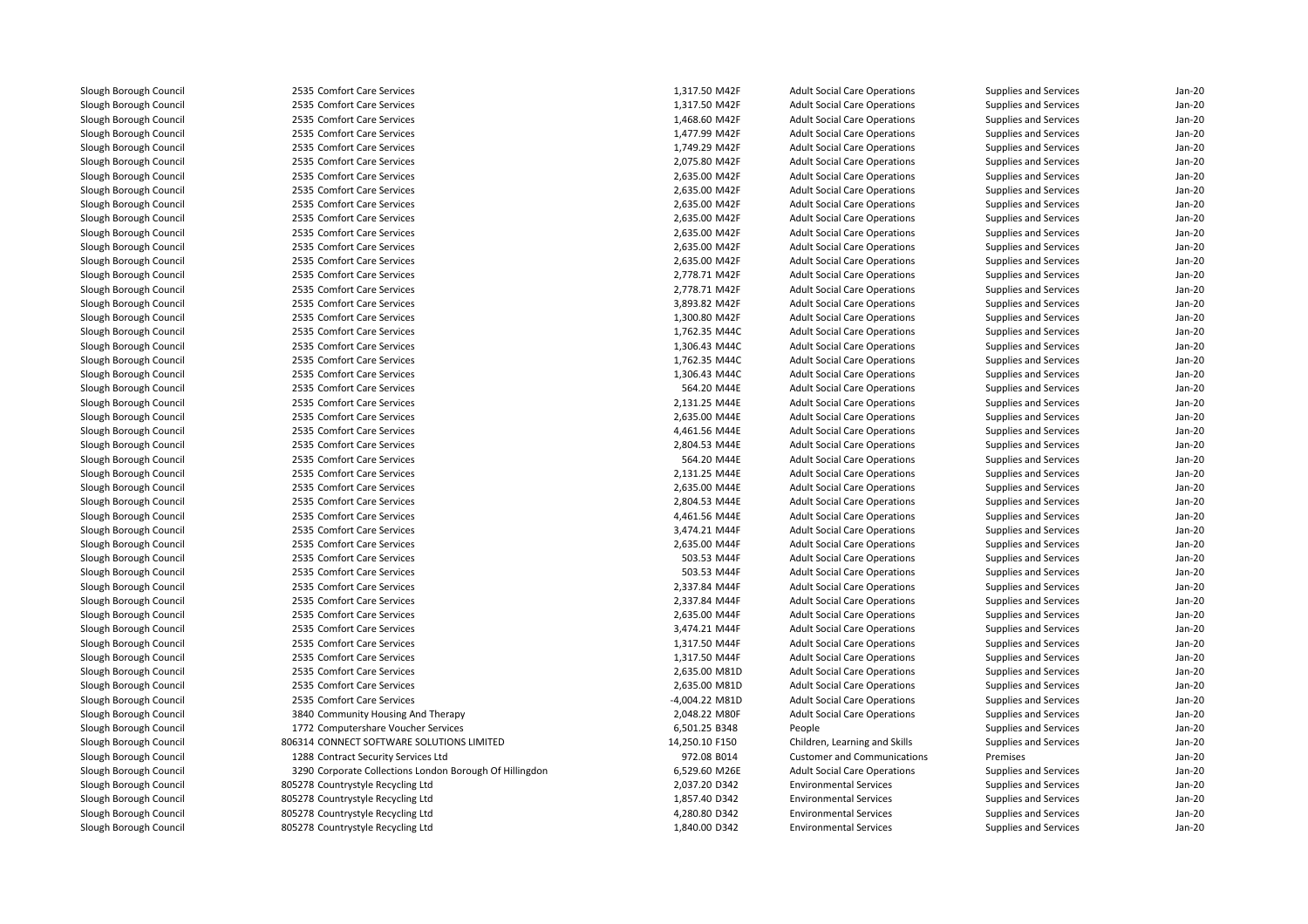| 805278 Countrystyle Recycling Ltd               | 2,118.40 D342   | <b>Environmental Services</b>          | Supplies and Services | Jan-20               |
|-------------------------------------------------|-----------------|----------------------------------------|-----------------------|----------------------|
| 803910 Courdec UK Ltd                           | 8,655.00 P135   | Capital                                | Capital Charges       | $Jan-2C$             |
| 167 Courtney Coaches Ltd                        | 5,192.31 D512   | Major Infrastructure Projects          | Supplies and Services | $Jan-2C$             |
| 167 Courtney Coaches Ltd                        | 8,653.85 D512   | Major Infrastructure Projects          | Supplies and Services | $Jan-2C$             |
| 167 Courtney Coaches Ltd                        | -18,081.81 D512 | Major Infrastructure Projects          | Supplies and Services | $Jan-2C$             |
| 167 Courtney Coaches Ltd                        | 5,693.32 D512   | Major Infrastructure Projects          | Supplies and Services | Jan-20               |
| 806684 Coxwell Home Ltd                         | 5,245.38 M17C   | <b>Adult Social Care Operations</b>    | Supplies and Services | Jan-20               |
| 806684 Coxwell Home Ltd                         | 7,946.63 M17C   | <b>Adult Social Care Operations</b>    | Supplies and Services | Jan-20               |
| 806684 Coxwell Home Ltd                         | 5,652.81 M18C   | <b>Adult Social Care Operations</b>    | Supplies and Services | $Jan-2C$             |
| 3670 Craegmoor Birches Grove Priory             | 3,622.32 M27F   | <b>Adult Social Care Operations</b>    | Supplies and Services | $Jan-2C$             |
| 3670 Craegmoor Birches Grove Priory             | 3,776.84 M27F   | <b>Adult Social Care Operations</b>    | Supplies and Services | Jan-20               |
| 1638 Creative Support Ltd                       | 8,417.92 A02F   | <b>Adult Social Care Commissioning</b> | Supplies and Services | Jan-20               |
| 1638 Creative Support Ltd                       | 23,970.41 A02F  | <b>Adult Social Care Commissioning</b> | Supplies and Services | Jan-20               |
| 1638 Creative Support Ltd                       | 9,470.16 A02F   | <b>Adult Social Care Commissioning</b> | Supplies and Services | Jan-20               |
| 1638 Creative Support Ltd                       | 932.40 M42E     | <b>Adult Social Care Operations</b>    | Supplies and Services | $Jan-2C$             |
| 1638 Creative Support Ltd                       | 989.01 M42E     | <b>Adult Social Care Operations</b>    | Supplies and Services | $Jan-2C$             |
| 1638 Creative Support Ltd                       | 1,065.60 M42E   | <b>Adult Social Care Operations</b>    | Supplies and Services | Jan-20               |
| 1638 Creative Support Ltd                       | 1,165.50 M42E   | <b>Adult Social Care Operations</b>    | Supplies and Services | $Jan-2C$             |
| 1638 Creative Support Ltd                       | 1,198.80 M42E   | <b>Adult Social Care Operations</b>    | Supplies and Services | Jan-20               |
| 1638 Creative Support Ltd                       | 1,220.78 M42E   | <b>Adult Social Care Operations</b>    | Supplies and Services | $Jan-2C$             |
| 1638 Creative Support Ltd                       | 1,325.34 M42E   | <b>Adult Social Care Operations</b>    | Supplies and Services | $Jan-2C$             |
| 1638 Creative Support Ltd                       | 1,365.30 M42E   | <b>Adult Social Care Operations</b>    | Supplies and Services | Jan-20               |
| 1638 Creative Support Ltd                       | 1,391.94 M42E   | <b>Adult Social Care Operations</b>    | Supplies and Services | Jan-20               |
| 1638 Creative Support Ltd                       | 1,431.90 M42E   | <b>Adult Social Care Operations</b>    | Supplies and Services | Jan-20               |
| 1638 Creative Support Ltd                       | 1,437.23 M42E   | <b>Adult Social Care Operations</b>    | Supplies and Services | $Jan-2C$             |
| 1638 Creative Support Ltd                       | 1,558.44 M42E   | <b>Adult Social Care Operations</b>    | Supplies and Services | $Jan-2C$             |
| 1638 Creative Support Ltd                       | 1,565.10 M42E   | <b>Adult Social Care Operations</b>    | Supplies and Services | $Jan-2C$             |
| 1638 Creative Support Ltd                       | 2,041.29 M42E   | <b>Adult Social Care Operations</b>    | Supplies and Services | Jan-20               |
| 1638 Creative Support Ltd                       | 2,657.34 M42E   | <b>Adult Social Care Operations</b>    | Supplies and Services | Jan-20               |
| 1638 Creative Support Ltd                       | 3,456.54 M42E   | <b>Adult Social Care Operations</b>    | Supplies and Services | Jan-20               |
| 1638 Creative Support Ltd                       | 989.01 M42E     | <b>Adult Social Care Operations</b>    | Supplies and Services | $Jan-2C$             |
| 1638 Creative Support Ltd                       | 599.40 M42E     | <b>Adult Social Care Operations</b>    | Supplies and Services | $Jan-2C$             |
| 1638 Creative Support Ltd                       | 666.00 M44C     | <b>Adult Social Care Operations</b>    | Supplies and Services | Jan-20               |
| 1638 Creative Support Ltd                       | 549.45 M44D     | <b>Adult Social Care Operations</b>    | Supplies and Services | Jan-20               |
| 1638 Creative Support Ltd                       | 699.30 M44E     | <b>Adult Social Care Operations</b>    | Supplies and Services | Jan-20               |
| 1638 Creative Support Ltd                       | 799.20 M44E     | <b>Adult Social Care Operations</b>    | Supplies and Services | Jan-20               |
| 1638 Creative Support Ltd                       | 932.40 M44E     | <b>Adult Social Care Operations</b>    | Supplies and Services | Jan-20               |
| 1638 Creative Support Ltd                       | 965.70 M44E     | <b>Adult Social Care Operations</b>    | Supplies and Services | $Jan-2C$             |
| 1638 Creative Support Ltd                       | 1,215.45 M44E   | <b>Adult Social Care Operations</b>    | Supplies and Services | Jan-20               |
| 1638 Creative Support Ltd                       | 1,032.30 M44F   | <b>Adult Social Care Operations</b>    | Supplies and Services | Jan-20               |
| 1638 Creative Support Ltd                       | 14,301.36 H211  | <b>Adult Social Care Operations</b>    | Supplies and Services | $Jan-2C$             |
| 1523 Criminal Records Bureau                    | 1,040.00 D316   | <b>Regulatory Services</b>             | Supplies and Services | $Jan-2C$             |
| 806542 Cripps LLP t/a Cripps Pemberton Greenish | 2,574.00 B480   | <b>Regeneration Development</b>        | Supplies and Services | $Jan-2C$             |
| 806983 Critigom                                 | 900.00 H020     | <b>Customer and Communications</b>     | Supplies and Services | $Jan-2C$             |
| 806983 Critigom                                 | 2,046.00 H020   | <b>Customer and Communications</b>     | Supplies and Services | Jan-20               |
| 806983 Critigom                                 | 523.72 H015     | <b>Customer and Communications</b>     | Supplies and Services | Jan-20               |
| 806983 Critigom                                 | 674.38 H020     | <b>Customer and Communications</b>     | Supplies and Services | $Jan-2C$             |
|                                                 |                 |                                        |                       |                      |
| 806983 Critigom                                 | 707.87 H020     | <b>Customer and Communications</b>     | Supplies and Services | $Jan-2C$<br>$Jan-2C$ |
| 806983 Critigom                                 | 756.30 H020     | <b>Customer and Communications</b>     | Supplies and Services |                      |
| 1492 David Almond Executive Driver              | 1,458.00 B228   | Governance                             | Transport             | Jan-20               |
| 48 David Buckley                                | 2,205.00 C322   | Communities and Lesiure                | Supplies and Services | Jan-20               |
| 807012 David Byford of DJB Safeguarding Ltd     | 8,250.00 A04A   | <b>Adult Social Care Operations</b>    | <b>Agency Staff</b>   | $Jan-2C$             |
| 636 David John (Papers) Ltd                     | 595.00 K059     | <b>Customer and Communications</b>     | Supplies and Services | $Jan-2C$             |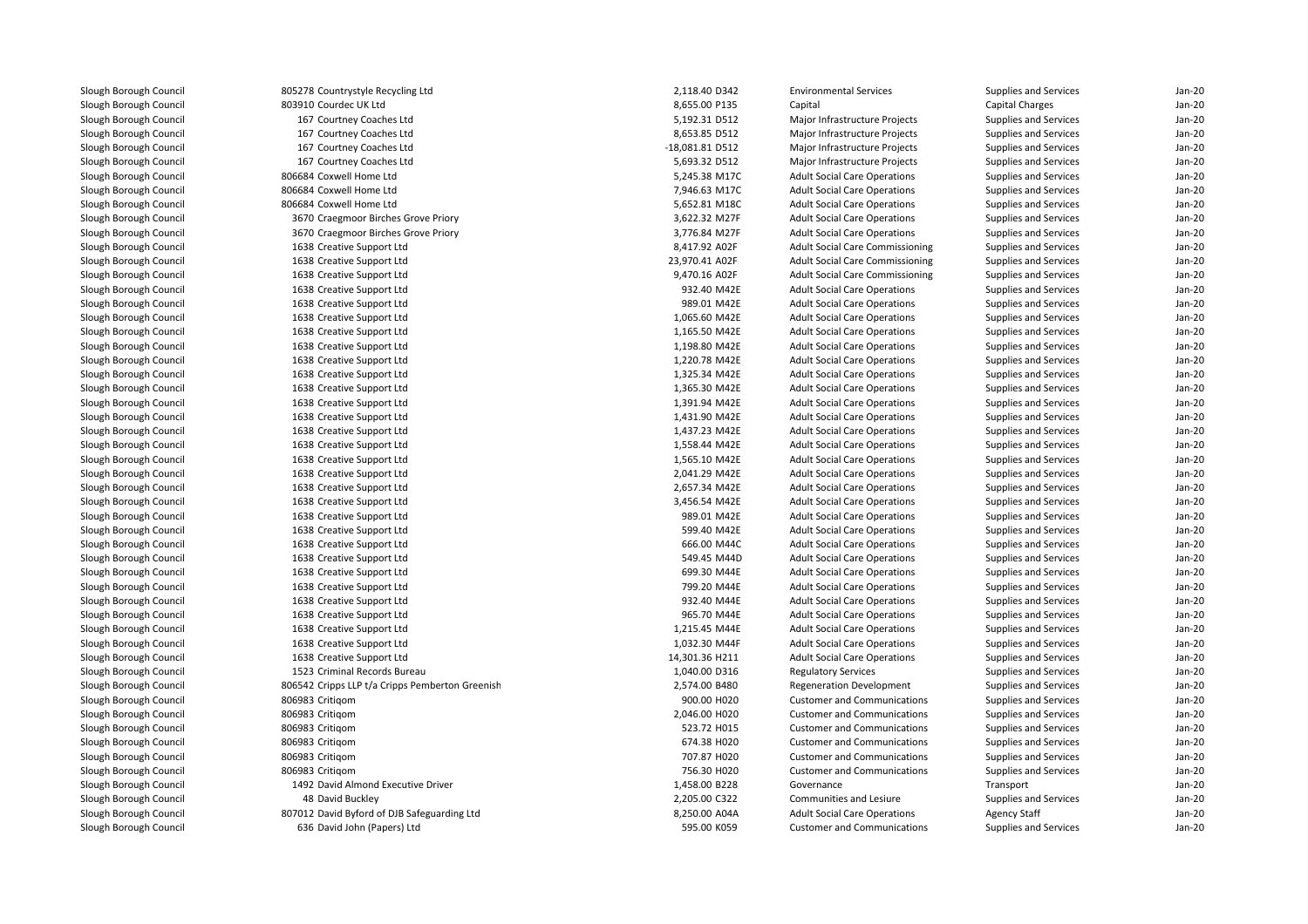| Slough Borough Council |
|------------------------|
| Slough Borough Council |
| Slough Borough Council |
| Slough Borough Council |
| Slough Borough Council |
| Slough Borough Council |
| Slough Borough Council |
| Slough Borough Council |
| Slough Borough Council |
| Slough Borough Council |
| Slough Borough Council |
| Slough Borough Council |
| Slough Borough Council |
| Slough Borough Council |
| Slough Borough Council |
| Slough Borough Council |
| Slough Borough Council |
| Slough Borough Council |
| Slough Borough Council |
| Slough Borough Council |
| Slough Borough Council |
| Slough Borough Council |
| Slough Borough Council |
| Slough Borough Council |
| Slough Borough Council |
| Slough Borough Council |
| Slough Borough Council |
| Slough Borough Council |
| Slough Borough Council |
| Slough Borough Council |
| Slough Borough Council |
| Slough Borough Council |
|                        |
| Slough Borough Council |
| Slough Borough Council |
| Slough Borough Council |
| Slough Borough Council |
| Slough Borough Council |
| Slough Borough Council |
| Slough Borough Council |
| Slough Borough Council |
| Slough Borough Council |
| Slough Borough Council |
| Slough Borough Council |
| Slough Borough Council |
| Slough Borough Council |
| Slough Borough Council |
| Slough Borough Council |
| Slough Borough Council |
| Slough Borough Council |
| Slough Borough Council |
| Slough Borough Council |
| Slough Borough Council |
| Slough Borough Council |

|  | 1840 Davitt Jones Bould Limited                          | 550.00 B082                    |
|--|----------------------------------------------------------|--------------------------------|
|  | 1840 Davitt Jones Bould Limited                          | 1,574.10 P204                  |
|  | 2068 Dds Demolition                                      | 60,954.28 P127                 |
|  | 804689 De Lage Landen Leasing Ltd                        | 2,085.00 K059                  |
|  | 804903 Dennis Eagle Limited                              | 152,460.00 P176                |
|  | 804903 Dennis Eagle Limited                              | 17,149.79 D610                 |
|  | 804903 Dennis Eagle Limited                              | 535.28 D610                    |
|  | 805430 Derwen College (Adult)                            | 19,656.33 M26E                 |
|  | 806016 Diamond Resourcing T/A Better Healthcare Services | 943.35 M44E                    |
|  | 806016 Diamond Resourcing T/A Better Healthcare Services | 855.57 M44E                    |
|  | 806016 Diamond Resourcing T/A Better Healthcare Services | 1,016.53 M44E                  |
|  | 806016 Diamond Resourcing T/A Better Healthcare Services | 1,016.53 M44E                  |
|  | 3554 Dimensions (Uk) Ltd                                 | 5,401.53 M42E                  |
|  | 3554 Dimensions (Uk) Ltd                                 | 5,647.36 M42E                  |
|  | 3554 Dimensions (Uk) Ltd                                 | 5,985.92 M42E                  |
|  | 3554 Dimensions (Uk) Ltd                                 | 6,592.81 M42E                  |
|  | 3554 Dimensions (Uk) Ltd                                 | 6,733.29 M42E                  |
|  | 3554 Dimensions (Uk) Ltd                                 | 6,904.63 M42E                  |
|  | 3554 Dimensions (Uk) Ltd                                 | 6,915.92 M42E                  |
|  | 3554 Dimensions (Uk) Ltd                                 | 7,185.58 M42E                  |
|  | 3554 Dimensions (Uk) Ltd                                 | 7,239.03 M42E                  |
|  | 805483 Direct Tyre Managenent Ltd                        | 511.84 D610                    |
|  | 805483 Direct Tyre Managenent Ltd                        | 1,890.36 D630                  |
|  | 803306 Ditton Park Academy                               | 12,250.00 E269                 |
|  | 2629 Djc Sound Systems                                   | 820.00 C043                    |
|  | 804284 DK PRODUKTIONS LTD                                | 4,400.00 A07N                  |
|  | 1457 Dr Norman Gordon                                    | 2,018.25 D320                  |
|  | 1517 Dr Patrick Purcell                                  | 1,462.55 A02A                  |
|  | 854 Drayton Fencing                                      | 3,920.00 C001                  |
|  | 854 Drayton Fencing                                      | 830.00 C001                    |
|  | 854 Drayton Fencing                                      | 9,934.32 H253                  |
|  | 803177 Early Steps Preschool                             | 6,283.01 F909                  |
|  |                                                          |                                |
|  | 804924 Econ Engineering Limited<br>806719 ECUS Ltd.      | 6,946.48 D880<br>1,342.16 P053 |
|  |                                                          |                                |
|  | 803301 Eden Girls School                                 | 1,833.33 E279                  |
|  | 1299 Edf Energy                                          | 79,236.27 K526                 |
|  | 1299 Edf Energy                                          | 597.54 D413                    |
|  | 1299 Edf Energy                                          | 41,940.90 D413                 |
|  | 805865 Electoral Reform Services                         | 2,830.22 B417                  |
|  | 807001 Elegant Care Services Ltd                         | 4,096.42 M44F                  |
|  | 806057 Elliott UK                                        | 4,243.75 P101                  |
|  | 806355 Elysium Healthcare                                | 9,388.66 M26E                  |
|  | 806355 Elysium Healthcare                                | 10,827.99 M26E                 |
|  | 805423 Enriched Care                                     | 2,879.90 M44F                  |
|  | 805423 Enriched Care                                     | 2,879.90 M44F                  |
|  | 805423 Enriched Care                                     | 1,647.34 M80F                  |
|  | 805423 Enriched Care                                     | 1,758.01 M80F                  |
|  | 805423 Enriched Care                                     | 2,048.17 M80F                  |
|  | 805423 Enriched Care                                     | 1,758.01 M80F                  |
|  | 805423 Enriched Care                                     | 1,647.34 M80F                  |
|  | 805423 Enriched Care                                     | 2,048.17 M80F                  |
|  | 2467 Envirowaste Solutions (Uk) Ltd (T/A Ews Training)   | 4,080.00 D900                  |
|  | 807039 Epaton Ltd                                        | 2,200.00 B342                  |

| 0 Davitt Jones Bould Limited                        | 550.00 B082     | <b>Regeneration Development</b>     | <b>Supplies and Services</b> | Jan-20   |
|-----------------------------------------------------|-----------------|-------------------------------------|------------------------------|----------|
| 0 Davitt Jones Bould Limited                        | 1,574.10 P204   | Capital                             | <b>Capital Charges</b>       | Jan-20   |
| 8 Dds Demolition                                    | 60,954.28 P127  | Capital                             | Capital Charges              | Jan-20   |
| 9 De Lage Landen Leasing Ltd                        | 2,085.00 K059   | <b>Customer and Communications</b>  | Supplies and Services        | Jan-20   |
| 3 Dennis Eagle Limited                              | 152,460.00 P176 | Capital                             | Supplies and Services        | Jan-20   |
| 3 Dennis Eagle Limited                              | 17,149.79 D610  | Direct Service Organisation (DSO)   | <b>Supplies and Services</b> | Jan-20   |
| 3 Dennis Eagle Limited                              | 535.28 D610     | Direct Service Organisation (DSO)   | Supplies and Services        | Jan-20   |
| 0 Derwen College (Adult)                            | 19,656.33 M26E  | <b>Adult Social Care Operations</b> | Supplies and Services        | Jan-20   |
| 6 Diamond Resourcing T/A Better Healthcare Services | 943.35 M44E     | <b>Adult Social Care Operations</b> | Supplies and Services        | Jan-20   |
| 6 Diamond Resourcing T/A Better Healthcare Services | 855.57 M44E     | <b>Adult Social Care Operations</b> | Supplies and Services        | Jan-20   |
| 6 Diamond Resourcing T/A Better Healthcare Services | 1,016.53 M44E   | <b>Adult Social Care Operations</b> | Supplies and Services        | Jan-20   |
| 6 Diamond Resourcing T/A Better Healthcare Services | 1,016.53 M44E   | <b>Adult Social Care Operations</b> | Supplies and Services        | Jan-20   |
| 4 Dimensions (Uk) Ltd                               | 5,401.53 M42E   | <b>Adult Social Care Operations</b> | Supplies and Services        | Jan-20   |
| 4 Dimensions (Uk) Ltd                               | 5,647.36 M42E   | <b>Adult Social Care Operations</b> | Supplies and Services        | Jan-20   |
| 4 Dimensions (Uk) Ltd                               | 5,985.92 M42E   | <b>Adult Social Care Operations</b> | Supplies and Services        | Jan-20   |
| 4 Dimensions (Uk) Ltd                               | 6,592.81 M42E   | <b>Adult Social Care Operations</b> | <b>Supplies and Services</b> | Jan-20   |
| 4 Dimensions (Uk) Ltd                               | 6,733.29 M42E   | <b>Adult Social Care Operations</b> | Supplies and Services        | Jan-20   |
| 4 Dimensions (Uk) Ltd                               | 6,904.63 M42E   | <b>Adult Social Care Operations</b> | <b>Supplies and Services</b> | Jan-20   |
| 4 Dimensions (Uk) Ltd                               | 6,915.92 M42E   | <b>Adult Social Care Operations</b> | Supplies and Services        | Jan-20   |
| 4 Dimensions (Uk) Ltd                               | 7,185.58 M42E   | <b>Adult Social Care Operations</b> | Supplies and Services        | Jan-20   |
| 4 Dimensions (Uk) Ltd                               | 7,239.03 M42E   | <b>Adult Social Care Operations</b> | Supplies and Services        | Jan-20   |
| 3 Direct Tyre Managenent Ltd                        | 511.84 D610     | Direct Service Organisation (DSO)   | Transport                    | Jan-20   |
| 3 Direct Tyre Managenent Ltd                        | 1,890.36 D630   | Direct Service Organisation (DSO)   | Transport                    | $Jan-2C$ |
| 6 Ditton Park Academy                               | 12,250.00 E269  | <b>DSG</b>                          | <b>Supplies and Services</b> | $Jan-2C$ |
| 9 Djc Sound Systems                                 | 820.00 C043     | <b>Customer and Communications</b>  | Supplies and Services        | Jan-20   |
| <b>4 DK PRODUKTIONS LTD</b>                         | 4,400.00 A07M   | <b>Adult Social Care Operations</b> | Supplies and Services        | Jan-20   |
| 7 Dr Norman Gordon                                  | 2,018.25 D320   | <b>Regulatory Services</b>          | Premises                     | Jan-20   |
| 7 Dr Patrick Purcell                                | 1,462.55 A02A   | <b>Adult Social Care Operations</b> | Supplies and Services        | $Jan-2C$ |
| 4 Drayton Fencing                                   | 3,920.00 C001   | Communities and Lesiure             | Premises                     | Jan-20   |
| 4 Drayton Fencing                                   | 830.00 C001     | Communities and Lesiure             | Premises                     | $Jan-2C$ |
| 4 Drayton Fencing                                   | 9,934.32 H253   | Neighbourhood Services              | Supplies and Services        | Jan-20   |
| 7 Early Steps Preschool                             | 6,283.01 F909   | <b>DSG</b>                          | Supplies and Services        | Jan-20   |
| 4 Econ Engineering Limited                          | 6,946.48 D880   | Direct Service Organisation (DSO)   | Transport                    | Jan-20   |
| 9 ECUS Ltd.                                         | 1,342.16 P053   | Capital                             | Capital Charges              | Jan-20   |
| 1 Eden Girls School                                 | 1,833.33 E279   | <b>DSG</b>                          | Supplies and Services        | Jan-20   |
| 9 Edf Energy                                        | 79,236.27 K526  | <b>Building Management</b>          | Premises                     | $Jan-2C$ |
| 9 Edf Energy                                        | 597.54 D413     | Major Infrastructure Projects       | Supplies and Services        | Jan-20   |
| 9 Edf Energy                                        | 41,940.90 D413  | Major Infrastructure Projects       | <b>Supplies and Services</b> | Jan-20   |
| 5 Electoral Reform Services                         | 2,830.22 B417   | Economic Development                | Supplies and Services        | Jan-20   |
| 1 Elegant Care Services Ltd                         | 4,096.42 M44F   | <b>Adult Social Care Operations</b> | Supplies and Services        | Jan-20   |
| 7 Elliott UK                                        | 4,243.75 P101   | Capital                             | Capital Charges              | Jan-20   |
| 5 Elysium Healthcare                                | 9,388.66 M26E   | <b>Adult Social Care Operations</b> | Supplies and Services        | Jan-20   |
| 5 Elysium Healthcare                                | 10,827.99 M26E  | <b>Adult Social Care Operations</b> | <b>Supplies and Services</b> | Jan-20   |
| 3 Enriched Care                                     | 2,879.90 M44F   | <b>Adult Social Care Operations</b> | Supplies and Services        | Jan-20   |
| 3 Enriched Care                                     | 2,879.90 M44F   | <b>Adult Social Care Operations</b> | Supplies and Services        | Jan-20   |
| 3 Enriched Care                                     | 1,647.34 M80F   | <b>Adult Social Care Operations</b> | Supplies and Services        | Jan-20   |
| 3 Enriched Care                                     | 1,758.01 M80F   | <b>Adult Social Care Operations</b> | Supplies and Services        | Jan-20   |
| 3 Enriched Care                                     | 2,048.17 M80F   | <b>Adult Social Care Operations</b> | Supplies and Services        | Jan-20   |
| 3 Enriched Care                                     | 1,758.01 M80F   | <b>Adult Social Care Operations</b> | Supplies and Services        | Jan-20   |
| 3 Enriched Care                                     | 1,647.34 M80F   | <b>Adult Social Care Operations</b> | Supplies and Services        | Jan-20   |
| 3 Enriched Care                                     | 2,048.17 M80F   | <b>Adult Social Care Operations</b> | <b>Supplies and Services</b> | Jan-20   |
| 7 Envirowaste Solutions (Uk) Ltd (T/A Ews Training) | 4,080.00 D900   | Direct Service Organisation (DSO)   | Indirect Employee Expenses   | Jan-20   |
| 9 Epaton Ltd                                        | 2,200.00 B342   | Digital and Strategic IT            | Supplies and Services        | Jan-20   |
|                                                     |                 |                                     |                              |          |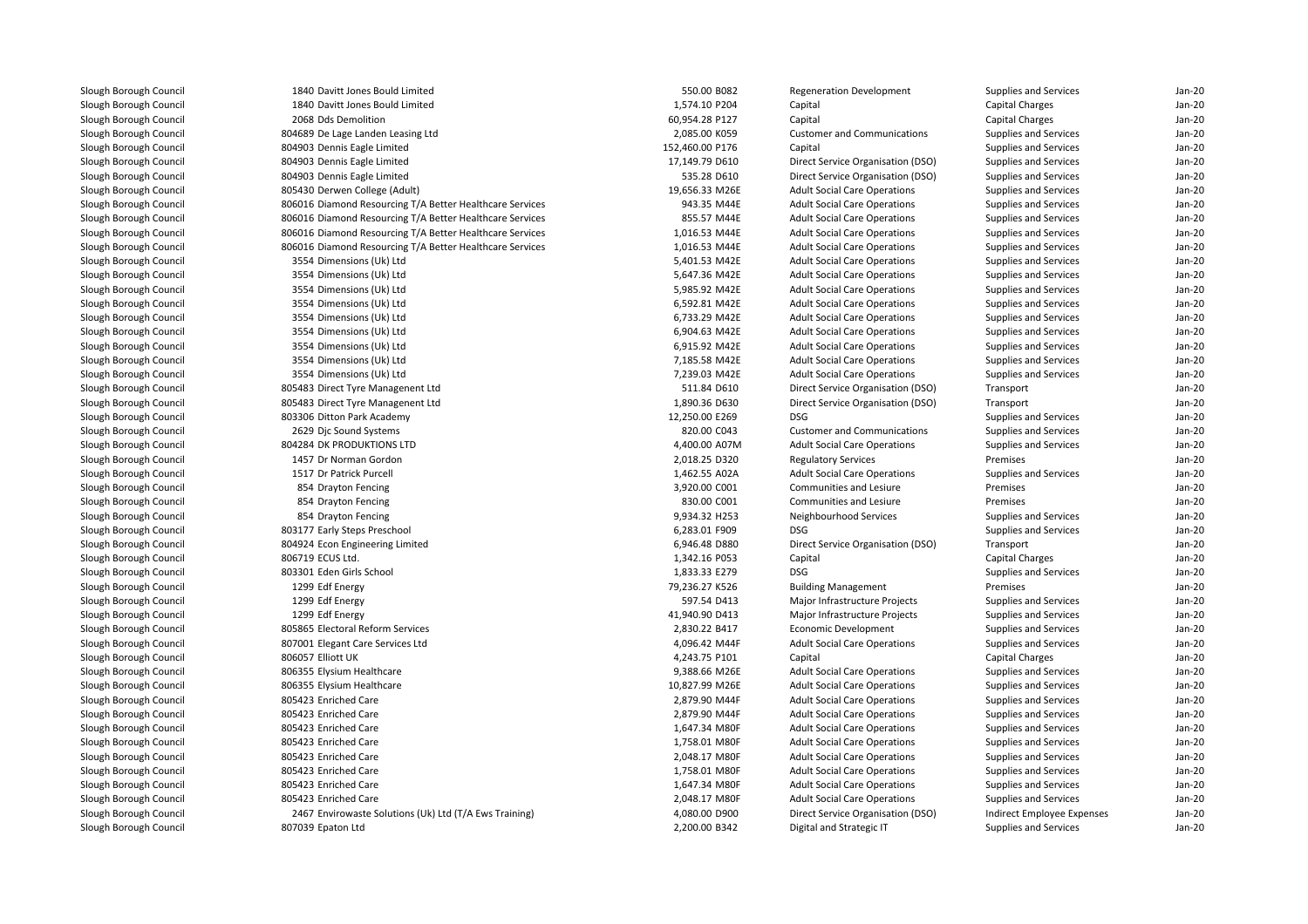2677 Eton House Residential Home 2,485.71 M27C 2677 Eton House Residential Home 2,485.71 M27C 806954 Eton T-shirt company LLP 806501 Excellent Healthcare Services Ltd 806501 Excellent Healthcare Services Ltd 1825 Externiture Limited 805225 Falcon Surfacing Ltd 805225 Falcon Surfacing Ltd 805225 Falcon Surfacing Ltd 805225 Falcon Surfacing Ltd 805225 Falcon Surfacing Ltd 805225 Falcon Surfacing Ltd 805225 Falcon Surfacing Ltd 805225 Falcon Surfacing Ltd 805225 Falcon Surfacing Ltd 805225 Falcon Surfacing Ltd 805225 Falcon Surfacing Ltd 805225 Falcon Surfacing Ltd 805225 Falcon Surfacing Ltd 805225 Falcon Surfacing Ltd 805225 Falcon Surfacing Ltd 805225 Falcon Surfacing Ltd 805225 Falcon Surfacing Ltd 805225 Falcon Surfacing Ltd 805225 Falcon Surfacing Ltd 805225 Falcon Surfacing Ltd 805225 Falcon Surfacing Ltd 805225 Falcon Surfacing Ltd 805225 Falcon Surfacing Ltd 805225 Falcon Surfacing Ltd 4031 Family Support Practise Limited 4031 Family Support Practise Limited 4031 Family Support Practise Limited 4031 Family Support Practise Limited 4031 Family Support Practise Limited 4031 Family Support Practise Limited 2678 Farnham Common Nurseries Ltd 2678 Farnham Common Nurseries Ltd 2678 Farnham Common Nurseries Ltd 475 Farnham Road Surgery 14,453.66 A04C 806092 Faxi LTD 806760 Fire Maintenance Limited 955955 First Beeline Buses Ltd 754 First Steps Day Nursery 9,375.33 F909 DSG 1626 Five Star Radio Cars Limited2519 Fleet Tutors 2519 Fleet Tutors 2460 Forest Bridge School Ltd 2460 Forest Bridge School Ltd 2460 Forest Bridge School Ltd 2460 Forest Bridge School Ltd 2460 Forest Bridge School Ltd2460 Forest Bridge School Ltd

| 7 Eton House Residential Home       | 2,485.71 M27C   | <b>Adult Social Care Operations</b>    | Supplies and Services        | $Jan-2C$ |
|-------------------------------------|-----------------|----------------------------------------|------------------------------|----------|
| 7 Eton House Residential Home       | 2,485.71 M27C   | <b>Adult Social Care Operations</b>    | Supplies and Services        | $Jan-2C$ |
| 4 Eton T-shirt company LLP          | 580.00 F253     | Children, Learning and Skills          | Supplies and Services        | Jan-20   |
| 1 Excellent Healthcare Services Ltd | 533.75 M44C     | <b>Adult Social Care Operations</b>    | Supplies and Services        | Jan-20   |
| 1 Excellent Healthcare Services Ltd | 854.00 M44F     | <b>Adult Social Care Operations</b>    | Supplies and Services        | Jan-20   |
| 5 Externiture Limited               | 1,500.93 D512   | Major Infrastructure Projects          | Premises                     | $Jan-2C$ |
| 5 Falcon Surfacing Ltd              | 6,615.00 D760   | Direct Service Organisation (DSO)      | Supplies and Services        | Jan-20   |
| 5 Falcon Surfacing Ltd              | 8,773.44 D760   | Direct Service Organisation (DSO)      | Supplies and Services        | Jan-20   |
| 5 Falcon Surfacing Ltd              | 10,250.00 D760  | Direct Service Organisation (DSO)      | Supplies and Services        | $Jan-2C$ |
| 5 Falcon Surfacing Ltd              | 4,200.00 D760   | Direct Service Organisation (DSO)      | Supplies and Services        | $Jan-2C$ |
| 5 Falcon Surfacing Ltd              | 768.00 D880     | Direct Service Organisation (DSO)      | <b>Supplies and Services</b> | Jan-20   |
| 5 Falcon Surfacing Ltd              | 797.22 D880     | Direct Service Organisation (DSO)      | Supplies and Services        | Jan-20   |
| 5 Falcon Surfacing Ltd              | 847.98 D880     | Direct Service Organisation (DSO)      | <b>Supplies and Services</b> | Jan-20   |
| 5 Falcon Surfacing Ltd              | 1,458.30 D880   | Direct Service Organisation (DSO)      | Supplies and Services        | Jan-20   |
| 5 Falcon Surfacing Ltd              | 2,356.25 D880   | Direct Service Organisation (DSO)      | Supplies and Services        | Jan-20   |
| 5 Falcon Surfacing Ltd              | 2,904.33 D880   | Direct Service Organisation (DSO)      | Supplies and Services        | Jan-20   |
| 5 Falcon Surfacing Ltd              | 3,842.86 D880   | Direct Service Organisation (DSO)      | Supplies and Services        | Jan-20   |
| 5 Falcon Surfacing Ltd              | 4,575.00 D880   | Direct Service Organisation (DSO)      | Supplies and Services        | $Jan-2C$ |
| 5 Falcon Surfacing Ltd              | 5,697.60 D880   | Direct Service Organisation (DSO)      | Supplies and Services        | Jan-20   |
| 5 Falcon Surfacing Ltd              | 995.65 D880     | Direct Service Organisation (DSO)      | Supplies and Services        | Jan-20   |
| 5 Falcon Surfacing Ltd              | 1,532.50 D880   | Direct Service Organisation (DSO)      | Supplies and Services        | $Jan-2C$ |
| 5 Falcon Surfacing Ltd              | 1,540.00 D880   | Direct Service Organisation (DSO)      | <b>Supplies and Services</b> | Jan-20   |
| 5 Falcon Surfacing Ltd              | 2,910.70 D880   | Direct Service Organisation (DSO)      | <b>Supplies and Services</b> | Jan-20   |
| 5 Falcon Surfacing Ltd              | 3,472.04 D880   | Direct Service Organisation (DSO)      | Supplies and Services        | Jan-20   |
| 5 Falcon Surfacing Ltd              | 4,575.00 D880   | Direct Service Organisation (DSO)      | Supplies and Services        | Jan-20   |
| 5 Falcon Surfacing Ltd              | 968.88 D880     | Direct Service Organisation (DSO)      | Supplies and Services        | $Jan-2C$ |
| 5 Falcon Surfacing Ltd              | 1,271.97 D880   | Direct Service Organisation (DSO)      | Supplies and Services        | Jan-20   |
| 5 Falcon Surfacing Ltd              | 2,261.81 D880   | Direct Service Organisation (DSO)      | Supplies and Services        | Jan-20   |
| 5 Falcon Surfacing Ltd              | 4,575.00 D880   | Direct Service Organisation (DSO)      | Supplies and Services        | Jan-20   |
| 5 Falcon Surfacing Ltd              | 10,335.47 D880  | Direct Service Organisation (DSO)      | <b>Supplies and Services</b> | $Jan-2C$ |
| 1 Family Support Practise Limited   | 1,350.00 B277   | Digital and Strategic IT               | Supplies and Services        | Jan-20   |
| 1 Family Support Practise Limited   | 1,665.00 B277   | Digital and Strategic IT               | Supplies and Services        | Jan-20   |
| 1 Family Support Practise Limited   | 1,665.00 B277   | Digital and Strategic IT               | Supplies and Services        | Jan-20   |
| 1 Family Support Practise Limited   | 1,665.00 B277   | Digital and Strategic IT               | <b>Supplies and Services</b> | Jan-20   |
| 1 Family Support Practise Limited   | 1,080.00 B277   | Digital and Strategic IT               | Supplies and Services        | Jan-20   |
| 1 Family Support Practise Limited   | 1,665.00 B277   | Digital and Strategic IT               | Supplies and Services        | Jan-20   |
|                                     | 768.00 D750     | Direct Service Organisation (DSO)      |                              | $Jan-2C$ |
| 8 Farnham Common Nurseries Ltd      |                 |                                        | Supplies and Services        |          |
| 8 Farnham Common Nurseries Ltd      | 3,900.00 D750   | Direct Service Organisation (DSO)      | Supplies and Services        | $Jan-2C$ |
| 8 Farnham Common Nurseries Ltd      | 2,721.60 D760   | Direct Service Organisation (DSO)      | Supplies and Services        | Jan-20   |
| 5 Farnham Road Surgery              | 14,453.66 A04C  | <b>Adult Social Care Commissioning</b> | Supplies and Services        | Jan-20   |
| 2 Faxi LTD                          | 898.00 D508     | Major Infrastructure Projects          | Supplies and Services        | $Jan-2C$ |
| 0 Fire Maintenance Limited          | 600.00 B179     | <b>Building Management</b>             | Premises                     | $Jan-2C$ |
| 5 First Beeline Buses Ltd           | 105,248.71 D512 | Major Infrastructure Projects          | Supplies and Services        | Jan-20   |
| 4 First Steps Day Nursery           | 9,375.33 F909   | <b>DSG</b>                             | Supplies and Services        | Jan-20   |
| 6 Five Star Radio Cars Limited      | 1,425.00 F123   | Children, Learning and Skills          | Supplies and Services        | Jan-20   |
| 9 Fleet Tutors                      | 3,330.00 F446   | <b>DSG</b>                             | Supplies and Services        | $Jan-2C$ |
| 9 Fleet Tutors                      | 4,400.00 F446   | <b>DSG</b>                             | Supplies and Services        | Jan-20   |
| 0 Forest Bridge School Ltd          | -11,859.33 F551 | <b>DSG</b>                             | <b>Supplies and Services</b> | Jan-20   |
| 0 Forest Bridge School Ltd          | 6,666.66 F551   | <b>DSG</b>                             | Supplies and Services        | $Jan-2C$ |
| 0 Forest Bridge School Ltd          | 6,678.67 F551   | <b>DSG</b>                             | Supplies and Services        | $Jan-2C$ |
| 0 Forest Bridge School Ltd          | 6,678.67 F551   | <b>DSG</b>                             | Supplies and Services        | Jan-20   |
| 0 Forest Bridge School Ltd          | 6,678.67 F551   | <b>DSG</b>                             | Supplies and Services        | Jan-20   |
| 0 Forest Bridge School Ltd          | 6,678.67 F551   | <b>DSG</b>                             | Supplies and Services        | $Jan-2C$ |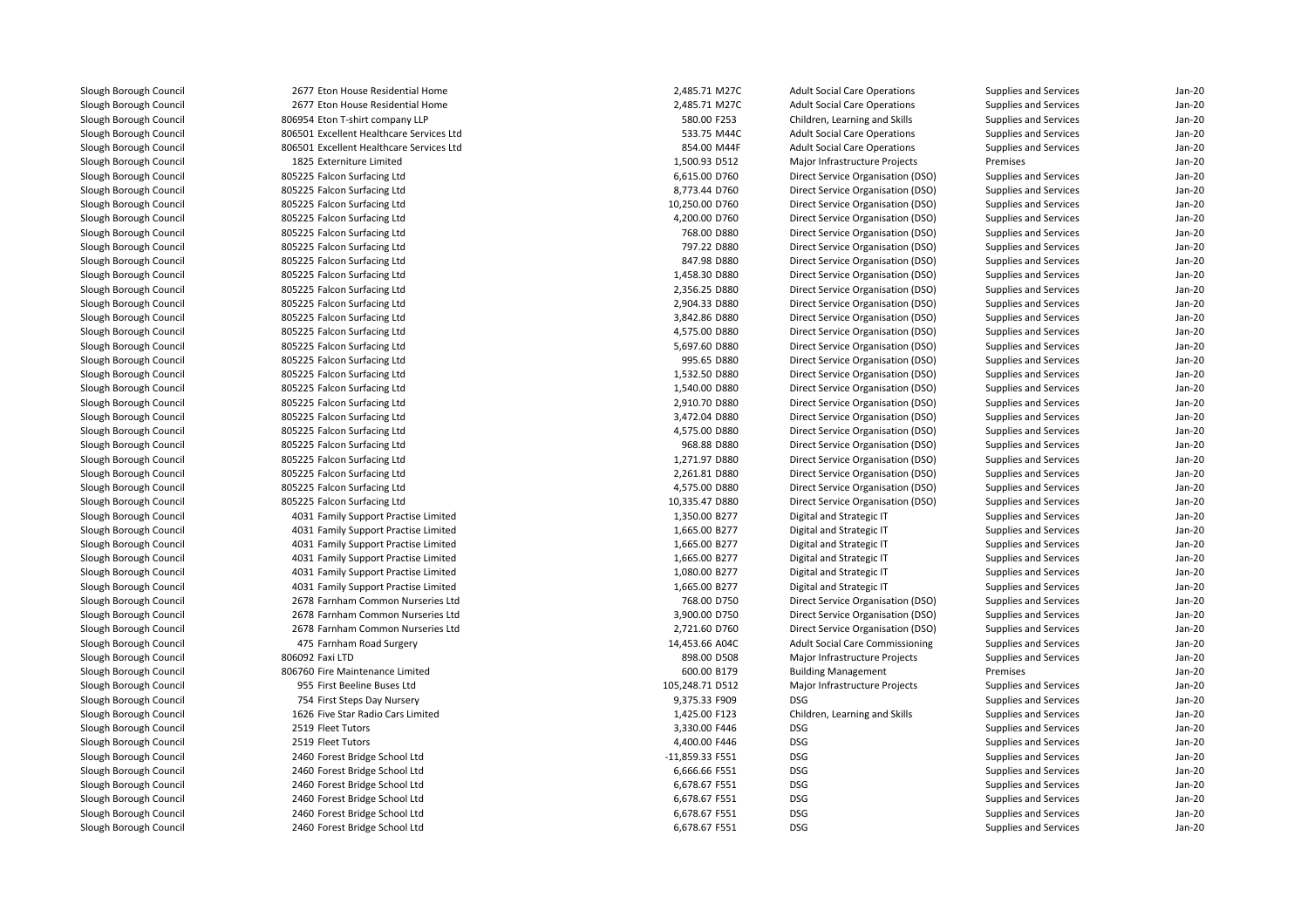2460 Forest Bridge School Ltd 2460 Forest Bridge School Ltd 2460 Forest Bridge School Ltd 2460 Forest Bridge School Ltd 2460 Forest Bridge School Ltd 2460 Forest Bridge School Ltd 2460 Forest Bridge School Ltd 2460 Forest Bridge School Ltd 2460 Forest Bridge School Ltd 2460 Forest Bridge School Ltd 2460 Forest Bridge School Ltd 2460 Forest Bridge School Ltd 2460 Forest Bridge School Ltd 3826 Forever Homecare Ltd 3826 Forever Homecare Ltd 3826 Forever Homecare Ltd 3826 Forever Homecare Ltd 3826 Forever Homecare Ltd 3826 Forever Homecare Ltd 3826 Forever Homecare Ltd 3826 Forever Homecare Ltd 3826 Forever Homecare Ltd 3826 Forever Homecare Ltd 3826 Forever Homecare Ltd 3826 Forever Homecare Ltd 3826 Forever Homecare Ltd 3826 Forever Homecare Ltd 3826 Forever Homecare Ltd1204 Forget Me Not 4 Forget Me Not 3,000.00 M25C 1204 Forget Me Not 3,000.00 M27C 3,000.00 M27C 1204 Forget Me Not 3,400.00 M27C 3,400.00 M27C 806249 Formact Ltd 647 Foxborough Primary School 1,407.50 E229 DSG**1** 3,949.58 M18C 806616 Foxleigh Grove Nursing Home 3,949.58 M18C 3,949.58 M18C 762 Freight Transport Association 806480 Frontier NX Limited 806480 Frontier NX Limited1555 Gallagher Bassett 1555 Gallagher Bassett 804911 GAP Group Limited 804911 GAP Group Limited 804911 GAP Group Limited 804911 GAP Group Limitedl 1,050.00 F558 bSG 806026 GARIMA AGRAWAL 1,050 and 1,050.00 F558 bSG 9568 bSG 958 bSG 958 bSG 958 bSG 958 bSG 1758 Gas Advisory Services Limited 1758 Gas Advisory Services Limited 1758 Gas Advisory Services Limited 1758 Gas Advisory Services Limited 1758 Gas Advisory Services Limited 1758 Gas Advisory Services Limited806619 Gate One 803715 Gillian Dibden803715 Gillian Dibden

| 0 Forest Bridge School Ltd                                         | 6,678.67 F551  | <b>DSG</b>                                                | Supplies and Services                                        | $Jan-2C$ |
|--------------------------------------------------------------------|----------------|-----------------------------------------------------------|--------------------------------------------------------------|----------|
| 0 Forest Bridge School Ltd                                         | 6,678.67 F551  | <b>DSG</b>                                                | <b>Supplies and Services</b>                                 | Jan-20   |
| 0 Forest Bridge School Ltd                                         | 8,464.67 F551  | <b>DSG</b>                                                | Supplies and Services                                        | $Jan-2C$ |
| 0 Forest Bridge School Ltd                                         | 8,464.67 F551  | <b>DSG</b>                                                | Supplies and Services                                        | Jan-20   |
| 0 Forest Bridge School Ltd                                         | 12,215.00 F551 | <b>DSG</b>                                                | <b>Supplies and Services</b>                                 | Jan-20   |
| 0 Forest Bridge School Ltd                                         | 12,215.00 F551 | <b>DSG</b>                                                | Supplies and Services                                        | $Jan-2C$ |
| 0 Forest Bridge School Ltd                                         | 12,215.00 F551 | <b>DSG</b>                                                | Supplies and Services                                        | Jan-20   |
| 0 Forest Bridge School Ltd                                         | 12,215.00 F551 | <b>DSG</b>                                                | <b>Supplies and Services</b>                                 | Jan-20   |
| 0 Forest Bridge School Ltd                                         | 12,215.00 F551 | <b>DSG</b>                                                | Supplies and Services                                        | Jan-20   |
| 0 Forest Bridge School Ltd                                         | 12,215.00 F551 | <b>DSG</b>                                                | Supplies and Services                                        | Jan-20   |
| 0 Forest Bridge School Ltd                                         | 12,215.00 F551 | <b>DSG</b>                                                | Supplies and Services                                        | $Jan-2C$ |
| 0 Forest Bridge School Ltd                                         | 12,215.00 F551 | <b>DSG</b>                                                | <b>Supplies and Services</b>                                 | Jan-20   |
| 0 Forest Bridge School Ltd                                         | 12,215.00 F551 | <b>DSG</b>                                                | Supplies and Services                                        | Jan-20   |
| 6 Forever Homecare Ltd                                             | 515.06 M44C    | <b>Adult Social Care Operations</b>                       | Supplies and Services                                        | Jan-20   |
| 6 Forever Homecare Ltd                                             | 579.55 M44C    | <b>Adult Social Care Operations</b>                       | Supplies and Services                                        | Jan-20   |
| 6 Forever Homecare Ltd                                             | 737.00 M44C    | <b>Adult Social Care Operations</b>                       | <b>Supplies and Services</b>                                 | $Jan-2C$ |
| 6 Forever Homecare Ltd                                             | 804.00 M44C    | <b>Adult Social Care Operations</b>                       | Supplies and Services                                        | Jan-20   |
| 6 Forever Homecare Ltd                                             | 841.69 M44C    | <b>Adult Social Care Operations</b>                       | Supplies and Services                                        | Jan-20   |
| 6 Forever Homecare Ltd                                             | 925.44 M44C    | <b>Adult Social Care Operations</b>                       | Supplies and Services                                        | $Jan-2C$ |
| 6 Forever Homecare Ltd                                             | 1,009.19 M44C  | <b>Adult Social Care Operations</b>                       | Supplies and Services                                        | $Jan-2C$ |
| 6 Forever Homecare Ltd                                             | 2,110.50 M44C  | <b>Adult Social Care Operations</b>                       | Supplies and Services                                        | Jan-20   |
| 6 Forever Homecare Ltd                                             | 2,814.00 M44C  | <b>Adult Social Care Operations</b>                       | Supplies and Services                                        | Jan-20   |
| 6 Forever Homecare Ltd                                             | 814.05 M44D    | <b>Adult Social Care Operations</b>                       | Supplies and Services                                        | Jan-20   |
| 6 Forever Homecare Ltd                                             | 1,285.56 M44D  | <b>Adult Social Care Operations</b>                       | Supplies and Services                                        | Jan-20   |
| 6 Forever Homecare Ltd                                             | 1,448.88 M44D  | <b>Adult Social Care Operations</b>                       | <b>Supplies and Services</b>                                 | Jan-20   |
| 6 Forever Homecare Ltd                                             | 1,072.00 M44E  | <b>Adult Social Care Operations</b>                       | Supplies and Services                                        | Jan-20   |
| 6 Forever Homecare Ltd                                             | 737.00 M44F    | <b>Adult Social Care Operations</b>                       | Supplies and Services                                        | Jan-20   |
| 6 Forever Homecare Ltd                                             | 964.47 M48C    | <b>Adult Social Care Operations</b>                       | Supplies and Services                                        | $Jan-2C$ |
| 4 Forget Me Not                                                    | 3,000.00 M25C  | <b>Adult Social Care Operations</b>                       | Supplies and Services                                        | Jan-20   |
| 4 Forget Me Not                                                    | 3,000.00 M27C  | <b>Adult Social Care Operations</b>                       | <b>Supplies and Services</b>                                 | Jan-20   |
| 4 Forget Me Not                                                    | 3,400.00 M27C  | <b>Adult Social Care Operations</b>                       | Supplies and Services                                        | Jan-20   |
| 9 Formact Ltd                                                      | 20,888.88 P547 | Capital                                                   | Capital Charges                                              | Jan-20   |
| 7 Foxborough Primary School                                        | 1,407.50 E229  | <b>DSG</b>                                                | Supplies and Services                                        | $Jan-2C$ |
| 6 Foxleigh Grove Nursing Home                                      | 3,949.58 M18C  | <b>Adult Social Care Operations</b>                       | Supplies and Services                                        | Jan-20   |
| 2 Freight Transport Association                                    | 1,063.00 M49A  | Major Infrastructure Projects                             | Supplies and Services                                        | Jan-20   |
| 0 Frontier NX Limited                                              | 889.60 A04C    | <b>Adult Social Care Commissioning</b>                    | Supplies and Services                                        | Jan-20   |
| 0 Frontier NX Limited                                              | 2,851.50 A04C  | <b>Adult Social Care Commissioning</b>                    | <b>Supplies and Services</b>                                 | Jan-20   |
| 5 Gallagher Bassett                                                | 2,711.33 B018  | Finance                                                   | <b>Supplies and Services</b>                                 | Jan-20   |
| 5 Gallagher Bassett                                                | 5,494.00 B018  | Finance                                                   | Supplies and Services                                        | Jan-20   |
| 1 GAP Group Limited                                                | 655.00 D750    | Direct Service Organisation (DSO)                         | <b>Supplies and Services</b>                                 | Jan-20   |
| 1 GAP Group Limited                                                | 706.00 D750    | Direct Service Organisation (DSO)                         | Supplies and Services                                        | Jan-20   |
| 1 GAP Group Limited                                                | 880.00 D880    | Direct Service Organisation (DSO)                         | Supplies and Services                                        | $Jan-2C$ |
| 1 GAP Group Limited                                                | 1,028.00 D880  | Direct Service Organisation (DSO)                         | Supplies and Services                                        | Jan-20   |
| 6 GARIMA AGRAWAL                                                   | 1,050.00 F558  | <b>DSG</b>                                                | Supplies and Services                                        | Jan-20   |
| 8 Gas Advisory Services Limited                                    | 1,584.00 J606  | Housing Revenue Account                                   | Supplies and Services                                        | $Jan-2C$ |
|                                                                    | 1,720.00 J606  |                                                           |                                                              | Jan-20   |
| 8 Gas Advisory Services Limited<br>8 Gas Advisory Services Limited | 1,800.00 J606  | Housing Revenue Account<br><b>Housing Revenue Account</b> | <b>Supplies and Services</b><br><b>Supplies and Services</b> | Jan-20   |
|                                                                    |                |                                                           |                                                              |          |
| 8 Gas Advisory Services Limited                                    | 657.10 J606    | Housing Revenue Account                                   | Supplies and Services                                        | Jan-20   |
| 8 Gas Advisory Services Limited                                    | 840.00 J606    | Housing Revenue Account                                   | Supplies and Services                                        | Jan-20   |
| 8 Gas Advisory Services Limited                                    | 1,120.00 J606  | Housing Revenue Account                                   | Supplies and Services                                        | $Jan-2C$ |
| 9 Gate One                                                         | 99,481.00 B203 | <b>Strategy and Performance</b>                           | Supplies and Services                                        | Jan-20   |
| 5 Gillian Dibden                                                   | 770.00 F253    | Children, Learning and Skills                             | <b>Agency Staff</b>                                          | Jan-20   |
| 5 Gillian Dibden                                                   | 1,810.00 F253  | Children, Learning and Skills                             | <b>Agency Staff</b>                                          | $Jan-2C$ |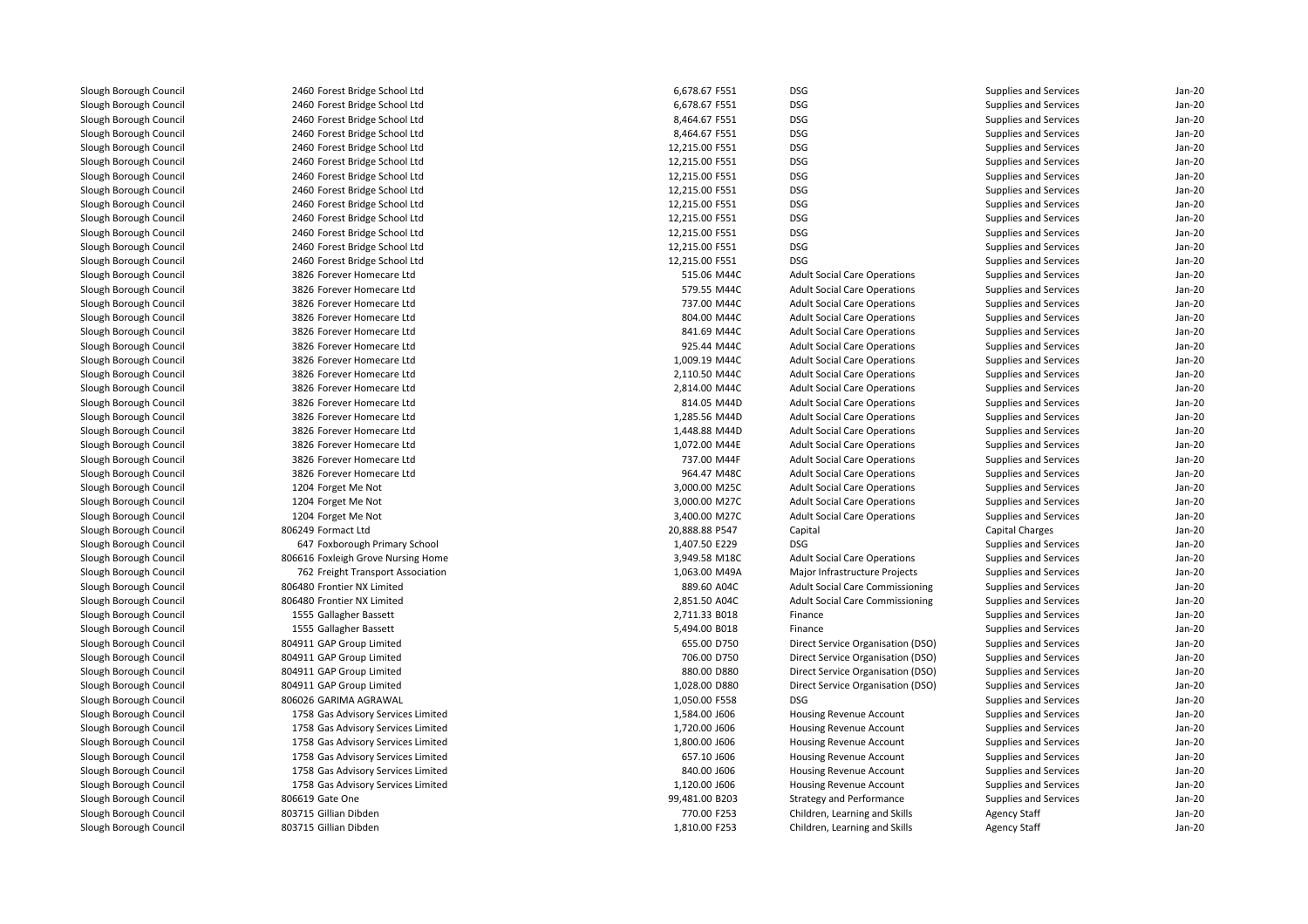| 1355 Gl Assessment                                  | 637.50 F463     | <b>DSG</b>                                   | Supplies and Services      | Jan-20   |
|-----------------------------------------------------|-----------------|----------------------------------------------|----------------------------|----------|
| 1355 Gl Assessment                                  | 1,325.20 F640   | Children, Learning and Skills                | Supplies and Services      | $Jan-2C$ |
| 805667 Glenside                                     | 8,370.00 M25D   | <b>Adult Social Care Operations</b>          | Supplies and Services      | Jan-20   |
| 652 Godolphin Infant School                         | 13,886.07 E289  | <b>DSG</b>                                   | Supplies and Services      | $Jan-20$ |
| 2830 Golden Rose Comm Care Ltd                      | 570.00 M44C     | <b>Adult Social Care Operations</b>          | Supplies and Services      | Jan-20   |
| 2830 Golden Rose Comm Care Ltd                      | 660.25 M44C     | <b>Adult Social Care Operations</b>          | Supplies and Services      | Jan-20   |
| 2830 Golden Rose Comm Care Ltd                      | 931.00 M44C     | <b>Adult Social Care Operations</b>          | Supplies and Services      | $Jan-2C$ |
| 2830 Golden Rose Comm Care Ltd                      | 1,064.00 M44C   | <b>Adult Social Care Operations</b>          | Supplies and Services      | Jan-20   |
| 2830 Golden Rose Comm Care Ltd                      | 1,349.00 M44C   | <b>Adult Social Care Operations</b>          | Supplies and Services      | Jan-20   |
| 2830 Golden Rose Comm Care Ltd                      | 1,425.00 M44C   | <b>Adult Social Care Operations</b>          | Supplies and Services      | Jan-20   |
| 2830 Golden Rose Comm Care Ltd                      | 1,862.00 M44C   | <b>Adult Social Care Operations</b>          | Supplies and Services      | Jan-20   |
| 2830 Golden Rose Comm Care Ltd                      | 1,938.00 M44C   | <b>Adult Social Care Operations</b>          | Supplies and Services      | Jan-20   |
| 2830 Golden Rose Comm Care Ltd                      | 1,995.00 M44C   | <b>Adult Social Care Operations</b>          | Supplies and Services      | Jan-20   |
| 2830 Golden Rose Comm Care Ltd                      | 2,128.00 M44C   | <b>Adult Social Care Operations</b>          | Supplies and Services      | $Jan-2C$ |
| 2830 Golden Rose Comm Care Ltd                      | 2,356.00 M44C   | <b>Adult Social Care Operations</b>          | Supplies and Services      | $Jan-2C$ |
| 2830 Golden Rose Comm Care Ltd                      | 2,394.00 M44C   | <b>Adult Social Care Operations</b>          | Supplies and Services      | Jan-20   |
| 2830 Golden Rose Comm Care Ltd                      | 2,394.00 M44C   | <b>Adult Social Care Operations</b>          | Supplies and Services      | Jan-20   |
| 2830 Golden Rose Comm Care Ltd                      | 2,394.00 M44C   | <b>Adult Social Care Operations</b>          | Supplies and Services      | $Jan-2C$ |
| 2830 Golden Rose Comm Care Ltd                      | 2,394.00 M44C   | <b>Adult Social Care Operations</b>          | Supplies and Services      | Jan-20   |
| 2830 Golden Rose Comm Care Ltd                      | 2,660.00 M44C   | <b>Adult Social Care Operations</b>          | Supplies and Services      | Jan-20   |
| 2830 Golden Rose Comm Care Ltd                      | 1,111.50 M44C   | <b>Adult Social Care Operations</b>          | Supplies and Services      | Jan-20   |
| 2830 Golden Rose Comm Care Ltd                      | 2,318.00 M44C   | <b>Adult Social Care Operations</b>          | Supplies and Services      | $Jan-2C$ |
| 2830 Golden Rose Comm Care Ltd                      | 931.00 M44D     | <b>Adult Social Care Operations</b>          | Supplies and Services      | Jan-20   |
| 2830 Golden Rose Comm Care Ltd                      | 1,596.00 M44D   | <b>Adult Social Care Operations</b>          | Supplies and Services      | Jan-20   |
| 2830 Golden Rose Comm Care Ltd                      | 2,394.00 M44D   | <b>Adult Social Care Operations</b>          | Supplies and Services      | $Jan-2C$ |
| 2830 Golden Rose Comm Care Ltd                      | 3,458.00 M44D   | <b>Adult Social Care Operations</b>          | Supplies and Services      | Jan-20   |
| 2830 Golden Rose Comm Care Ltd                      | 2,175.50 M44D   | <b>Adult Social Care Operations</b>          | Supplies and Services      | Jan-20   |
| 2830 Golden Rose Comm Care Ltd                      | 2,128.00 M44F   | <b>Adult Social Care Operations</b>          | Supplies and Services      | Jan-20   |
| 2830 Golden Rose Comm Care Ltd                      | 893.00 M45C     | <b>Adult Social Care Operations</b>          | Supplies and Services      | Jan-20   |
| 2830 Golden Rose Comm Care Ltd                      | 2,470.00 M48C   | <b>Adult Social Care Operations</b>          | Supplies and Services      | $Jan-2C$ |
| 2830 Golden Rose Comm Care Ltd                      | 2,717.00 M48C   | <b>Adult Social Care Operations</b>          | Supplies and Services      | Jan-20   |
| 2830 Golden Rose Comm Care Ltd                      | 11,300.00 A06C  | <b>Adult Social Care Commissioning</b>       | Supplies and Services      | $Jan-2C$ |
| 807078 Goldhammer Ltd T/A Dovetail Foks             | 2,324.68 B415   | Economic Development                         | Supplies and Services      | Jan-20   |
| 1682 Gpex                                           | 665.19 B014     | <b>Customer and Communications</b>           | Supplies and Services      | Jan-20   |
| 806485 GPF Lewis Plc                                | 491,191.05 P101 |                                              |                            | Jan-20   |
|                                                     | 1,905.92 D880   | Capital<br>Direct Service Organisation (DSO) | Capital Charges            | Jan-20   |
| 805186 Grafton Merchanting GB Ltd                   |                 |                                              | Supplies and Services      | Jan-20   |
| 805186 Grafton Merchanting GB Ltd                   | 2,668.90 D760   | Direct Service Organisation (DSO)            | Supplies and Services      |          |
| 848 Graham Peters Ltd                               | 9,740.33 P547   | Capital                                      | Capital Charges            | Jan-20   |
| 848 Graham Peters Ltd                               | 6,252.83 P006   | Capital                                      | <b>Capital Charges</b>     | Jan-20   |
| 805191 Graphiti Art Ltd                             | 2,140.50 D880   | Direct Service Organisation (DSO)            | Supplies and Services      | Jan-20   |
| 804577 Green Monarch ZC2016 c/o Savills(UK) Limited | 2,000.00 B417   | <b>Economic Development</b>                  | Premises                   | Jan-20   |
| 806620 Greenacre Recruitment Ltd                    | 6,252.90 J020   | Housing Revenue Account                      | Indirect Employee Expenses | $Jan-2C$ |
| 805069 Grove Academy                                | 3,833.33 E299   | <b>DSG</b>                                   | Supplies and Services      | Jan-20   |
| 804447 Grundon Waste Management Limited             | 2,913.67 D342   | <b>Environmental Services</b>                | Supplies and Services      | Jan-20   |
| 804447 Grundon Waste Management Limited             | 1,579.00 D342   | <b>Environmental Services</b>                | Supplies and Services      | $Jan-2C$ |
| 804447 Grundon Waste Management Limited             | 415,453.74 D342 | <b>Environmental Services</b>                | Supplies and Services      | $Jan-2C$ |
| 3228 H Plus Care Ltd                                | 3,174.58 M15F   | <b>Adult Social Care Operations</b>          | Supplies and Services      | Jan-20   |
| 3228 H Plus Care Ltd                                | 3,141.85 M17C   | <b>Adult Social Care Operations</b>          | Supplies and Services      | Jan-20   |
| 3228 H Plus Care Ltd                                | 3,268.29 M17C   | <b>Adult Social Care Operations</b>          | Supplies and Services      | Jan-20   |
| 3228 H Plus Care Ltd                                | 3,174.58 M18C   | <b>Adult Social Care Operations</b>          | Supplies and Services      | $Jan-2C$ |
| 3228 H Plus Care Ltd                                | 12,116.57 M26E  | <b>Adult Social Care Operations</b>          | Supplies and Services      | Jan-20   |
| 806681 Hako Machines Ltd                            | 597.42 D620     | Direct Service Organisation (DSO)            | Supplies and Services      | Jan-20   |
| 1828 Hallens Solicitors                             | 700.00 D900     | Direct Service Organisation (DSO)            | Indirect Employee Expenses | $Jan-2C$ |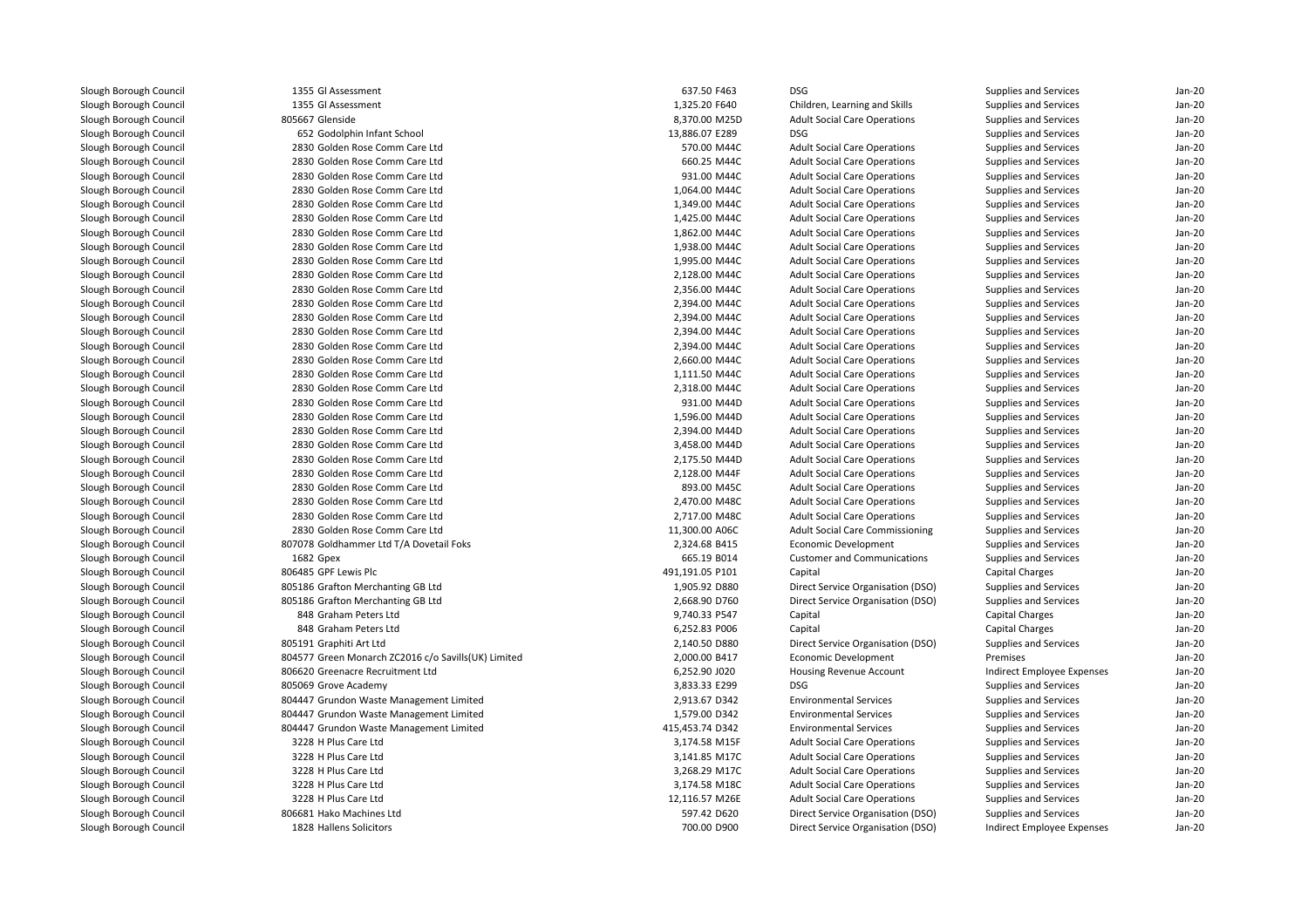| 806973 Halliday Lighting Limited                       | 2,750.00 B179   | <b>Building Management</b>             | Supplies and Services | $Jan-2C$ |
|--------------------------------------------------------|-----------------|----------------------------------------|-----------------------|----------|
| 744 Hampshire County Council                           | 7,260.42 D012   | Major Infrastructure Projects          | Supplies and Services | Jan-20   |
| 744 Hampshire County Council                           | 110,398.18 D015 | Planning and Transport                 | Supplies and Services | $Jan-2C$ |
| 744 Hampshire County Council                           | 135,173.19 D015 | Planning and Transport                 | Supplies and Services | $Jan-2C$ |
| 744 Hampshire County Council                           | 15,000.00 D015  | Major Infrastructure Projects          | Supplies and Services | Jan-20   |
| 746 Hanover Housing Association                        | 3,647.16 H211   | <b>Adult Social Care Operations</b>    | Supplies and Services | $Jan-2C$ |
| 746 Hanover Housing Association                        | 3,647.16 H211   | <b>Adult Social Care Operations</b>    | Supplies and Services | $Jan-2C$ |
| 746 Hanover Housing Association                        | 3,647.16 H211   | <b>Adult Social Care Operations</b>    | Supplies and Services | $Jan-2C$ |
| 746 Hanover Housing Association                        | 3,647.16 H211   | <b>Adult Social Care Operations</b>    | Supplies and Services | Jan-20   |
| 1643 Harold James (London) Ltd                         | 975.00 D218     | Planning and Transport                 | Supplies and Services | Jan-20   |
| 805540 harrison.evans LTD                              | 10,570.00 J020  | Housing Revenue Account                | Supplies and Services | Jan-20   |
| 1465 HAS Technology Limited                            | 1,933.08 M44C   | <b>Adult Social Care Operations</b>    | Supplies and Services | $Jan-2C$ |
| 1465 HAS Technology Limited                            | 567.15 A02F     | <b>Adult Social Care Commissioning</b> | Supplies and Services | $Jan-2C$ |
| 1465 HAS Technology Limited                            | 1,092.36 A07R   | <b>Adult Social Care Operations</b>    | Supplies and Services | Jan-20   |
| 804986 Havencare Ltd                                   | 5,118.00 M26E   | <b>Adult Social Care Operations</b>    | Supplies and Services | Jan-20   |
| 804986 Havencare Ltd                                   | 5,118.00 M26E   | <b>Adult Social Care Operations</b>    | Supplies and Services | $Jan-2C$ |
| 1381 Haybrook College                                  | 600.00 F417     | <b>DSG</b>                             | Supplies and Services | $Jan-2C$ |
| 1381 Haybrook College                                  | 116,071.98 E809 | <b>DSG</b>                             | Supplies and Services | Jan-20   |
| 1381 Haybrook College                                  | 2,985.00 P153   | Capital                                | Capital Charges       | Jan-20   |
| 3784 Haybrook College Pru                              | 54,115.00 E809  | <b>DSG</b>                             | Supplies and Services | Jan-20   |
| 803248 Haybrook College Trust                          | 4,000.00 F166   | <b>DSG</b>                             | Supplies and Services | Jan-20   |
| 803248 Haybrook College Trust                          | 12,000.00 F166  | <b>DSG</b>                             | Supplies and Services | $Jan-2C$ |
| 1313 Haymarket Media Group                             | 2,505.00 D224   | Planning and Transport                 | Supplies and Services | Jan-20   |
| 803753 Healthcare Homes                                | 2,825.43 M15D   | <b>Adult Social Care Operations</b>    | Supplies and Services | Jan-20   |
| 803753 Healthcare Homes                                | 3,321.43 M18C   | <b>Adult Social Care Operations</b>    | Supplies and Services | $Jan-2C$ |
| 803753 Healthcare Homes                                | 3,100.00 M27C   | <b>Adult Social Care Operations</b>    | Supplies and Services | $Jan-2C$ |
| 2090 Healthwatch Slough Cic                            | 21,500.00 A02C  | <b>Adult Social Care Commissioning</b> | Supplies and Services | $Jan-2C$ |
| 1686 Herald Chase                                      | 16,368.00 B252  | <b>Customer and Communications</b>     | Supplies and Services | Jan-20   |
| 803447 Herewards House Residential Home                | 2,878.57 M27C   | <b>Adult Social Care Operations</b>    | Supplies and Services | Jan-20   |
| 3387 Herschel Grammar School                           | 833.33 E309     | <b>DSG</b>                             | Supplies and Services | Jan-20   |
| 805818 Hestia Housing & Support                        | 65,817.06 H254  | <b>Regulatory Services</b>             | Supplies and Services | $Jan-2C$ |
| 806731 High Hurlands Homes                             | 6,996.35 M26E   | <b>Adult Social Care Operations</b>    | Supplies and Services | $Jan-2C$ |
| 806731 High Hurlands Homes                             | 6,544.96 M26E   | <b>Adult Social Care Operations</b>    | Supplies and Services | Jan-20   |
| 806071 HLM Architects                                  | 3,700.00 P101   | Capital                                | Capital Charges       | Jan-20   |
| 3250 Hodge Hill Grange H C One Ltd                     | 2,380.00 M15D   | <b>Adult Social Care Operations</b>    | Supplies and Services | Jan-20   |
| 850 Holy Family Catholic Primary School                | 164,357.85 E259 | DSG                                    | Supplies and Services | $Jan-2C$ |
| 2313 Hgn                                               | 720.00 J019     | Housing Revenue Account                | Supplies and Services | Jan-20   |
| 1914 Huntcliff Limited                                 | 1,712.50 J028   | Housing Revenue Account                | Supplies and Services | Jan-20   |
| 804773 HYPERION INFRASTRUCTURE CONSULTANCY LTD         | 1,980.00 D015   | Major Infrastructure Projects          | Supplies and Services | Jan-20   |
| 807056 Ian Bailey Boxing                               | 1,250.00 C037   | Communities and Lesiure                | Supplies and Services | $Jan-2C$ |
| 2917 Imperial Coaches Ltd                              | 2,400.00 F123   | Children, Learning and Skills          | Supplies and Services | $Jan-2C$ |
| 2917 Imperial Coaches Ltd                              | 5,850.00 F123   | Children, Learning and Skills          | Supplies and Services | Jan-20   |
| 3269 In Hand Care Services Ltd                         | 2,292.27 M48C   | <b>Adult Social Care Operations</b>    | Supplies and Services | Jan-20   |
| 3570 Independent Supported Living And Disabilities Ltd | 3,000.00 M42E   | <b>Adult Social Care Operations</b>    | Supplies and Services | Jan-20   |
| 3570 Independent Supported Living And Disabilities Ltd | 880.00 M44D     | <b>Adult Social Care Operations</b>    | Supplies and Services | $Jan-2C$ |
| 3570 Independent Supported Living And Disabilities Ltd | 3,044.16 M44D   | <b>Adult Social Care Operations</b>    | Supplies and Services | Jan-20   |
| 3570 Independent Supported Living And Disabilities Ltd | 1,050.00 M44E   | <b>Adult Social Care Operations</b>    | Supplies and Services | Jan-20   |
| 3570 Independent Supported Living And Disabilities Ltd | 1,440.00 M44E   | <b>Adult Social Care Operations</b>    | Supplies and Services | $Jan-2C$ |
| 3570 Independent Supported Living And Disabilities Ltd | 4,212.00 M44E   | <b>Adult Social Care Operations</b>    | Supplies and Services | $Jan-2C$ |
| 3570 Independent Supported Living And Disabilities Ltd | 3,570.00 M44E   | <b>Adult Social Care Operations</b>    | Supplies and Services | $Jan-2C$ |
| 805113 Infotech Solutions (Midlands) Limited           | 2,888.75 D630   | Direct Service Organisation (DSO)      | Supplies and Services | Jan-20   |
| 806200 Inhabitat Design Studios Limited                | 3,000.00 P204   | Capital                                | Capital Charges       | Jan-20   |
| 805325 Instarmac Group plc                             | 610.97 D880     | Direct Service Organisation (DSO)      | Supplies and Services | $Jan-2C$ |
|                                                        |                 |                                        |                       |          |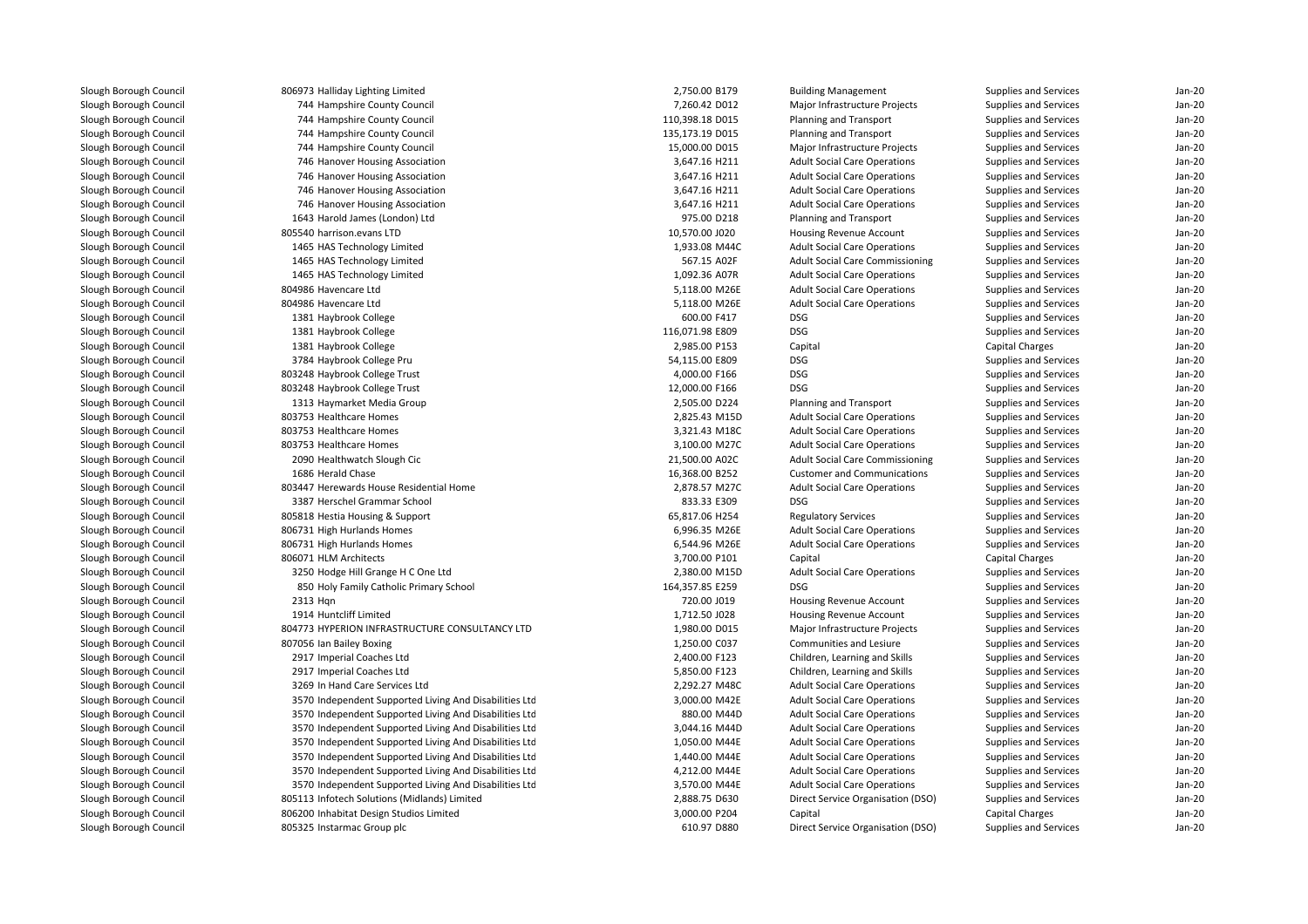| 805325 Instarmac Group plc                               | 2,834.92 D880  | Direct Service Organisation (DSO)   | Supplies and Services | $Jan-2C$ |
|----------------------------------------------------------|----------------|-------------------------------------|-----------------------|----------|
| 3172 Intelligent Transport Services                      | 1,007.99 D508  | Major Infrastructure Projects       | Supplies and Services | $Jan-2C$ |
| 3172 Intelligent Transport Services                      | 6,207.00 D508  | Major Infrastructure Projects       | Supplies and Services | $Jan-2C$ |
| 3172 Intelligent Transport Services                      | 6,207.00 D508  | Major Infrastructure Projects       | Supplies and Services | Jan-20   |
| 807054 Internal Systems Ltd                              | 17,573.93 B342 | Digital and Strategic IT            | Supplies and Services | $Jan-2C$ |
| 3500 Igra Slough Islamic Primary School                  | 66,751.14 E489 | <b>DSG</b>                          | Supplies and Services | Jan-20   |
| 2919 Islamic Shakhsiyah Foundation                       | 8,535.75 F909  | <b>DSG</b>                          | Supplies and Services | Jan-20   |
| 753 Jack In The Box Day Nursery                          | 14,160.05 F909 | <b>DSG</b>                          | Supplies and Services | Jan-20   |
| 1479 Jactone Products Limited                            | 2,677.89 B179  | <b>Building Management</b>          | Supplies and Services | Jan-20   |
| 1479 Jactone Products Limited                            | 2,687.52 P193  | Capital                             | Capital Charges       | Jan-20   |
| 733 James Elliman School                                 | 33,317.73 E319 | <b>DSG</b>                          | Supplies and Services | $Jan-2C$ |
| 806984 Jane Whitby                                       | 1,500.00 F446  | <b>DSG</b>                          | Supplies and Services | $Jan-2C$ |
| 803559 JCS Online Resources Ltd                          | 1,534.11 C104  | Communities and Lesiure             | Supplies and Services | Jan-20   |
| 805226 JD Surfacing & Civil Engineering Limited          | 4,000.00 D880  | Direct Service Organisation (DSO)   | Supplies and Services | Jan-20   |
| 805226 JD Surfacing & Civil Engineering Limited          | 705.00 D880    | Direct Service Organisation (DSO)   | Supplies and Services | Jan-20   |
| 805226 JD Surfacing & Civil Engineering Limited          | 2,856.25 D880  | Direct Service Organisation (DSO)   | Supplies and Services | $Jan-2C$ |
| 805226 JD Surfacing & Civil Engineering Limited          | 14,743.90 D880 | Direct Service Organisation (DSO)   | Supplies and Services | Jan-20   |
| 805226 JD Surfacing & Civil Engineering Limited          | 2,667.25 D880  | Direct Service Organisation (DSO)   | Supplies and Services | $Jan-2C$ |
| 805226 JD Surfacing & Civil Engineering Limited          | 4,880.00 D880  | Direct Service Organisation (DSO)   | Supplies and Services | Jan-20   |
| 805226 JD Surfacing & Civil Engineering Limited          | 12,412.55 D880 | Direct Service Organisation (DSO)   | Supplies and Services | $Jan-20$ |
| 956 John Murphy & Company Ltd                            | 1,080.00 P139  | Capital                             | Capital Charges       | Jan-20   |
| 803706 JP Mc Dougall & co Ltd T/A Dulux Decorator Centre | 1,160.69 J605  | Housing Revenue Account             | Supplies and Services | Jan-20   |
| 803706 JP Mc Dougall & co Ltd T/A Dulux Decorator Centre | 747.89 J605    | Housing Revenue Account             | Supplies and Services | Jan-20   |
| 803815 Kathys Childcare                                  | 1,996.88 F909  | <b>DSG</b>                          | Supplies and Services | $Jan-2C$ |
| 2620 Kcare Nursing Agency Ltd                            | 664.00 M44C    | <b>Adult Social Care Operations</b> | Supplies and Services | $Jan-2C$ |
| 2620 Kcare Nursing Agency Ltd                            | 1,024.00 M44C  | <b>Adult Social Care Operations</b> | Supplies and Services | $Jan-2C$ |
| 2620 Kcare Nursing Agency Ltd                            | 2,016.00 M44C  | <b>Adult Social Care Operations</b> | Supplies and Services | Jan-20   |
| 2620 Kcare Nursing Agency Ltd                            | 2,148.00 M44C  | <b>Adult Social Care Operations</b> | Supplies and Services | Jan-20   |
| 2620 Kcare Nursing Agency Ltd                            | 1,760.00 M44C  | <b>Adult Social Care Operations</b> | Supplies and Services | Jan-20   |
| 2620 Kcare Nursing Agency Ltd                            | 2,000.00 M44C  | <b>Adult Social Care Operations</b> | Supplies and Services | Jan-20   |
| 2620 Kcare Nursing Agency Ltd                            | 2,016.00 M44C  | <b>Adult Social Care Operations</b> | Supplies and Services | $Jan-2C$ |
| 2620 Kcare Nursing Agency Ltd                            | 1,232.00 M44D  | <b>Adult Social Care Operations</b> | Supplies and Services | $Jan-2C$ |
| 2620 Kcare Nursing Agency Ltd                            | 728.00 M44D    | <b>Adult Social Care Operations</b> | Supplies and Services | Jan-20   |
| 2620 Kcare Nursing Agency Ltd                            | 976.00 M44D    | <b>Adult Social Care Operations</b> | Supplies and Services | Jan-20   |
| 2620 Kcare Nursing Agency Ltd                            | 1,344.00 M48C  | <b>Adult Social Care Operations</b> | Supplies and Services | Jan-20   |
| 2620 Kcare Nursing Agency Ltd                            | 2,480.00 M48C  | <b>Adult Social Care Operations</b> | Supplies and Services | Jan-20   |
| 2620 Kcare Nursing Agency Ltd                            | 2,592.00 M48C  | <b>Adult Social Care Operations</b> | Supplies and Services | $Jan-2C$ |
| 804887 KCare Nursing Agency Ltd Supported House Living   | 2,926.00 M42F  | <b>Adult Social Care Operations</b> | Supplies and Services | $Jan-2C$ |
| 806164 KCS Consulting Ltd                                | 5,947.50 P101  | Capital                             | Capital Charges       | $Jan-2C$ |
| 803916 Kharis Solutions                                  | 1,113.75 M44C  | <b>Adult Social Care Operations</b> | Supplies and Services | Jan-20   |
| 803916 Kharis Solutions                                  | 1,848.00 M44C  | <b>Adult Social Care Operations</b> | Supplies and Services | Jan-20   |
| 803916 Kharis Solutions                                  | 2,046.00 M44C  | <b>Adult Social Care Operations</b> | Supplies and Services | Jan-20   |
| 803916 Kharis Solutions                                  | 2,079.00 M44C  | <b>Adult Social Care Operations</b> | Supplies and Services | $Jan-2C$ |
| 803916 Kharis Solutions                                  | 2,079.00 M44C  | <b>Adult Social Care Operations</b> | Supplies and Services | $Jan-2C$ |
| 803916 Kharis Solutions                                  | 2,079.00 M44C  | <b>Adult Social Care Operations</b> | Supplies and Services | $Jan-2C$ |
| 803916 Kharis Solutions                                  | 2,079.00 M44C  | <b>Adult Social Care Operations</b> | Supplies and Services | $Jan-2C$ |
| 803916 Kharis Solutions                                  | 2,079.00 M44C  | <b>Adult Social Care Operations</b> | Supplies and Services | Jan-20   |
| 803916 Kharis Solutions                                  | 10,332.00 M44E | <b>Adult Social Care Operations</b> | Supplies and Services | Jan-20   |
| 803916 Kharis Solutions                                  | 10,710.00 M44E | <b>Adult Social Care Operations</b> | Supplies and Services | $Jan-2C$ |
| 803916 Kharis Solutions                                  | 11,088.00 M44E | <b>Adult Social Care Operations</b> | Supplies and Services | $Jan-2C$ |
| 803916 Kharis Solutions                                  | 1,848.00 M48C  | <b>Adult Social Care Operations</b> | Supplies and Services | Jan-20   |
| 803916 Kharis Solutions                                  | 2,079.00 M48C  | <b>Adult Social Care Operations</b> | Supplies and Services | $Jan-2C$ |
| 664 Langley Grammar School                               | 833.33 E329    | <b>DSG</b>                          | Supplies and Services | $Jan-2C$ |
|                                                          |                |                                     |                       |          |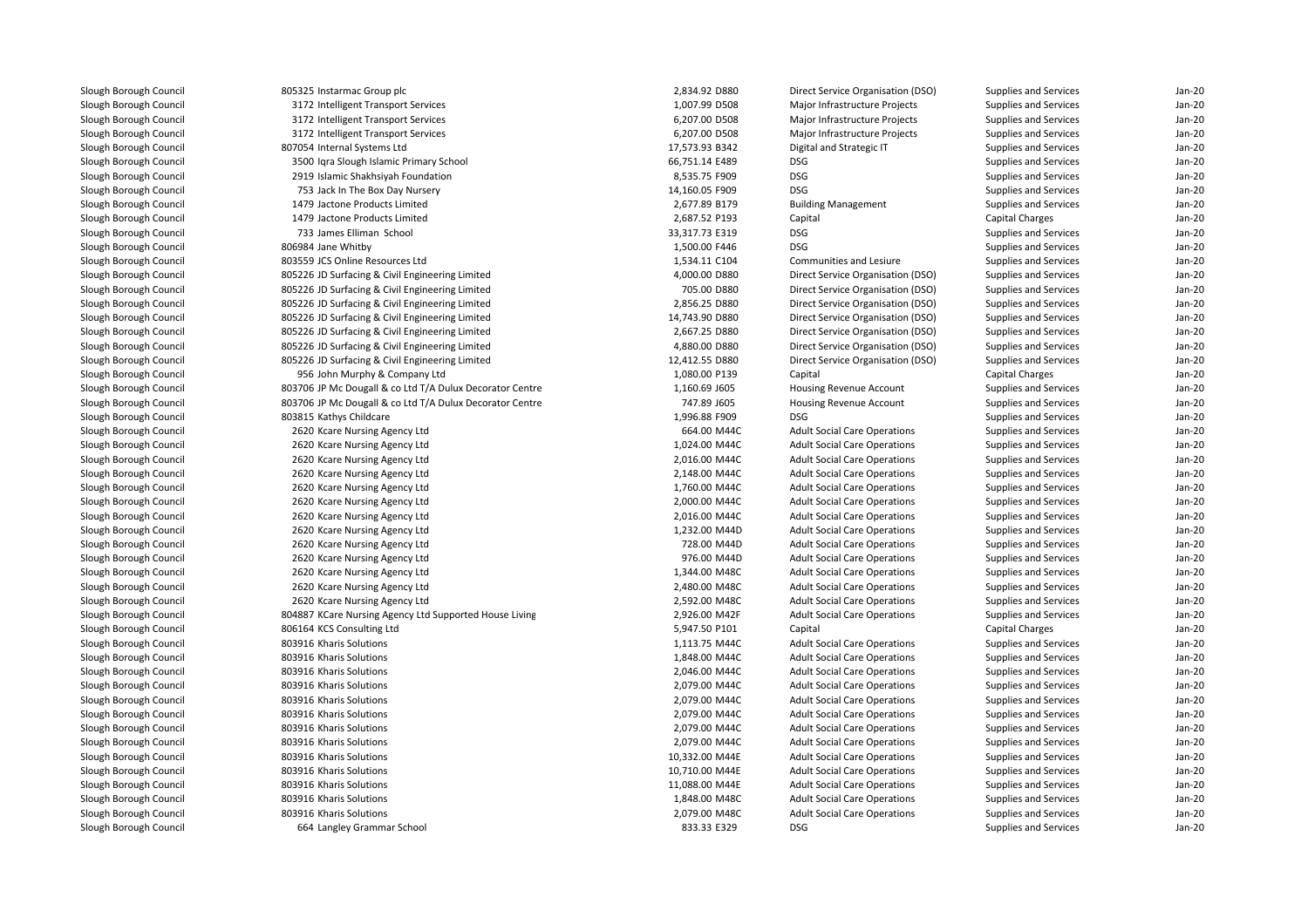| 805463 Langley Hall Arts Limited             | 5,280.00 F253   | Children, Learning and Skills       | <b>Agency Staff</b>        | $Jan-2C$ |
|----------------------------------------------|-----------------|-------------------------------------|----------------------------|----------|
| 1699 Langley Hall Primary Academy            | 2,833.33 E739   | <b>DSG</b>                          | Supplies and Services      | Jan-20   |
| 3001 Langley Haven Care Homes Ltd            | 3,365.71 M25C   | <b>Adult Social Care Operations</b> | Supplies and Services      | $Jan-2C$ |
| 3001 Langley Haven Care Homes Ltd            | 3,365.71 M25C   | <b>Adult Social Care Operations</b> | Supplies and Services      | Jan-20   |
| 3001 Langley Haven Care Homes Ltd            | 3,365.71 M25C   | <b>Adult Social Care Operations</b> | Supplies and Services      | Jan-20   |
| 3001 Langley Haven Care Homes Ltd            | 3,365.71 M25C   | <b>Adult Social Care Operations</b> | Supplies and Services      | $Jan-2C$ |
| 3001 Langley Haven Care Homes Ltd            | 3,542.86 M25C   | <b>Adult Social Care Operations</b> | Supplies and Services      | $Jan-2C$ |
| 3001 Langley Haven Care Homes Ltd            | 3,985.71 M25C   | <b>Adult Social Care Operations</b> | Supplies and Services      | Jan-20   |
| 3001 Langley Haven Care Homes Ltd            | 4,331.59 M26E   | <b>Adult Social Care Operations</b> | Supplies and Services      | Jan-20   |
| 3001 Langley Haven Care Homes Ltd            | 3,365.71 M27C   | <b>Adult Social Care Operations</b> | Supplies and Services      | Jan-20   |
| 3001 Langley Haven Care Homes Ltd            | 3,365.71 M27C   | <b>Adult Social Care Operations</b> | Supplies and Services      | Jan-20   |
| 3001 Langley Haven Care Homes Ltd            | 3,365.71 M27C   | <b>Adult Social Care Operations</b> | Supplies and Services      | $Jan-2C$ |
| 3001 Langley Haven Care Homes Ltd            | 1,028.57 M27C   | <b>Adult Social Care Operations</b> | Supplies and Services      | $Jan-2C$ |
| 3001 Langley Haven Care Homes Ltd            | 1,062.86 M27C   | <b>Adult Social Care Operations</b> | Supplies and Services      | $Jan-2C$ |
| 3001 Langley Haven Care Homes Ltd            | 1,062.86 M27C   | <b>Adult Social Care Operations</b> | Supplies and Services      | Jan-20   |
| 3001 Langley Haven Care Homes Ltd            | 3,365.71 M27F   | <b>Adult Social Care Operations</b> | Supplies and Services      | Jan-20   |
| 3001 Langley Haven Care Homes Ltd            | 3,985.71 M27F   | <b>Adult Social Care Operations</b> | Supplies and Services      | Jan-20   |
| 3001 Langley Haven Care Homes Ltd            | 3,365.71 M28C   | <b>Adult Social Care Operations</b> | Supplies and Services      | Jan-20   |
| 3001 Langley Haven Care Homes Ltd            | 3,365.71 M29C   | <b>Adult Social Care Operations</b> | Supplies and Services      | $Jan-2C$ |
| 3001 Langley Haven Care Homes Ltd            | -611.59 M26E    | <b>Adult Social Care Operations</b> | <b>External Receipts</b>   | Jan-20   |
| 803686 Lascelles Park Nursery                | 17,063.62 F909  | <b>DSG</b>                          | Supplies and Services      | Jan-20   |
| 365 Lexisnexis Butterworths                  | 1,068.00 B246   | Governance                          | Supplies and Services      | Jan-20   |
| 807007 Liam Russell Architects Ltd           | 35,000.00 P432  | Capital                             | Capital Charges            | $Jan-2C$ |
| 301 Liberata Uk Limited                      | 8,380.17 B048   | <b>Customer and Communications</b>  | Supplies and Services      | Jan-20   |
| 301 Liberata Uk Limited                      | 5,164.64 B048   | <b>Customer and Communications</b>  | Supplies and Services      | $Jan-2C$ |
| 469 Lime Blue Innovation Ltd                 | 1,395.60 H213   | <b>Strategic Housing Services</b>   | Supplies and Services      | Jan-20   |
| 469 Lime Blue Innovation Ltd                 | 1,015.60 H213   | <b>Strategic Housing Services</b>   | Supplies and Services      | Jan-20   |
| 804692 Little Diamonds Pre School            | 17,311.09 F909  | <b>DSG</b>                          | Supplies and Services      | $Jan-2C$ |
| 3791 Littledown Pru                          | 17,110.00 E807  | <b>DSG</b>                          | Supplies and Services      | Jan-20   |
| 667 Littledown School                        | 63,903.65 E807  | <b>DSG</b>                          | Supplies and Services      | $Jan-2C$ |
| 1328 London & Quadrant Housing Trust         | 57,554.16 H205  | <b>Strategic Housing Services</b>   | Premises                   | Jan-20   |
| 308 London Hire Ltd                          | 605.27 M50A     | Major Infrastructure Projects       | Supplies and Services      | Jan-20   |
| 804585 Longlea Ltd                           | 3,985.71 M18C   | <b>Adult Social Care Operations</b> | Supplies and Services      | Jan-20   |
| 2302 Look Ahead Care And Support             | 17,392.83 M42F  | <b>Adult Social Care Operations</b> | Supplies and Services      | Jan-20   |
| 2302 Look Ahead Care And Support             | 13,961.64 H211  | <b>Adult Social Care Operations</b> | Supplies and Services      | Jan-20   |
| 3910 Lookahead Care & Support                | 2,239.17 H216   | <b>Strategic Housing Services</b>   | <b>Government Grants</b>   | $Jan-2C$ |
| 804919 Louise Seddon (Louise's Little Peeps) | 659.05 F909     | <b>DSG</b>                          | Supplies and Services      | Jan-20   |
| 806800 Lowe Consultancy Service              | 700.00 B409     | People                              | Indirect Employee Expenses | Jan-20   |
| 1195 Lynch Hill (Foundation Primary) School  | 23,874.66 E749  | <b>DSG</b>                          | Supplies and Services      | $Jan-2C$ |
| 1771 Lynch Hill Academy                      | 6,541.67 E359   | <b>DSG</b>                          | Supplies and Services      | Jan-20   |
| 290 Lyreco Uk Limited                        | 516.54 B064     | <b>Building Management</b>          | Supplies and Services      | $Jan-2C$ |
| 3424 M D Homes                               | 4,871.43 M15F   | <b>Adult Social Care Operations</b> | Supplies and Services      | Jan-20   |
| 1874 Maccabee Pets Hotel                     | 1,071.00 H253   | Neighbourhood Services              | Supplies and Services      | Jan-20   |
| 1874 Maccabee Pets Hotel                     | 2,023.00 H253   | Neighbourhood Services              | Supplies and Services      | Jan-20   |
| 4001 Manpower Direct Uk Limited              | 16,193.78 P422  | Capital                             | Capital Charges            | Jan-20   |
| 4001 Manpower Direct Uk Limited              | 16,413.60 P422  | Capital                             | Capital Charges            | $Jan-2C$ |
| 4001 Manpower Direct Uk Limited              | 17,102.39 P422  | Capital                             | <b>Capital Charges</b>     | $Jan-2C$ |
| 4001 Manpower Direct Uk Limited              | 20,536.54 P422  | Capital                             | Capital Charges            | Jan-20   |
| 4001 Manpower Direct Uk Limited              | 20,949.32 P422  | Capital                             | Capital Charges            | Jan-20   |
| 4001 Manpower Direct Uk Limited              | 21,748.02 P422  | Capital                             | Capital Charges            | Jan-20   |
| 529 Marish Primary School                    | 170,224.01 E759 | <b>DSG</b>                          | Supplies and Services      | $Jan-2C$ |
| 2751 Martin Conway                           | 618.40 M80F     | <b>Adult Social Care Operations</b> | Supplies and Services      | $Jan-2C$ |
| 2751 Martin Conway                           | 618.40 M80F     | <b>Adult Social Care Operations</b> | Supplies and Services      | Jan-20   |
|                                              |                 |                                     |                            |          |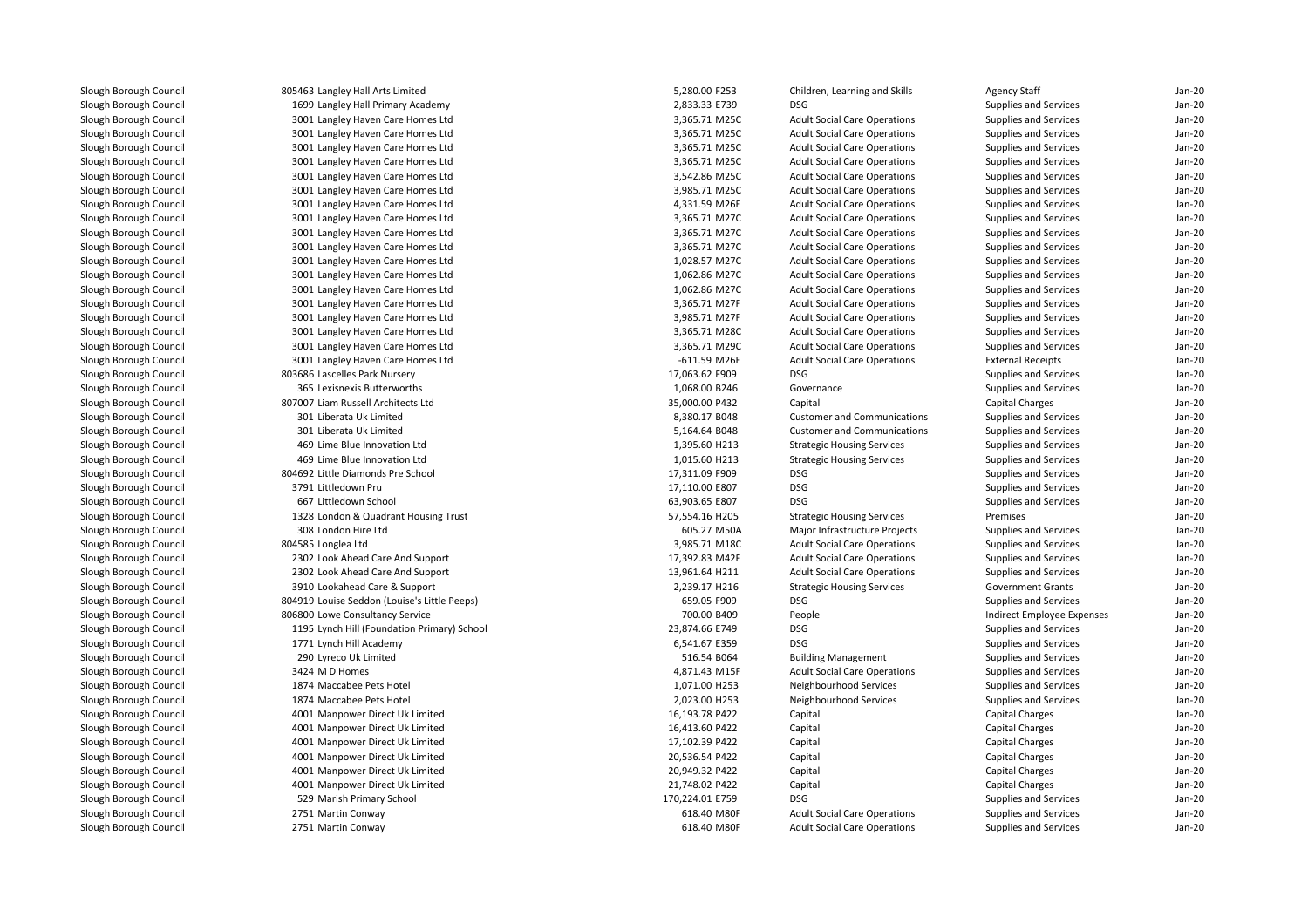2751 Martin Conway 2751 Martin Conway 2751 Martin Conway 2751 Martin Conway 2751 Martin Conway 1886 Matrix Scm 1886 Matrix Scm 1886 Matrix Scm 1886 Matrix Scm 1886 Matrix Scm 1886 Matrix Scm 804428 MBH Social Care Ltdd 1,500.00 A02A 804428 MBH Social Care Ltd 500.00 A02A 806349 MEL Research Ltd 805218 Merit Thornton Planning and Community Consultants Ltd 1887 Michael Dyson Associates Ltd 1496 Mighty Acorns Day Nursery Ltd 1496 Mighty Acorns Day Nursery Ltd 806737 Mishcon de Reya LLP 806737 Mishcon de Reya LLP 806737 Mishcon de Reya LLP 1879 Mj Events Support Limited 805121 MMCG (2) Limited 3,321.43 M15D 805121 MMCG (2) Limited 1,821.43 M15D 805121 MMCG (2) Limited 2,571.43 M15D 805121 MMCG (2) Limited $3,321.43 \text{ } M170$  805121 MMCG (2) Limitedd  $3,321.43 \text{ M}$  805121 MMCG (2) Limitedd  $2,642.86 \text{ M}$  805121 MMCG (2) Limitedd 3,321.43 M18C 805121 MMCG (2) Limitedd 3,321.43 M18C 805121 MMCG (2) Limitedd  $3,321.43 \text{ M18C}$  805121 MMCG (2) Limitedd 3,321.43 M18C 805121 MMCG (2) Limitedd 3,321.43 M18C 805121 MMCG (2) Limitedd  $3,321.43 \text{ M18C}$  805121 MMCG (2) Limitedd 3,321.43 M18C 805121 MMCG (2) Limitedd 3,321.43 M18C 805121 MMCG (2) Limitedd  $3,321.43 \text{ M18C}$  805121 MMCG (2) Limitedd 1,821.43 M18C 805121 MMCG (2) Limitedd 3,321.43 M18C 805121 MMCG (2) Limitedd 4,096.43 M18C 805121 MMCG (2) Limited 3,321.43 M25C 805121 MMCG (2) Limited 3,321.43 M25C 805121 MMCG (2) Limited 3,321.43 M25C 805121 MMCG (2) Limited 3,321.43 M25C 805121 MMCG (2) Limited 3,321.43 M27C 805121 MMCG (2) Limitedd  $3,321.43 \text{ M}$  805121 MMCG (2) Limited 3,321.43 M27C 805121 MMCG (2) Limited 3,321.43 M27C 805121 MMCG (2) Limitedd  $3,321.43 \text{ M}$  805121 MMCG (2) Limited 3,321.43 M27C 805121 MMCG (2) Limitedd 964.29 M28C 805121 MMCG (2) Limited 1,285.71 M28C805121 MMCG (2) Limited

| 1 Martin Conway                                         | 735.00 M80F     | <b>Adult Social Care Operations</b>                                        | Supplies and Services                                 | $Jan-2C$ |
|---------------------------------------------------------|-----------------|----------------------------------------------------------------------------|-------------------------------------------------------|----------|
| 1 Martin Conway                                         | 618.40 M80F     | <b>Adult Social Care Operations</b>                                        | <b>Supplies and Services</b>                          | $Jan-2C$ |
| 1 Martin Conway                                         | 618.40 M80F     | <b>Adult Social Care Operations</b>                                        | <b>Supplies and Services</b>                          | Jan-20   |
| 1 Martin Conway                                         | 618.40 M80F     | <b>Adult Social Care Operations</b>                                        | Supplies and Services                                 | Jan-20   |
| 1 Martin Conway                                         | 735.00 M80F     | <b>Adult Social Care Operations</b>                                        | Supplies and Services                                 | Jan-20   |
| 6 Matrix Scm                                            | 217,702.02 B023 | Finance                                                                    | <b>Agency Staff</b>                                   | Jan-20   |
| 6 Matrix Scm                                            | 66,989.13 B023  | Finance                                                                    | <b>Agency Staff</b>                                   | Jan-20   |
| 6 Matrix Scm                                            | 115,082.42 B023 | Finance                                                                    | <b>Agency Staff</b>                                   | Jan-20   |
| 6 Matrix Scm                                            | 211,594.04 B023 | Finance                                                                    | <b>Agency Staff</b>                                   | $Jan-2C$ |
| 6 Matrix Scm                                            | 202,339.73 B023 | Finance                                                                    | <b>Agency Staff</b>                                   | Jan-20   |
| 6 Matrix Scm                                            | 260,813.08 B023 | Finance                                                                    | <b>Agency Staff</b>                                   | Jan-20   |
| 8 MBH Social Care Ltd                                   | 1,500.00 A02A   | <b>Adult Social Care Operations</b>                                        | Supplies and Services                                 | Jan-20   |
| 8 MBH Social Care Ltd                                   | 500.00 A02A     | <b>Adult Social Care Operations</b>                                        | <b>Supplies and Services</b>                          | Jan-20   |
| 9 MEL Research Ltd                                      | 2,400.00 A01P   | <b>Public Health</b>                                                       | Supplies and Services                                 | Jan-20   |
| 8 Merit Thornton Planning and Community Consultants Ltd | 16,311.50 D012  | Major Infrastructure Projects                                              | Supplies and Services                                 | Jan-20   |
| 7 Michael Dyson Associates Ltd                          | 3,377.77 P101   | Capital                                                                    | Capital Charges                                       | $Jan-2C$ |
| 6 Mighty Acorns Day Nursery Ltd                         | 10,888.99 F909  | <b>DSG</b>                                                                 | <b>Supplies and Services</b>                          | $Jan-2C$ |
| 6 Mighty Acorns Day Nursery Ltd                         | 10,888.99 F909  | <b>DSG</b>                                                                 | Supplies and Services                                 | Jan-20   |
| 7 Mishcon de Reya LLP                                   | 4,930.00 P405   | Capital                                                                    | <b>Capital Charges</b>                                | Jan-20   |
| 7 Mishcon de Reya LLP                                   | 11,157.52 P405  | Capital                                                                    | Capital Charges                                       | Jan-20   |
| 7 Mishcon de Reya LLP                                   | 1,750.00 P405   | Capital                                                                    | <b>Capital Charges</b>                                | Jan-20   |
| 9 Mj Events Support Limited                             | 2,686.23 C043   | <b>Customer and Communications</b>                                         | Supplies and Services                                 | Jan-20   |
| 1 MMCG (2) Limited                                      | 3,321.43 M15D   | <b>Adult Social Care Operations</b>                                        | Supplies and Services                                 | Jan-20   |
| 1 MMCG (2) Limited                                      | 1,821.43 M15D   | <b>Adult Social Care Operations</b>                                        | Supplies and Services                                 | $Jan-2C$ |
| 1 MMCG (2) Limited                                      | 2,571.43 M15D   | <b>Adult Social Care Operations</b>                                        | <b>Supplies and Services</b>                          | $Jan-2C$ |
| 1 MMCG (2) Limited                                      | 3,321.43 M17C   | <b>Adult Social Care Operations</b>                                        | <b>Supplies and Services</b>                          | Jan-20   |
| 1 MMCG (2) Limited                                      | 3,321.43 M17C   | <b>Adult Social Care Operations</b>                                        | Supplies and Services                                 | Jan-20   |
| 1 MMCG (2) Limited                                      | 2,642.86 M17C   | <b>Adult Social Care Operations</b>                                        | Supplies and Services                                 | Jan-20   |
| 1 MMCG (2) Limited                                      | 3,321.43 M18C   | <b>Adult Social Care Operations</b>                                        | Supplies and Services                                 | Jan-20   |
| 1 MMCG (2) Limited                                      | 3,321.43 M18C   | <b>Adult Social Care Operations</b>                                        | Supplies and Services                                 | $Jan-2C$ |
| 1 MMCG (2) Limited                                      | 3,321.43 M18C   | <b>Adult Social Care Operations</b>                                        | <b>Supplies and Services</b>                          | Jan-20   |
| 1 MMCG (2) Limited                                      | 3,321.43 M18C   | <b>Adult Social Care Operations</b>                                        | Supplies and Services                                 | $Jan-2C$ |
| 1 MMCG (2) Limited                                      | 3,321.43 M18C   | <b>Adult Social Care Operations</b>                                        | <b>Supplies and Services</b>                          | $Jan-2C$ |
| 1 MMCG (2) Limited                                      | 3,321.43 M18C   | <b>Adult Social Care Operations</b>                                        | Supplies and Services                                 | Jan-20   |
| 1 MMCG (2) Limited                                      | 3,321.43 M18C   | <b>Adult Social Care Operations</b>                                        | Supplies and Services                                 | Jan-20   |
| 1 MMCG (2) Limited                                      | 3,321.43 M18C   | <b>Adult Social Care Operations</b>                                        | Supplies and Services                                 | Jan-20   |
| 1 MMCG (2) Limited                                      | 3,321.43 M18C   | <b>Adult Social Care Operations</b>                                        | Supplies and Services                                 | Jan-20   |
| 1 MMCG (2) Limited                                      | 1,821.43 M18C   | <b>Adult Social Care Operations</b>                                        | Supplies and Services                                 | Jan-20   |
| 1 MMCG (2) Limited                                      | 3,321.43 M18C   | <b>Adult Social Care Operations</b>                                        | Supplies and Services                                 | Jan-20   |
| 1 MMCG (2) Limited                                      | 4,096.43 M18C   | <b>Adult Social Care Operations</b>                                        | <b>Supplies and Services</b>                          | $Jan-2C$ |
| 1 MMCG (2) Limited                                      | 3,321.43 M25C   | <b>Adult Social Care Operations</b>                                        | <b>Supplies and Services</b>                          | Jan-20   |
| 1 MMCG (2) Limited                                      | 3,321.43 M25C   | <b>Adult Social Care Operations</b>                                        | Supplies and Services                                 | Jan-20   |
| 1 MMCG (2) Limited                                      | 3,321.43 M25C   | <b>Adult Social Care Operations</b>                                        | Supplies and Services                                 | Jan-20   |
| 1 MMCG (2) Limited                                      | 3,321.43 M25C   | <b>Adult Social Care Operations</b>                                        | Supplies and Services                                 | Jan-20   |
| 1 MMCG (2) Limited                                      | 3,321.43 M27C   | <b>Adult Social Care Operations</b>                                        | Supplies and Services                                 | Jan-20   |
| 1 MMCG (2) Limited                                      | 3,321.43 M27C   | <b>Adult Social Care Operations</b>                                        | Supplies and Services                                 | Jan-20   |
| 1 MMCG (2) Limited                                      | 3,321.43 M27C   | <b>Adult Social Care Operations</b>                                        | Supplies and Services                                 | Jan-20   |
| 1 MMCG (2) Limited                                      | 3,321.43 M27C   |                                                                            |                                                       | $Jan-2C$ |
|                                                         | 3,321.43 M27C   | <b>Adult Social Care Operations</b><br><b>Adult Social Care Operations</b> | <b>Supplies and Services</b><br>Supplies and Services | Jan-20   |
| 1 MMCG (2) Limited<br>1 MMCG (2) Limited                | 3,321.43 M27C   | <b>Adult Social Care Operations</b>                                        | <b>Supplies and Services</b>                          | Jan-20   |
| 1 MMCG (2) Limited                                      | 964.29 M28C     | <b>Adult Social Care Operations</b>                                        | Supplies and Services                                 | Jan-20   |
| 1 MMCG (2) Limited                                      | 1,285.71 M28C   | <b>Adult Social Care Operations</b>                                        | <b>Supplies and Services</b>                          | Jan-20   |
|                                                         | 1,392.86 M28C   |                                                                            |                                                       |          |
| 1 MMCG (2) Limited                                      |                 | <b>Adult Social Care Operations</b>                                        | Supplies and Services                                 | $Jan-2C$ |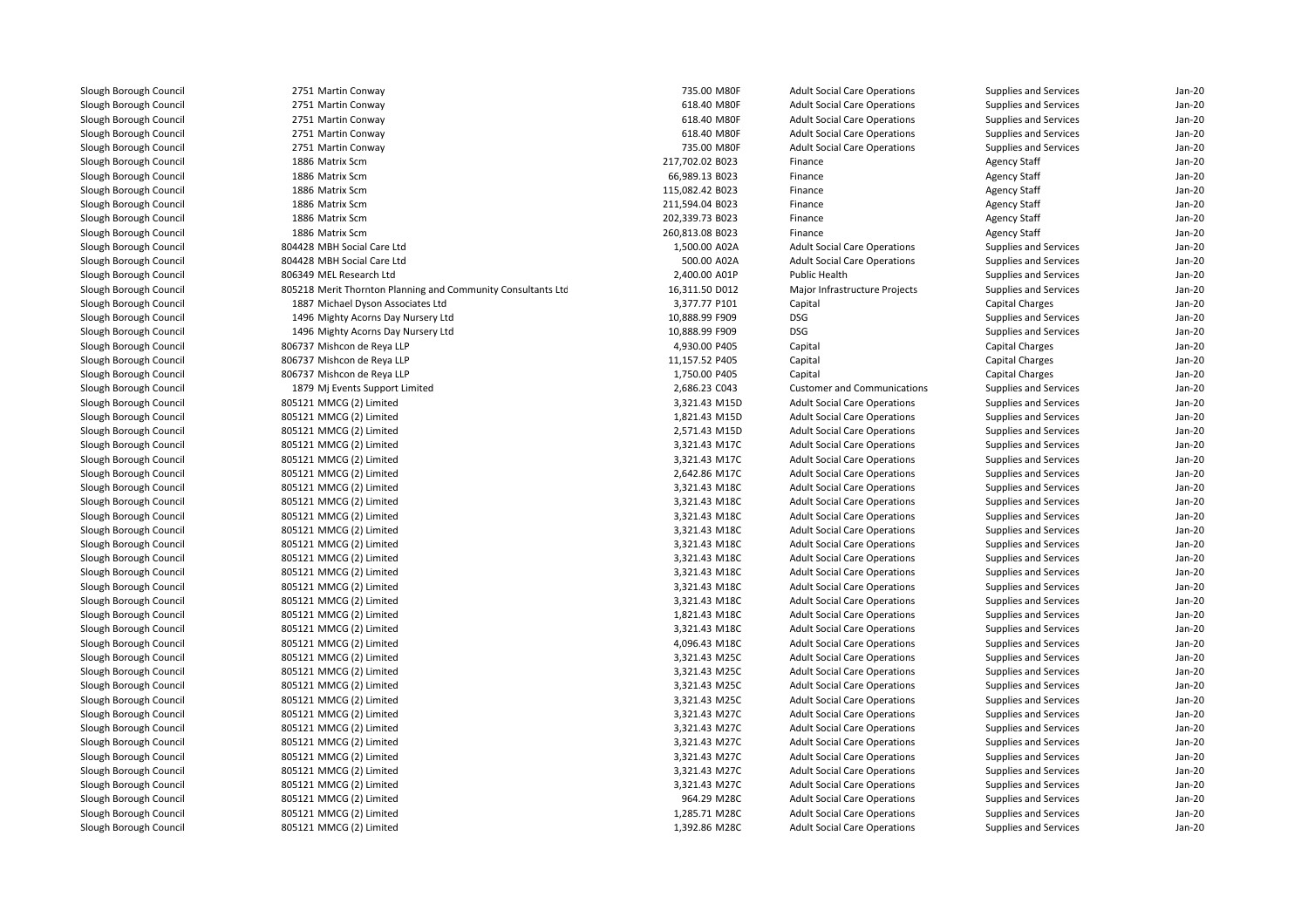805121 MMCG (2) Limited 805121 MMCG (2) Limited 805121 MMCG (2) Limited 805121 MMCG (2) Limited 805121 MMCG (2) Limited 805121 MMCG (2) Limited805852 ModeShift 2645 Modus Care Ltd804815 Molly Southall 1140 Montem Guest House 1140 Montem Guest House 3302 Montem Primary School 24,303.33 E339 DSG2984 Morgan Sindall Infastructure 806484 Mrs Parwinder Kaur Bhandal 806108 My Choice Children's Homes Ltd 805504 N A Brown Ltd 806264 NAL Ltd 806264 NAL Ltd 805369 NAS Services Limited 805369 NAS Services Limited 805369 NAS Services Limited 805369 NAS Services Limited 805369 NAS Services Limited 672 Ncc Services Ltd 1945 Neem Tree Care Ltd 1945 Neem Tree Care Ltd 805863 NEW REFLEXIONS LIMITED 2684 Newman & Son806752 News Team Group Ltd. 1117 Newsquest Media Group Limited 1117 Newsquest Media Group Limited 601 Nfer Trading Ltd 601 Nfer Trading Ltd 601 Nfer Trading Ltd 1949 Nhs Supply Chain 1864 Noahs Ark Environmental Services Ltd 805330 Norden Farm Centre Trust Limited 3717 Norwood Schools Limited 3717 Norwood Schools Limited 3717 Norwood Schools Limited2021 Now Medical 443443 Npower Ltd 443 Npower Ltd803238 Oasis Care and Training Agency 1,082.96 M42C 1,082.96 M42C 803238 Oasis Care and Training Agency 722.00 M44C 803238 Oasis Care and Training Agency 842.32 M44C 803238 Oasis Care and Training Agency 859.52 M44C 803238 Oasis Care and Training Agency 928.28 M44C803238 Oasis Care and Training Agency 1,082.96 M44C 1,082.96 M44C 803238 Oasis Care and Training Agency 1,082.96 M44C 1,082.96 M44C 803238 Oasis Care and Training Agency 1,082.96 M44C 1,082.96 M44C 803238 Oasis Care and Training Agency 1,701.80 M44C 1,701.80 M44C 803238 Oasis Care and Training Agency 2,475.36 M44C

| 1 MMCG (2) Limited                     | 1.607.14 M28C                | <b>Adult Social Care Operations</b> | <b>Supplies and Services</b> | Jan-20   |
|----------------------------------------|------------------------------|-------------------------------------|------------------------------|----------|
| 1 MMCG (2) Limited                     | 1,928.57 M28C                | <b>Adult Social Care Operations</b> | Supplies and Services        | Jan-20   |
| 1 MMCG (2) Limited                     | 3,321.43 M28C                | <b>Adult Social Care Operations</b> | Supplies and Services        | Jan-20   |
| 1 MMCG (2) Limited                     | 1,285.71 M29C                | <b>Adult Social Care Operations</b> | Supplies and Services        | Jan-20   |
| 1 MMCG (2) Limited                     | 2,357.14 M29C                | <b>Adult Social Care Operations</b> | Supplies and Services        | $Jan-2C$ |
| 1 MMCG (2) Limited                     | 3,214.29 M29C                | <b>Adult Social Care Operations</b> | Supplies and Services        | Jan-20   |
| 2 ModeShift                            | 2,898.00 D508                | Major Infrastructure Projects       | <b>Supplies and Services</b> | Jan-20   |
| 5 Modus Care Ltd                       | 10,804.39 M26E               | <b>Adult Social Care Operations</b> | Supplies and Services        | Jan-20   |
| 5 Molly Southall                       | 1,666.25 C322                | Communities and Lesiure             | Supplies and Services        | Jan-20   |
| 0 Montem Guest House                   | 880.00 H205                  | <b>Strategic Housing Services</b>   | Supplies and Services        | Jan-20   |
| 0 Montem Guest House                   | 1,280.00 H205                | <b>Strategic Housing Services</b>   | <b>Supplies and Services</b> | $Jan-2C$ |
| 2 Montem Primary School                | 24,303.33 E339               | <b>DSG</b>                          | <b>Supplies and Services</b> | Jan-20   |
| 4 Morgan Sindall Infastructure         | 560.00 B179                  | <b>Building Management</b>          | Premises                     | Jan-20   |
| 4 Mrs Parwinder Kaur Bhandal           | 6,758.00 H205                | <b>Strategic Housing Services</b>   | Supplies and Services        | Jan-20   |
| 8 My Choice Children's Homes Ltd       | 15,000.00 F462               | <b>DSG</b>                          | Supplies and Services        | $Jan-2C$ |
| 4 N A Brown Ltd                        | 827.70 D620                  | Direct Service Organisation (DSO)   | Supplies and Services        | Jan-20   |
| 4 NAL Ltd                              | 851.55 D880                  | Direct Service Organisation (DSO)   | <b>Supplies and Services</b> | $Jan-2C$ |
| 4 NAL Ltd                              | 1,537.55 D880                | Direct Service Organisation (DSO)   | Supplies and Services        | Jan-20   |
| 9 NAS Services Limited                 | 8,442.50 M42E                | <b>Adult Social Care Operations</b> | Supplies and Services        | Jan-20   |
| 9 NAS Services Limited                 | -8,442.50 M42E               | <b>Adult Social Care Operations</b> | Supplies and Services        | Jan-20   |
| 9 NAS Services Limited                 | 982.08 M42E                  | <b>Adult Social Care Operations</b> | Supplies and Services        | $Jan-2C$ |
| 9 NAS Services Limited                 | 8,317.74 M42E                | <b>Adult Social Care Operations</b> | Supplies and Services        | $Jan-2C$ |
| 9 NAS Services Limited                 | 8,442.50 M42E                | <b>Adult Social Care Operations</b> | <b>Supplies and Services</b> | Jan-20   |
| 2 Ncc Services Ltd                     | 630.00 B039                  | <b>Customer and Communications</b>  | Supplies and Services        | Jan-20   |
| 5 Neem Tree Care Ltd                   | 2,878.57 M17C                | <b>Adult Social Care Operations</b> | Supplies and Services        | Jan-20   |
| 5 Neem Tree Care Ltd                   | 2,878.57 M17C                | <b>Adult Social Care Operations</b> | Supplies and Services        | Jan-20   |
| 3 NEW REFLEXIONS LIMITED               | 3,077.85 F462                | <b>DSG</b>                          | <b>Supplies and Services</b> | Jan-20   |
| 4 Newman & Son                         | 1,750.00 H250                | Neighbourhood Services              | <b>Supplies and Services</b> | Jan-20   |
| 2 News Team Group Ltd.                 | 589.65 C104                  | Communities and Lesiure             | Supplies and Services        | Jan-20   |
| 7 Newsquest Media Group Limited        | 500.00 C061                  | <b>Customer and Communications</b>  | Supplies and Services        | Jan-20   |
| 7 Newsquest Media Group Limited        | 500.00 C043                  | <b>Customer and Communications</b>  | Supplies and Services        | Jan-20   |
| 1 Nfer Trading Ltd                     | 1,321.30 C003                | Communities and Lesiure             | Supplies and Services        | $Jan-2C$ |
| 1 Nfer Trading Ltd                     | 1,328.08 C003                | <b>Communities and Lesiure</b>      | <b>Supplies and Services</b> | $Jan-2C$ |
| 1 Nfer Trading Ltd                     | 2,043.33 C003                | Communities and Lesiure             | Supplies and Services        | Jan-20   |
| 9 Nhs Supply Chain                     | 505.96 A01P                  | Public Health                       | Supplies and Services        | Jan-20   |
| 4 Noahs Ark Environmental Services Ltd | 2,800.00 H253                | Neighbourhood Services              | <b>Supplies and Services</b> | Jan-20   |
| 0 Norden Farm Centre Trust Limited     | 1,026.00 B175                | <b>Building Management</b>          | <b>External Receipts</b>     | Jan-20   |
| 7 Norwood Schools Limited              | 2,595.84 M26E                | <b>Adult Social Care Operations</b> | Supplies and Services        | Jan-20   |
| 7 Norwood Schools Limited              | 1,426.60 M50E                | <b>Adult Social Care Operations</b> | Supplies and Services        | Jan-20   |
| 7 Norwood Schools Limited              | -552.40 M26E                 | <b>Adult Social Care Operations</b> | <b>External Receipts</b>     | Jan-20   |
| 1 Now Medical                          | 880.00 H207                  | <b>Strategic Housing Services</b>   | Supplies and Services        | Jan-20   |
| 3 Npower Ltd                           | 1,435.99 B082                | <b>Regeneration Development</b>     | Premises                     | Jan-20   |
|                                        | 4,682.45 D900                |                                     |                              | Jan-20   |
| 3 Npower Ltd                           |                              | Direct Service Organisation (DSO)   | <b>Supplies and Services</b> | Jan-20   |
| 8 Oasis Care and Training Agency       | 1,082.96 M42C<br>722.00 M44C | <b>Adult Social Care Operations</b> | Supplies and Services        | Jan-20   |
| 8 Oasis Care and Training Agency       |                              | <b>Adult Social Care Operations</b> | Supplies and Services        |          |
| 8 Oasis Care and Training Agency       | 842.32 M44C                  | <b>Adult Social Care Operations</b> | Supplies and Services        | Jan-20   |
| 8 Oasis Care and Training Agency       | 859.52 M44C                  | <b>Adult Social Care Operations</b> | Supplies and Services        | Jan-20   |
| 8 Oasis Care and Training Agency       | 928.28 M44C                  | <b>Adult Social Care Operations</b> | Supplies and Services        | Jan-20   |
| 8 Oasis Care and Training Agency       | 1,082.96 M44C                | <b>Adult Social Care Operations</b> | Supplies and Services        | Jan-20   |
| 8 Oasis Care and Training Agency       | 1,082.96 M44C                | <b>Adult Social Care Operations</b> | Supplies and Services        | $Jan-2C$ |
| 8 Oasis Care and Training Agency       | 1,082.96 M44C                | <b>Adult Social Care Operations</b> | Supplies and Services        | Jan-20   |
| 8 Oasis Care and Training Agency       | 1,701.80 M44C                | <b>Adult Social Care Operations</b> | <b>Supplies and Services</b> | Jan-20   |
| 8 Oasis Care and Training Agency       | 2,475.36 M44C                | <b>Adult Social Care Operations</b> | Supplies and Services        | Jan-20   |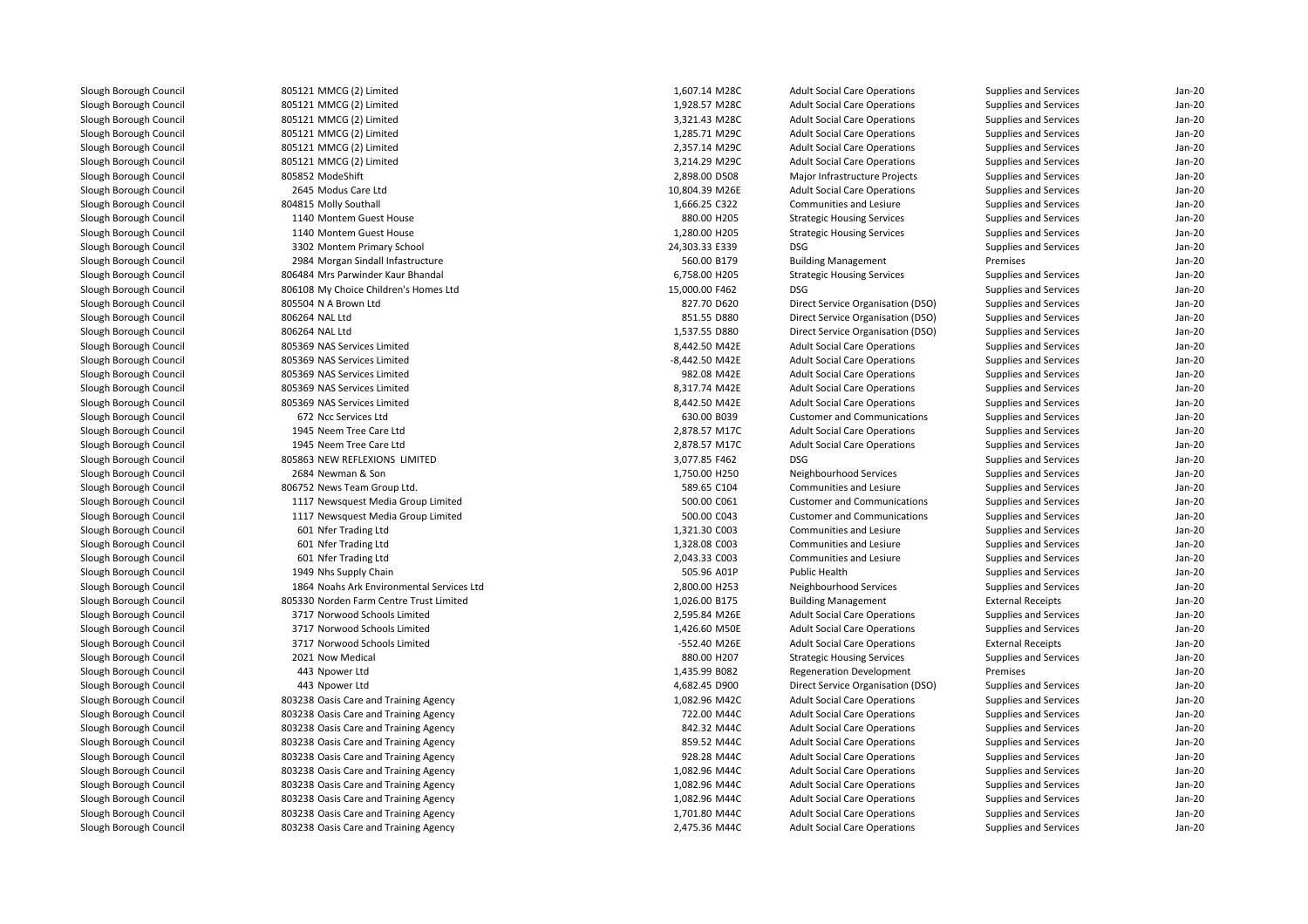| 803238 Oasis Care and Training Agency    | 2,544.12 M44C   | <b>Adult Social Care Operations</b> | Supplies and Services  | $Jan-2C$ |
|------------------------------------------|-----------------|-------------------------------------|------------------------|----------|
| 803238 Oasis Care and Training Agency    | 859.52 M44C     | <b>Adult Social Care Operations</b> | Supplies and Services  | Jan-20   |
| 803238 Oasis Care and Training Agency    | 859.52 M44C     | <b>Adult Social Care Operations</b> | Supplies and Services  | Jan-20   |
| 803238 Oasis Care and Training Agency    | 945.44 M44C     | <b>Adult Social Care Operations</b> | Supplies and Services  | Jan-20   |
| 803238 Oasis Care and Training Agency    | 945.44 M44C     | <b>Adult Social Care Operations</b> | Supplies and Services  | Jan-20   |
| 803238 Oasis Care and Training Agency    | 945.44 M44C     | <b>Adult Social Care Operations</b> | Supplies and Services  | $Jan-2C$ |
| 803238 Oasis Care and Training Agency    | 1,173.23 M44C   | <b>Adult Social Care Operations</b> | Supplies and Services  | Jan-20   |
| 803238 Oasis Care and Training Agency    | 842.32 M44D     | <b>Adult Social Care Operations</b> | Supplies and Services  | $Jan-2C$ |
| 803238 Oasis Care and Training Agency    | 876.68 M44D     | <b>Adult Social Care Operations</b> | Supplies and Services  | Jan-20   |
| 803238 Oasis Care and Training Agency    | 911.08 M44D     | <b>Adult Social Care Operations</b> | Supplies and Services  | Jan-20   |
| 803238 Oasis Care and Training Agency    | 979.84 M44D     | <b>Adult Social Care Operations</b> | Supplies and Services  | $Jan-2C$ |
| 803238 Oasis Care and Training Agency    | 1,340.84 M44D   | <b>Adult Social Care Operations</b> | Supplies and Services  | $Jan-2C$ |
| 803238 Oasis Care and Training Agency    | 1,375.20 M44D   | <b>Adult Social Care Operations</b> | Supplies and Services  | Jan-20   |
| 803238 Oasis Care and Training Agency    | 1,448.27 M44D   | <b>Adult Social Care Operations</b> | Supplies and Services  | Jan-20   |
| 803238 Oasis Care and Training Agency    | 2,165.96 M44D   | <b>Adult Social Care Operations</b> | Supplies and Services  | Jan-20   |
| 803238 Oasis Care and Training Agency    | 3,128.60 M44D   | <b>Adult Social Care Operations</b> | Supplies and Services  | $Jan-2C$ |
| 803238 Oasis Care and Training Agency    | 691.87 M44D     | <b>Adult Social Care Operations</b> | Supplies and Services  | Jan-20   |
| 803238 Oasis Care and Training Agency    | 1,564.32 M44E   | <b>Adult Social Care Operations</b> | Supplies and Services  | Jan-20   |
| 803238 Oasis Care and Training Agency    | 618.84 M48C     | <b>Adult Social Care Operations</b> | Supplies and Services  | Jan-20   |
| 803238 Oasis Care and Training Agency    | 1,203.32 M48C   | <b>Adult Social Care Operations</b> | Supplies and Services  | $Jan-2C$ |
| 803238 Oasis Care and Training Agency    | 1,529.92 M48C   | <b>Adult Social Care Operations</b> | Supplies and Services  | $Jan-2C$ |
| 803238 Oasis Care and Training Agency    | 2,406.60 M48C   | <b>Adult Social Care Operations</b> | Supplies and Services  | $Jan-2C$ |
|                                          |                 | <b>DSG</b>                          |                        | $Jan-2C$ |
| 1767 Olive Tree Montessori Ltd           | 18,352.50 F909  |                                     | Supplies and Services  |          |
| 3603 Olympia Transport Limited           | 9,014.40 F123   | Children, Learning and Skills       | Supplies and Services  | Jan-20   |
| 804401 Open Text UK Ltd                  | 36,645.63 B342  | Digital and Strategic IT            | Supplies and Services  | Jan-20   |
| 804687 Optalis Limited                   | 5,642.13 M26E   | <b>Adult Social Care Operations</b> | Supplies and Services  | Jan-20   |
| 803490 Optimum Specialised Home Limited  | 8,400.00 M26E   | <b>Adult Social Care Operations</b> | Supplies and Services  | Jan-20   |
| 803490 Optimum Specialised Home Limited  | 8,400.00 M26E   | <b>Adult Social Care Operations</b> | Supplies and Services  | Jan-20   |
| 805804 OPTIONS AUTISM SERVICES LIMITED   | 50,146.68 F558  | <b>DSG</b>                          | Supplies and Services  | Jan-20   |
| 805804 OPTIONS AUTISM SERVICES LIMITED   | -1,095.40 F558  | <b>DSG</b>                          | Supplies and Services  | $Jan-2C$ |
| 805804 OPTIONS AUTISM SERVICES LIMITED   | 1,986.41 F558   | <b>DSG</b>                          | Supplies and Services  | $Jan-2C$ |
| 805804 OPTIONS AUTISM SERVICES LIMITED   | 2,088.00 F558   | <b>DSG</b>                          | Supplies and Services  | Jan-20   |
| 805804 OPTIONS AUTISM SERVICES LIMITED   | 2,544.00 F558   | <b>DSG</b>                          | Supplies and Services  | $Jan-2C$ |
| 805804 OPTIONS AUTISM SERVICES LIMITED   | 2,730.00 F558   | <b>DSG</b>                          | Supplies and Services  | Jan-20   |
| 805804 OPTIONS AUTISM SERVICES LIMITED   | 3,816.00 F558   | <b>DSG</b>                          | Supplies and Services  | Jan-20   |
| 805804 OPTIONS AUTISM SERVICES LIMITED   | 4,452.00 F558   | <b>DSG</b>                          | Supplies and Services  | Jan-20   |
| 805804 OPTIONS AUTISM SERVICES LIMITED   | 4,452.00 F558   | <b>DSG</b>                          | Supplies and Services  | Jan-20   |
| 805804 OPTIONS AUTISM SERVICES LIMITED   | 5,314.29 F558   | <b>DSG</b>                          | Supplies and Services  | Jan-20   |
| 1629 Opus Energy Limited                 | 8,912.69 K526   | <b>Building Management</b>          | Premises               | $Jan-2C$ |
| 1629 Opus Energy Limited                 | 23,212.21 K526  | <b>Building Management</b>          | Premises               | Jan-20   |
| 806959 Oracle Corporation                | 60,603.30 A106  | <b>Customer and Communications</b>  | Supplies and Services  | $Jan-2C$ |
| 805011 Osborne Property Services Limited | 45,284.78 J015  | Housing Revenue Account             | Premises               | Jan-20   |
| 805011 Osborne Property Services Limited | 161,116.71 J607 | <b>Housing Revenue Account</b>      | Premises               | $Jan-2C$ |
| 805011 Osborne Property Services Limited | 126,251.01 J607 | Housing Revenue Account             | Premises               | $Jan-2C$ |
| 805011 Osborne Property Services Limited | 161,808.15 J606 | <b>Housing Revenue Account</b>      | Supplies and Services  | Jan-20   |
| 805011 Osborne Property Services Limited | 1,906.01 P409   | Capital                             | Capital Charges        | Jan-20   |
| 805011 Osborne Property Services Limited | 179,410.83 P409 | Capital                             | Capital Charges        | Jan-20   |
| 805011 Osborne Property Services Limited | 2,500.00 P412   | Capital                             | Capital Charges        | Jan-20   |
| 805011 Osborne Property Services Limited | 37,324.16 P415  | Capital                             | Capital Charges        | $Jan-2C$ |
| 805011 Osborne Property Services Limited | 43,404.22 P415  | Capital                             | Capital Charges        | Jan-20   |
| 805011 Osborne Property Services Limited | 14,353.94 P419  | Capital                             | Capital Charges        | $Jan-2C$ |
| 805011 Osborne Property Services Limited | 104,399.79 P419 | Capital                             | Capital Charges        | $Jan-2C$ |
| 805011 Osborne Property Services Limited | 32,537.94 P431  | Capital                             | <b>Capital Charges</b> | $Jan-2C$ |
|                                          |                 |                                     |                        |          |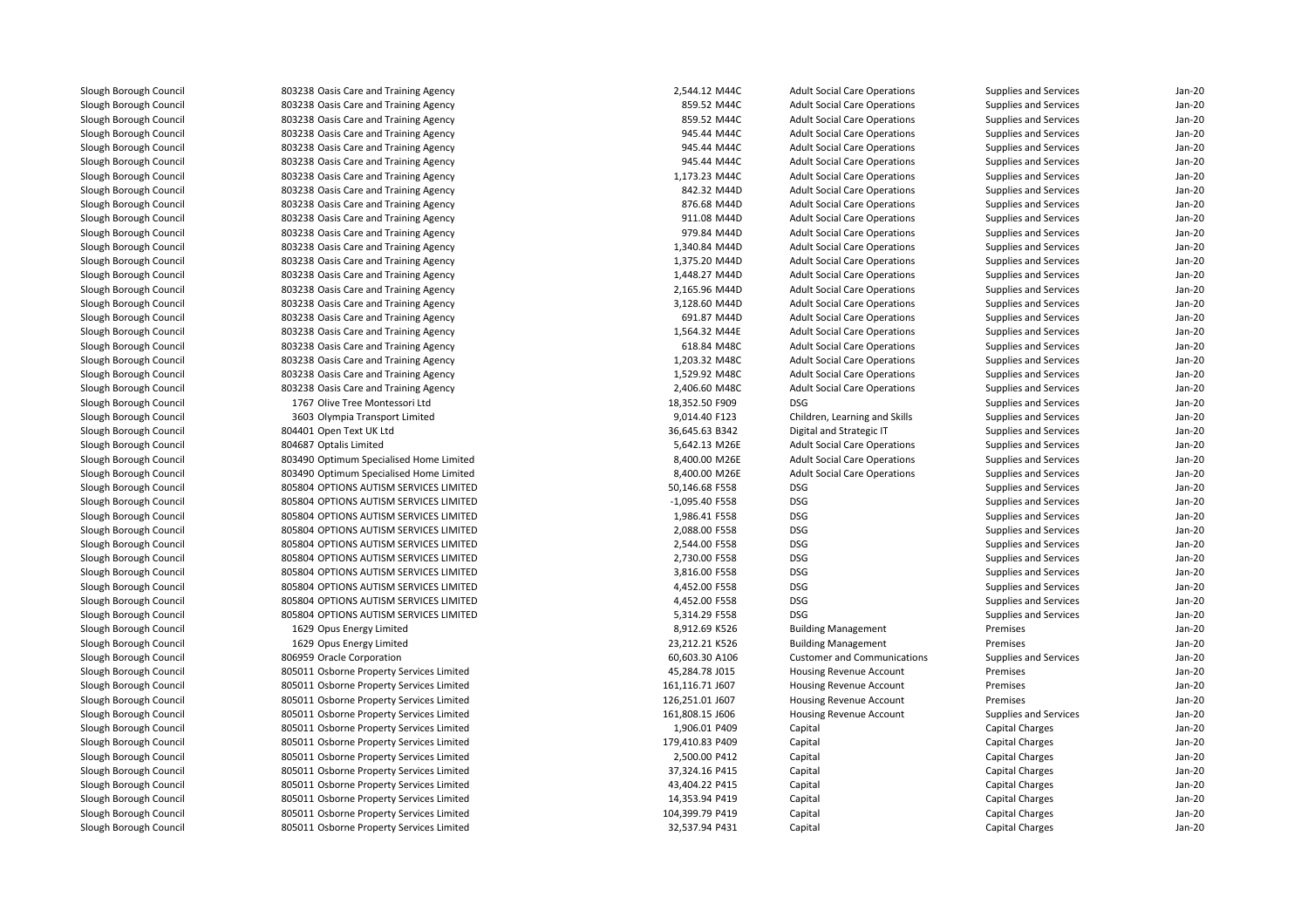| Slough Borough Council | 805011 Osborne Property Services Limited                   | 60,305.24 P431  | Capital                             | <b>Capital Charges</b>       | $Jan-20$ |
|------------------------|------------------------------------------------------------|-----------------|-------------------------------------|------------------------------|----------|
| Slough Borough Council | 805011 Osborne Property Services Limited                   | 166,492.80 P431 | Capital                             | <b>Capital Charges</b>       | Jan-20   |
| Slough Borough Council | 805011 Osborne Property Services Limited                   | 17,262.27 P547  | Capital                             | <b>Capital Charges</b>       | $Jan-20$ |
| Slough Borough Council | 805011 Osborne Property Services Limited                   | 136,188.77 J607 | Housing Revenue Account             | Supplies and Services        | $Jan-20$ |
| Slough Borough Council | 805011 Osborne Property Services Limited                   | 260,480.36 J606 | Housing Revenue Account             | Supplies and Services        | $Jan-20$ |
| Slough Borough Council | 3371 Our Lady Of Peace Catholic Primary and Nursery School | 50,869.53 E349  | <b>DSG</b>                          | Supplies and Services        | $Jan-20$ |
| Slough Borough Council | 796 Oxford Diocesan Education Services Ltd                 | 900.00 F201     | Children, Learning and Skills       | Supplies and Services        | Jan-20   |
|                        | 804411 Oxford Health NHS FT                                |                 |                                     |                              | Jan-20   |
| Slough Borough Council |                                                            | 2,280.50 A01P   | Public Health                       | Supplies and Services        |          |
| Slough Borough Council | 804411 Oxford Health NHS FT                                | 2,280.50 A01P   | <b>Public Health</b>                | Supplies and Services        | $Jan-20$ |
| Slough Borough Council | 680 Oxford House Community Care                            | 540.33 M44C     | <b>Adult Social Care Operations</b> | Supplies and Services        | $Jan-20$ |
| Slough Borough Council | 680 Oxford House Community Care                            | 571.41 M44C     | <b>Adult Social Care Operations</b> | Supplies and Services        | $Jan-20$ |
| Slough Borough Council | 680 Oxford House Community Care                            | 585.20 M44C     | <b>Adult Social Care Operations</b> | Supplies and Services        | $Jan-20$ |
| Slough Borough Council | 680 Oxford House Community Care                            | 672.05 M44C     | <b>Adult Social Care Operations</b> | Supplies and Services        | Jan-20   |
| Slough Borough Council | 680 Oxford House Community Care                            | 718.67 M44C     | <b>Adult Social Care Operations</b> | Supplies and Services        | $Jan-20$ |
| Slough Borough Council | 680 Oxford House Community Care                            | 727.47 M44C     | <b>Adult Social Care Operations</b> | Supplies and Services        | $Jan-20$ |
| Slough Borough Council | 680 Oxford House Community Care                            | 732.16 M44C     | <b>Adult Social Care Operations</b> | Supplies and Services        | $Jan-20$ |
| Slough Borough Council | 680 Oxford House Community Care                            | 810.49 M44C     | <b>Adult Social Care Operations</b> | Supplies and Services        | $Jan-20$ |
| Slough Borough Council | 680 Oxford House Community Care                            | 855.07 M44C     | <b>Adult Social Care Operations</b> | Supplies and Services        | Jan-20   |
| Slough Borough Council | 680 Oxford House Community Care                            | 958.91 M44C     | <b>Adult Social Care Operations</b> | Supplies and Services        | $Jan-20$ |
| Slough Borough Council | 680 Oxford House Community Care                            | 965.37 M44C     | <b>Adult Social Care Operations</b> | Supplies and Services        | $Jan-20$ |
| Slough Borough Council | 680 Oxford House Community Care                            | 982.68 M44C     | <b>Adult Social Care Operations</b> | Supplies and Services        | $Jan-20$ |
| Slough Borough Council | 680 Oxford House Community Care                            | 1,006.43 M44C   | <b>Adult Social Care Operations</b> | Supplies and Services        | Jan-20   |
| Slough Borough Council | 680 Oxford House Community Care                            | 1,088.57 M44C   | <b>Adult Social Care Operations</b> | Supplies and Services        | Jan-20   |
| Slough Borough Council | 680 Oxford House Community Care                            | 1,097.35 M44C   | <b>Adult Social Care Operations</b> | Supplies and Services        | $Jan-20$ |
| Slough Borough Council | 680 Oxford House Community Care                            | 1,098.26 M44C   | <b>Adult Social Care Operations</b> | Supplies and Services        | $Jan-20$ |
| Slough Borough Council | 680 Oxford House Community Care                            | 1,125.83 M44C   | <b>Adult Social Care Operations</b> | Supplies and Services        | $Jan-20$ |
| Slough Borough Council | 680 Oxford House Community Care                            | 1,478.11 M44C   | <b>Adult Social Care Operations</b> | Supplies and Services        | $Jan-20$ |
| Slough Borough Council | 680 Oxford House Community Care                            | 1,561.42 M44C   | <b>Adult Social Care Operations</b> | Supplies and Services        | $Jan-20$ |
| Slough Borough Council | 680 Oxford House Community Care                            | 2,095.87 M44C   | <b>Adult Social Care Operations</b> | Supplies and Services        | Jan-20   |
| Slough Borough Council | 680 Oxford House Community Care                            | 2,168.03 M44C   | <b>Adult Social Care Operations</b> | Supplies and Services        | $Jan-20$ |
| Slough Borough Council | 680 Oxford House Community Care                            | 2,495.39 M44C   | <b>Adult Social Care Operations</b> | Supplies and Services        | $Jan-20$ |
| Slough Borough Council | 680 Oxford House Community Care                            | 951.29 M44C     | <b>Adult Social Care Operations</b> | Supplies and Services        | $Jan-20$ |
|                        |                                                            |                 |                                     |                              | $Jan-20$ |
| Slough Borough Council | 680 Oxford House Community Care                            | 1,774.97 M44C   | <b>Adult Social Care Operations</b> | Supplies and Services        |          |
| Slough Borough Council | 680 Oxford House Community Care                            | 731.28 M44C     | <b>Adult Social Care Operations</b> | Supplies and Services        | Jan-20   |
| Slough Borough Council | 680 Oxford House Community Care                            | 918.72 M44C     | <b>Adult Social Care Operations</b> | Supplies and Services        | $Jan-20$ |
| Slough Borough Council | 680 Oxford House Community Care                            | 1,161.01 M44C   | <b>Adult Social Care Operations</b> | Supplies and Services        | Jan-20   |
| Slough Borough Council | 680 Oxford House Community Care                            | 1,753.84 M44C   | <b>Adult Social Care Operations</b> | Supplies and Services        | $Jan-20$ |
| Slough Borough Council | 680 Oxford House Community Care                            | 2,131.68 M44C   | <b>Adult Social Care Operations</b> | Supplies and Services        | Jan-20   |
| Slough Borough Council | 680 Oxford House Community Care                            | 599.58 M44D     | <b>Adult Social Care Operations</b> | <b>Supplies and Services</b> | $Jan-20$ |
| Slough Borough Council | 680 Oxford House Community Care                            | 527.12 M44D     | <b>Adult Social Care Operations</b> | Supplies and Services        | Jan-20   |
| Slough Borough Council | 680 Oxford House Community Care                            | 632.13 M47D     | <b>Adult Social Care Operations</b> | Supplies and Services        | $Jan-20$ |
| Slough Borough Council | 680 Oxford House Community Care                            | 743.39 M48C     | <b>Adult Social Care Operations</b> | Supplies and Services        | Jan-20   |
| Slough Borough Council | 680 Oxford House Community Care                            | 806.37 M48C     | <b>Adult Social Care Operations</b> | Supplies and Services        | Jan-20   |
| Slough Borough Council | 680 Oxford House Community Care                            | 637.99 M48C     | <b>Adult Social Care Operations</b> | Supplies and Services        | $Jan-20$ |
| Slough Borough Council | 680 Oxford House Community Care                            | 941.31 M48C     | <b>Adult Social Care Operations</b> | Supplies and Services        | Jan-20   |
| Slough Borough Council | 518 Oxford House Nursing Home                              | 2,862.00 M15D   | <b>Adult Social Care Operations</b> | Supplies and Services        | $Jan-20$ |
| Slough Borough Council | 518 Oxford House Nursing Home                              | 2,862.00 M18C   | <b>Adult Social Care Operations</b> | Supplies and Services        | Jan-20   |
| Slough Borough Council | 518 Oxford House Nursing Home                              | 2,862.00 M18C   | <b>Adult Social Care Operations</b> | Supplies and Services        | Jan-20   |
| Slough Borough Council | 518 Oxford House Nursing Home                              | 2,862.00 M18C   | <b>Adult Social Care Operations</b> | Supplies and Services        | Jan-20   |
| Slough Borough Council | 518 Oxford House Nursing Home                              | 2,862.00 M18C   | <b>Adult Social Care Operations</b> | Supplies and Services        | Jan-20   |
| Slough Borough Council | 518 Oxford House Nursing Home                              | 2,862.00 M18C   | <b>Adult Social Care Operations</b> | Supplies and Services        | $Jan-20$ |
| Slough Borough Council | 518 Oxford House Nursing Home                              | 2,862.00 M18C   | <b>Adult Social Care Operations</b> | <b>Supplies and Services</b> | Jan-20   |
| Slough Borough Council | 518 Oxford House Nursing Home                              | 2,862.00 M18C   | <b>Adult Social Care Operations</b> | Supplies and Services        | Jan-20   |
|                        |                                                            |                 |                                     |                              |          |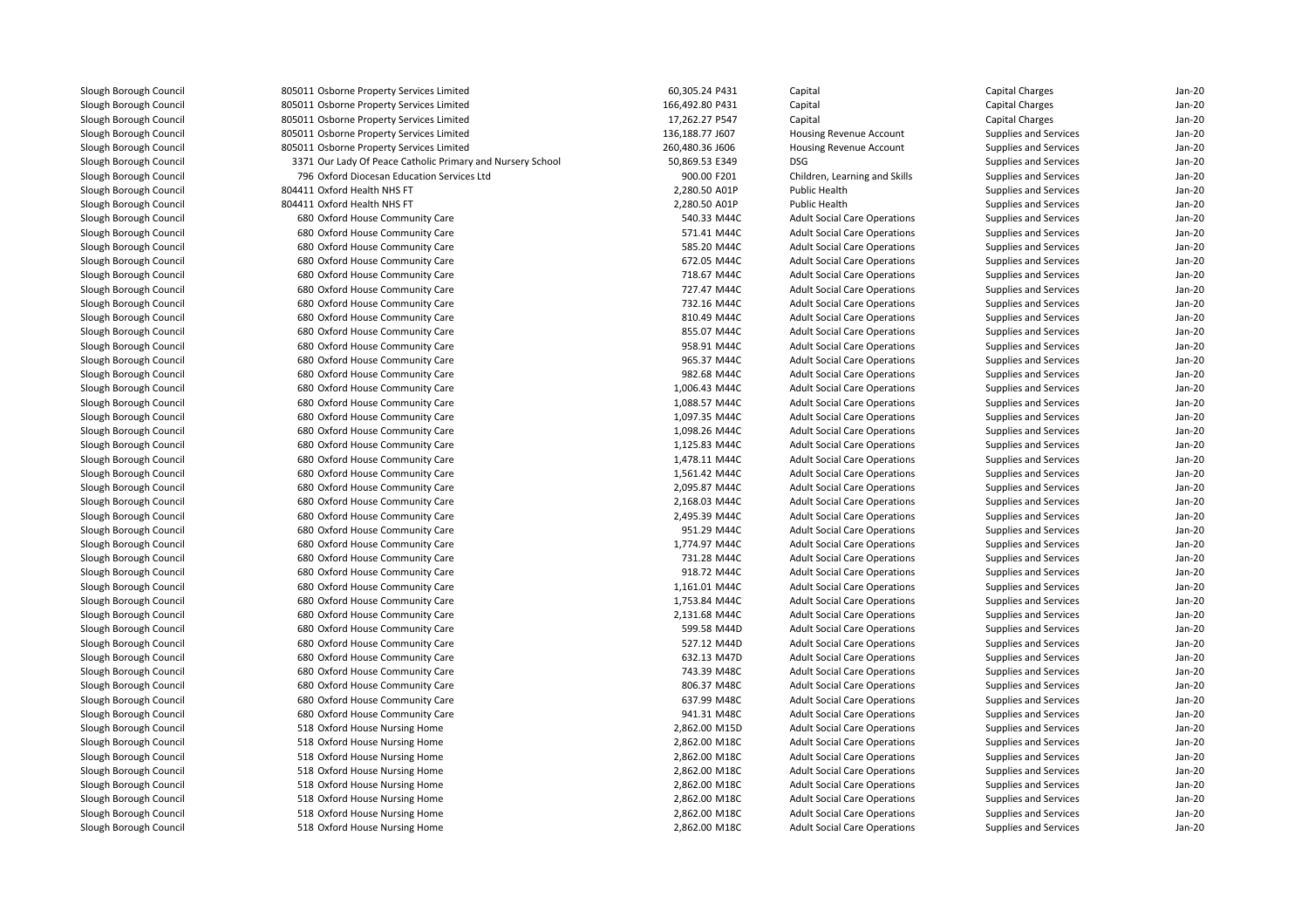| 518 Oxford House Nursing Home            | 2,862.00 M18C   | <b>Adult Social Care Operations</b> | Supplies and Services                          | $Jan-2C$ |
|------------------------------------------|-----------------|-------------------------------------|------------------------------------------------|----------|
| 518 Oxford House Nursing Home            | 2,862.00 M28C   | <b>Adult Social Care Operations</b> | Supplies and Services                          | $Jan-2C$ |
| 333 P W Secure-It Ltd                    | 1,537.00 D610   | Direct Service Organisation (DSO)   | Supplies and Services                          | $Jan-2C$ |
| 2520 Paradigm Housing Group Ltd          | 25,501.86 H205  | <b>Strategic Housing Services</b>   | Premises                                       | Jan-20   |
| 806993 Parsons Containers Ltd            | 3,400.00 C038   | Communities and Lesiure             | Supplies and Services                          | Jan-20   |
| 3271 Partnership In Care Ltd             | 3,876.55 M27F   | <b>Adult Social Care Operations</b> | Supplies and Services                          | $Jan-2C$ |
| 2509 Parvaaz Project                     | 720.00 M44D     | <b>Adult Social Care Operations</b> | Supplies and Services                          | Jan-20   |
| 2509 Parvaaz Project                     | 720.00 M44D     | <b>Adult Social Care Operations</b> | Supplies and Services                          | Jan-20   |
| 2509 Parvaaz Project                     | 1,440.00 M44E   | <b>Adult Social Care Operations</b> | Supplies and Services                          | $Jan-2C$ |
| 2509 Parvaaz Project                     | 1,080.00 M44E   | <b>Adult Social Care Operations</b> | Supplies and Services                          | Jan-20   |
| 2509 Parvaaz Project                     | 526.50 M44E     | <b>Adult Social Care Operations</b> | Supplies and Services                          | $Jan-2C$ |
| 2509 Parvaaz Project                     | 540.00 M44E     | <b>Adult Social Care Operations</b> | Supplies and Services                          | Jan-20   |
| 2509 Parvaaz Project                     | 900.00 M44E     | <b>Adult Social Care Operations</b> | Supplies and Services                          | Jan-20   |
| 2509 Parvaaz Project                     | 1,650.00 M44E   | <b>Adult Social Care Operations</b> | Supplies and Services                          | Jan-20   |
| 2509 Parvaaz Project                     | 2,340.00 M44E   | <b>Adult Social Care Operations</b> | Supplies and Services                          | Jan-20   |
| 2509 Parvaaz Project                     | 2,944.00 M50E   | <b>Adult Social Care Operations</b> | Supplies and Services                          | $Jan-2C$ |
| 1468 Patrol                              | 3,142.20 D010   | Planning and Transport              | Supplies and Services                          | Jan-20   |
| 805198 PDJ Imports Ltd                   | 1,254.00 D880   | Direct Service Organisation (DSO)   | Supplies and Services                          | Jan-20   |
| 824 Penn Wood Primary and Nursery School | 291,913.92 E459 | <b>DSG</b>                          | Supplies and Services                          | $Jan-2C$ |
| 806857 PENNA PLC                         | 12,617.00 B015  | Finance                             | <b>Agency Staff</b>                            | $Jan-2C$ |
| 1504 Permanent Futures Limited           | 1,395.00 F410   | <b>DSG</b>                          | <b>Agency Staff</b>                            | Jan-20   |
| 1504 Permanent Futures Limited           | 1,395.00 F410   | <b>DSG</b>                          | <b>Agency Staff</b>                            | Jan-20   |
| 806519 Peter Brett Associates LLP        | 2,950.00 P213   | Capital                             | Capital Charges                                | $Jan-2C$ |
| 806519 Peter Brett Associates LLP        | 8,959.03 P213   | Capital                             | Capital Charges                                | Jan-20   |
| 803498 Phoenix Software                  | 3,687.00 B017   | Finance                             | Supplies and Services                          | Jan-20   |
| 3359 Pippins School                      | 11,624.03 E379  | <b>DSG</b>                          | Supplies and Services                          | Jan-20   |
| 904 Pitney Bowes Finance Plc             | 20,928.00 P193  | Capital                             | Capital Charges                                | Jan-20   |
| 904 Pitney Bowes Finance Plc             | 32,210.00 P193  | Capital                             | Capital Charges                                | $Jan-2C$ |
| 3644 Poppy Cottage                       | 6.159.00 M42E   | <b>Adult Social Care Operations</b> | Supplies and Services                          | $Jan-2C$ |
| 3644 Poppy Cottage                       | 6,159.00 M42E   | <b>Adult Social Care Operations</b> | Supplies and Services                          | Jan-20   |
| 803188 Pre Paid Financial Services Ltd   | 601.43 A01D     | <b>Adult Social Care Operations</b> | Supplies and Services                          | $Jan-2C$ |
| 803188 Pre Paid Financial Services Ltd   | 602.87 A01D     | <b>Adult Social Care Operations</b> | Supplies and Services                          | Jan-20   |
| 2537 Pre School Stars                    | 7,673.02 F909   | <b>DSG</b>                          | Supplies and Services                          | $Jan-2C$ |
| 804812 Precise Media Monitoring          | 9,100.00 B252   | <b>Customer and Communications</b>  | Supplies and Services                          | Jan-20   |
| 803391 Premier People Solutions LTS      | 2,439.00 D610   | Direct Service Organisation (DSO)   | Indirect Employee Expenses                     | Jan-20   |
| 803391 Premier People Solutions LTS      | 1,959.00 D610   | Direct Service Organisation (DSO)   | Indirect Employee Expenses                     | Jan-20   |
| 2693 Pressbeau Ltd                       | 4,340.00 M17C   | <b>Adult Social Care Operations</b> | Supplies and Services                          | Jan-20   |
| 803790 Primula Care Limited              | 2,657.14 M25C   | <b>Adult Social Care Operations</b> | Supplies and Services                          | Jan-20   |
| 803790 Primula Care Limited              | 2,657.14 M25C   | <b>Adult Social Care Operations</b> | Supplies and Services                          | Jan-20   |
| 849 Priory Primary School                | 449,455.90 E389 | <b>DSG</b>                          | Supplies and Services                          | Jan-20   |
| 3861 Priory School (Slough)              | 1,680.00 F550   | <b>DSG</b>                          | Supplies and Services                          | Jan-20   |
| 805949 Promedica24 UK Limited            | 3,432.14 M44D   | <b>Adult Social Care Operations</b> | Supplies and Services                          | $Jan-2C$ |
| 805949 Promedica24 UK Limited            | 3,764.29 M48C   | <b>Adult Social Care Operations</b> | Supplies and Services                          | Jan-20   |
| 1138 Qed Slough Ltd                      | 4,332.48 F868   | Children, Learning and Skills       | Supplies and Services                          | Jan-20   |
| 1138 Qed Slough Ltd                      | 566,579.74 F868 | Children, Learning and Skills       | Supplies and Services                          | $Jan-2C$ |
| 805746 Qfree (Bristol) UK Ltd            | 976.17 D500     | Major Infrastructure Projects       | Supplies and Services                          | $Jan-2C$ |
| 805746 Qfree (Bristol) UK Ltd            | 976.17 D500     | Major Infrastructure Projects       | Supplies and Services                          | Jan-20   |
| 2376 Quality Care Homes Uk Ltd           | 7,180.00 M26E   | <b>Adult Social Care Operations</b> | Supplies and Services                          | $Jan-2C$ |
| 2376 Quality Care Homes Uk Ltd           | 7,200.00 M26E   | <b>Adult Social Care Operations</b> | Supplies and Services                          | Jan-20   |
| 2376 Quality Care Homes Uk Ltd           | 7,180.00 M26E   | <b>Adult Social Care Operations</b> |                                                | $Jan-2C$ |
| 2376 Quality Care Homes Uk Ltd           | 7,200.00 M26E   | <b>Adult Social Care Operations</b> | Supplies and Services<br>Supplies and Services | Jan-20   |
| 3006 Quench.Me.Uk Limited                | 540.41 D320     | <b>Regulatory Services</b>          | Supplies and Services                          | Jan-20   |
| 3006 Quench.Me.Uk Limited                | 640.00 B064     |                                     |                                                | $Jan-2C$ |
|                                          |                 | <b>Building Management</b>          | Supplies and Services                          |          |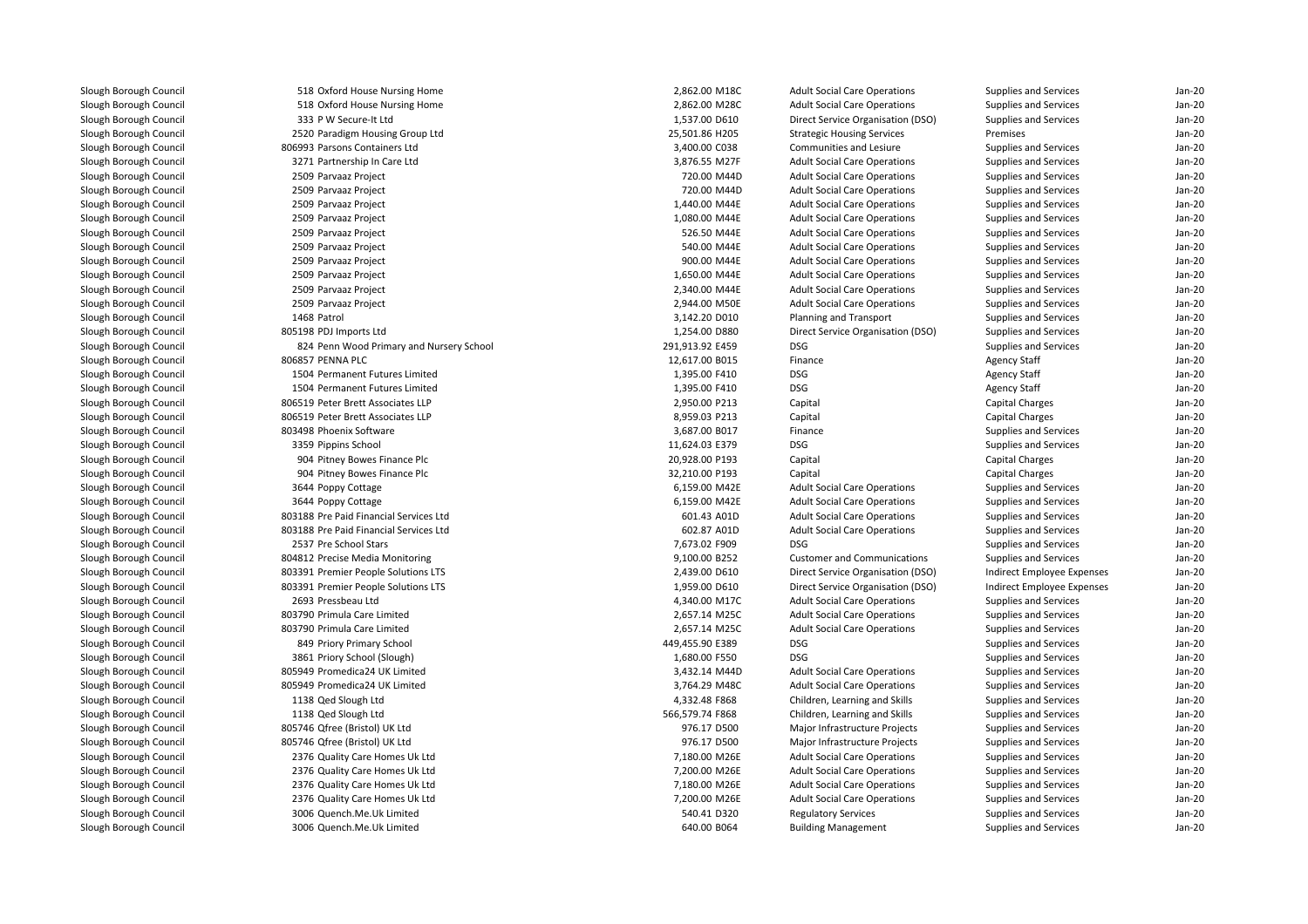| 3006 Quench.Me.Uk Limited          | 930.00 B064    | <b>Building Management</b>          | Supplies and Services      | Jan-20   |
|------------------------------------|----------------|-------------------------------------|----------------------------|----------|
| 3006 Quench.Me.Uk Limited          | 1,170.00 B064  | <b>Building Management</b>          | Supplies and Services      | $Jan-2C$ |
| 3006 Quench.Me.Uk Limited          | 1,170.00 B064  | <b>Building Management</b>          | Supplies and Services      | Jan-20   |
| 3006 Quench.Me.Uk Limited          | 1,971.33 B064  | <b>Building Management</b>          | Supplies and Services      | Jan-20   |
| 3006 Quench.Me.Uk Limited          | 2,063.58 B064  | <b>Building Management</b>          | Supplies and Services      | Jan-20   |
| 3006 Quench.Me.Uk Limited          | 1,730.88 B068  | <b>Building Management</b>          | Supplies and Services      | $Jan-2C$ |
| 3006 Quench.Me.Uk Limited          | 527.52 B175    | <b>Building Management</b>          | Supplies and Services      | $Jan-2C$ |
| 2685 R.E.A.C.H                     | 4,757.52 M26E  | <b>Adult Social Care Operations</b> | Supplies and Services      | Jan-20   |
| 2685 R.E.A.C.H                     | 6,400.00 M26E  | <b>Adult Social Care Operations</b> | Supplies and Services      | Jan-20   |
| 2685 R.E.A.C.H                     | 6,471.44 M26E  | <b>Adult Social Care Operations</b> | Supplies and Services      | Jan-20   |
| 2685 R.E.A.C.H                     | 4,959.40 M26E  | <b>Adult Social Care Operations</b> | Supplies and Services      | Jan-20   |
| 2685 R.E.A.C.H                     | 7,056.00 M26E  | <b>Adult Social Care Operations</b> | Supplies and Services      | Jan-20   |
| 2685 R.E.A.C.H                     | -521.80 M26E   | <b>Adult Social Care Operations</b> |                            | $Jan-2C$ |
|                                    |                |                                     | <b>External Receipts</b>   |          |
| 1305 Rackspace Limited             | 3,050.56 B342  | Digital and Strategic IT            | Supplies and Services      | $Jan-2C$ |
| 1305 Rackspace Limited             | 3,050.56 B342  | Digital and Strategic IT            | Supplies and Services      | Jan-20   |
| 690 Reading Borough Council        | 8,241.67 F500  | Children, Learning and Skills       | Supplies and Services      | Jan-20   |
| 690 Reading Borough Council        | 20,538.00 F500 | Children, Learning and Skills       | Supplies and Services      | Jan-20   |
| 690 Reading Borough Council        | 21,839.63 F500 | Children, Learning and Skills       | Supplies and Services      | $Jan-2C$ |
| 690 Reading Borough Council        | 57,556.40 F500 | Children, Learning and Skills       | Supplies and Services      | Jan-20   |
| 805444 Reading Transport Ltd       | 5,470.93 D512  | Major Infrastructure Projects       | Supplies and Services      | Jan-20   |
| 805444 Reading Transport Ltd       | 12,429.60 D512 | Major Infrastructure Projects       | Supplies and Services      | Jan-20   |
| 805444 Reading Transport Ltd       | 7,455.90 D512  | Major Infrastructure Projects       | Supplies and Services      | $Jan-2C$ |
| 806615 Realtime Management Ltd     | 1,660.00 B408  | People                              | Indirect Employee Expenses | Jan-20   |
| 806615 Realtime Management Ltd     | 2,320.00 B408  | People                              | Indirect Employee Expenses | Jan-20   |
| 806766 Red Brick Care Ltd          | 1,764.00 M44C  | <b>Adult Social Care Operations</b> | Supplies and Services      | $Jan-2C$ |
| 806766 Red Brick Care Ltd          | 504.00 M44D    | <b>Adult Social Care Operations</b> | Supplies and Services      | Jan-20   |
| 803886 Redacted                    | 956.43 F909    | <b>DSG</b>                          | Supplies and Services      | Jan-20   |
| 806541 Redacted                    | 8,335.89 F909  | <b>DSG</b>                          | Supplies and Services      | Jan-20   |
| 803807 Redacted                    | 1,947.16 F909  | <b>DSG</b>                          | Supplies and Services      | Jan-20   |
| 804763 Redacted                    | 602.01 F909    | <b>DSG</b>                          | Supplies and Services      | $Jan-2C$ |
| 805307 Redacted                    | 1,152.86 F909  | <b>DSG</b>                          | Supplies and Services      | Jan-20   |
| 3834 Redacted                      | 853.65 F909    | <b>DSG</b>                          | Supplies and Services      | Jan-20   |
| 806671 Redacted                    | 576.43 F909    | <b>DSG</b>                          | Supplies and Services      | $Jan-2C$ |
| 803825 Redacted                    | 1,321.03 F909  | <b>DSG</b>                          | Supplies and Services      | Jan-20   |
| 803809 Redacted                    | 591.80 F909    | <b>DSG</b>                          | Supplies and Services      | Jan-20   |
| 804932 Redacted                    | 537.54 F909    | <b>DSG</b>                          | Supplies and Services      | Jan-20   |
| 804711 Redacted                    | 728.99 F909    | <b>DSG</b>                          | Supplies and Services      | Jan-20   |
| 804707 Redacted                    | 511.10 F909    | <b>DSG</b>                          | Supplies and Services      | Jan-20   |
| 805779 Redacted                    | 628.88 F909    | <b>DSG</b>                          | Supplies and Services      | Jan-20   |
| 3251 Redacted                      | 925.55 F909    | <b>DSG</b>                          | Supplies and Services      | Jan-20   |
| 803853 Redacted                    | 975.06 F909    | <b>DSG</b>                          | Supplies and Services      | Jan-20   |
| 805309 Redacted                    | 843.98 F909    | <b>DSG</b>                          | Supplies and Services      | $Jan-2C$ |
| 803884 Redacted                    | 991.94 F909    | <b>DSG</b>                          | Supplies and Services      | Jan-20   |
| 803802 Redacted                    | 1,220.39 F909  | <b>DSG</b>                          | Supplies and Services      | Jan-20   |
| 803842 Redacted                    | 714.93 F909    | <b>DSG</b>                          | Supplies and Services      | $Jan-2C$ |
| 3917 Redacted                      | 591.80 F909    | <b>DSG</b>                          | Supplies and Services      | $Jan-2C$ |
| 805806 Redacted                    | 948.23 F909    | <b>DSG</b>                          | Supplies and Services      | Jan-20   |
| 805317 Redacted                    | 864.64 F909    | <b>DSG</b>                          | Supplies and Services      | $Jan-2C$ |
| 804597 Redline Buses Ltd           | 4,719.24 D512  | Major Infrastructure Projects       | Supplies and Services      | Jan-20   |
| 804597 Redline Buses Ltd           | 5,252.35 D512  | Major Infrastructure Projects       | Supplies and Services      | $Jan-2C$ |
| 806854 Reed Specialist Recruitment | 757.50 B033    | People                              | Salaries and Wages         | Jan-20   |
| 806854 Reed Specialist Recruitment | 764.17 B033    | People                              | Salaries and Wages         | Jan-20   |
| 806854 Reed Specialist Recruitment | 742.35 B033    | People                              | Salaries and Wages         | $Jan-2C$ |
|                                    |                |                                     |                            |          |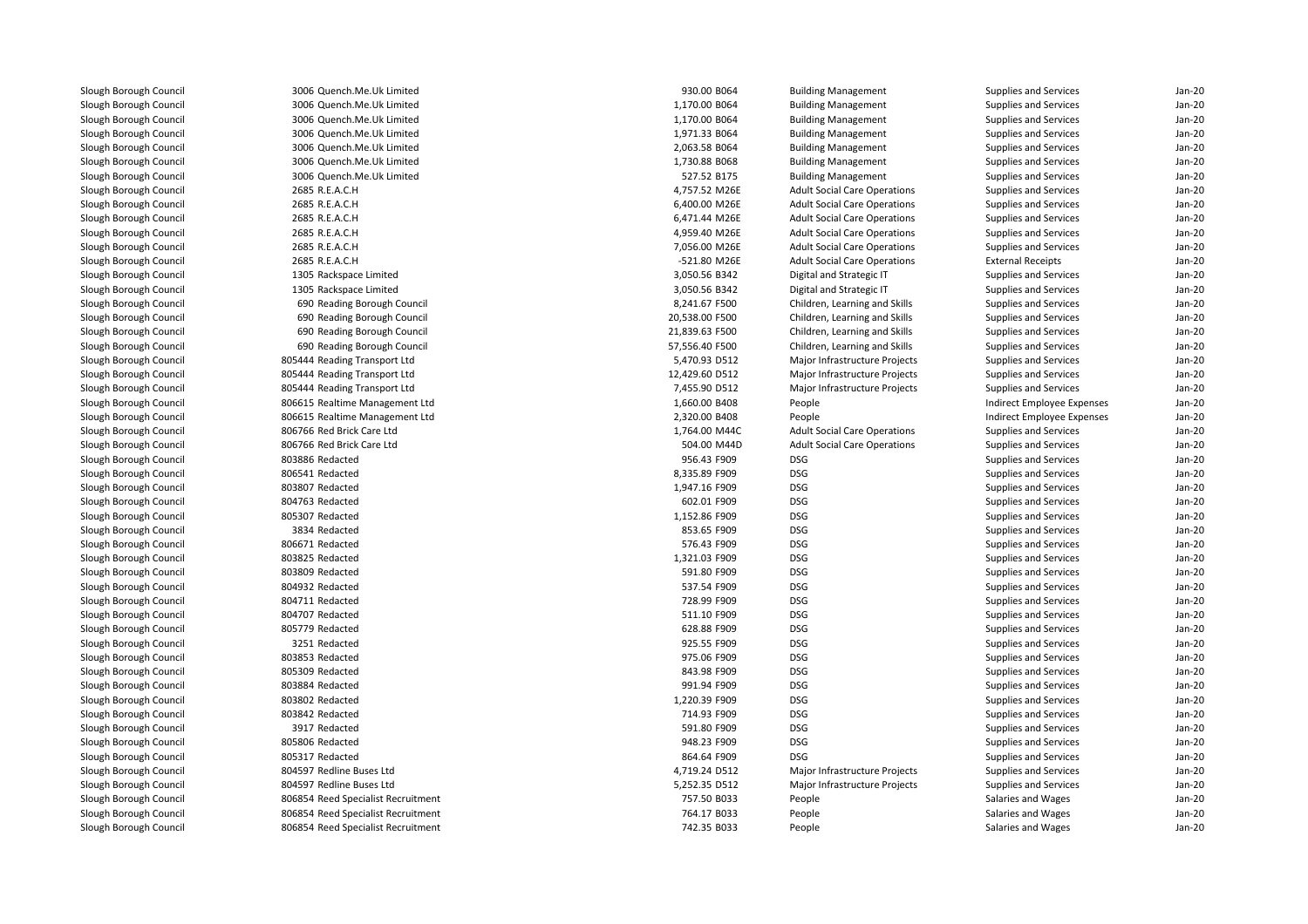| 6 Re-Format Llp                                            | 1,575.00 P577  | Capital                                          | <b>Capital Charges</b>     | $Jan-2C$           |
|------------------------------------------------------------|----------------|--------------------------------------------------|----------------------------|--------------------|
| 6 Re-Format Llp                                            | 15,880.20 P577 | Capital                                          | <b>Capital Charges</b>     | Jan-20             |
| 6 Re-Format Llp                                            | 1,560.67 P577  | Capital                                          | Capital Charges            | Jan-20             |
| 2229 Reliance High-Tech Limited (T/A Reliance Project)     | 649.35 H231    | <b>Strategic Housing Services</b>                | Supplies and Services      | Jan-20             |
| 806612 Rentokil Initial K Ltd T/A Initial Washroom Hygiene | 2,063.45 B068  | <b>Building Management</b>                       | Supplies and Services      | Jan-20             |
| 806612 Rentokil Initial K Ltd T/A Initial Washroom Hygiene | 2,068.74 B068  | <b>Building Management</b>                       | Supplies and Services      | Jan-20             |
| 781 Resource Productions Ltd                               | 871.00 D508    | Major Infrastructure Projects                    | Supplies and Services      | Jan-20             |
| 1893 Ricardo-Aea Limited                                   | 1,200.00 D224  | Planning and Transport                           | Supplies and Services      | Jan-20             |
| 687 Rics                                                   | 2,335.00 B081  | <b>Regeneration Development</b>                  | Supplies and Services      | Jan-20             |
| 805202 Rigby Taylor Ltd                                    | 696.90 D750    | Direct Service Organisation (DSO)                | Supplies and Services      | Jan-20             |
| 805200 RJ Morgan Fencing Ltd                               | 600.00 D880    | Direct Service Organisation (DSO)                | Supplies and Services      | Jan-20             |
| 806930 Roselight Healthcare Service Limited                | 3,340.00 M42F  | <b>Adult Social Care Operations</b>              | Supplies and Services      | Jan-20             |
| 806930 Roselight Healthcare Service Limited                | 2,600.00 M44F  | <b>Adult Social Care Operations</b>              | Supplies and Services      | Jan-20             |
| 806930 Roselight Healthcare Service Limited                | 3,340.00 M44F  | <b>Adult Social Care Operations</b>              | Supplies and Services      | Jan-20             |
| 1220 Royal Borough Of Windsor & Mhead                      | 4,845.00 D012  | Major Infrastructure Projects                    | Supplies and Services      | Jan-20             |
| 696 Royal Borough Of Windsor And Maidenhead                | 4,873.21 E030  | <b>DSG</b>                                       | Indirect Employee Expenses | $Jan-2C$           |
| 696 Royal Borough Of Windsor And Maidenhead                | 12,458.00 M26E | <b>Adult Social Care Operations</b>              | Supplies and Services      | $Jan-2C$           |
| 696 Royal Borough Of Windsor And Maidenhead                | 1,597.20 M44E  | <b>Adult Social Care Operations</b>              | Supplies and Services      | Jan-20             |
| 696 Royal Borough Of Windsor And Maidenhead                | 1,827.00 M44E  | <b>Adult Social Care Operations</b>              | Supplies and Services      | Jan-20             |
| 696 Royal Borough Of Windsor And Maidenhead                | 4,065.60 M44E  | <b>Adult Social Care Operations</b>              | Supplies and Services      | $Jan-2C$           |
| 696 Royal Borough Of Windsor And Maidenhead                | 844.90 M44F    | <b>Adult Social Care Operations</b>              | Supplies and Services      | Jan-20             |
| 696 Royal Borough Of Windsor And Maidenhead                | 844.90 M80F    | <b>Adult Social Care Operations</b>              | Supplies and Services      | Jan-20             |
| 696 Royal Borough Of Windsor And Maidenhead                | 700.00 C104    | Communities and Lesiure                          | Indirect Employee Expenses | $Jan-2C$           |
| 696 Royal Borough Of Windsor And Maidenhead                | 810.00 F416    | <b>DSG</b>                                       | Supplies and Services      | Jan-20             |
| 356 Royal Mail Group Ltd                                   | 1,186.06 B240  | Governance                                       | Supplies and Services      | Jan-20             |
| 356 Royal Mail Group Ltd                                   | 845.60 B240    | Governance                                       | Supplies and Services      | $Jan-2C$           |
| 356 Royal Mail Group Ltd                                   | 935.31 B240    | Governance                                       | Supplies and Services      | Jan-20             |
| 2168 RSM Risk Assurance Services LLP                       | 2,026.67 B132  | Finance                                          | Supplies and Services      | Jan-20             |
| 2168 RSM Risk Assurance Services LLP                       | 21,299.00 B132 | Finance                                          | Supplies and Services      | $Jan-2C$           |
| 2168 RSM Risk Assurance Services LLP                       | 33,500.00 B146 | Governance                                       | Supplies and Services      | Jan-20             |
| 2168 RSM Risk Assurance Services LLP                       | 30,395.60 B146 | Governance                                       | Supplies and Services      | Jan-20             |
| 2168 RSM Risk Assurance Services LLP                       | 7,750.00 P432  | Capital                                          | Capital Charges            | Jan-20             |
| 2168 RSM Risk Assurance Services LLP                       | 8,950.00 P432  | Capital                                          | <b>Capital Charges</b>     | Jan-20             |
| 842 Ryvers Primary School                                  | 29,684.60 E399 | <b>DSG</b>                                       | Supplies and Services      | Jan-20             |
| 806398 Saba Park UK Services Limited                       | 16,612.09 D010 | Planning and Transport                           | Supplies and Services      | $Jan-2C$           |
| 806398 Saba Park UK Services Limited                       | 12,760.08 D122 | Planning and Transport                           | Premises                   | Jan-20             |
| 806398 Saba Park UK Services Limited                       | 1,220.00 D123  | Planning and Transport                           | Supplies and Services      | Jan-20             |
| 806398 Saba Park UK Services Limited                       | 855.60 D123    |                                                  |                            | Jan-20             |
| 806398 Saba Park UK Services Limited                       | 2,285.10 D123  | Planning and Transport<br>Planning and Transport | Supplies and Services      | Jan-20             |
| 806398 Saba Park UK Services Limited                       | 1,184.00 D123  |                                                  | Supplies and Services      | Jan-20             |
|                                                            |                | Planning and Transport                           | Supplies and Services      |                    |
| 806398 Saba Park UK Services Limited                       | 90,262.35 D123 | Planning and Transport                           | Supplies and Services      | Jan-20<br>$Jan-2C$ |
| 806398 Saba Park UK Services Limited                       | 10,029.15 D122 | Planning and Transport                           | Supplies and Services      |                    |
| 806398 Saba Park UK Services Limited                       | 1,544.97 D123  | Planning and Transport                           | Supplies and Services      | Jan-20             |
| 3729 Sainsburys Business Direct                            | 1,950.00 D305  | <b>Customer and Communications</b>               | Supplies and Services      | Jan-20             |
| 3729 Sainsburys Business Direct                            | 1,950.00 D305  | <b>Customer and Communications</b>               | Supplies and Services      | $Jan-2C$           |
| 3729 Sainsburys Business Direct                            | 1,950.00 D305  | <b>Customer and Communications</b>               | Supplies and Services      | Jan-20             |
| 3729 Sainsburys Business Direct                            | 1,950.00 D305  | <b>Customer and Communications</b>               | Supplies and Services      | Jan-20             |
| 3729 Sainsburys Business Direct                            | 1,950.00 D305  | <b>Customer and Communications</b>               | Supplies and Services      | $Jan-2C$           |
| 3729 Sainsburys Business Direct                            | 1,950.00 D305  | <b>Customer and Communications</b>               | Supplies and Services      | Jan-20             |
| 805875 Salutem LD Bidco IV Limited T/A Ambito Care         | 3,619.25 M25D  | <b>Adult Social Care Operations</b>              | Supplies and Services      | Jan-20             |
| 805875 Salutem LD Bidco IV Limited T/A Ambito Care         | 4,494.56 M26E  | <b>Adult Social Care Operations</b>              | Supplies and Services      | Jan-20             |
| 805875 Salutem LD Bidco IV Limited T/A Ambito Care         | 4,349.57 M26E  | <b>Adult Social Care Operations</b>              | Supplies and Services      | Jan-20             |
| 805875 Salutem LD Bidco IV Limited T/A Ambito Care         | -611.59 M26E   | <b>Adult Social Care Operations</b>              | <b>External Receipts</b>   | $Jan-2C$           |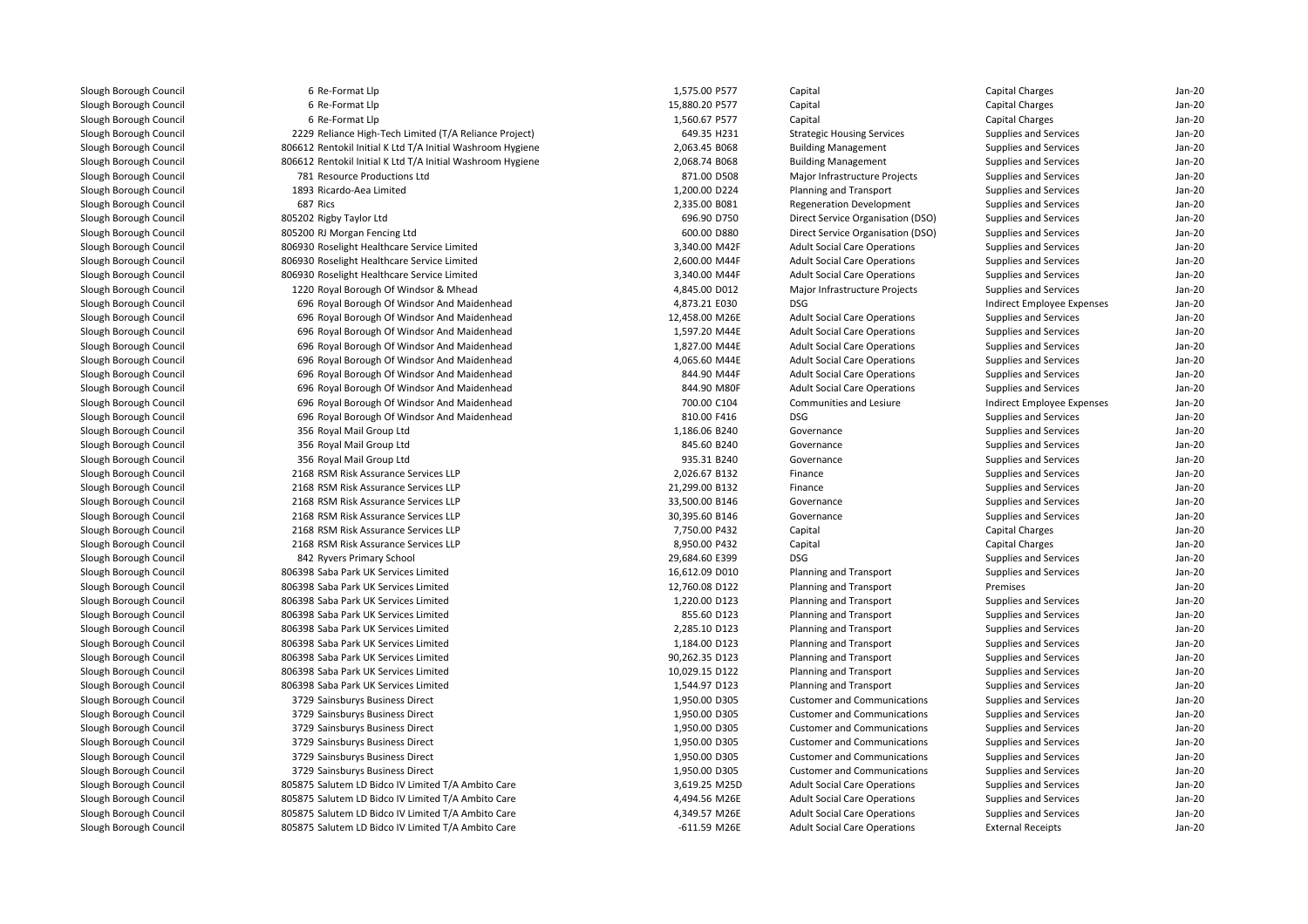| 805875 Salutem LD Bidco IV Limited T/A Ambito Care | -591.86 M26E      | <b>Adult Social Care Operations</b> | <b>External Receipts</b> | Jan-20   |
|----------------------------------------------------|-------------------|-------------------------------------|--------------------------|----------|
| 804350 Sandra's Childcare                          | 948.49 F909       | <b>DSG</b>                          | Supplies and Services    | Jan-20   |
| 925 Sara Wood                                      | 850.00 D320       | <b>Regulatory Services</b>          | Supplies and Services    | Jan-20   |
| 925 Sara Wood                                      | 625.00 D320       | <b>Regulatory Services</b>          | Supplies and Services    | Jan-20   |
| 925 Sara Wood                                      | 825.00 D320       | <b>Regulatory Services</b>          | Supplies and Services    | Jan-20   |
| 925 Sara Wood                                      | 962.50 D320       | <b>Regulatory Services</b>          | Supplies and Services    | Jan-20   |
| 803901 Sascha Bridge                               | 500.00 C322       | Communities and Lesiure             | Supplies and Services    | Jan-20   |
| 1580 Savills (UK) Ltd                              | 6,513.47 P405     | Capital                             | Capital Charges          | Jan-20   |
| 1580 Savills (UK) Ltd                              | 74,850.10 P432    | Capital                             | Capital Charges          | $Jan-2C$ |
| 1580 Savills (UK) Ltd                              | 99,636.20 P432    | Capital                             | Capital Charges          | Jan-20   |
| 1580 Savills (UK) Ltd                              | 2,014.90 P432     | Capital                             | Capital Charges          | $Jan-2C$ |
| 1661 Scottish And Southern Electricity             | -26,922.74 P149   | Capital                             | Capital Charges          | Jan-20   |
| 1661 Scottish And Southern Electricity             | 35,812.42 P149    | Capital                             | Capital Charges          | $Jan-2C$ |
| 1661 Scottish And Southern Electricity             | -1,121.89 P172    | Capital                             | Capital Charges          | $Jan-2C$ |
| 759 Segro Plc                                      | 575.57 B082       | Regeneration Development            | Premises                 | Jan-20   |
| 1935 Selborne Chambers                             | 600.00 D105       | Major Infrastructure Projects       | Supplies and Services    | $Jan-2C$ |
| 803999 Sequence Care Group                         | 604.50 M26E       | <b>Adult Social Care Operations</b> | Supplies and Services    | Jan-20   |
| 803999 Sequence Care Group                         | 604.50 M26E       | <b>Adult Social Care Operations</b> | Supplies and Services    | $Jan-2C$ |
| 803999 Sequence Care Group                         | 11,782.83 M26E    | <b>Adult Social Care Operations</b> | Supplies and Services    | $Jan-2C$ |
| 803999 Sequence Care Group                         | 11,782.83 M26E    | <b>Adult Social Care Operations</b> | Supplies and Services    | Jan-20   |
| 803999 Sequence Care Group                         | -604.50 M26E      | <b>Adult Social Care Operations</b> | <b>External Receipts</b> | $Jan-2C$ |
| 803999 Sequence Care Group                         | -604.50 M26E      | <b>Adult Social Care Operations</b> | <b>External Receipts</b> | Jan-20   |
| 2003 Sharpe Pritchard Llp                          | 858.00 J016       | <b>Housing Revenue Account</b>      | Supplies and Services    | Jan-20   |
| 2003 Sharpe Pritchard Llp                          | 1,788.00 J016     | Housing Revenue Account             | Supplies and Services    | Jan-20   |
| 804905 SHB Hire Limited                            | -588.80 D610      | Direct Service Organisation (DSO)   | Supplies and Services    | Jan-20   |
| 804905 SHB Hire Limited                            | 612.30 D620       | Direct Service Organisation (DSO)   | Supplies and Services    | Jan-20   |
| 804905 SHB Hire Limited                            | 2,681.58 D750     | Direct Service Organisation (DSO)   | Supplies and Services    | Jan-20   |
| 804905 SHB Hire Limited                            | -1,040.75 D880    | Direct Service Organisation (DSO)   | Supplies and Services    | Jan-20   |
| 804905 SHB Hire Limited                            | 30,991.64 D910    | Direct Service Organisation (DSO)   | Transport                | Jan-20   |
| 805203 Shorts Agricultural Services Ltd            | 3,662.40 D342     | <b>Environmental Services</b>       | Supplies and Services    | Jan-20   |
| 805203 Shorts Agricultural Services Ltd            | 6,810.40 D342     | <b>Environmental Services</b>       | Supplies and Services    | Jan-20   |
| 805807 Siemens Mobility Limited                    | 46,239.38 P579    | Capital                             | Capital Charges          | Jan-20   |
| 805807 Siemens Mobility Limited                    | 74,898.89 P579    | Capital                             | Capital Charges          | Jan-20   |
| 805807 Siemens Mobility Limited                    | 2,131.90 D500     | Major Infrastructure Projects       | Supplies and Services    | Jan-20   |
| 805807 Siemens Mobility Limited                    | 9,682.23 D500     | Major Infrastructure Projects       | Supplies and Services    | Jan-20   |
| 805807 Siemens Mobility Limited                    | 9,689.80 D500     | Major Infrastructure Projects       | Supplies and Services    | $Jan-2C$ |
| 805807 Siemens Mobility Limited                    | 2,131.91 D500     | Major Infrastructure Projects       | Supplies and Services    | $Jan-2C$ |
| 805807 Siemens Mobility Limited                    | 7,520.77 D500     | Major Infrastructure Projects       | Supplies and Services    | $Jan-2C$ |
| 805807 Siemens Mobility Limited                    | 9,689.81 D500     | Major Infrastructure Projects       | Supplies and Services    | Jan-20   |
| 805303 Sign Health                                 | 3,576.47 M27C     | <b>Adult Social Care Operations</b> | Supplies and Services    | $Jan-2C$ |
| 805419 Signpost Solutions Ltd                      | 1,860.00 D880     | Direct Service Organisation (DSO)   | Supplies and Services    | $Jan-2C$ |
| 702 Signs Express (Slough)                         | 7,261.84 P180     | Capital                             | Capital Charges          | $Jan-2C$ |
| 702 Signs Express (Slough)                         | 7,479.84 P180     | Capital                             | <b>Capital Charges</b>   | $Jan-2C$ |
| 702 Signs Express (Slough)                         | 2,717.98 B082     | <b>Regeneration Development</b>     | <b>Capital Charges</b>   | Jan-20   |
| 3333 Slk Services                                  | 6,655.00 F123     | Children, Learning and Skills       | Supplies and Services    | $Jan-2C$ |
| 1459 Slough And Eton C E School                    | 18,210.27 E769    | <b>DSG</b>                          | Supplies and Services    | Jan-20   |
| 2466 Slough Childrens Services Trust Limited       | 2,243,234.35 M99C | Children, Learning and Skills       | Supplies and Services    | Jan-20   |
| 267 Slough Community Leisure Ltd                   | 4,669.30 B240     | Governance                          | Supplies and Services    | Jan-20   |
| 276 Slough Community Transport & Shopmobility      | 17,070.00 F123    | Children, Learning and Skills       | Supplies and Services    | Jan-20   |
| 276 Slough Community Transport & Shopmobility      | 22,760.00 F123    | Children, Learning and Skills       | Supplies and Services    | Jan-20   |
| 276 Slough Community Transport & Shopmobility      | 23,487.00 F123    | Children, Learning and Skills       | Supplies and Services    | Jan-20   |
| 276 Slough Community Transport & Shopmobility      | 1,725.00 M50A     | Major Infrastructure Projects       | Transport                | Jan-20   |
| 276 Slough Community Transport & Shopmobility      | 2,300.00 M50A     | Major Infrastructure Projects       | Transport                | $Jan-2C$ |
|                                                    |                   |                                     |                          |          |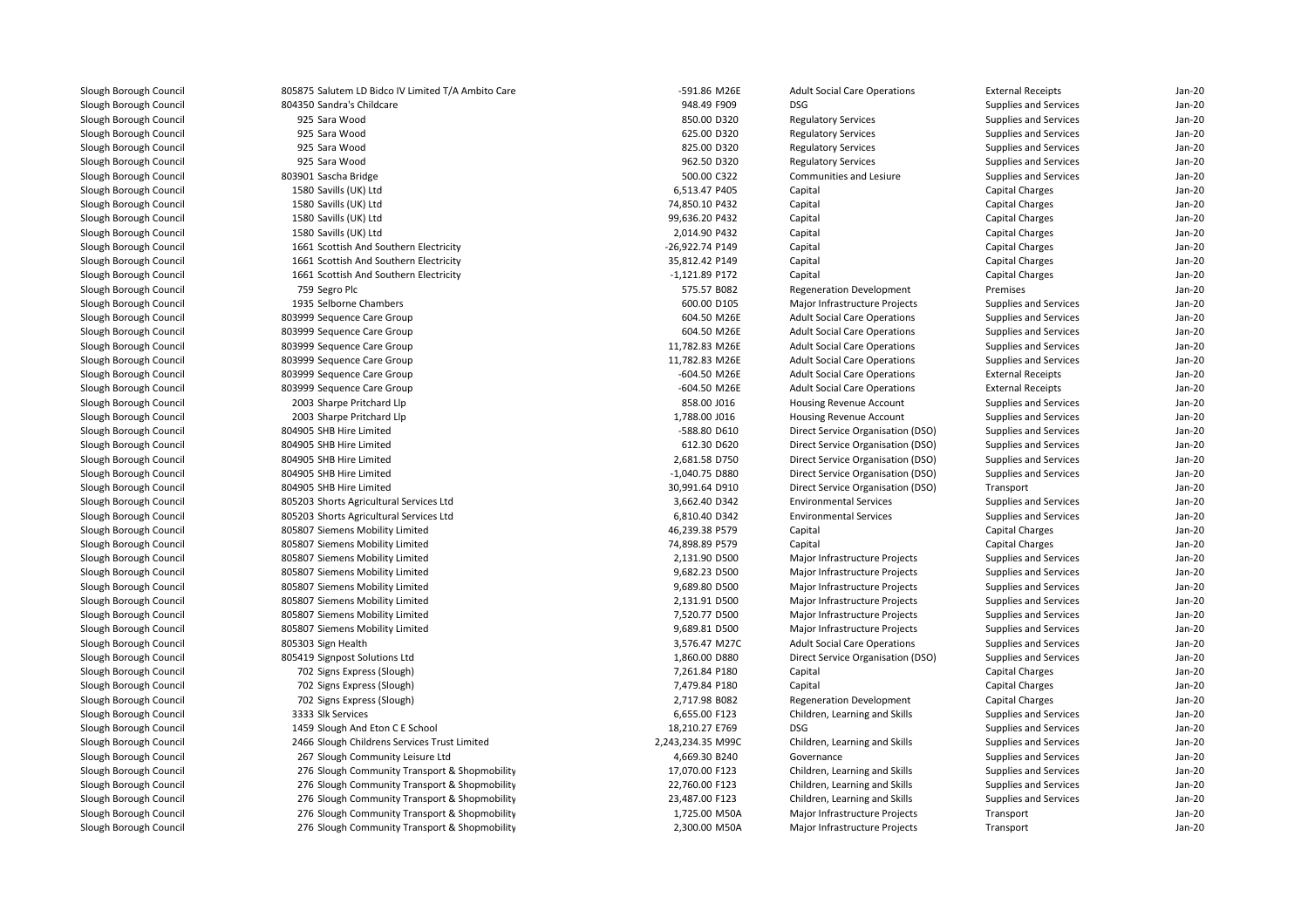| 1619 Slough Council For Voluntary Services            | 153,063.50 A02C   | <b>Adult Social Care Commissioning</b> | Supplies and Services  | $Jan-2C$ |
|-------------------------------------------------------|-------------------|----------------------------------------|------------------------|----------|
| 1913 Slough Crossroads Caring For Carers              | 840.00 M44D       | <b>Adult Social Care Operations</b>    | Supplies and Services  | Jan-20   |
| 1913 Slough Crossroads Caring For Carers              | 1,080.00 M44E     | <b>Adult Social Care Operations</b>    | Supplies and Services  | $Jan-2C$ |
| 1913 Slough Crossroads Caring For Carers              | 576.18 M44E       | <b>Adult Social Care Operations</b>    | Supplies and Services  | Jan-20   |
| 1913 Slough Crossroads Caring For Carers              | 757.17 M44E       | <b>Adult Social Care Operations</b>    | Supplies and Services  | Jan-20   |
| 1913 Slough Crossroads Caring For Carers              | 1,063.26 M44E     | <b>Adult Social Care Operations</b>    | Supplies and Services  | $Jan-2C$ |
| 1913 Slough Crossroads Caring For Carers              | 1,608.80 M44E     | <b>Adult Social Care Operations</b>    | Supplies and Services  | Jan-20   |
| 1913 Slough Crossroads Caring For Carers              | 571.91 M44E       | <b>Adult Social Care Operations</b>    | Supplies and Services  | $Jan-2C$ |
| 1913 Slough Crossroads Caring For Carers              | 747.47 M44F       | <b>Adult Social Care Operations</b>    | Supplies and Services  | Jan-20   |
| 1913 Slough Crossroads Caring For Carers              | 794.40 M44F       | <b>Adult Social Care Operations</b>    | Supplies and Services  | Jan-20   |
| 3503 Slough Day Nursery                               | 7,263.22 F909     | <b>DSG</b>                             | Supplies and Services  | $Jan-2C$ |
| 806746 Slough Mencap                                  | 2,040.00 A04F     | <b>Adult Social Care Operations</b>    | Premises               | Jan-20   |
| 3011 Slough Urban Renewal Community Projects LLP      | 2,370,080.80 P159 | Capital                                | Capital Charges        | Jan-20   |
| 806733 Smart Move (Estate Agents UK) LTD              | 1,525.00 A03A     | <b>Adult Social Care Operations</b>    | Supplies and Services  | Jan-20   |
| 114 Solutions 4 Health Ltd                            | 11,000.00 A01P    | Public Health                          | Supplies and Services  | Jan-20   |
| 114 Solutions 4 Health Ltd                            | 7,500.00 A01P     | Public Health                          | Supplies and Services  | $Jan-2C$ |
| 114 Solutions 4 Health Ltd                            | 226,216.31 A01P   | Public Health                          | Supplies and Services  | Jan-20   |
| 1598 Sorbon Estates Limited                           | -1,470.96 H205    | <b>Strategic Housing Services</b>      | Premises               | $Jan-2C$ |
| 1598 Sorbon Estates Limited                           | 7,165.12 H205     | <b>Strategic Housing Services</b>      | Premises               | Jan-20   |
| 1598 Sorbon Estates Limited                           | 5,694.16 H205     | <b>Strategic Housing Services</b>      | Premises               | Jan-20   |
| 807076 Soundabout                                     | 1,500.00 F253     | Children, Learning and Skills          | <b>Agency Staff</b>    | $Jan-2C$ |
| 710 Southern Electric Plc                             | 522.02 H203       | <b>Strategic Housing Services</b>      | Premises               | $Jan-2C$ |
| 710 Southern Electric Plc                             | 861.95 K089       | <b>Regulatory Services</b>             | Premises               | $Jan-2C$ |
| 805742 Southern Tyre Recycling Ltd                    | 590.00 D342       | <b>Environmental Services</b>          | Supplies and Services  | $Jan-2C$ |
| 806089 Spelthorne Borough Council                     | 6,813.75 D012     | Major Infrastructure Projects          | Supplies and Services  | Jan-20   |
| 804781 Sports and Leisure Management Ltd              | 974.99 C322       | Communities and Lesiure                | Supplies and Services  | Jan-20   |
| 2019 Ssr General & Management Ltd                     | 1,000.00 F640     | Children, Learning and Skills          | <b>Agency Staff</b>    | Jan-20   |
| 803165 St Anthony's Catholic Primary School & Nursery | 15,825.00 E409    | <b>DSG</b>                             | Supplies and Services  | Jan-20   |
| 3383 St Bernards Catholic Grammar School              | 349,358.64 E559   | <b>DSG</b>                             | Supplies and Services  | Jan-20   |
| 2918 St Bernard'S Rc Preparatory School               | 14,694.13 F909    | <b>DSG</b>                             | Supplies and Services  | Jan-20   |
| 3547 St Ethelberts School                             | 17,955.90 E419    | <b>DSG</b>                             | Supplies and Services  | $Jan-2C$ |
| 1378 St Josephs Catholic High School                  | 11,884.47 E569    | <b>DSG</b>                             | Supplies and Services  | Jan-20   |
| 806584 St Mattews Ltd                                 | 4,096.42 M15F     | <b>Adult Social Care Operations</b>    | Supplies and Services  | $Jan-2C$ |
| 1445 Stallcombe House                                 | 5,922.00 M26E     | <b>Adult Social Care Operations</b>    | Supplies and Services  | Jan-20   |
| 1445 Stallcombe House                                 | 5,922.00 M26E     | <b>Adult Social Care Operations</b>    | Supplies and Services  | Jan-20   |
| 468 Stannah Lift Services Ltd                         | 2,040.00 P547     | Capital                                | Capital Charges        | $Jan-2C$ |
| 468 Stannah Lift Services Ltd                         | 1,099.00 P547     | Capital                                | <b>Capital Charges</b> | Jan-20   |
| 468 Stannah Lift Services Ltd                         | 6,428.00 P006     | Capital                                | Capital Charges        | Jan-20   |
| 468 Stannah Lift Services Ltd                         | 2,884.00 P006     | Capital                                | Capital Charges        | Jan-20   |
| 804910 Stennetts Limited                              | 5,070.00 D630     | Direct Service Organisation (DSO)      | Supplies and Services  | Jan-20   |
| 804910 Stennetts Limited                              | 1,000.00 D750     | Direct Service Organisation (DSO)      | Supplies and Services  | Jan-20   |
| 804910 Stennetts Limited                              | 1,365.00 D880     | Direct Service Organisation (DSO)      | Supplies and Services  | Jan-20   |
| 804910 Stennetts Limited                              | 3,472.00 D630     | Direct Service Organisation (DSO)      | Supplies and Services  | $Jan-2C$ |
| 2687 Stepping Stones                                  | 5,133.24 M26E     | <b>Adult Social Care Operations</b>    | Supplies and Services  | $Jan-2C$ |
| 2687 Stepping Stones                                  | 8,005.12 M27F     | <b>Adult Social Care Operations</b>    | Supplies and Services  | Jan-20   |
| 805835 STEPPING STONES SCHOOL HINDHEAD                | 8,770.00 F462     | <b>DSG</b>                             | Supplies and Services  | $Jan-2C$ |
| 806522 Stewarts Coaches                               | 525.00 D512       | Major Infrastructure Projects          | Supplies and Services  | $Jan-2C$ |
| 806522 Stewarts Coaches                               | 801.00 D512       | Major Infrastructure Projects          | Supplies and Services  | $Jan-2C$ |
| 806522 Stewarts Coaches                               | 3,696.00 D512     | Major Infrastructure Projects          | Supplies and Services  | $Jan-2C$ |
| 806522 Stewarts Coaches                               | 15,000.00 D512    | Major Infrastructure Projects          | Supplies and Services  | $Jan-2C$ |
| 1330 Storm Technologies Ltd                           | 1,728.00 B342     | Digital and Strategic IT               | Supplies and Services  | Jan-20   |
| 1330 Storm Technologies Ltd                           | 2,200.00 B342     | Digital and Strategic IT               | Supplies and Services  | Jan-20   |
| 1330 Storm Technologies Ltd                           | 6,043.26 B426     | <b>Regulatory Services</b>             | Supplies and Services  | Jan-20   |
|                                                       |                   |                                        |                        |          |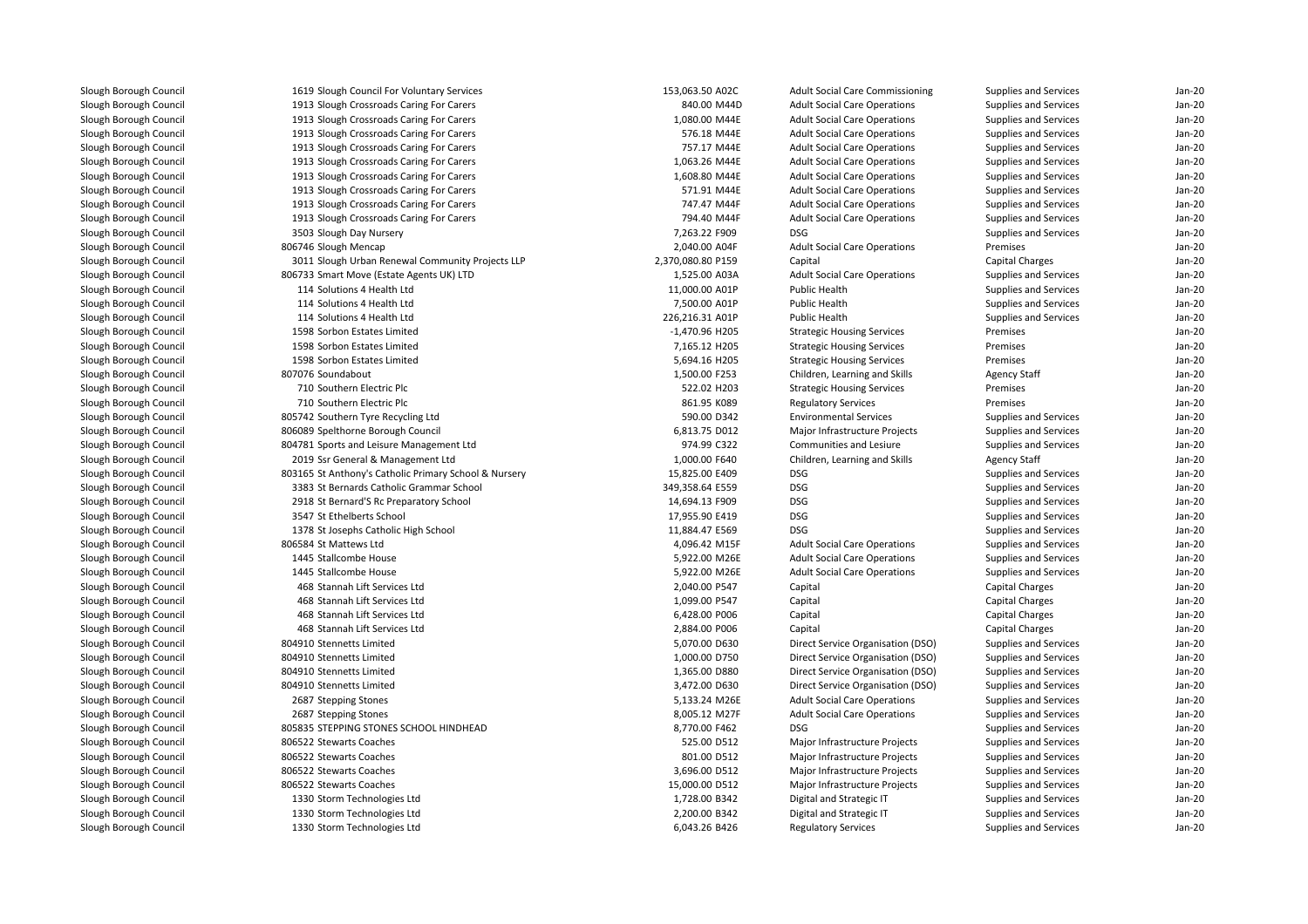1330 Storm Technologies Ltd 805181 Street Furnishings Ltd 805181 Street Furnishings Ltd 805181 Street Furnishings Ltd 805181 Street Furnishings Ltd 803291 Stroke Association803486 Sue Rumfitt Associates 2688 Sunnyside Nursing Home 2,979.80 M17C 293 Surecare Slough 293 Surecare Slough 293 Surecare Slough 293 Surecare Slough 293 Surecare Slough 293 Surecare Slough 293 Surecare Slough 293 Surecare Slough 293 Surecare Slough 293 Surecare Slough 293 Surecare Slough 293 Surecare Slough 293 Surecare Slough 293 Surecare Slough 293 Surecare Slough 293 Surecare Slough 293 Surecare Slough 293 Surecare Slough 293 Surecare Slough 293 Surecare Slough 293 Surecare Slough 293 Surecare Slough 293 Surecare Slough 293 Surecare Slough 293 Surecare Slough 293 Surecare Slough 293 Surecare Slough 293 Surecare Slough 293 Surecare Slough 293 Surecare Slough 293 Surecare Slough 293 Surecare Slough 293 Surecare Slough 293293 Surecare Slough 293 Surecare Slough 293 Surecare Slough 293 Surecare Slough 293 Surecare Slough 293 Surecare Slough 293 Surecare Slough 293 Surecare Slough 293 Surecare Slough 293 Surecare Slough 293 Surecare Slough293 Surecare Slough

| 0 Storm Technologies Ltd | 2,074.64 B199  | <b>Regulatory Services</b>             | <b>Supplies and Services</b> | $Jan-2C$ |
|--------------------------|----------------|----------------------------------------|------------------------------|----------|
| 1 Street Furnishings Ltd | 759.00 D880    | Direct Service Organisation (DSO)      | Supplies and Services        | Jan-20   |
| 1 Street Furnishings Ltd | 840.00 D880    | Direct Service Organisation (DSO)      | Supplies and Services        | $Jan-2C$ |
| 1 Street Furnishings Ltd | 539.22 D880    | Direct Service Organisation (DSO)      | Supplies and Services        | $Jan-2C$ |
| 1 Street Furnishings Ltd | 1,647.32 D750  | Direct Service Organisation (DSO)      | Supplies and Services        | Jan-20   |
| 1 Stroke Association     | 27,873.25 A06C | <b>Adult Social Care Commissioning</b> | Supplies and Services        | Jan-20   |
| 6 Sue Rumfitt Associates | 810.00 D411    | Major Infrastructure Projects          | Supplies and Services        | Jan-20   |
| 8 Sunnyside Nursing Home | 2,979.80 M17C  | <b>Adult Social Care Operations</b>    | Supplies and Services        | Jan-20   |
| 3 Surecare Slough        | 1,927.33 A07R  | <b>Adult Social Care Operations</b>    | Supplies and Services        | Jan-20   |
| 3 Surecare Slough        | 711.14 M44C    | <b>Adult Social Care Operations</b>    | Supplies and Services        | Jan-20   |
| 3 Surecare Slough        | 509.04 M44C    | <b>Adult Social Care Operations</b>    | <b>Supplies and Services</b> | Jan-20   |
| 3 Surecare Slough        | 509.04 M44C    | <b>Adult Social Care Operations</b>    | Supplies and Services        | $Jan-2C$ |
| 3 Surecare Slough        | 527.22 M44C    | <b>Adult Social Care Operations</b>    | <b>Supplies and Services</b> | Jan-20   |
| 3 Surecare Slough        | 542.25 M44C    | <b>Adult Social Care Operations</b>    | <b>Supplies and Services</b> | Jan-20   |
| 3 Surecare Slough        | 608.42 M44C    | <b>Adult Social Care Operations</b>    | Supplies and Services        | Jan-20   |
| 3 Surecare Slough        | 635.83 M44C    | <b>Adult Social Care Operations</b>    | <b>Supplies and Services</b> | Jan-20   |
| 3 Surecare Slough        | 713.69 M44C    | <b>Adult Social Care Operations</b>    | Supplies and Services        | $Jan-2C$ |
| 3 Surecare Slough        | 744.91 M44C    | <b>Adult Social Care Operations</b>    | <b>Supplies and Services</b> | Jan-20   |
| 3 Surecare Slough        | 763.26 M44C    | <b>Adult Social Care Operations</b>    | Supplies and Services        | Jan-20   |
| 3 Surecare Slough        | 888.83 M44C    | <b>Adult Social Care Operations</b>    | Supplies and Services        | Jan-20   |
| 3 Surecare Slough        | 995.34 M44C    | <b>Adult Social Care Operations</b>    | Supplies and Services        | Jan-20   |
| 3 Surecare Slough        | 999.09 M44C    | <b>Adult Social Care Operations</b>    | Supplies and Services        | $Jan-2C$ |
| 3 Surecare Slough        | 1,014.46 M44C  | <b>Adult Social Care Operations</b>    | Supplies and Services        | Jan-20   |
| 3 Surecare Slough        | 1,018.08 M44C  | <b>Adult Social Care Operations</b>    | Supplies and Services        | Jan-20   |
| 3 Surecare Slough        | 1,117.90 M44C  | <b>Adult Social Care Operations</b>    | Supplies and Services        | $Jan-2C$ |
| 3 Surecare Slough        | 1,138.80 M44C  | <b>Adult Social Care Operations</b>    | Supplies and Services        | $Jan-2C$ |
| 3 Surecare Slough        | 1,145.34 M44C  | <b>Adult Social Care Operations</b>    | Supplies and Services        | $Jan-2C$ |
| 3 Surecare Slough        | 1,145.34 M44C  | <b>Adult Social Care Operations</b>    | Supplies and Services        | Jan-20   |
| 3 Surecare Slough        | 1,145.34 M44C  | <b>Adult Social Care Operations</b>    | Supplies and Services        | Jan-20   |
| 3 Surecare Slough        | 1,199.88 M44C  | <b>Adult Social Care Operations</b>    | Supplies and Services        | Jan-20   |
| 3 Surecare Slough        | 1,272.88 M44C  | <b>Adult Social Care Operations</b>    | <b>Supplies and Services</b> | $Jan-2C$ |
| 3 Surecare Slough        | 1,339.50 M44C  | <b>Adult Social Care Operations</b>    | <b>Supplies and Services</b> | $Jan-2C$ |
| 3 Surecare Slough        | 1,695.78 M44C  | <b>Adult Social Care Operations</b>    | <b>Supplies and Services</b> | Jan-20   |
| 3 Surecare Slough        | 1,731.40 M44C  | <b>Adult Social Care Operations</b>    | Supplies and Services        | Jan-20   |
| 3 Surecare Slough        | 1,781.64 M44C  | <b>Adult Social Care Operations</b>    | Supplies and Services        | Jan-20   |
| 3 Surecare Slough        | 2,286.35 M44C  | <b>Adult Social Care Operations</b>    | Supplies and Services        | $Jan-2C$ |
| 3 Surecare Slough        | 2,286.91 M44C  | <b>Adult Social Care Operations</b>    | Supplies and Services        | Jan-20   |
| 3 Surecare Slough        | 2,290.06 M44C  | <b>Adult Social Care Operations</b>    | Supplies and Services        | Jan-20   |
| 3 Surecare Slough        | 2,290.36 M44C  | <b>Adult Social Care Operations</b>    | Supplies and Services        | Jan-20   |
| 3 Surecare Slough        | 2,290.68 M44C  | <b>Adult Social Care Operations</b>    | <b>Supplies and Services</b> | $Jan-2C$ |
| 3 Surecare Slough        | 2,327.04 M44C  | <b>Adult Social Care Operations</b>    | Supplies and Services        | $Jan-2C$ |
| 3 Surecare Slough        | 2,535.46 M44C  | <b>Adult Social Care Operations</b>    | Supplies and Services        | Jan-20   |
| 3 Surecare Slough        | 2,762.46 M44C  | <b>Adult Social Care Operations</b>    | Supplies and Services        | Jan-20   |
| 3 Surecare Slough        | 2,789.32 M44C  | <b>Adult Social Care Operations</b>    | Supplies and Services        | Jan-20   |
| 3 Surecare Slough        | 3,245.70 M44C  | <b>Adult Social Care Operations</b>    | Supplies and Services        | $Jan-2C$ |
| 3 Surecare Slough        | 506.62 M44C    | <b>Adult Social Care Operations</b>    |                              | Jan-20   |
|                          |                |                                        | <b>Supplies and Services</b> |          |
| 3 Surecare Slough        | 636.44 M44C    | <b>Adult Social Care Operations</b>    | Supplies and Services        | Jan-20   |
| 3 Surecare Slough        | 783.56 M44C    | <b>Adult Social Care Operations</b>    | Supplies and Services        | Jan-20   |
| 3 Surecare Slough        | 1,036.57 M44C  | <b>Adult Social Care Operations</b>    | Supplies and Services        | Jan-20   |
| 3 Surecare Slough        | 566.01 M44C    | <b>Adult Social Care Operations</b>    | Supplies and Services        | $Jan-2C$ |
| 3 Surecare Slough        | 740.95 M44C    | <b>Adult Social Care Operations</b>    | Supplies and Services        | Jan-20   |
| 3 Surecare Slough        | 1,018.06 M44C  | <b>Adult Social Care Operations</b>    | <b>Supplies and Services</b> | Jan-20   |
| 3 Surecare Slough        | 1,297.99 M44C  | <b>Adult Social Care Operations</b>    | Supplies and Services        | $Jan-2C$ |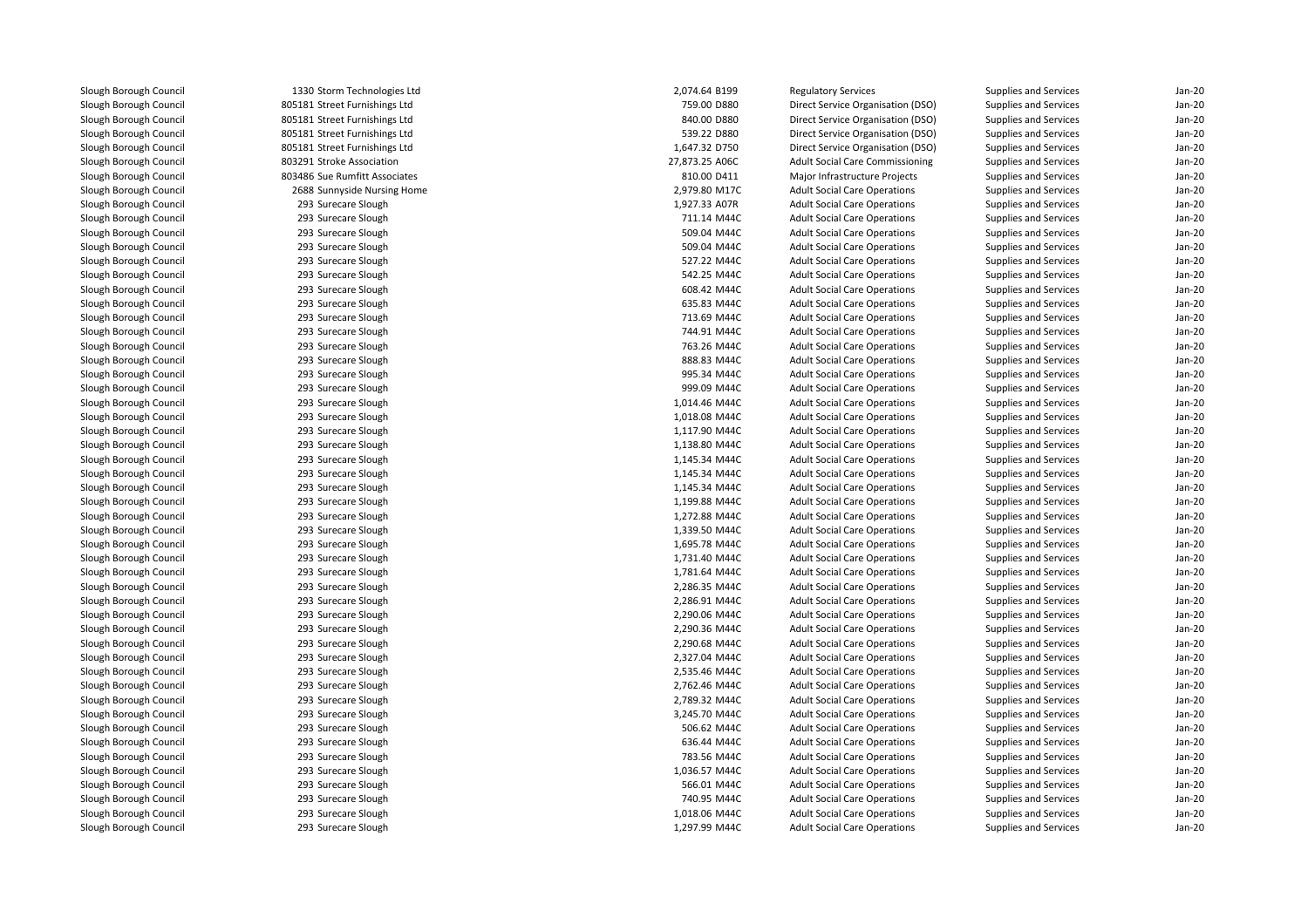| 293 Surecare Slough                                    | 1.472.82 M44C  | <b>Adult Social Care Operations</b>    | Supplies and Services | $Jan-2C$ |
|--------------------------------------------------------|----------------|----------------------------------------|-----------------------|----------|
| 293 Surecare Slough                                    | 1,511.99 M44D  | <b>Adult Social Care Operations</b>    | Supplies and Services | Jan-20   |
| 293 Surecare Slough                                    | 636.44 M44D    | <b>Adult Social Care Operations</b>    | Supplies and Services | Jan-20   |
| 293 Surecare Slough                                    | 1,117.99 M44D  | <b>Adult Social Care Operations</b>    | Supplies and Services | Jan-20   |
| 293 Surecare Slough                                    | 1,472.76 M44D  | <b>Adult Social Care Operations</b>    | Supplies and Services | Jan-20   |
| 293 Surecare Slough                                    | 2,288.79 M44D  | <b>Adult Social Care Operations</b>    | Supplies and Services | Jan-20   |
| 293 Surecare Slough                                    | 2,289.12 M44D  | <b>Adult Social Care Operations</b>    | Supplies and Services | Jan-20   |
| 293 Surecare Slough                                    | 2,392.46 M44D  | <b>Adult Social Care Operations</b>    | Supplies and Services | Jan-20   |
| 293 Surecare Slough                                    | 2,465.20 M44D  | <b>Adult Social Care Operations</b>    | Supplies and Services | Jan-20   |
| 293 Surecare Slough                                    | 2,796.74 M44D  | <b>Adult Social Care Operations</b>    | Supplies and Services | Jan-20   |
| 293 Surecare Slough                                    | 1,370.87 M44D  | <b>Adult Social Care Operations</b>    | Supplies and Services | Jan-20   |
| 293 Surecare Slough                                    | 654.72 M44E    | <b>Adult Social Care Operations</b>    | Supplies and Services | Jan-20   |
| 293 Surecare Slough                                    | 1,013.86 M44E  | <b>Adult Social Care Operations</b>    | Supplies and Services | Jan-20   |
| 293 Surecare Slough                                    | 1,272.88 M44E  | <b>Adult Social Care Operations</b>    | Supplies and Services | Jan-20   |
| 293 Surecare Slough                                    | 635.52 M44F    | <b>Adult Social Care Operations</b>    | Supplies and Services | Jan-20   |
| 293 Surecare Slough                                    | 1,161.71 M44F  | <b>Adult Social Care Operations</b>    | Supplies and Services | Jan-20   |
| 293 Surecare Slough                                    | 2,290.68 M47D  | <b>Adult Social Care Operations</b>    | Supplies and Services | Jan-20   |
| 293 Surecare Slough                                    | 1,392.39 M48C  | <b>Adult Social Care Operations</b>    | Supplies and Services | $Jan-2C$ |
| 293 Surecare Slough                                    | 636.30 M48C    | <b>Adult Social Care Operations</b>    | Supplies and Services | $Jan-2C$ |
| 293 Surecare Slough                                    | 1,432.36 M48C  | <b>Adult Social Care Operations</b>    | Supplies and Services | Jan-20   |
| 293 Surecare Slough                                    | 1,472.76 M48C  | <b>Adult Social Care Operations</b>    | Supplies and Services | $Jan-2C$ |
| 293 Surecare Slough                                    | 1,777.98 M48C  | <b>Adult Social Care Operations</b>    | Supplies and Services | Jan-20   |
| 293 Surecare Slough                                    | 1,909.42 M48C  | <b>Adult Social Care Operations</b>    | Supplies and Services | Jan-20   |
| 293 Surecare Slough                                    | 2,545.20 M48C  | <b>Adult Social Care Operations</b>    | Supplies and Services | $Jan-2C$ |
| 293 Surecare Slough                                    | 881.36 M48C    | <b>Adult Social Care Operations</b>    | Supplies and Services | Jan-20   |
| 803668 Surrey Disabled People's Partnership            | 31,537.34 A02C | <b>Adult Social Care Commissioning</b> | Supplies and Services | Jan-20   |
| 1724 Susan Nash                                        | 542.50 C322    | Communities and Lesiure                | Supplies and Services | Jan-20   |
| 804547 System Simulation                               | 2,580.00 C104  | Communities and Lesiure                | Supplies and Services | $Jan-2C$ |
| 803578 T Haynes Chorley & Co Ltd t/a Spectrum Plastics | 780.00 C104    | Communities and Lesiure                | Supplies and Services | $Jan-2C$ |
| 805683 Team Carita DCS Limited                         | 868.00 M42C    | <b>Adult Social Care Operations</b>    | Supplies and Services | Jan-20   |
| 805683 Team Carita DCS Limited                         | 759.64 M44C    | <b>Adult Social Care Operations</b>    | Supplies and Services | $Jan-2C$ |
| 805683 Team Carita DCS Limited                         | 1,193.64 M44C  | <b>Adult Social Care Operations</b>    | Supplies and Services | Jan-20   |
| 805683 Team Carita DCS Limited                         | 1,503.50 M44C  | <b>Adult Social Care Operations</b>    | Supplies and Services | $Jan-2C$ |
| 805683 Team Carita DCS Limited                         | 1,085.28 M48C  | <b>Adult Social Care Operations</b>    | Supplies and Services | $Jan-2C$ |
| 3369 Teeny Boppers Montessori School                   | 9,170.90 F909  | <b>DSG</b>                             | Supplies and Services | Jan-20   |
| 1596 Teleshore (Uk) Limited                            | 1,820.00 D320  | <b>Regulatory Services</b>             | Premises              | $Jan-2C$ |
| 1596 Teleshore (Uk) Limited                            | 949.32 D320    | <b>Regulatory Services</b>             | Supplies and Services | $Jan-2C$ |
| 3174 Texthelp Ltd                                      | 3,262.00 F144  | Children, Learning and Skills          | Supplies and Services | $Jan-2C$ |
| 803712 Thames Valley Transport Services LTD            | 88,254.35 F123 | Children, Learning and Skills          | Supplies and Services | $Jan-2C$ |
| 717 Thames Water Utilities Limited                     | 1,688.99 J015  | Housing Revenue Account                | Premises              | Jan-20   |
| 717 Thames Water Utilities Limited                     | 956.09 J015    | Housing Revenue Account                | Premises              | $Jan-2C$ |
| 398 The Big Yellow Self Storage Company Ltd            | 543.18 F150    | Children, Learning and Skills          | Premises              | Jan-20   |
| 807070 The Brighton Bed and Breakfast                  | 583.34 M80F    | <b>Adult Social Care Operations</b>    | Supplies and Services | Jan-20   |
| 2035 The Cycle Experience                              | 1,920.00 D500  | Major Infrastructure Projects          | Supplies and Services | Jan-20   |
| 2035 The Cycle Experience                              | 5,320.00 D500  | Major Infrastructure Projects          | Supplies and Services | Jan-20   |
| 2035 The Cycle Experience                              | 5,520.00 D500  | Major Infrastructure Projects          | Supplies and Services | Jan-20   |
| 2035 The Cycle Experience                              | 1,370.00 D508  | Major Infrastructure Projects          | Supplies and Services | Jan-20   |
| 2035 The Cycle Experience                              | 1,330.00 D508  | Major Infrastructure Projects          | Supplies and Services | Jan-20   |
| 653 The Godolphin Junior Academy                       | 7,490.14 E779  | <b>DSG</b>                             | Supplies and Services | Jan-20   |
| 806838 The Green Room Foundation Ltd                   | 12,500.00 F462 | <b>DSG</b>                             | Supplies and Services | Jan-20   |
| 806838 The Green Room Foundation Ltd                   | 12,500.00 F462 | <b>DSG</b>                             | Supplies and Services | Jan-20   |
| 1385 The Langley Academy                               | 9,666.67 E719  | <b>DSG</b>                             | Supplies and Services | $Jan-2C$ |
| 803300 The Langley Academy Primary                     | 18,316.66 E469 | <b>DSG</b>                             | Supplies and Services | $Jan-2C$ |
|                                                        |                |                                        |                       |          |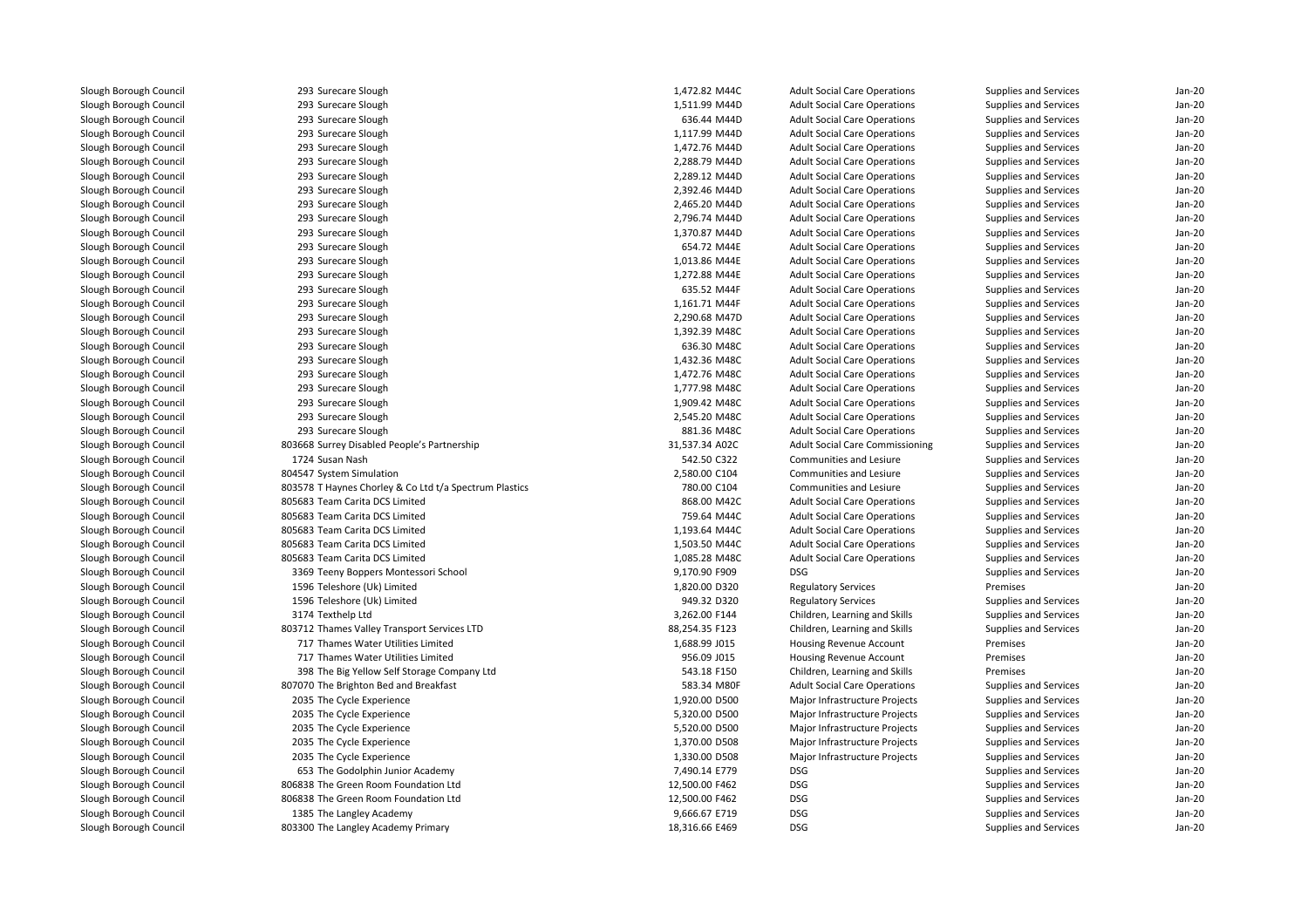| 806847 The Langley Heritage Primary Academy | 18,800.00 E369   | DSG                                 | Supplies and Services      | $Jan-2C$ |
|---------------------------------------------|------------------|-------------------------------------|----------------------------|----------|
| 805400 The Leading Care Company             | 588.51 M44C      | <b>Adult Social Care Operations</b> | Supplies and Services      | $Jan-2C$ |
| 805400 The Leading Care Company             | 532.46 M44C      | <b>Adult Social Care Operations</b> | Supplies and Services      | $Jan-2C$ |
| 805400 The Leading Care Company             | 535.31 M44C      | <b>Adult Social Care Operations</b> | Supplies and Services      | Jan-20   |
| 805400 The Leading Care Company             | 540.70 M44C      | <b>Adult Social Care Operations</b> | Supplies and Services      | Jan-20   |
| 805400 The Leading Care Company             | 652.57 M44C      | <b>Adult Social Care Operations</b> | Supplies and Services      | Jan-20   |
| 805400 The Leading Care Company             | 868.82 M44C      | <b>Adult Social Care Operations</b> | Supplies and Services      | Jan-20   |
| 805400 The Leading Care Company             | 871.26 M44C      | <b>Adult Social Care Operations</b> | Supplies and Services      | $Jan-2C$ |
| 805400 The Leading Care Company             | 925.72 M44C      | <b>Adult Social Care Operations</b> | Supplies and Services      | $Jan-2C$ |
| 805400 The Leading Care Company             | 931.30 M44C      | <b>Adult Social Care Operations</b> | Supplies and Services      | $Jan-2C$ |
| 805400 The Leading Care Company             | 626.22 M44C      | <b>Adult Social Care Operations</b> | Supplies and Services      | $Jan-2C$ |
| 805400 The Leading Care Company             | 1,632.24 M44D    | <b>Adult Social Care Operations</b> | Supplies and Services      | $Jan-2C$ |
| 805400 The Leading Care Company             | 1,843.27 M44D    | <b>Adult Social Care Operations</b> | Supplies and Services      | Jan-20   |
| 1794 The Light UK                           | 502.50 M44E      | <b>Adult Social Care Operations</b> | Supplies and Services      | Jan-20   |
| 1794 The Light UK                           | 670.00 M44E      | <b>Adult Social Care Operations</b> | Supplies and Services      | Jan-20   |
| 1794 The Light UK                           | 837.50 M44E      | <b>Adult Social Care Operations</b> | Supplies and Services      | Jan-20   |
| 1794 The Light UK                           | 1,005.00 M44E    | <b>Adult Social Care Operations</b> | Supplies and Services      | $Jan-2C$ |
| 1794 The Light UK                           | 1,256.25 M44E    | <b>Adult Social Care Operations</b> | Supplies and Services      | $Jan-2C$ |
| 1794 The Light UK                           | 1,675.00 M44E    | <b>Adult Social Care Operations</b> | Supplies and Services      | $Jan-2C$ |
| 1794 The Light UK                           | 1,675.00 M44E    | <b>Adult Social Care Operations</b> | Supplies and Services      | $Jan-2C$ |
| 1794 The Light UK                           | 1,758.75 M44E    | <b>Adult Social Care Operations</b> | Supplies and Services      | $Jan-2C$ |
| 3883 The Maples Reading                     | 4,340.00 M26E    | <b>Adult Social Care Operations</b> | Supplies and Services      | Jan-20   |
| 3883 The Maples Reading                     | 4,340.00 M26E    | <b>Adult Social Care Operations</b> | Supplies and Services      | Jan-20   |
| 3883 The Maples Reading                     | 12,178.57 M26E   | <b>Adult Social Care Operations</b> | Supplies and Services      | Jan-20   |
| 3883 The Maples Reading                     | 12,178.57 M26E   | <b>Adult Social Care Operations</b> | Supplies and Services      | Jan-20   |
| 805374 The Open University                  | 2,450.00 J020    | Housing Revenue Account             | Indirect Employee Expenses | $Jan-2C$ |
| 3116 The Oratory Montessori Day Nursery     | 7,137.92 F909    | <b>DSG</b>                          | Supplies and Services      | $Jan-2C$ |
| 96 The Play Inspection Company Ltd          | 4,405.10 D750    | Direct Service Organisation (DSO)   | Supplies and Services      | $Jan-2C$ |
| 2898 The Regard Partnership Ltd             | 7,021.15 M26E    | <b>Adult Social Care Operations</b> | Supplies and Services      | $Jan-2C$ |
| 2898 The Regard Partnership Ltd             | 3,169.04 M42E    | <b>Adult Social Care Operations</b> | Supplies and Services      | $Jan-2C$ |
| 2898 The Regard Partnership Ltd             | 4,560.45 M42E    | <b>Adult Social Care Operations</b> | Supplies and Services      | Jan-20   |
| 2898 The Regard Partnership Ltd             | 5,197.24 M42E    | <b>Adult Social Care Operations</b> | Supplies and Services      | Jan-20   |
| 2898 The Regard Partnership Ltd             | 6,547.24 M42E    | <b>Adult Social Care Operations</b> | Supplies and Services      | Jan-20   |
| 2898 The Regard Partnership Ltd             | 4,387.52 M44D    | <b>Adult Social Care Operations</b> | Supplies and Services      | Jan-20   |
| 2898 The Regard Partnership Ltd             | 5,279.61 M44E    | <b>Adult Social Care Operations</b> | Supplies and Services      | Jan-20   |
| 2898 The Regard Partnership Ltd             | 5,431.73 M44E    | <b>Adult Social Care Operations</b> | Supplies and Services      | $Jan-2C$ |
| 2831 The Turner Home                        | 1,725.60 M15D    | <b>Adult Social Care Operations</b> | Supplies and Services      | $Jan-2C$ |
| 821 The Westgate School                     | 18,583.33 E789   | <b>DSG</b>                          | Supplies and Services      | $Jan-2C$ |
| 804686 Thistle Insurance Services Ltd       | $-2,008.49$ J006 | Housing Revenue Account             | Supplies and Services      | $Jan-2C$ |
| 805915 Time 4 U Limited                     | 2,845.80 M42F    | <b>Adult Social Care Operations</b> | Supplies and Services      | Jan-20   |
| 805915 Time 4 U Limited                     | 2,845.80 M42F    | <b>Adult Social Care Operations</b> | Supplies and Services      | Jan-20   |
| 805915 Time 4 U Limited                     | 2,940.66 M42F    | <b>Adult Social Care Operations</b> | Supplies and Services      | Jan-20   |
| 805915 Time 4 U Limited                     | 2,157.91 M42F    | <b>Adult Social Care Operations</b> | Supplies and Services      | Jan-20   |
| 805915 Time 4 U Limited                     | 2,940.66 M42F    | <b>Adult Social Care Operations</b> | Supplies and Services      | $Jan-2C$ |
| 805915 Time 4 U Limited                     | 2,989.33 M44F    | <b>Adult Social Care Operations</b> | Supplies and Services      | $Jan-2C$ |
| 805915 Time 4 U Limited                     | 3,381.17 M44F    | <b>Adult Social Care Operations</b> | Supplies and Services      | $Jan-2C$ |
| 805915 Time 4 U Limited                     | 3,272.10 M44F    | <b>Adult Social Care Operations</b> | Supplies and Services      | $Jan-2C$ |
| 805915 Time 4 U Limited                     | 3,381.17 M44F    | <b>Adult Social Care Operations</b> | Supplies and Services      | $Jan-2C$ |
| 806360 Tiny Turtles Daycare Nursery Ltd     | 17,276.77 F909   | <b>DSG</b>                          | Supplies and Services      | Jan-20   |
| 171 Toad Hall Nursery                       | 21,690.57 F909   | <b>DSG</b>                          | Supplies and Services      | Jan-20   |
| 1157 Total Gas & Power                      | 8,979.48 K526    | <b>Building Management</b>          | Premises                   | $Jan-2C$ |
| 1157 Total Gas & Power                      | 26,545.88 K526   | <b>Building Management</b>          | Premises                   | Jan-20   |
| 1157 Total Gas & Power                      | 756.97 K526      | <b>Building Management</b>          | Premises                   | $Jan-2C$ |
|                                             |                  |                                     |                            |          |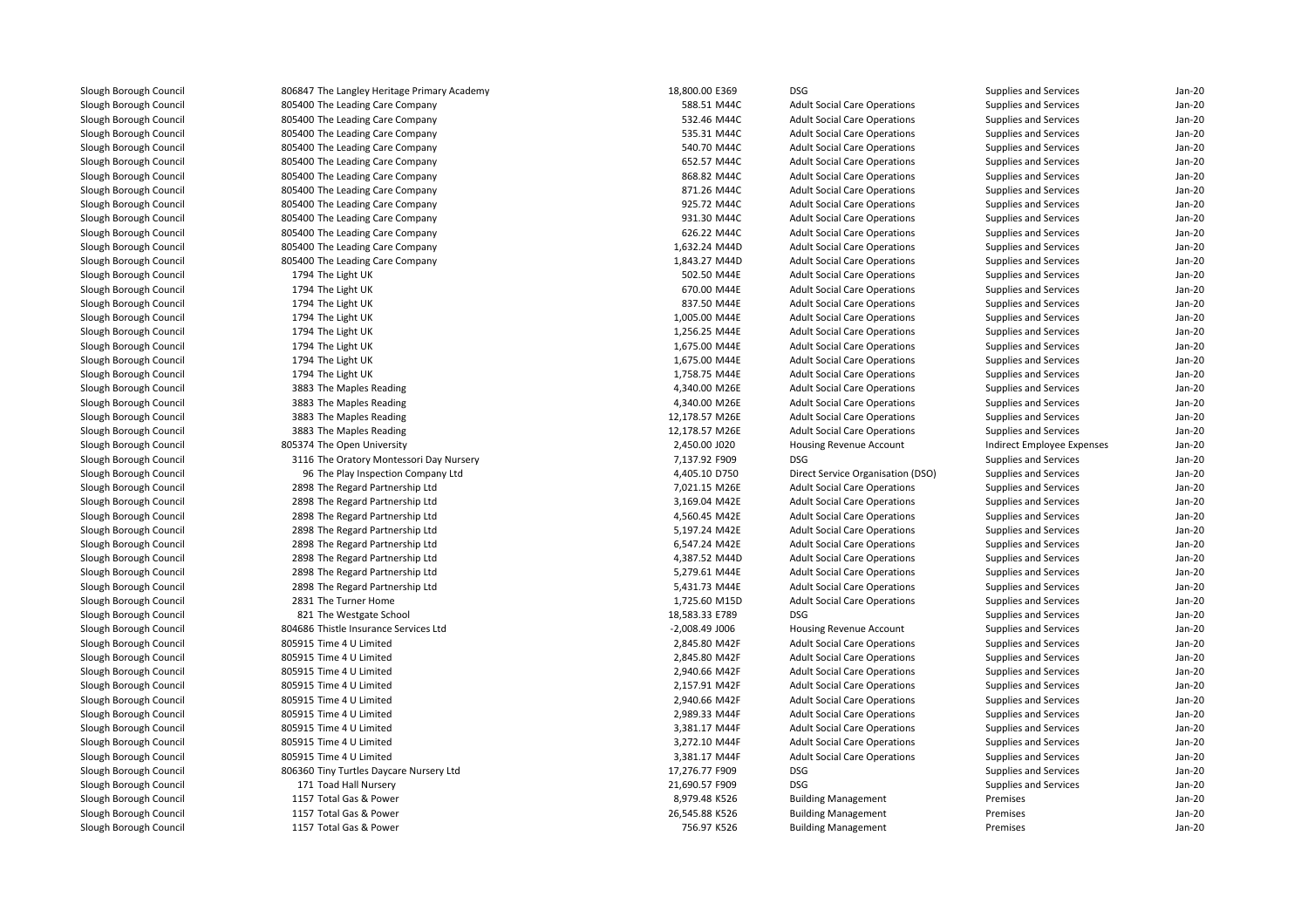| 2432 Tracsis Traffic Data Limited           | 1,095.00 D500   | Major Infrastructure Projects          | Supplies and Services    | $Jan-2C$ |
|---------------------------------------------|-----------------|----------------------------------------|--------------------------|----------|
| 1476 Transport For London - London Buses    | 995.24 D512     | Major Infrastructure Projects          | Supplies and Services    | Jan-20   |
| 1476 Transport For London - London Buses    | 1,194.54 D512   | Major Infrastructure Projects          | Supplies and Services    | $Jan-2C$ |
| 1476 Transport For London - London Buses    | 3,026.34 D512   | Major Infrastructure Projects          | Supplies and Services    | $Jan-2C$ |
| 805950 Treloar College                      | 20,784.58 M26E  | <b>Adult Social Care Operations</b>    | Supplies and Services    | $Jan-2C$ |
| 805353 Trojan Construction Products Ltd     | 900.00 D880     | Direct Service Organisation (DSO)      | Supplies and Services    | Jan-20   |
| 2288 Trowers & Hamlins                      | 4,923.50 J006   | Housing Revenue Account                | Supplies and Services    | Jan-20   |
| 1870 Trust Id Limited                       | 2,000.00 J200   | Housing Revenue Account                | Supplies and Services    | Jan-20   |
| 309 Trustmarque Solutions Ltd               | 49,650.00 B342  | Digital and Strategic IT               | Supplies and Services    | $Jan-2C$ |
| 2889 Tudor (UK) Ltd t/a Tudor Environmental | 758.00 D620     | Direct Service Organisation (DSO)      | Supplies and Services    | Jan-20   |
| 942 Turning Point                           | 206,250.00 A04C | <b>Adult Social Care Commissioning</b> | Supplies and Services    | $Jan-2C$ |
| 1387 Ultimate Incentive Ltd                 | 760.00 C025     | <b>Communities and Lesiure</b>         | Supplies and Services    | Jan-20   |
| 803603 Unique Training Solutions            | 580.00 B409     | People                                 | Supplies and Services    | Jan-20   |
| 3098 Unit4 Business Software Limited        | 137,725.58 B015 | Finance                                | Supplies and Services    | Jan-20   |
| 577 Upton Park Hotel                        | 1,820.00 M80F   | <b>Adult Social Care Operations</b>    | Supplies and Services    | Jan-20   |
| 577 Upton Park Hotel                        | 1,820.00 M80F   | <b>Adult Social Care Operations</b>    | Supplies and Services    | $Jan-2C$ |
| 577 Upton Park Hotel                        | 900.00 M80F     | <b>Adult Social Care Operations</b>    | Supplies and Services    | $Jan-2C$ |
| 1212 Virgin Media Ltd                       | 25,458.00 B342  | Digital and Strategic IT               | Supplies and Services    | Jan-20   |
| 1212 Virgin Media Ltd                       | 18,694.78 B023  | Finance                                | Supplies and Services    | Jan-20   |
| 1212 Virgin Media Ltd                       | 3,448.00 B023   | Finance                                | Supplies and Services    | Jan-20   |
| 1212 Virgin Media Ltd                       | 16,549.53 B023  | Finance                                | Supplies and Services    | Jan-20   |
| 803493 VISAV Limited                        | 2,500.00 B252   | <b>Customer and Communications</b>     | Supplies and Services    | $Jan-2C$ |
| 804550 Vitor Consultants Ltd.               | 1,580.00 P168   | Capital                                | Supplies and Services    | $Jan-2C$ |
| 803163 Volker Highways                      | 8,462.50 C043   | <b>Customer and Communications</b>     | Supplies and Services    | Jan-20   |
| 2682 Voyage 1 Limited                       | 607.11 M26E     | <b>Adult Social Care Operations</b>    | Supplies and Services    | Jan-20   |
| 2682 Voyage 1 Limited                       | 5,066.54 M26E   | <b>Adult Social Care Operations</b>    | Supplies and Services    | Jan-20   |
| 2682 Voyage 1 Limited                       | 5,477.92 M26E   | <b>Adult Social Care Operations</b>    | Supplies and Services    | Jan-20   |
| 2682 Voyage 1 Limited                       | 6,475.55 M26E   | <b>Adult Social Care Operations</b>    | Supplies and Services    | $Jan-2C$ |
| 2682 Voyage 1 Limited                       | 7,776.50 M26E   | <b>Adult Social Care Operations</b>    | Supplies and Services    | $Jan-2C$ |
| 2682 Voyage 1 Limited                       | 5,016.97 M27F   | <b>Adult Social Care Operations</b>    | Supplies and Services    | Jan-20   |
| 2682 Voyage 1 Limited                       | 6,478.14 M26E   | <b>Adult Social Care Operations</b>    | Supplies and Services    | Jan-20   |
| 2682 Voyage 1 Limited                       | -617.65 M26E    | <b>Adult Social Care Operations</b>    | <b>External Receipts</b> | Jan-20   |
| 2682 Voyage 1 Limited                       | $-611.59$ M26E  | <b>Adult Social Care Operations</b>    | <b>External Receipts</b> | $Jan-2C$ |
| 3436 Voyage Ltd                             | 3,575.98 M26E   | <b>Adult Social Care Operations</b>    | Supplies and Services    | $Jan-2C$ |
| 3436 Voyage Ltd                             | 5,723.62 M26E   | <b>Adult Social Care Operations</b>    | Supplies and Services    | $Jan-2C$ |
| 3436 Voyage Ltd                             | 3,269.89 M42E   | <b>Adult Social Care Operations</b>    | Supplies and Services    | Jan-20   |
| 3436 Voyage Ltd                             | 4,541.76 M42E   | <b>Adult Social Care Operations</b>    | Supplies and Services    | Jan-20   |
| 3436 Voyage Ltd                             | 4,776.71 M42E   | <b>Adult Social Care Operations</b>    | Supplies and Services    | Jan-20   |
| 3436 Voyage Ltd                             | 5,112.91 M42E   | <b>Adult Social Care Operations</b>    | Supplies and Services    | Jan-20   |
| 3436 Voyage Ltd                             | 5,276.76 M42E   | <b>Adult Social Care Operations</b>    | Supplies and Services    | $Jan-2C$ |
| 3436 Voyage Ltd                             | 5,494.26 M42E   | <b>Adult Social Care Operations</b>    | Supplies and Services    | $Jan-2C$ |
| 3436 Voyage Ltd                             | 6,255.51 M42E   | <b>Adult Social Care Operations</b>    | Supplies and Services    | $Jan-2C$ |
| 3436 Voyage Ltd                             | 6,465.51 M42E   | <b>Adult Social Care Operations</b>    | Supplies and Services    | Jan-20   |
| 803569 Well Informed Ltd                    | 1,379.00 C104   | Communities and Lesiure                | Supplies and Services    | Jan-20   |
| 1762 Wellingtons For Langley Hall           | 70,373.32 F909  | <b>DSG</b>                             | Supplies and Services    | $Jan-2C$ |
| 324 Wernick Hire Ltd                        | 1,094.00 B240   | Governance                             | Supplies and Services    | $Jan-2C$ |
| 324 Wernick Hire Ltd                        | 1,094.00 B240   | Governance                             | Supplies and Services    | Jan-20   |
| 324 Wernick Hire Ltd                        | 1,272.00 B240   | Governance                             | Supplies and Services    | $Jan-2C$ |
| 324 Wernick Hire Ltd                        | 1,272.00 B240   | Governance                             | Supplies and Services    | Jan-20   |
| 324 Wernick Hire Ltd                        | 2,544.00 B240   | Governance                             | Supplies and Services    | Jan-20   |
| 1938 Wessex Primary School                  | 14,922.00 F552  | <b>DSG</b>                             | Supplies and Services    | $Jan-2C$ |
| 2891 West Berkshire Council                 | 78,249.09 A08R  | <b>Adult Social Care Operations</b>    | Supplies and Services    | Jan-20   |
| 774 West Berkshire County Council           | 2,281.52 M36E   | <b>Adult Social Care Operations</b>    | Supplies and Services    | $Jan-2C$ |
|                                             |                 |                                        |                          |          |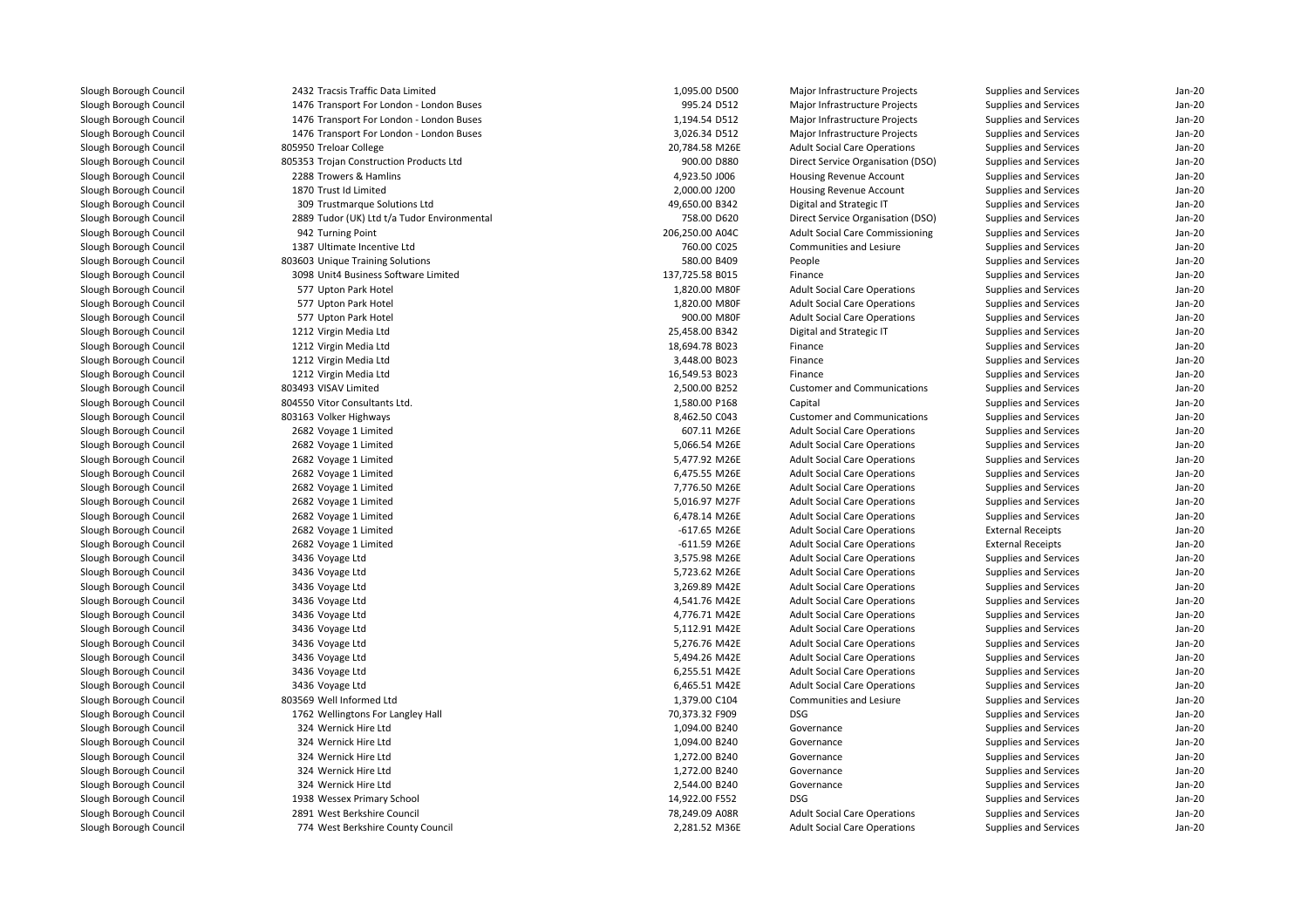1649 Western House Primary School 25,234.14 E439 DSG 2201 Wexham Road Pharmacy 647.79 A04C 807073 Whistl UK Limited 807073 Whistl UK Limited 807073 Whistl UK Limited 807073 Whistl UK Limited 807073 Whistl UK Limited804908 Whitestone Care 804908 Whitestone Care 805928 Wild Acres Rest Home 3,200.00 M27C 3,200.00 M27C 805928 Wild Acres Rest Home 3,200.00 M27C 3,200.00 M27C 806915 Wildfowl and Wetlands Trust 806992 Wiles Consulting 1753 Willow Primary School 11,353.60 E499 DSG 805208 Wilson & Scott (Highways) Ltd 805208 Wilson & Scott (Highways) Ltd 805209 Wilsons Horticultural Maintenance Ltd 805209 Wilsons Horticultural Maintenance Ltd 805209 Wilsons Horticultural Maintenance Ltd 805209 Wilsons Horticultural Maintenance Ltd 805209 Wilsons Horticultural Maintenance Ltd 805209 Wilsons Horticultural Maintenance Ltd 1049 Winckworth Sherwood 804807 Windsar Care Centre Ltd 804807 Windsar Care Centre Ltd 804807 Windsar Care Centre Ltd 804807 Windsar Care Centre Ltd 804807 Windsar Care Centre Ltd 804807 Windsar Care Centre Ltd 804807 Windsar Care Centre Ltd 804807 Windsar Care Centre Ltd 804807 Windsar Care Centre Ltd 804807 Windsar Care Centre Ltd 804807 Windsar Care Centre Ltd 804807 Windsar Care Centre Ltd 804807 Windsar Care Centre Ltd 804807 Windsar Care Centre Ltd 804807 Windsar Care Centre Ltd 804807 Windsar Care Centre Ltd 804807 Windsar Care Centre Ltd 804807 Windsar Care Centre Ltd 804807 Windsar Care Centre Ltd 804807 Windsar Care Centre Ltd 804807 Windsar Care Centre Ltd 804807 Windsar Care Centre Ltd 804807 Windsar Care Centre Ltd 804807 Windsar Care Centre Ltd 804807 Windsar Care Centre Ltd 804807 Windsar Care Centre Ltd 804807 Windsar Care Centre Ltd 3604 Windsar Care Ltd 3604 Windsar Care Ltd3604 Windsar Care Ltd

| 9 Western House Primary School          | 25,234.14 E439                 | <b>DSG</b>                             | Supplies and Services                          | $Jan-20$ |
|-----------------------------------------|--------------------------------|----------------------------------------|------------------------------------------------|----------|
| 1 Wexham Road Pharmacy                  | 647.79 A04C                    | <b>Adult Social Care Commissioning</b> | Supplies and Services                          | Jan-20   |
| 3 Whistl UK Limited                     | 628.61 K077                    | <b>Building Management</b>             | Supplies and Services                          | $Jan-20$ |
| 3 Whistl UK Limited                     | 763.83 K077                    | <b>Building Management</b>             | Supplies and Services                          | $Jan-20$ |
| 3 Whistl UK Limited                     | 787.77 K077                    | <b>Building Management</b>             | Supplies and Services                          | $Jan-20$ |
| 3 Whistl UK Limited                     | 988.86 K077                    | <b>Building Management</b>             | Supplies and Services                          | Jan-20   |
| 3 Whistl UK Limited                     | 614.56 K077                    | <b>Building Management</b>             | Supplies and Services                          | Jan-20   |
| 8 Whitestone Care                       | 4,536.00 M42E                  | <b>Adult Social Care Operations</b>    | Supplies and Services                          | Jan-20   |
| 8 Whitestone Care                       | 4,536.00 M42E                  | <b>Adult Social Care Operations</b>    | Supplies and Services                          | $Jan-20$ |
| 8 Wild Acres Rest Home                  | 3,200.00 M27C                  | <b>Adult Social Care Operations</b>    | Supplies and Services                          | $Jan-20$ |
| 8 Wild Acres Rest Home                  | 3,200.00 M27C                  | <b>Adult Social Care Operations</b>    | Supplies and Services                          | $Jan-20$ |
| 5 Wildfowl and Wetlands Trust           | 5,824.00 C008                  | Communities and Lesiure                | Supplies and Services                          | $Jan-20$ |
| 2 Wiles Consulting                      | 1,663.00 J028                  | <b>Housing Revenue Account</b>         | Supplies and Services                          | Jan-20   |
| 3 Willow Primary School                 | 11,353.60 E499                 | <b>DSG</b>                             | Supplies and Services                          | Jan-20   |
| 8 Wilson & Scott (Highways) Ltd         | 4,004.07 D880                  | Direct Service Organisation (DSO)      | Supplies and Services                          | Jan-20   |
| 8 Wilson & Scott (Highways) Ltd         | 2,340.00 D880                  | Direct Service Organisation (DSO)      | Supplies and Services                          | Jan-20   |
| 9 Wilsons Horticultural Maintenance Ltd | 1,080.00 D750                  | Direct Service Organisation (DSO)      | Supplies and Services                          | $Jan-20$ |
| 9 Wilsons Horticultural Maintenance Ltd | 1,000.00 D750                  | Direct Service Organisation (DSO)      | Supplies and Services                          | $Jan-20$ |
| 9 Wilsons Horticultural Maintenance Ltd | 717.50 D750                    | Direct Service Organisation (DSO)      | Supplies and Services                          | Jan-20   |
| 9 Wilsons Horticultural Maintenance Ltd | 1,931.87 D750                  | Direct Service Organisation (DSO)      | Supplies and Services                          | Jan-20   |
| 9 Wilsons Horticultural Maintenance Ltd | 5,062.02 D750                  | Direct Service Organisation (DSO)      | Supplies and Services                          | Jan-20   |
| 9 Wilsons Horticultural Maintenance Ltd | 1,521.35 D750                  | Direct Service Organisation (DSO)      | Supplies and Services                          | Jan-20   |
| 9 Winckworth Sherwood                   | 1,062.00 B096                  | Governance                             | Supplies and Services                          | $Jan-20$ |
| 7 Windsar Care Centre Ltd               | 3,432.14 M15D                  | <b>Adult Social Care Operations</b>    | Supplies and Services                          | Jan-20   |
| 7 Windsar Care Centre Ltd               | 6,642.86 M15D                  | <b>Adult Social Care Operations</b>    | Supplies and Services                          | Jan-20   |
| 7 Windsar Care Centre Ltd               | 3,321.43 M15D                  | <b>Adult Social Care Operations</b>    | Supplies and Services                          | Jan-20   |
| 7 Windsar Care Centre Ltd               | 3,277.14 M15F                  | <b>Adult Social Care Operations</b>    | Supplies and Services                          | $Jan-20$ |
| 7 Windsar Care Centre Ltd               | 3,321.43 M17C                  | <b>Adult Social Care Operations</b>    | Supplies and Services                          | $Jan-20$ |
| 7 Windsar Care Centre Ltd               | 3,432.14 M17C                  | <b>Adult Social Care Operations</b>    | Supplies and Services                          | Jan-20   |
| 7 Windsar Care Centre Ltd               | 3,542.86 M17C                  | <b>Adult Social Care Operations</b>    | Supplies and Services                          | Jan-20   |
| 7 Windsar Care Centre Ltd               | 3,542.86 M17C                  | <b>Adult Social Care Operations</b>    | Supplies and Services                          | $Jan-20$ |
| 7 Windsar Care Centre Ltd               | 3,432.14 M17C                  | <b>Adult Social Care Operations</b>    | Supplies and Services                          | $Jan-20$ |
| 7 Windsar Care Centre Ltd               | 3,428.57 M17C                  | <b>Adult Social Care Operations</b>    | Supplies and Services                          | $Jan-20$ |
| 7 Windsar Care Centre Ltd               | 3,432.14 M17C                  | <b>Adult Social Care Operations</b>    | Supplies and Services                          | Jan-20   |
| 7 Windsar Care Centre Ltd               | 3,542.86 M17C                  | <b>Adult Social Care Operations</b>    | Supplies and Services                          | Jan-20   |
| 7 Windsar Care Centre Ltd               | 3,321.43 M18C                  | <b>Adult Social Care Operations</b>    | Supplies and Services                          | $Jan-20$ |
| 7 Windsar Care Centre Ltd               | 3,321.43 M18C                  | <b>Adult Social Care Operations</b>    | Supplies and Services                          | $Jan-20$ |
| 7 Windsar Care Centre Ltd               | 3,321.43 M18C                  | <b>Adult Social Care Operations</b>    | Supplies and Services                          | Jan-20   |
| 7 Windsar Care Centre Ltd               | 3,432.14 M18C                  | <b>Adult Social Care Operations</b>    | Supplies and Services                          | $Jan-20$ |
| 7 Windsar Care Centre Ltd               | 3,432.14 M18C                  | <b>Adult Social Care Operations</b>    | Supplies and Services                          | Jan-20   |
| 7 Windsar Care Centre Ltd               | 3,432.14 M18C                  | <b>Adult Social Care Operations</b>    | Supplies and Services                          | $Jan-20$ |
| 7 Windsar Care Centre Ltd               | 3,432.14 M18C                  | <b>Adult Social Care Operations</b>    | Supplies and Services                          | $Jan-20$ |
| 7 Windsar Care Centre Ltd               | 5,314.29 M18C                  | <b>Adult Social Care Operations</b>    | Supplies and Services                          | Jan-20   |
| 7 Windsar Care Centre Ltd               | 3,321.43 M25C                  | <b>Adult Social Care Operations</b>    | Supplies and Services                          | $Jan-20$ |
| 7 Windsar Care Centre Ltd               | 3,764.28 M27C                  | <b>Adult Social Care Operations</b>    | Supplies and Services                          | $Jan-20$ |
| 7 Windsar Care Centre Ltd               | -2,971.43 M28C                 | <b>Adult Social Care Operations</b>    | Supplies and Services                          | Jan-20   |
| 7 Windsar Care Centre Ltd               | 535.71 M28C                    | <b>Adult Social Care Operations</b>    | Supplies and Services                          | Jan-20   |
| 7 Windsar Care Centre Ltd               | 1,607.14 M28C                  | <b>Adult Social Care Operations</b>    | Supplies and Services                          | Jan-20   |
| 7 Windsar Care Centre Ltd               | 3,542.86 M28C                  | <b>Adult Social Care Operations</b>    |                                                | Jan-20   |
| 7 Windsar Care Centre Ltd               |                                | <b>Adult Social Care Operations</b>    | Supplies and Services                          | $Jan-20$ |
| 4 Windsar Care Ltd                      | 3,432.14 M29C<br>3,321.43 M15F | <b>Adult Social Care Operations</b>    | Supplies and Services<br>Supplies and Services | Jan-20   |
| 4 Windsar Care Ltd                      | 3,432.14 M15F                  | <b>Adult Social Care Operations</b>    | <b>Supplies and Services</b>                   | Jan-20   |
| 4 Windsar Care Ltd                      |                                |                                        |                                                | $Jan-20$ |
|                                         | 1,992.86 M17C                  | <b>Adult Social Care Operations</b>    | Supplies and Services                          |          |